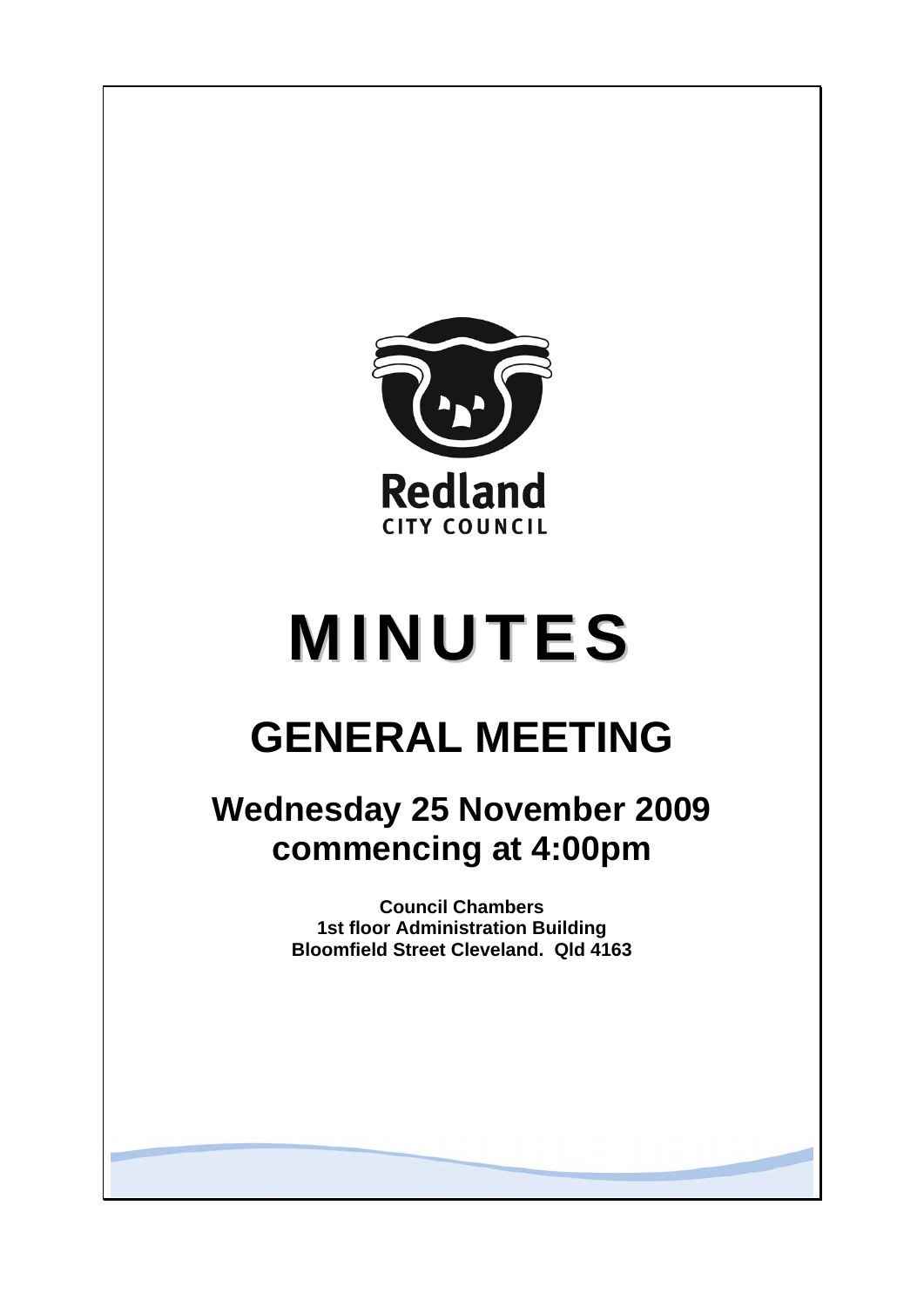### **TABLE OF CONTENTS**

|       | <b>SUBJECT</b>                                                                                         | <b>PAGE NO</b>                                                                                                                                                      |
|-------|--------------------------------------------------------------------------------------------------------|---------------------------------------------------------------------------------------------------------------------------------------------------------------------|
|       |                                                                                                        |                                                                                                                                                                     |
|       |                                                                                                        |                                                                                                                                                                     |
|       |                                                                                                        |                                                                                                                                                                     |
|       |                                                                                                        |                                                                                                                                                                     |
| 4.1   | GENERAL MEETING MINUTES 28 OCTOBER 20095                                                               |                                                                                                                                                                     |
| 4.2   |                                                                                                        |                                                                                                                                                                     |
|       |                                                                                                        |                                                                                                                                                                     |
| 5.1   |                                                                                                        |                                                                                                                                                                     |
| 5.1.1 |                                                                                                        |                                                                                                                                                                     |
| 5.1.2 | PETITION (DIVISION 6) - REQUEST FOR BIKE TRACK<br>BETWEEN MOUNT COTTON VILLAGE AND MOUNT               |                                                                                                                                                                     |
| 5.1.3 |                                                                                                        |                                                                                                                                                                     |
| 5.1.4 |                                                                                                        |                                                                                                                                                                     |
| 5.1.5 | <b>PETITION (DIVISION 5) - REQUEST TO EXTEND</b><br><b>WALKWAY, WATERFRONT EASEMENT REDLAND BAY  7</b> |                                                                                                                                                                     |
| 5.1.6 |                                                                                                        |                                                                                                                                                                     |
|       |                                                                                                        |                                                                                                                                                                     |
|       |                                                                                                        |                                                                                                                                                                     |
| 7.1   | <b>PRESENTATION (CR HENRY) – 3RD ANNUAL</b><br><b>GREENROOFS CONFERENCE 09 - UNIVERSITY OF</b>         |                                                                                                                                                                     |
|       |                                                                                                        |                                                                                                                                                                     |
|       |                                                                                                        |                                                                                                                                                                     |
| 9.1   |                                                                                                        |                                                                                                                                                                     |
|       |                                                                                                        | RECORD OF ATTENDANCE AND LEAVE OF ABSENCE 5<br><b>MATTERS OUTSTANDING FROM PREVIOUS GENERAL MEETING</b><br><b>DECLARATION OF INTEREST ON ANY ITEMS OF BUSINESS8</b> |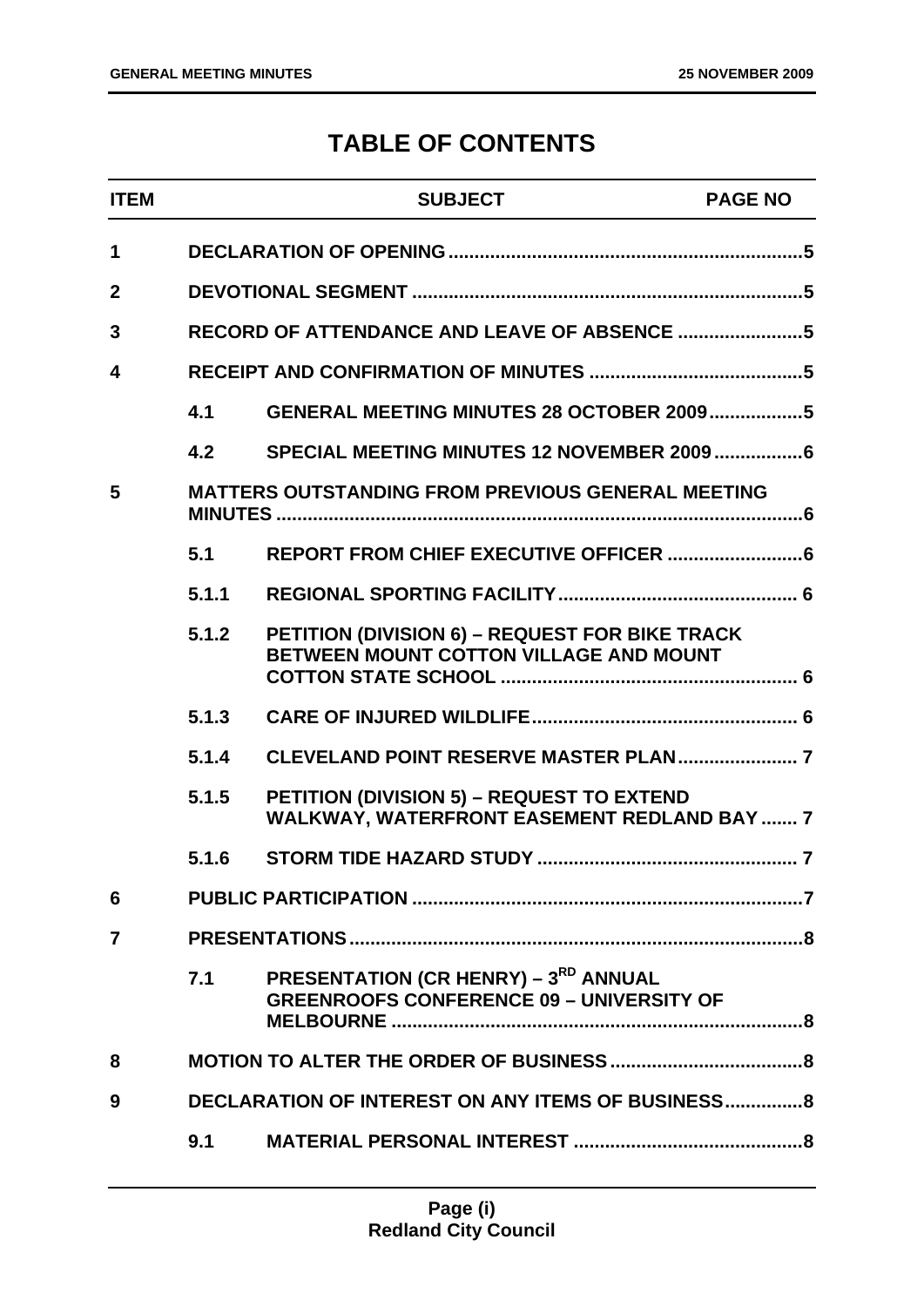|    | 9.2    |                                                               |  |
|----|--------|---------------------------------------------------------------|--|
| 10 |        | PLANNING & POLICY COMMITTEE 4/11/09 - RECEIPT AND             |  |
|    | 10.1   |                                                               |  |
|    | 10.1.1 | <b>ENVIRONMENTAL IMPACTS OF TRAIL BIKES IN</b>                |  |
|    | 10.1.2 | <b>PROPOSED DRAINAGE EASEMENT - KEATS STREET,</b>             |  |
|    | 10.2   |                                                               |  |
|    | 10.2.1 |                                                               |  |
|    | 10.2.2 | <b>PLANNING &amp; POLICY MEETINGS - EQUALISATION OF</b>       |  |
| 11 |        | <b>REDLAND WATER COMMITTEE 17/11/09 - RECEIPT AND</b>         |  |
|    | 11.1   |                                                               |  |
|    | 11.1.1 | <b>WATER REFORM - LAND TENURE - RESERVOIRS &amp;</b>          |  |
|    | 11.2   |                                                               |  |
|    | 11.2.1 | <b>REDLAND WATER BUSINESS UNIT REPORT - OCTOBER</b>           |  |
|    | 11.2.2 | <b>DELEGATED AUTHORITY FOR REDLAND WATER</b><br>29            |  |
|    | 11.3   |                                                               |  |
|    | 11.3.1 | <b>WATER BUSINESS THREE INTERIM PARTICIPATION</b>             |  |
| 12 |        | <b>PLANNING &amp; POLICY COMMITTEE 18/11/09 - RECEIPT AND</b> |  |
|    | 12.1   |                                                               |  |
|    | 12.1.1 | <b>TRIAL CLOSURE OF SOUTH STREET, THORNLANDS 35</b>           |  |
|    | 12.2   | <b>ITEM DELEGATED TO COMMITTEE FROM COUNCIL44</b>             |  |
|    | 12.2.1 | <b>REGIONAL AND LOCAL COMMUNITY INFRASTRUCTURE</b>            |  |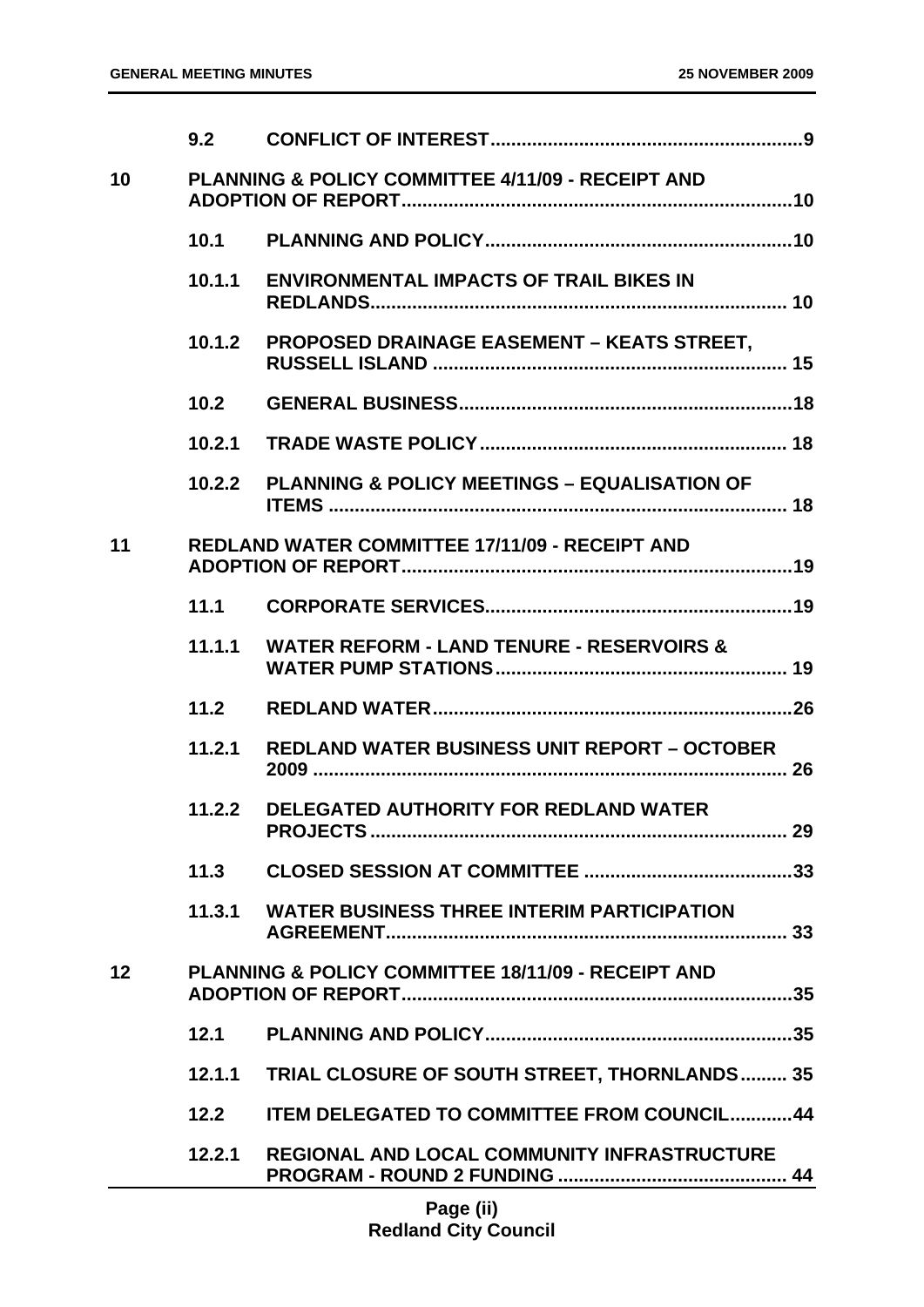|                 | 12.3   |                                                                                                                                              |  |
|-----------------|--------|----------------------------------------------------------------------------------------------------------------------------------------------|--|
|                 | 12.3.1 | DRAFT COUNCILLOR CODE OF CONTACT WITH                                                                                                        |  |
|                 | 12.4   |                                                                                                                                              |  |
|                 | 12.4.1 | ADOPTION OF THE APPROVAL AND COMPLIANCE<br><b>PROCESS FOR THE INSTALLATION OF SOLAR AND</b>                                                  |  |
|                 | 12.5   |                                                                                                                                              |  |
|                 | 12.5.1 | <b>FEASIBILITY OF UGRADING AND PROVIDING SOLAR</b><br>LIGHTING - EDDIE SANTAGIULIANA WALKWAY, RABY                                           |  |
|                 | 12.5.2 | <b>SUBMISSION RE DRAFT STATE PLANNING POLICY FOR</b>                                                                                         |  |
|                 | 12.5.3 | <b>SMBI COMMITTEE REPORT 11 NOVEMBER 2009 - ITEMS</b>                                                                                        |  |
|                 | 12.6   |                                                                                                                                              |  |
|                 | 12.6.1 | <b>VEGETATION TREE CLEARING OFFSET POLICY 67</b>                                                                                             |  |
|                 |        |                                                                                                                                              |  |
| 13 <sup>°</sup> |        | <b>FINANCE AND CORPORATE MANAGEMENT COMMITTEE</b>                                                                                            |  |
|                 | 13.1   |                                                                                                                                              |  |
|                 | 13.1.1 | <b>REPORT ON THE AUDIT COMMITTEE MEETING - 13</b>                                                                                            |  |
|                 |        | 13.1.2 COUNCIL MEETING DATES - JANUARY TO MARCH 2010<br>AND DEVELOPMENT ASSESSMENT DELEGATED<br>AUTHORITY - DECEMBER 2009 TO JANUARY 2010 76 |  |
|                 | 13.1.3 | <b>CORPORATE BALANCED SCORECARD REPORT -</b>                                                                                                 |  |
|                 | 13.2   |                                                                                                                                              |  |
|                 | 13.2.1 | <b>OCTOBER 2009 - MONTHLY FINANCIAL REPORTS  84</b>                                                                                          |  |
|                 | 13.2.2 | 2009/2010 FIRST QUARTER BUDGET REVIEW  89                                                                                                    |  |
|                 |        |                                                                                                                                              |  |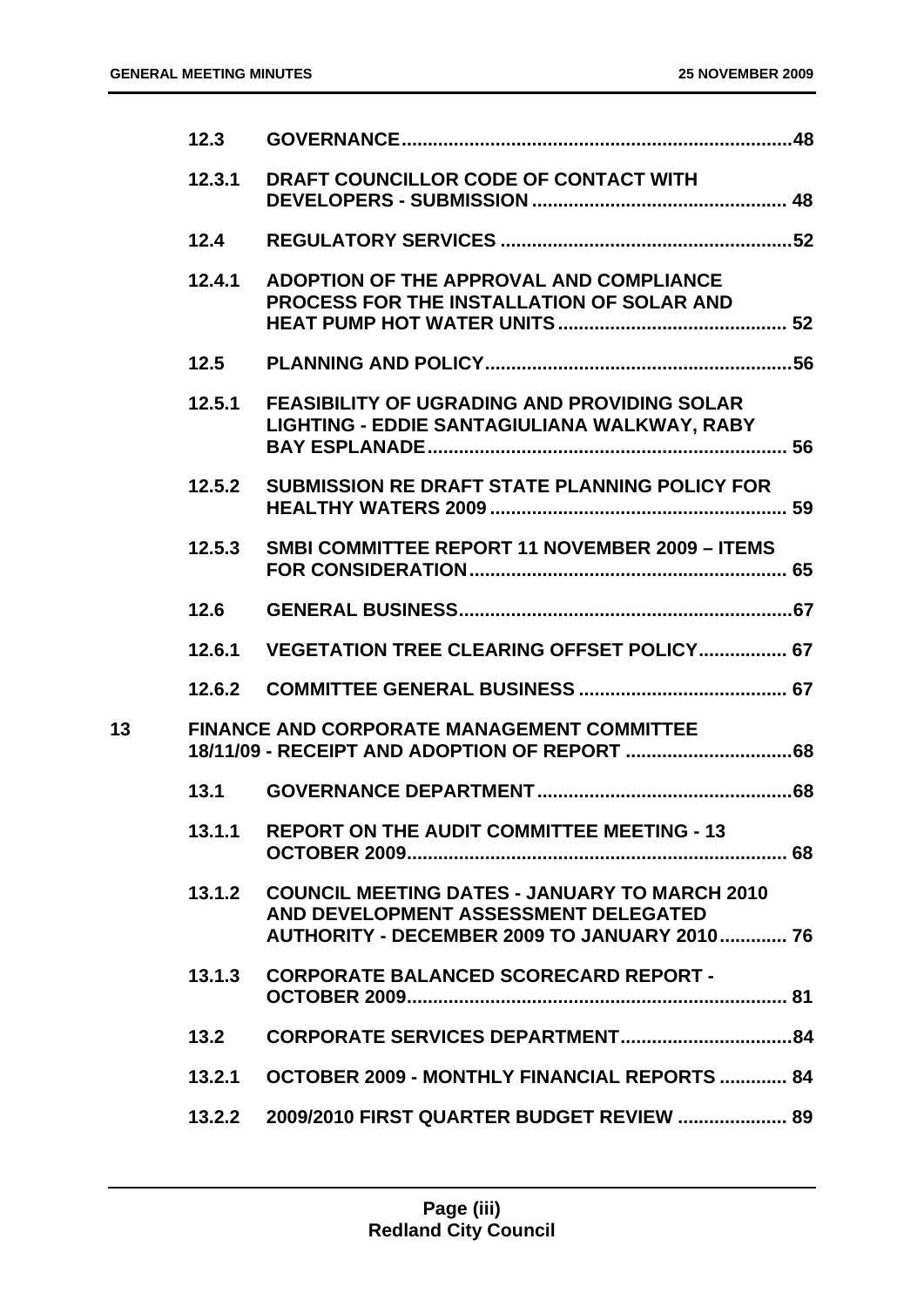|    | 13.2.3 | SURRENDER OF LEASE - MEISSNER STREET, REDLAND       |
|----|--------|-----------------------------------------------------|
|    | 13.3   |                                                     |
|    | 13.3.1 | APPOINTMENT OF EXECUTIVE OFFICER AND DEPUTY         |
|    | 13.4   |                                                     |
|    | 13.4.1 | 2010-2011 BUDGET PARAMETERS AND TIMETABLE 99        |
|    | 13.4.2 | <b>COMMUNITY GRANTS PROGRAM AND RADF ROUND 1</b>    |
|    | 13.4.3 | <b>COMMUNITY MODEL FOR THE MANAGEMENT OF THE</b>    |
|    | 13.4.4 | <b>PROVISION OF LEASE FOR THE NORTH STRADBROKE</b>  |
|    | 13.5   |                                                     |
|    | 13.5.1 | <b>TENDER 1223-2009-FNS BANK &amp; PROVISION OF</b> |
|    | 13.6   | REGULATORY SERVICES DEPARTMENT 119                  |
|    | 13.6.1 | AMENDMENT TO THE SCHEDULE OF FEES AND               |
|    | 13.7   |                                                     |
|    | 13.7.1 |                                                     |
| 14 |        |                                                     |
|    | 14.1   |                                                     |
|    | 14.1.1 |                                                     |
| 15 |        |                                                     |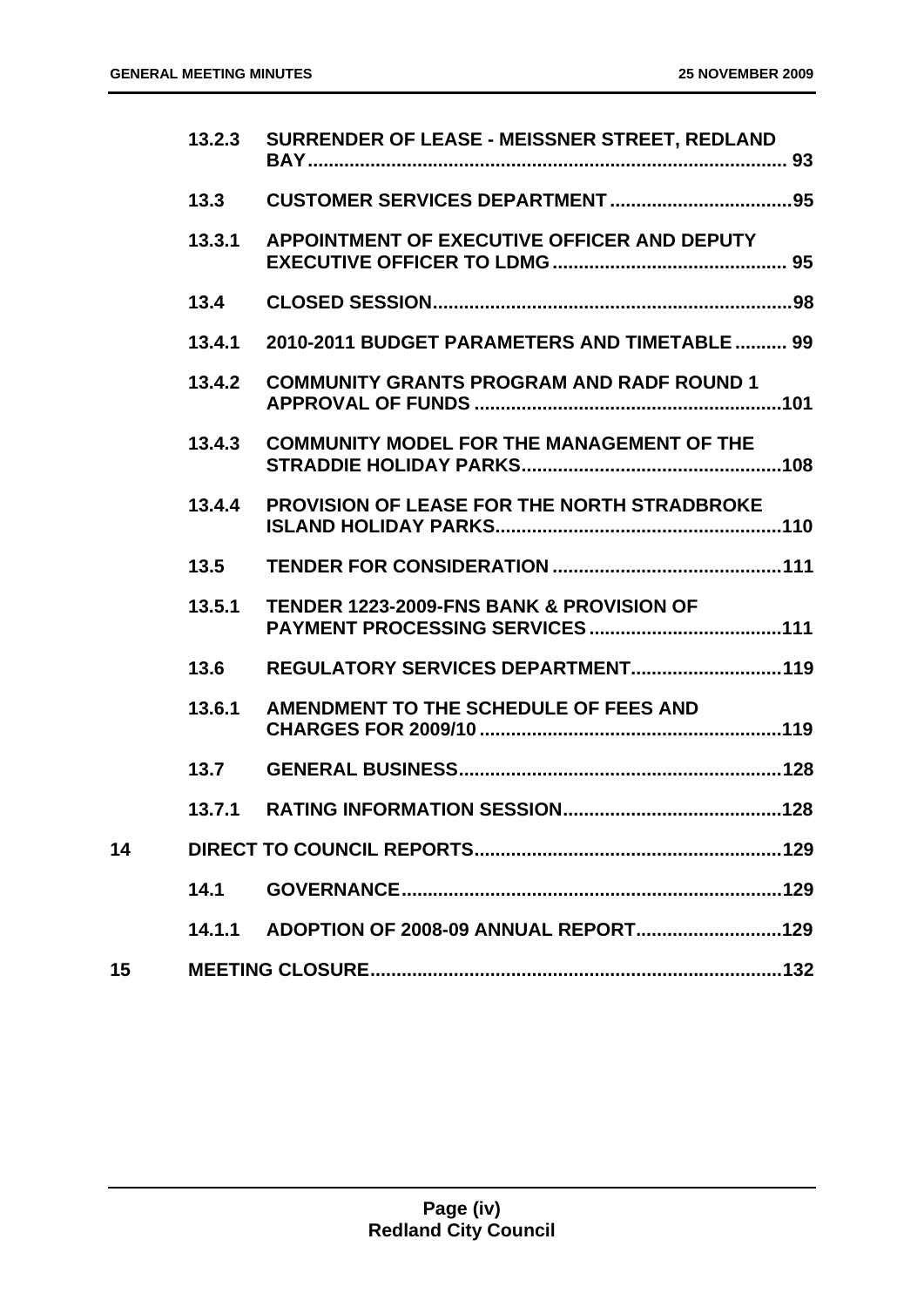#### **1 DECLARATION OF OPENING**

The Mayor declared the meeting open at 4.00pm and acknowledged the Quandamooka people, who are the traditional custodians of the land on which Council meets. The Mayor also paid Council's respect to their elders, past and present, and extended that respect to any indigenous Australians present.

#### **2 DEVOTIONAL SEGMENT**

Pastor Peter Grieve from the Redlands Ministers' Fellowship led Council in a brief devotional segment.

#### **3 RECORD OF ATTENDANCE AND LEAVE OF ABSENCE**

#### **MEMBERS PRESENT:**

| Cr M Hobson PSM     | Mayor                                  |
|---------------------|----------------------------------------|
| Cr T Bowler         | Deputy Mayor and Councillor Division 6 |
| Cr W Boglary        | <b>Councillor Division 1</b>           |
| Cr C Ogilvie        | <b>Councillor Division 2</b>           |
| Cr D Henry          | <b>Councillor Division 3</b>           |
| Cr J Burns          | <b>Councillor Division 4</b>           |
| Cr B Townsend       | <b>Councillor Division 5</b>           |
| <b>Cr M Elliott</b> | <b>Councillor Division 7</b>           |
| <b>Cr K Reimers</b> | <b>Councillor Division 8</b>           |
| Cr K Williams       | <b>Councillor Division 9</b>           |
| Cr H Murray         | <b>Councillor Division 10</b>          |
|                     |                                        |

#### **EXECUTIVE LEADERSHIP GROUP:**

| <b>Chief Executive Officer</b>             |
|--------------------------------------------|
| <b>General Manager Planning and Policy</b> |
| <b>General Manager Redland Water</b>       |
| <b>General Manager Regulatory Services</b> |
| <b>General Manager Corporate Services</b>  |
| <b>General Manager Governance</b>          |
| <b>General Manager Customer Services</b>   |
|                                            |

#### **MINUTES:**

Mrs J Thomas **Acting Team Leader - Corporate Meetings &** Registers

#### **4 RECEIPT AND CONFIRMATION OF MINUTES**

#### **4.1 GENERAL MEETING MINUTES 28 OCTOBER 2009**

| Moved by:    | Cr Boglary |
|--------------|------------|
| Seconded by: | Cr Ogilvie |

That the minutes of the General Meeting held on 28 October 2009 be confirmed.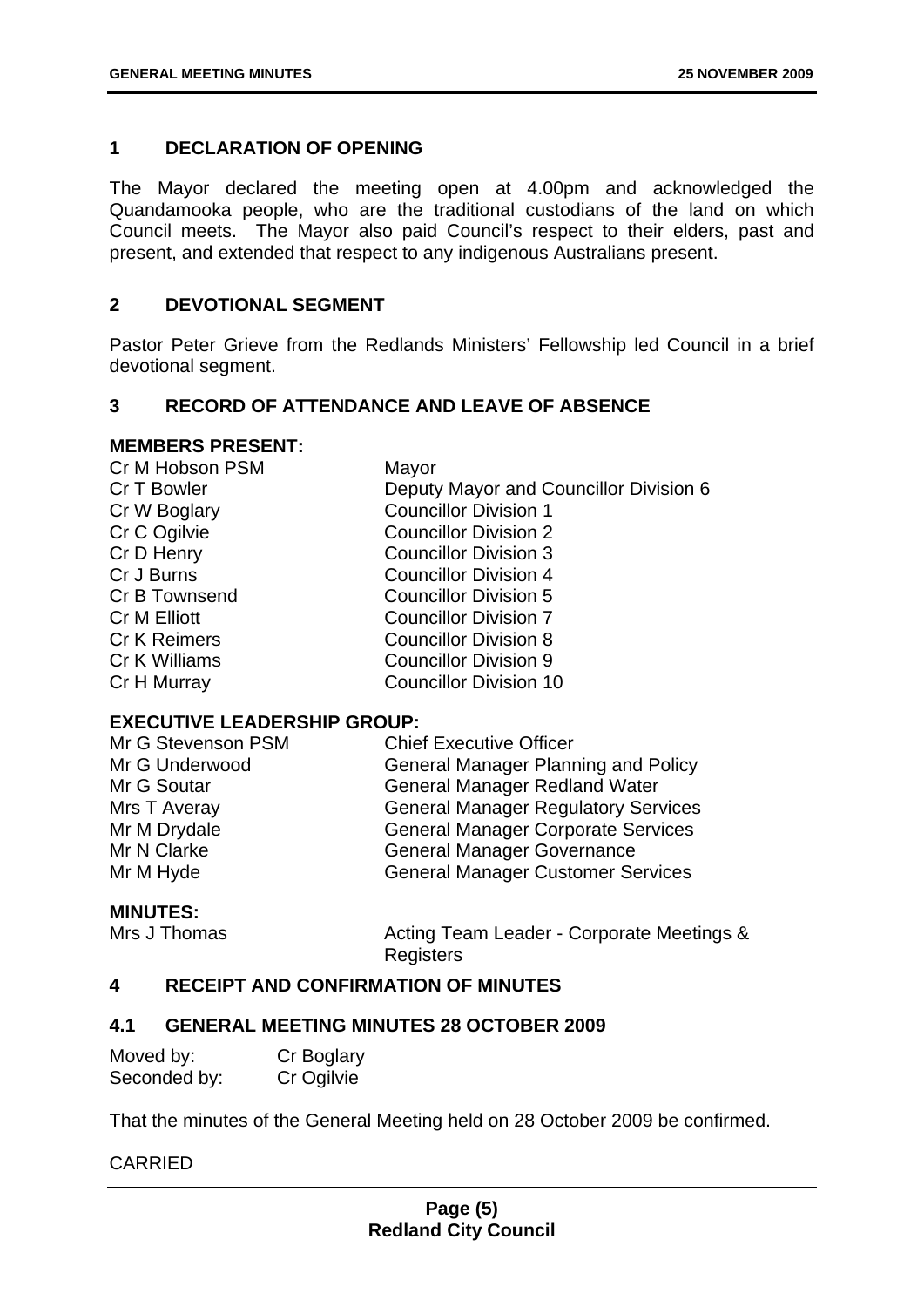#### **4.2 SPECIAL MEETING MINUTES 12 NOVEMBER 2009**

| Moved by:    | <b>Cr Townsend</b> |
|--------------|--------------------|
| Seconded by: | Cr Boglary         |

That the minutes of the Special Meeting held on 12 November 2009 be confirmed.

#### CARRIED

#### **5 MATTERS OUTSTANDING FROM PREVIOUS GENERAL MEETING MINUTES**

#### **5.1 REPORT FROM CHIEF EXECUTIVE OFFICER**

The Chief Executive Officer presented the following items for noting:

#### **5.1.1 REGIONAL SPORTING FACILITY**

At the General Meeting of 24 June 2009 Council resolved that officers prepare a report investigating acquisition of land for Regional Sporting Facility in the major development area south of Boundary Road.

A report addressing this matter is proposed to be presented to a future Planning & Policy Committee meeting in February 2010.

#### **5.1.2 PETITION (DIVISION 6) – REQUEST FOR BIKE TRACK BETWEEN MOUNT COTTON VILLAGE AND MOUNT COTTON STATE SCHOOL**

At the General Meeting of 29 July 2009 Council resolved that the petition requesting that a bike track be built between Mount Cotton Village and Mount Cotton State School be received and referred to the appropriate area of Council for consideration and a report back to Council.

A report addressing this matter will be presented to a Planning & Policy Committee meeting in February 2010.

#### **5.1.3 CARE OF INJURED WILDLIFE**

At the General Meeting of 26 August 2009 Council resolved that officers prepare a report that looks at the responsibilities and action in the Redlands that improve the quality and timeliness of care of injured wildlife.

A report addressing this matter will be presented to the Planning & Policy Committee meeting scheduled early in 2010.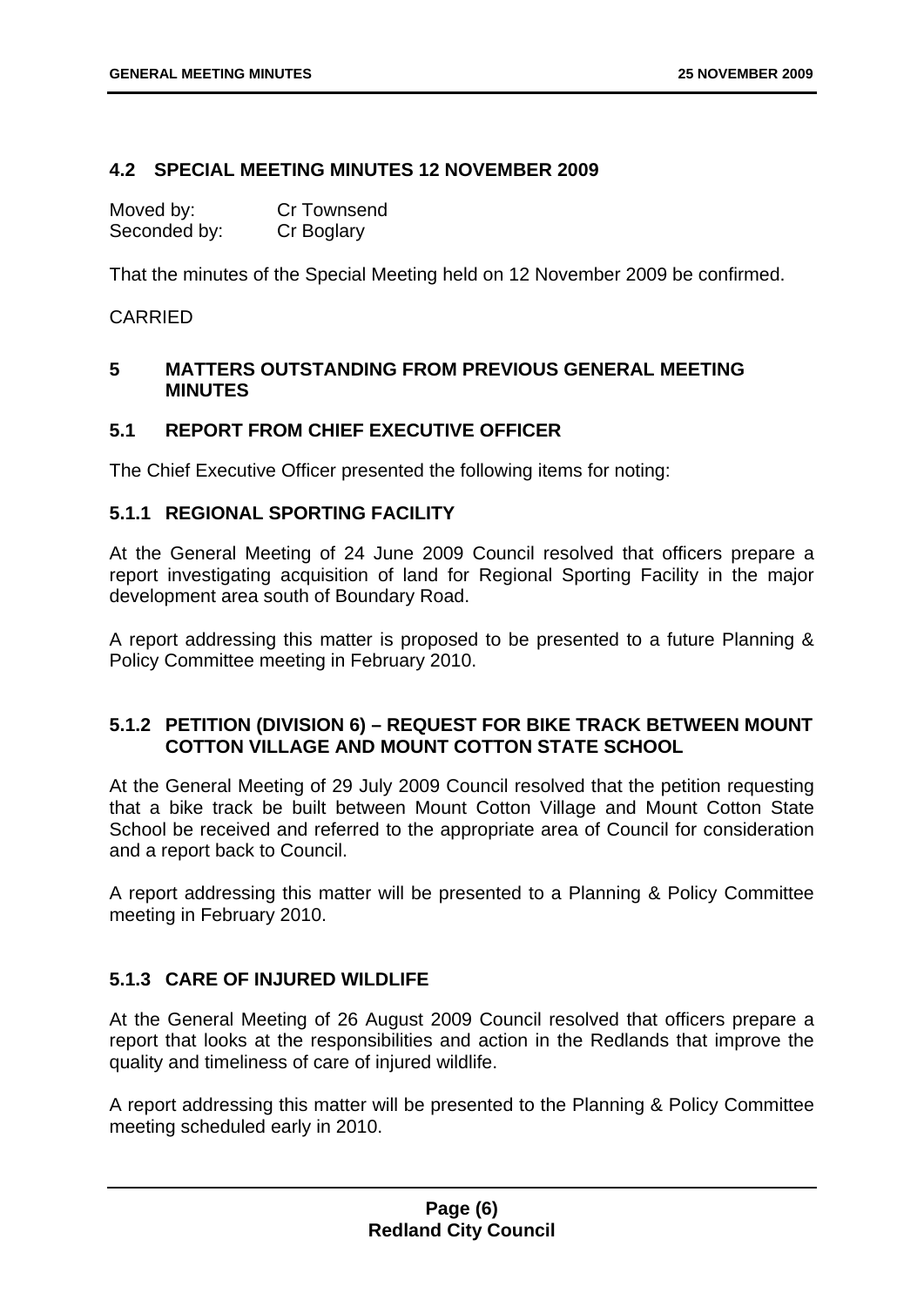#### **5.1.4 CLEVELAND POINT RESERVE MASTER PLAN**

At the General Meeting of 26 August 2009 Council resolved that officers seek community consultation on alternative Cleveland Point Reserve master plan layouts, subject to the Federal Government funding not being affected on any subsequent changes to the master plan and that the results of the consultation be submitted to a Planning & Policy Committee Meeting.

A report addressing this matter will be presented to the Planning & Policy Committee meeting scheduled for 2 December 2009.

#### **5.1.5 PETITION (DIVISION 5) – REQUEST TO EXTEND WALKWAY, WATERFRONT EASEMENT REDLAND BAY**

At the General Meeting of 30 September 2009 Council resolved that the petition requesting that Council extend the walkway further down Waterfront Easement be received and referred to the appropriate area of Council for consideration and a report back to Council at the earliest convenience.

A report addressing this matter is proposed to be presented to a Planning & Policy Committee meeting in February 2010.

#### **5.1.6 STORM TIDE HAZARD STUDY**

At the General Meeting of 29 October 2009, Council resolved that a further report be presented to Council to adopt a finalised Redland City Storm Tide Hazard Study for planning purposes.

A report addressing this matter will be presented to an ensuing Planning and Policy Committee meeting.

#### **6 PUBLIC PARTICIPATION**

#### **MOTION TO ADJOURN MEETING**

| Moved by:    | Cr Boglary |
|--------------|------------|
| Seconded by: | Cr Ogilvie |

That Council adjourns the meeting for a 30-minute public participation segment.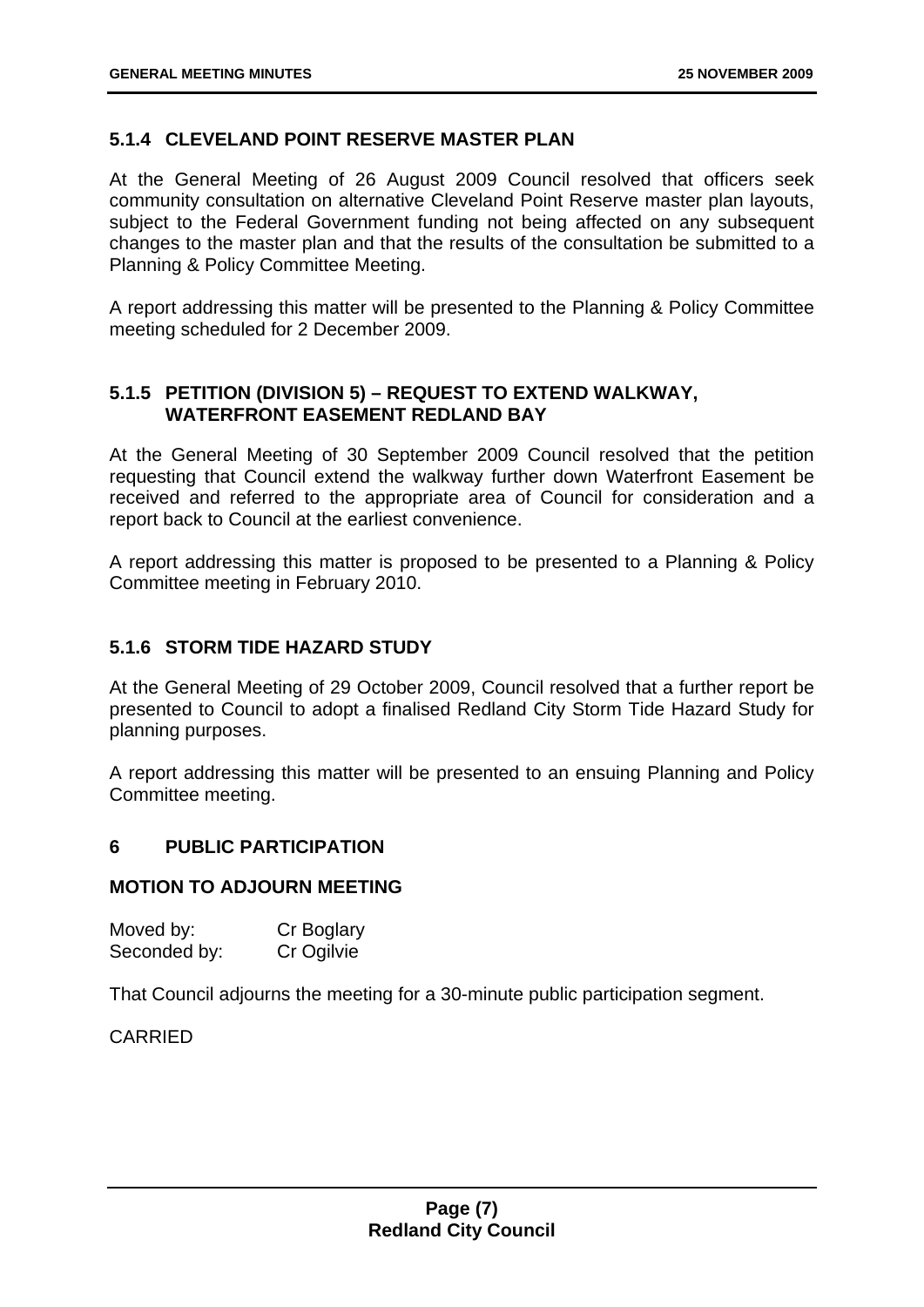1. Mr P Steller, Wellington Point addressed Council in relation to a development application at Wellington Point.

#### **MOTION TO RESUME MEETING**

| Moved by:    | <b>Cr Elliott</b> |
|--------------|-------------------|
| Seconded by: | Cr Henry          |

That the meeting proceedings resume.

CARRIED

#### **7 PRESENTATIONS**

#### 7.1 PRESENTATION (CR HENRY) – 3<sup>RD</sup> ANNUAL GREENROOFS **CONFERENCE 09 – UNIVERSITY OF MELBOURNE**

Cr Henry gave a presentation to Council on her recent attendance at the  $3<sup>rd</sup>$  Annual Greenroofs Conference 09 held from 23 to 25 September 2009 at the University of Melbourne.

Topics included: Green Roof Design & Installation, Specifying substrates and plants for Australian green roofs and Ground Up Planning: Transforming Urban Brownfields in Green Roof Infrastructure.

#### **8 MOTION TO ALTER THE ORDER OF BUSINESS**

Nil

#### **9 DECLARATION OF INTEREST ON ANY ITEMS OF BUSINESS**

The Mayor reminded Councillors of their obligations in accordance with the *Local Government Act 1993,* sections 244 and 246A.

#### **9.1 MATERIAL PERSONAL INTEREST**

Items 13.4.3 **-** *Proposed Management Model for North Stradbroke Island Holiday Parks* and 13.4.4 *Provision of Lease for the North Stradbroke Island Holiday Parks*

Cr Townsend declared a material personal interest in Item 13.4.3 *Proposed Management Model for North Stradbroke Island Holiday Parks* and Item 13.4.4 *Provision of Lease for the North Stradbroke Island Holiday Parks - refer items 13.4.3* and 13.4.4 for details.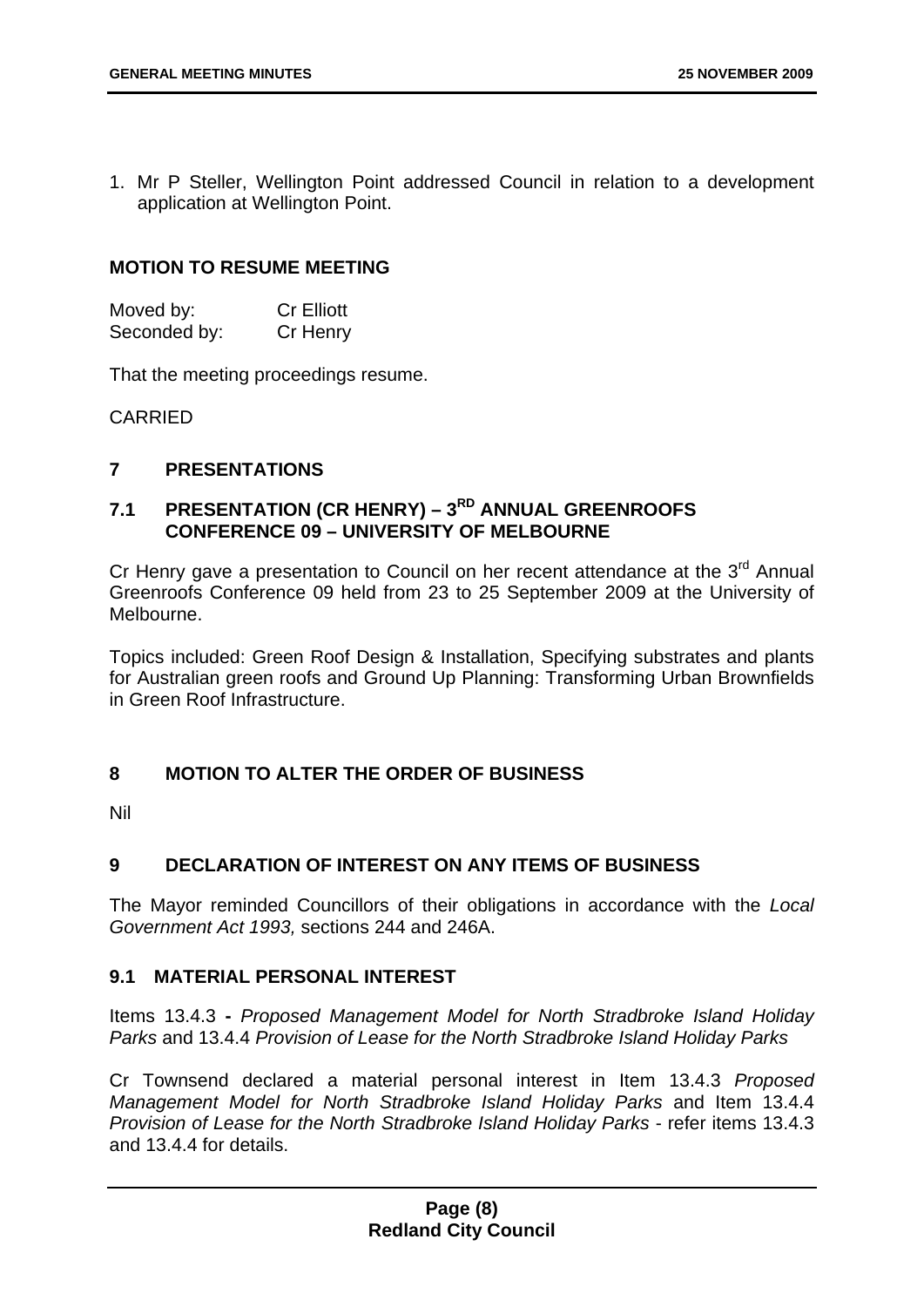Item 13.5.1 *Tender 1223-2009-FNS Bank & Provision of Payment Processing Services* 

Crs Murray, Reimers and Bowler declared a material personal interest in this item – refer item 13.5.1 for details.

#### **9.2 CONFLICT OF INTEREST**

Item 13. 4.2 *Community Grants Program and RADF Round 1 Approval of Funds* 

Crs Henry, Townsend, Murray, Ogilvie, Williams, Reimers and Hobson declared a conflict of interest in this item – refer item 13.4.2 for details.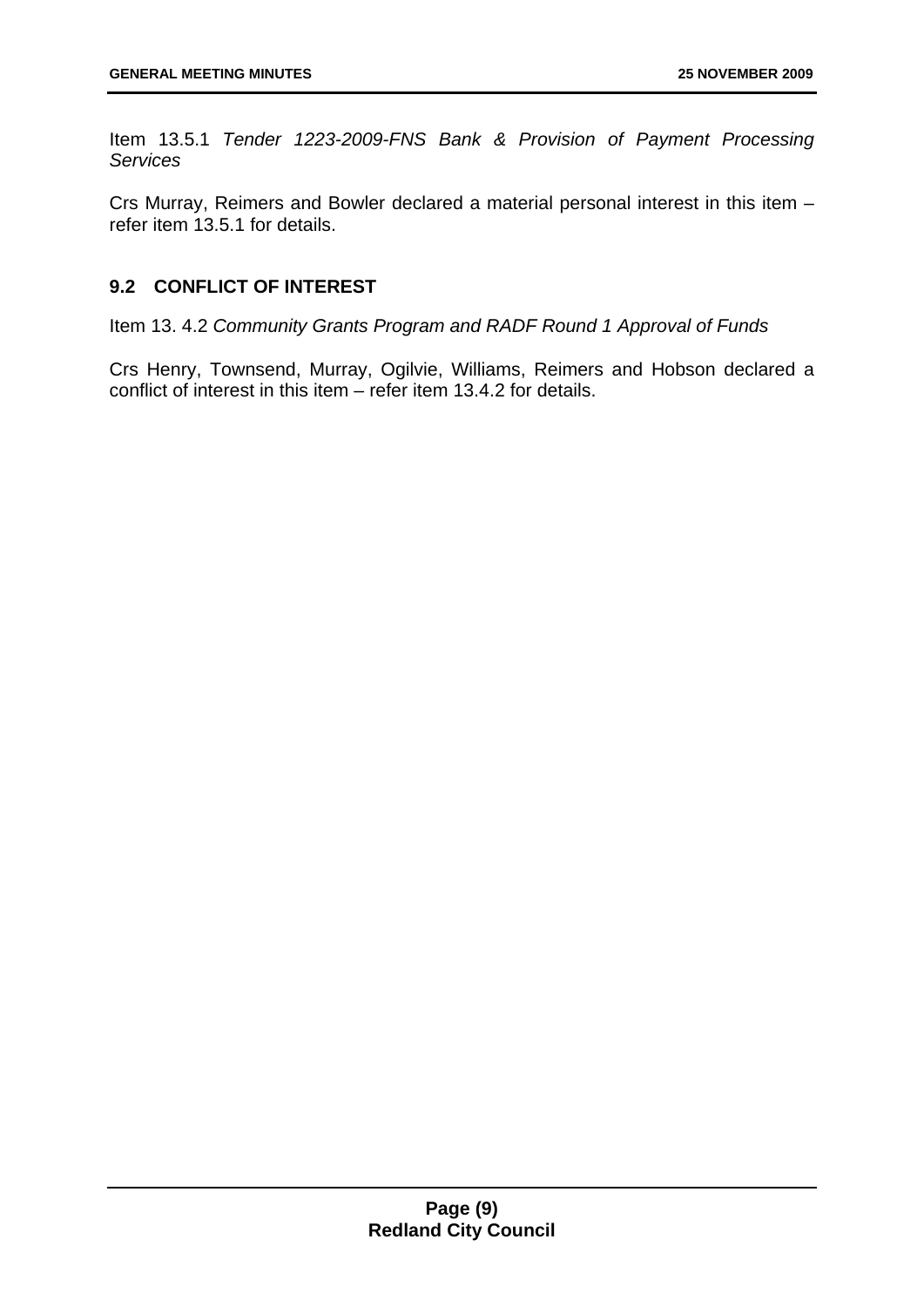#### **10 PLANNING & POLICY COMMITTEE 4/11/09 - RECEIPT AND ADOPTION OF REPORT**

| Moved by:    | Cr Murray         |
|--------------|-------------------|
| Seconded by: | <b>Cr Elliott</b> |

That the Planning & Policy Committee Report of 4 November 2009 be received.

#### CARRIED

#### **10.1 PLANNING AND POLICY**

#### **10.1.1 ENVIRONMENTAL IMPACTS OF TRAIL BIKES IN REDLANDS**

| <b>Dataworks Filename:</b>       | <b>P&amp;R Trail Bikes</b>                                                              |
|----------------------------------|-----------------------------------------------------------------------------------------|
| Attachment:                      | <b>Final Report – Ecological Impacts of Trail Bikes</b><br>in Redlands Natural Reserves |
| <b>Responsible Officer Name:</b> | Angela Wright<br><b>Acting Manager- Environmental Management</b>                        |
| <b>Author Name:</b>              | <b>Leo Newlands</b><br><b>Advisor- Reserves Management</b>                              |

#### **EXECUTIVE SUMMARY**

A Council resolution on 30 July 2008 required that a study be undertaken on ecological impacts of trail bikes in Redlands natural reserves. A study was undertaken in 2009 by a Griffith University student regarding the impact of trail bikes on four key areas of impact:

- soil erosion;
- flora;
- fauna; and
- noise.

The results highlight that trail bikes do have effects on ecological systems and that ecological and noise buffers are a significant requirement.

#### **PURPOSE**

The purpose of this report is to present the findings of a study into the current impacts of trail bikes on the Redlands natural areas. This is in response to Council resolution on 30 July 2008 *"that Council undertake research on the current impacts of trail bikes on the Redlands natural areas."*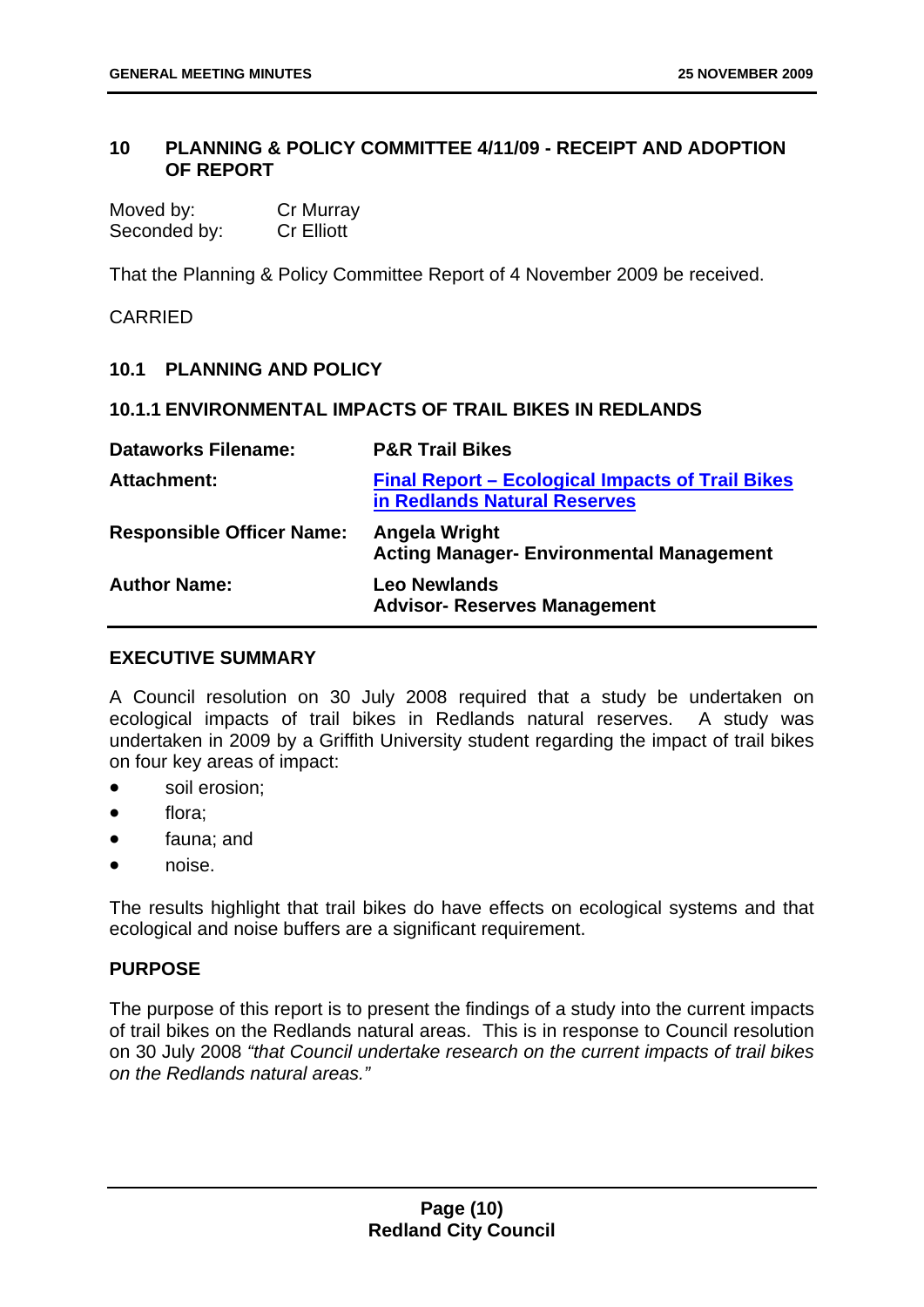#### **BACKGROUND**

- 2009 A report was presented to Planning and Policy Committee in response to a petition from Redlands District Motorcycle Club.
- 30 Jul 2008 A resolution was made *"…that Council on the current impacts of trail bikes on the Redland's natural areas be undertaken. A report addressing this matter be presented to Planning and Policy Committee in September 2009".*
- March-June 2009 A study was undertaken by an Industrial Affiliates student from Griffith University to scope the environmental impacts of trail bikes in Redland.

#### **ISSUES**

#### STUDY UNDERTAKEN THROUGH IAP (INDUSTRIAL AFFILIATES PROGRAM)

The IAP course is conducted primarily as individual student placements within an industrial or research environment and emphasises academic and vocational aspects of modern information technology practice. Students undertake detailed research that usually has an industry application and will work in close liaison with their industry supervisor and university supervisor.

This project was designed by the Environmental Management Group of Redland City Council, with the aim to develop an information source regarding the environmental impacts of trail bikes to inform planning and policy.

It should be noted that whilst this research was undertaken with care for validity and reliability of data, it should be considered indicative. However, the results do support and reflect other research undertaken in other states and internationally regarding the impacts of trail bikes and off-road vehicles.

#### METHODOLOGY OF STUDY

The study was informed through a review of existing research (literature review). Data was also analysed in reference to existing research. As part of the methodology, a user survey was undertaken to provide user perceptions of ecological issues, types of trail bikes used and the scale of reserve use in Redland.

A methodology was developed to assess 4 key areas of impact, namely:

- 1. soil erosion;
- 2. impacts on vegetation communities;
- 3. impacts on wildlife; and
- 4. noise attenuation in bushland.

FINDINGS OF TRAIL BIKE PROJECT

#### SOIL EROSION

Most of the soil types found in Redland City are in the high risk erosion categories and thus very susceptible to disturbance by trail bikes.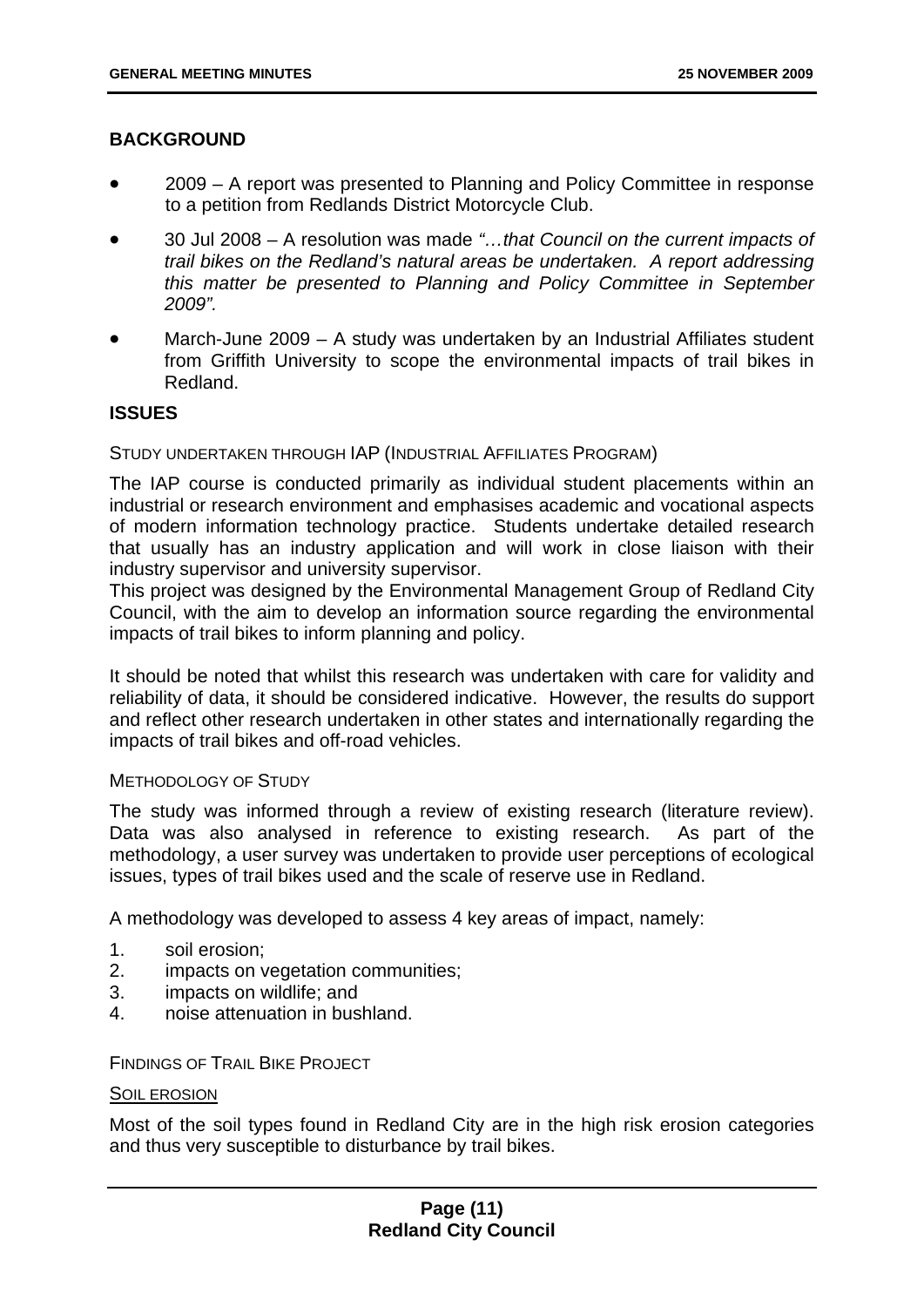The study indicates that out of eight (8) soil types found in Redland City, six (6) are considered 'highly erodible', one (1) is 'very susceptible' and one (1) is an erosion risk. As most areas of the Redlands are in the 'highly erodible' rating this severely limits opportunities for trail bike sites in the city.

Erosion was identified as being most pronounced on steeper slopes, and soil loss was particularly high in mid-slope regions of trails. It was identified that motorcycles will cause soil disturbance following as few as four (4) passes. Further, low wet areas were also identified as being particularly susceptible to erosion.

Trail bike soil disturbance tests undertaken showed that, disturbance sufficient to remove all grasses and cause rutting to a depth of 2 cm and 10 cm wide, occurred in six (6) bike passes.

#### FLORA IMPACTS

Root exposure, trunk scuffing and branch and trunk breakages resulting from motorcycles forming trails was evident. Literature analysis identified further impacts such as introduction of weeds and plant pathogens as highly likely. A precautionary approach was recommended for areas of high habitat value and/or identified as containing EVR or sensitive flora species.

#### FAUNA IMPACTS

Evidence of increased predator prey relations were observed on and adjacent to trails formed by motorcycles. This was supported by evidence of both small mammals and predators using these trails as conduits.

Literature analysis identified increased likelihood of collision and road kill, avoidance of areas leading to habitat displacement and increased stress leading to lessoned vigour, reproduction and even mortality.

The visual and auditory aspects of trail bikes were identified as being key stressors, with noise having the further ability to mask acoustic signals important to wildlife function. A precautionary approach is warranted regarding these impacts.

#### NOISE IMPACTS

- Motorcycle noise was estimated to travel approximately 800m before becoming imperceptible above a background noise level of 35dBa.
- Wind direction can decrease or increase this distance.
- Noise levels at this distance may meet EPA standards but does not mean the noise is imperceptible and thus not annoying to humans.
- The provision of sufficient buffering distances (see table below) between key habitat areas and sensitive land uses to prevent impacts of noise is required.

#### USER SURVEY

• 90% (n=10) of survey respondents indicated that they had fitted aftermarket exhausts that were louder than factory standard exhausts.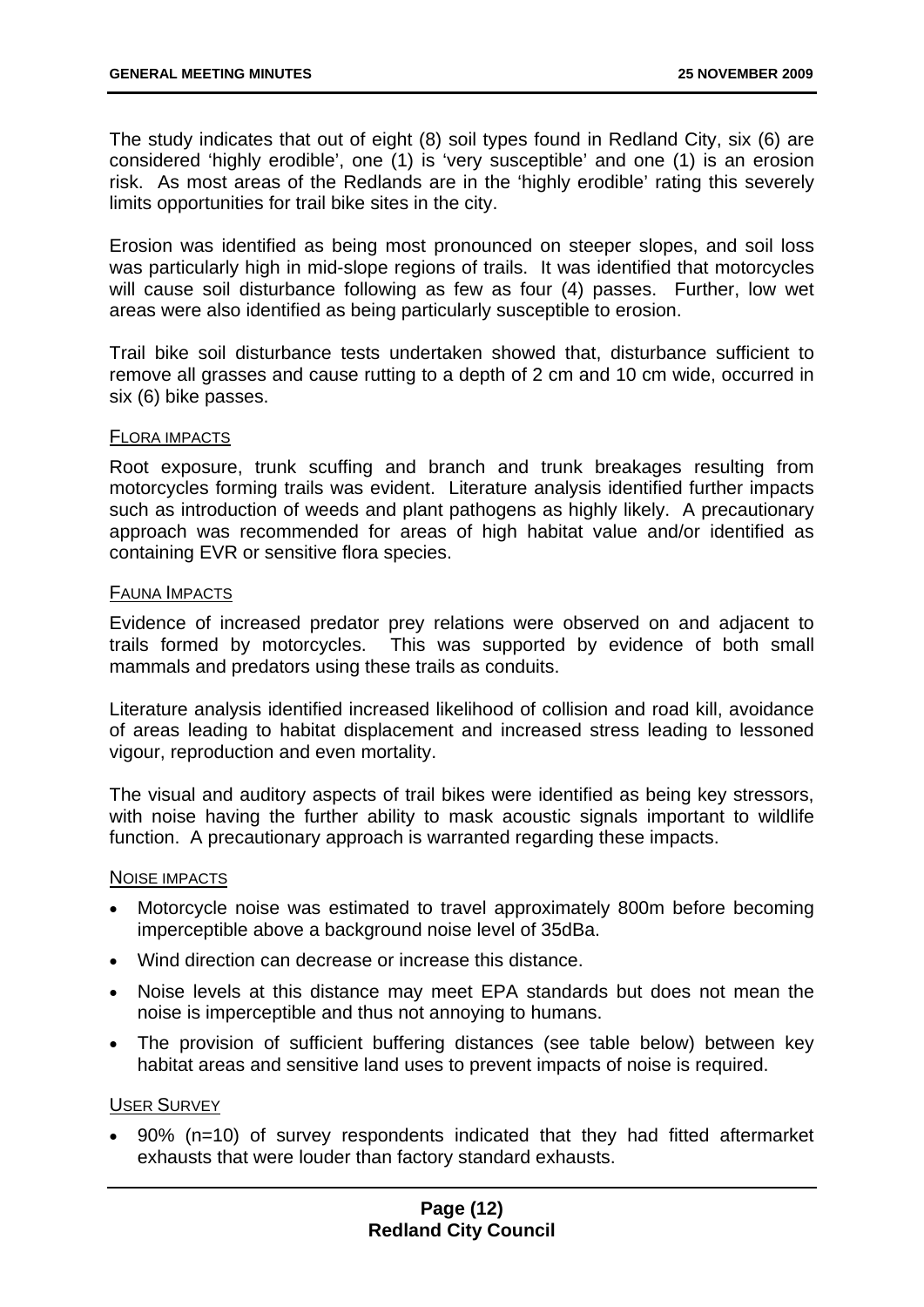- Survey respondents with standard exhausts estimated noise propagation distance to be 100m whilst those with modified exhausts estimated 100-300m.
- 60% of respondents reported to having used Council land or privately owned land.
- Frequency of use was indicated as being a minimum of twice a month.
- 60% indicated that they had collided with vegetation and indicated that they thought it caused scuffing of tree trunks and broken branches. Some felt that this has no negative impact to the vegetation. No mention was made of root damage.

#### **SUMMARY**

The study shows that trail bikes have a range of ecological impacts that require careful consideration of site selection. Soils analysis alone indicates that soil types in Redland City are not amenable to the use of trail bikes due to their high erodability. Ecological and human buffer distances must be at minimum 800m to meet EPA standards, although this distance should be increased to account for non-standard exhaust systems, wind effects, and nuisance effect of noise below EPA standards.

#### **RELATIONSHIP TO CORPORATE PLAN**

The recommendation primarily supports Council's strategic priority to ensure the enhancement of biodiversity including koala habitat, bushland, greenspace, waterways, catchments, air and coastal ecosystems in recognition of our unique location on Moreton Bay.

#### **FINANCIAL IMPLICATIONS**

There are no financial implications associated with the presentation of this report as it provides information for planning purposes only and does not require any actions of Council.

#### **PLANNING SCHEME IMPLICATIONS**

The Land Use Planning Group was consulted and it is considered that the outcome of recommendations in this report will not require any amendments to the Redlands Planning Scheme.

#### **CONSULTATION**

Consultation was undertaken with a range of people and organisations in the development of the study and report including:

- Parks and Conservation:
- Regulatory Services;
- Open Space Planning;
- Health and Environmental Services Unit; and
- Redland District Motorcycle Club.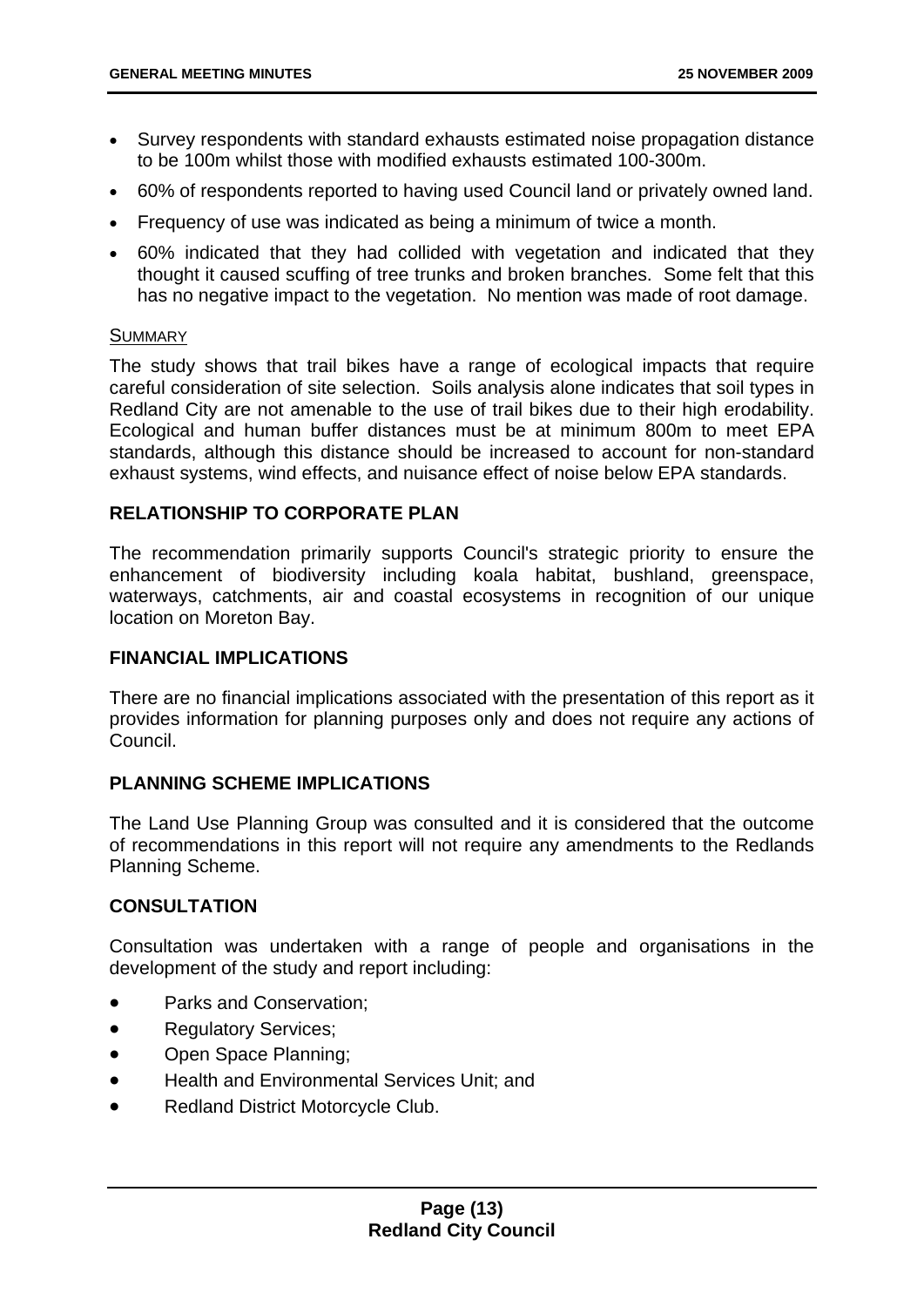#### **OPTIONS**

#### **PREFERRED**

That Council resolve to receive, for planning purposes, the report on research of current impacts of trail bikes on the Redland's natural areas.

#### **ALTERNATIVE**

That Council resolve to direct that further investigation is undertaken before resolving to receive the report.

#### **OFFICER'S/COMMITTEE RECOMMENDATION/ COUNCIL RESOLUTION**

| Moved by:    | Cr Murray         |
|--------------|-------------------|
| Seconded by: | <b>Cr Elliott</b> |

**That Council resolve to receive, for planning purposes, the report on research of current impacts of trail bikes on the Redland's natural areas.**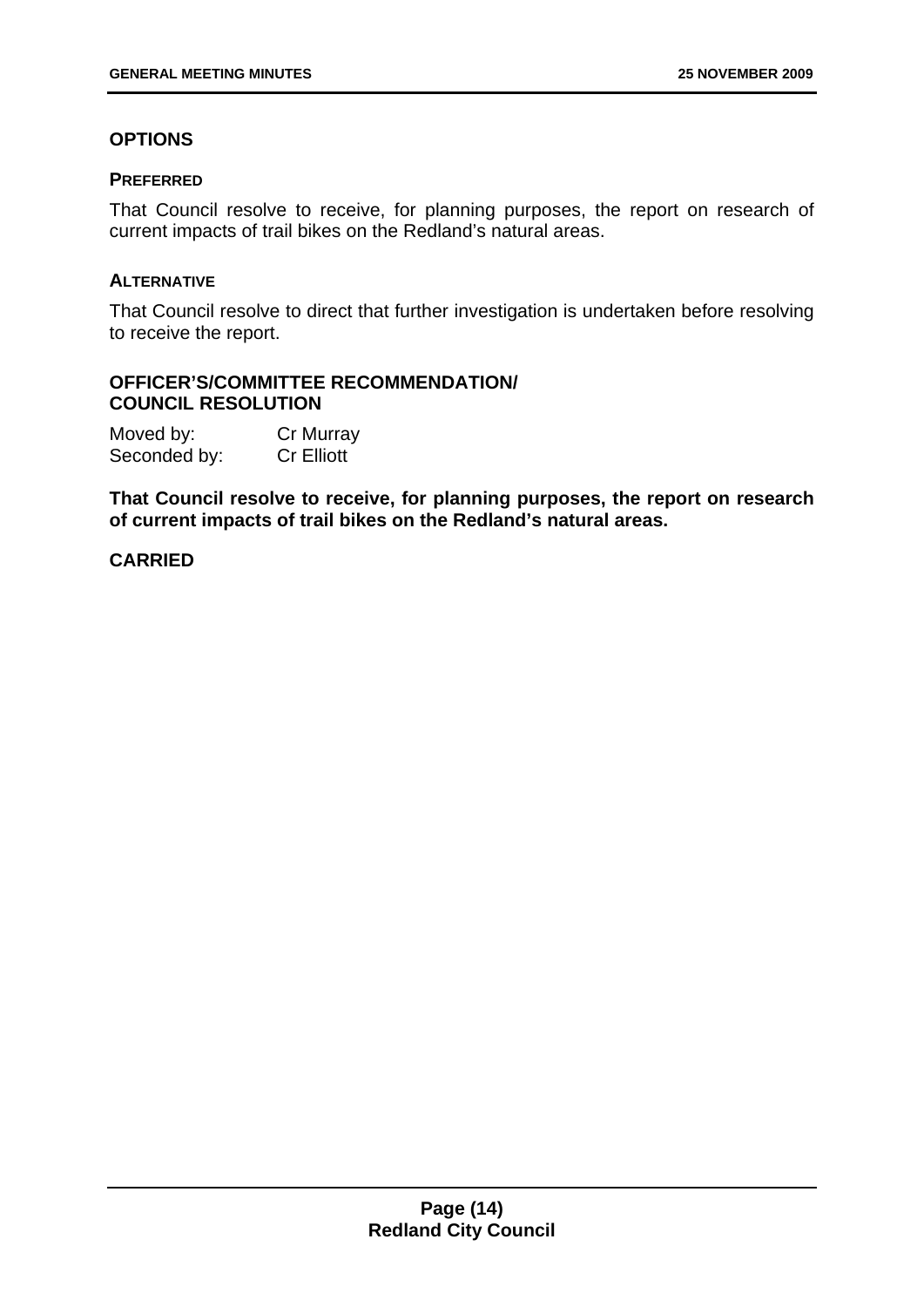#### **10.1.2 PROPOSED DRAINAGE EASEMENT – KEATS STREET, RUSSELL ISLAND**

| <b>Dataworks Filename:</b>       | <b>RTT Acquisitions General</b>                                |
|----------------------------------|----------------------------------------------------------------|
| <b>Attachments:</b>              | <b>Site Plan</b><br><b>Drainage Easement Plan A2-C257-2</b>    |
| <b>Responsible Officer Name:</b> | <b>David Elliott</b><br><b>Manager Infrastructure Planning</b> |
| <b>Author Name:</b>              | <b>Tom McErlain</b><br><b>Draftsman</b>                        |

#### **EXECUTIVE SUMMARY**

The lots on the Southern Moreton Bay Islands were originally sub-divided prior to Council having control of development, without consideration for the provision of stormwater overland flow requirements.

The sub-division of the land in Keats Street, Russell Island resulted in the creation of a low point in the street, which has no legal stormwater outlet.

To provide for the legal discharge of overland stormwater emanating from Keats Street, this report recommends the acquisition of a drainage easement along the western boundary of Lot 55 from Keats Street to Canaipa Point Drive.

#### **PURPOSE**

To seek Council's permission to create a drainage easement along the western boundary of Lot 55 RP 130107 in accordance with the *Land Act 1994* and the *Land Title Act 1994*.

#### **BACKGROUND**

The stormwater discharge from the road was not catered for in the original subdivision design approximately 50 years ago and consequently stormwater flows from Keats Street through the downstream properties in a wide shallow sheet flow, causing considerable inconvenience to the householder on the adjoining lot to the east.

This property, Lot 55 on RP 130107 is identified in the Redlands Planning Scheme as having *a Drainage Constrained Land Overlay* restriction.

#### **ISSUES**

Council has a responsibility to manage stormwater discharge from land under its control to alleviate flooding of private property. While the easement acquisition will not completely eliminate the overland flow problem, it will significantly reduce it for the lots immediately downstream of Keats Street, by allowing Council to legally construct an open drain through Lot 55 along the proposed easement.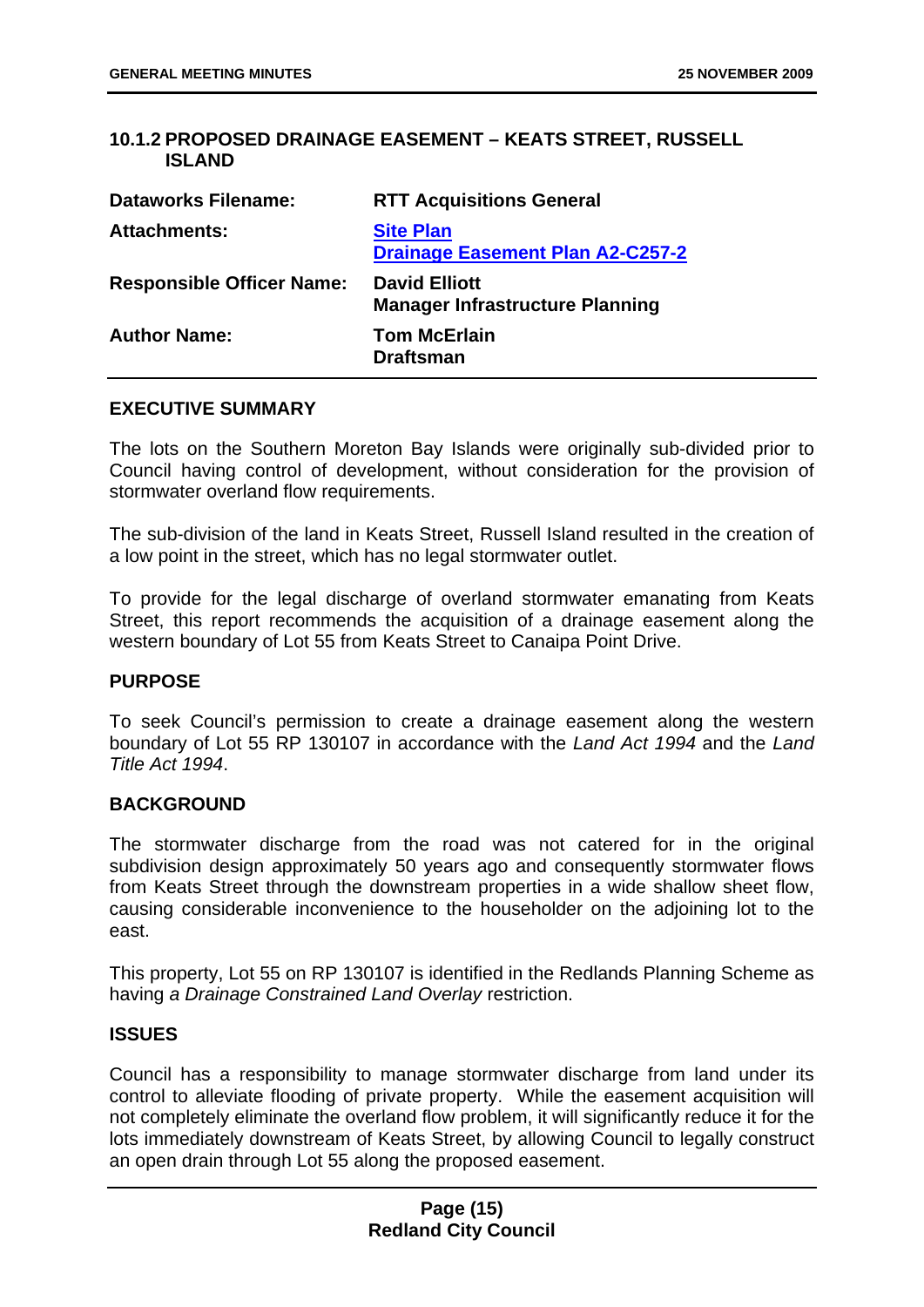#### **RELATIONSHIP TO CORPORATE PLAN**

The recommendation in this report primarily supports Council's strategic priority to provide and maintain water, waste services, roads, drainage and support the provision of transport and waterways infrastructure.

#### **FINANCIAL IMPLICATIONS**

The estimated cost to acquire the easement is approximately \$4,000 which includes survey fees, legal fees, plus compensation cost. Funds are available in the current budget to acquire the easement.

#### **PLANNING SCHEME IMPLICATIONS**

The Land Use Planning Group was consulted and it is considered that the outcome of recommendations in this report will not require any amendments to the Redlands Planning Scheme.

#### **CONSULTATION**

In preparing this report, Infrastructure Planning consulted with:

- The Divisional Councillor;
- Property Services Manager; and
- Land Development Services Manager.

#### **OPTIONS**

#### **PREFERRED**

That Council resolve as follows:

- 1. To acquire by agreement a 3 metre wide drainage easement in order to cater for overland flow along the western side boundary of lot 55 on RP130107;
- 2. To delegate authority to the Chief Executive Officer to proceed with resumption action under section 5(1)(b) of the *Acquisition of Land Act 1967* (if a mutual agreement cannot be reached); and
- 3. To delegate authority to the Chief Executive Officer to sign all necessary documentation associated with the acquisition of the drainage easement.

#### **ALTERNATIVE**

There is no alternative to this proposal if Council wishes to legalise this stormwater discharge point.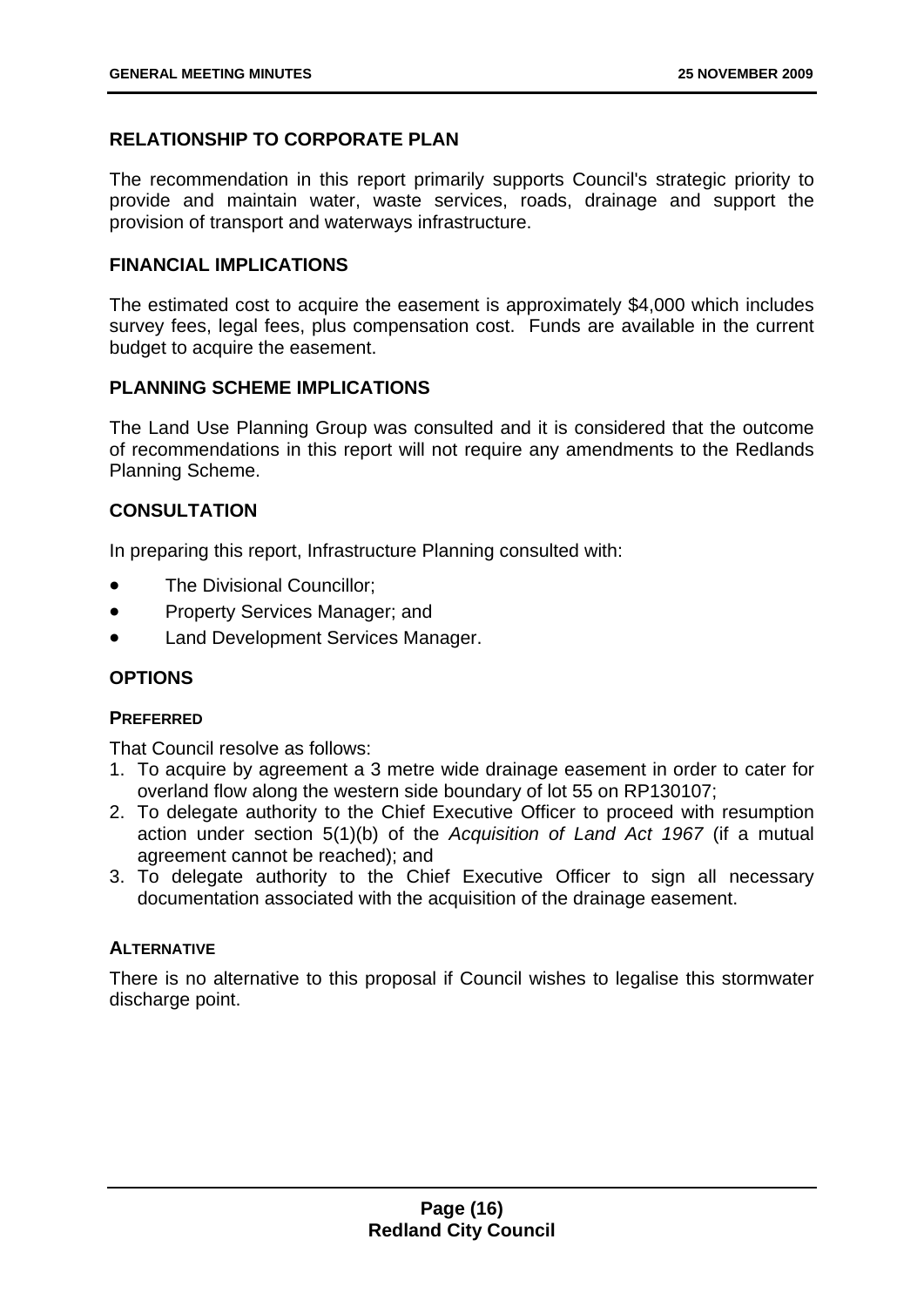#### **OFFICER'S/COMMITTEE RECOMMENDATION/ COUNCIL RESOLUTION**

| Moved by:    | Cr Murray         |
|--------------|-------------------|
| Seconded by: | <b>Cr Elliott</b> |

#### **That Council resolve as follows:**

- **1. To acquire by agreement a 3 metre wide drainage easement in order to cater for overland flow along the western side boundary of lot 55 on RP130107;**
- **2. To delegate authority to the Chief Executive Officer to proceed with resumption action under section 5(1)(b) of the** *Acquisition of Land Act 1967* **(if a mutual agreement cannot be reached); and**
- **3. To delegate authority to the Chief Executive Officer to sign all necessary documentation associated with the acquisition of the drainage easement.**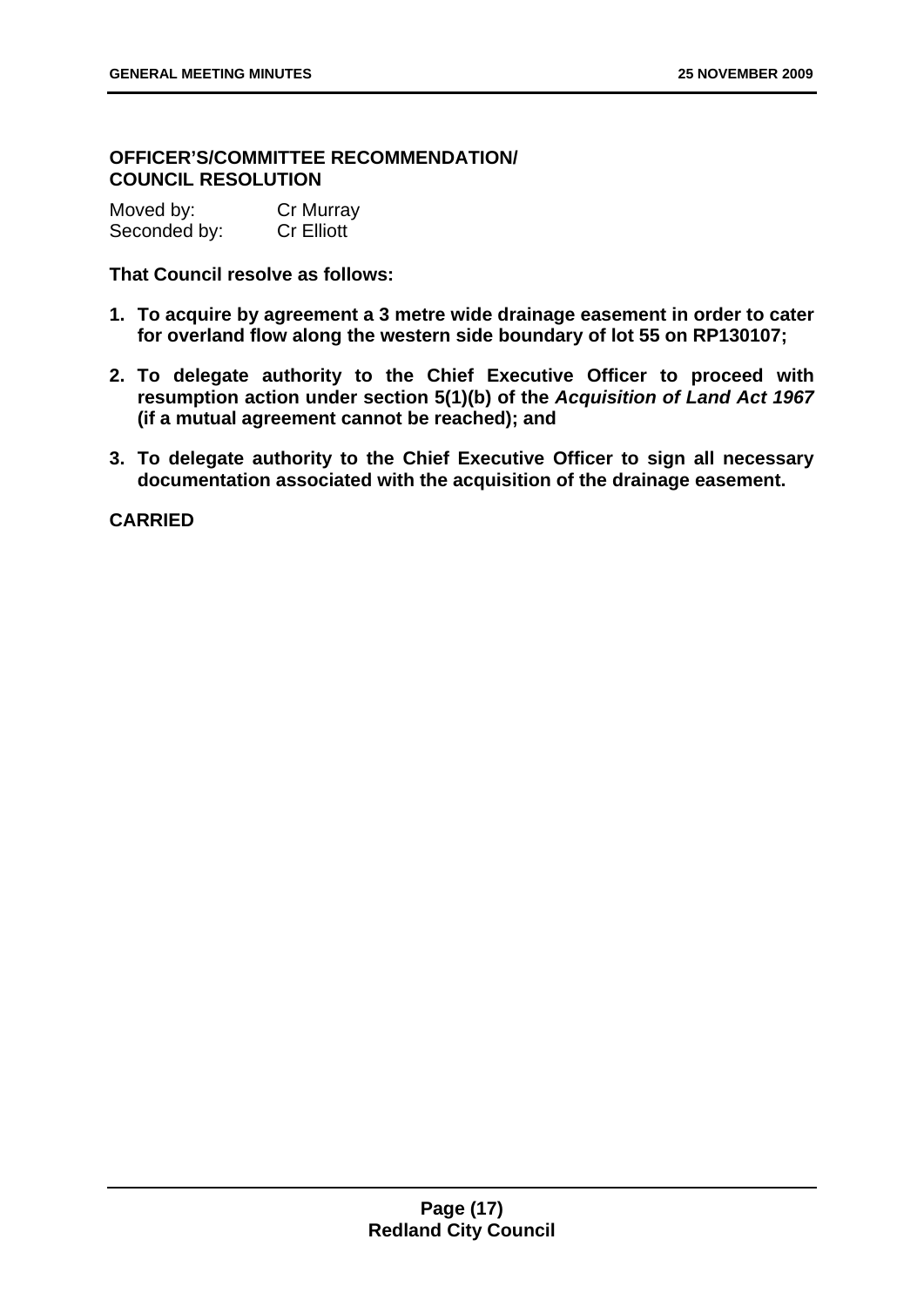#### **10.2 GENERAL BUSINESS**

#### **10.2.1 TRADE WASTE POLICY**

Cr Williams wanted to request a review of the Trade Waste Policy and needed to clarify whether the policy sat with Planning & Policy or Redland Water. The matter should be referred to Redland Water.

#### **10.2.2 PLANNING & POLICY MEETINGS – EQUALISATION OF ITEMS**

Cr Hobson requested, over the next two Planning & Policy committee meetings, the equalisation of items coming to the committee meetings and that there be no late items. The Chief Executive Officer indicated that where possible agenda workload will be smoothed but that Statutory responsibility rests with him to present the agenda for Council and Committee meetings, and Councillors can elect to defer any item on any agenda at any time if it is not considered timely to determine the matter presented. The Chief Executive Officer also advised that in accordance with the Organisational Development Plan, the Committee structure and Committee/Council decision making processes, are all currently under review by the General Manager Governance and are currently the subject of consultation with Councillors.

#### **COMMITTEE RECOMMENDATION/ COUNCIL RESOLUTION**

| Moved by:    | Cr Murray         |
|--------------|-------------------|
| Seconded by: | <b>Cr Elliott</b> |

**That the general business items be noted.**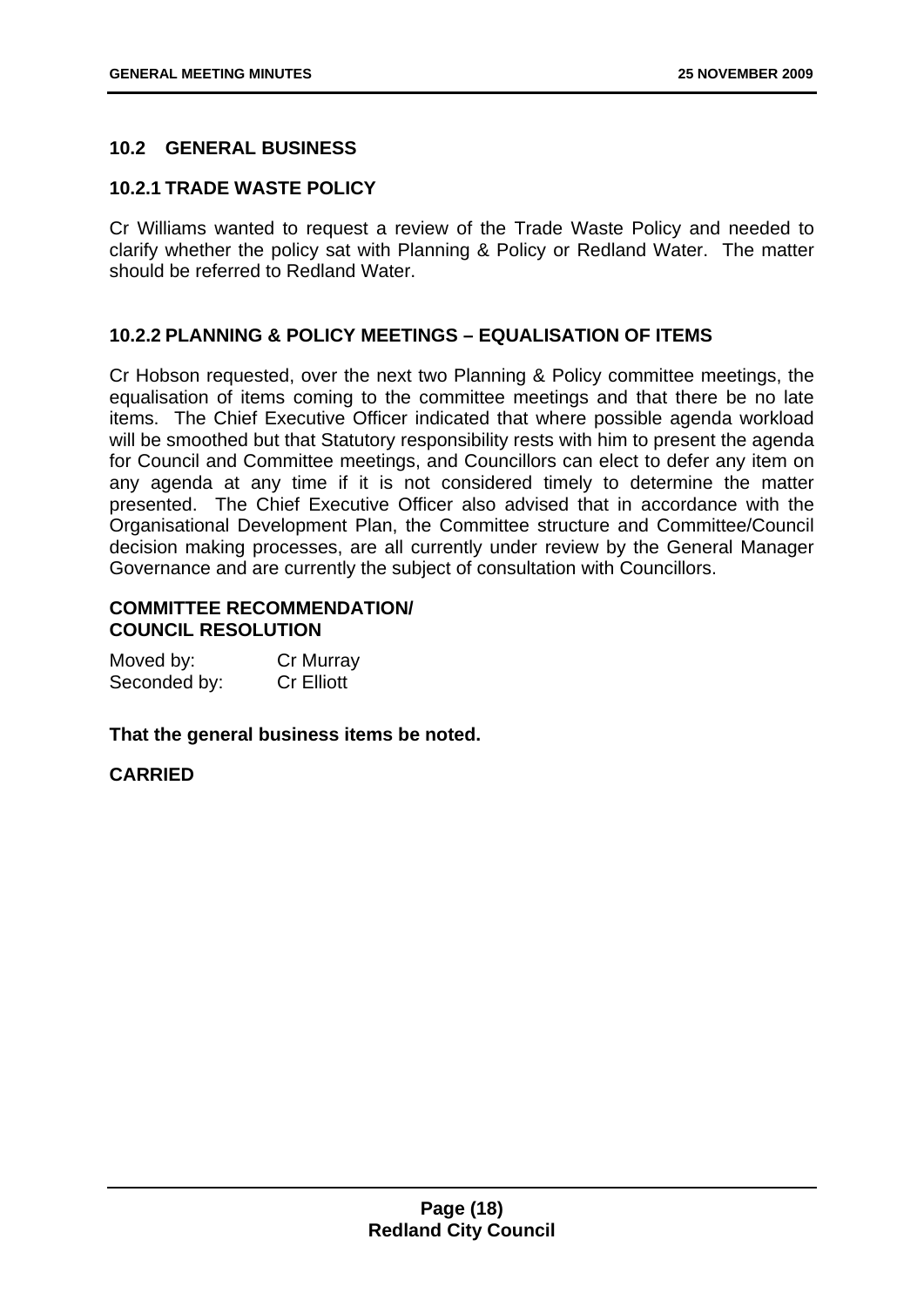#### **11 REDLAND WATER COMMITTEE 17/11/09 - RECEIPT AND ADOPTION OF REPORT**

| Moved by:    | Cr Henry    |
|--------------|-------------|
| Seconded by: | Cr Townsend |

That the Redland Water Committee Report of 17 November 2009 be received.

**CARRIED** 

#### **11.1 CORPORATE SERVICES**

#### **11.1.1 WATER REFORM - LAND TENURE - RESERVOIRS & WATER PUMP STATIONS**

| <b>Dataworks Filename:</b>       | <b>GOV WRAD PCG - Legal &amp; Regulatory - Land</b><br><b>Tenure</b> |
|----------------------------------|----------------------------------------------------------------------|
| <b>Attachments:</b>              | <b>Maps</b>                                                          |
| <b>Responsible Officer Name:</b> | <b>Eleanor Bray</b><br><b>Water Reform Manager</b>                   |
| <b>Author Name:</b>              | <b>Diane Green</b><br><b>Water Reform Program Coordinator</b>        |

#### **EXECUTIVE SUMMARY**

Redland City Council (RCC) is currently undertaking a land tenure project in relation to the south-east Queensland (SEQ) Water Reform Program (WRP) coordinated through the Council of Mayors (COM).

The land tenure project has been established to identify land parcels for transfer to the new water business. In this report, land associated with the 8 reservoirs and 5 water pump stations (WPSs) have been investigated.

A number of surveys are proposed to separate land parcels for transfer to the new water business whilst the majority of land parcels will be transferred via statutory licence to WB3.

#### **PURPOSE**

The purpose of this report is to seek council approval for the reconfiguration of land associated with the water reservoirs and WPSs, and agree in principle to the proposed reservoir and WPS land parcels recommended for transfer to the new water business.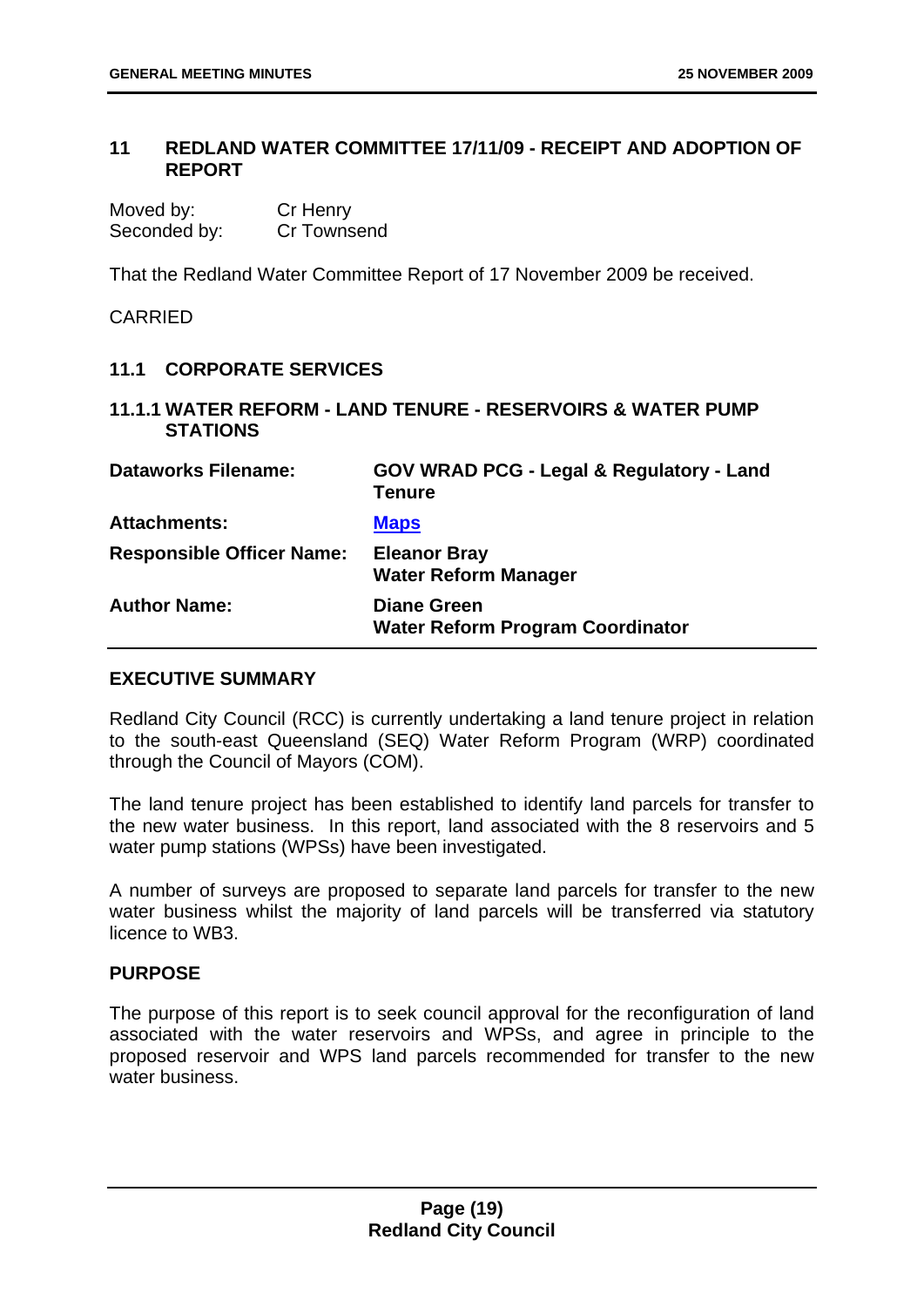#### **BACKGROUND**

In the second stage of the water reforms, the council's water business will be separated from council and amalgamated with Gold Coast City Council and Logan City Council water businesses in a single distribution and retail business (WB3) by July 2010.

The balance of water assets remaining in council will be transferred to the new water business by 1 July 2010. A specific project group has been formed within council to investigate all land tenure issues associated with the water assets. The land tenure project has divided the project into 5 components, each of which will be investigated and reported progressively to council.

The 5 components being investigated are land associated with:

- 1. wastewater treatment plants (WWTPs);
- 2. water reservoirs;
- 3. water pump stations;
- 4. wastewater pump stations (WWPSs);
- 5. access reserves and sundry items.

At its General Meeting of 29 April 2009, council resolved, in preparation for transfer of identified land parcels to the SEQ Distribution Entity (Interim) Pty Ltd, to delegate authority to the Chief Executive Officer (CEO) to:

- 1. survey and reconfigure and/or amalgamate, as appropriate, and in accordance with the details in this report:
	- a. site 1 Mooloomba Road, Point Lookout Lot 130 on SL13002 and Lot 46 on SL2484;
	- b. site 2 Ballow Road, Dunwich Lot 1/2 on SP117361, Lot 123 on SL8150 and Lot 67 on SP104056;
	- c. site 3 Quarry Road, Thorneside Lot 2 on SP133567;
	- d. site 4 Smith Street, Capalaba Lot 2 on RP165277 and Lot 3 on RP150397;
	- e. site 5 Link Road, Victoria Point Lot 56 on SL8061, Lot 3 on RP173508 and Lot 2 on RP196484;
	- f. site 6 German Church Road, Redland Bay Lot 3 on SP117639;
	- g. site 7 Weippin Street, Cleveland Lot 171 on SL7400; and
- 2. make, vary, discharge and execute any relevant contracts in this matter.

Investigations have been completed for the second component, i.e. land associated with water reservoirs and WPSs. Discussions have been conducted with officers across SEQ as well as internally within RCC to determine the appropriate actions required.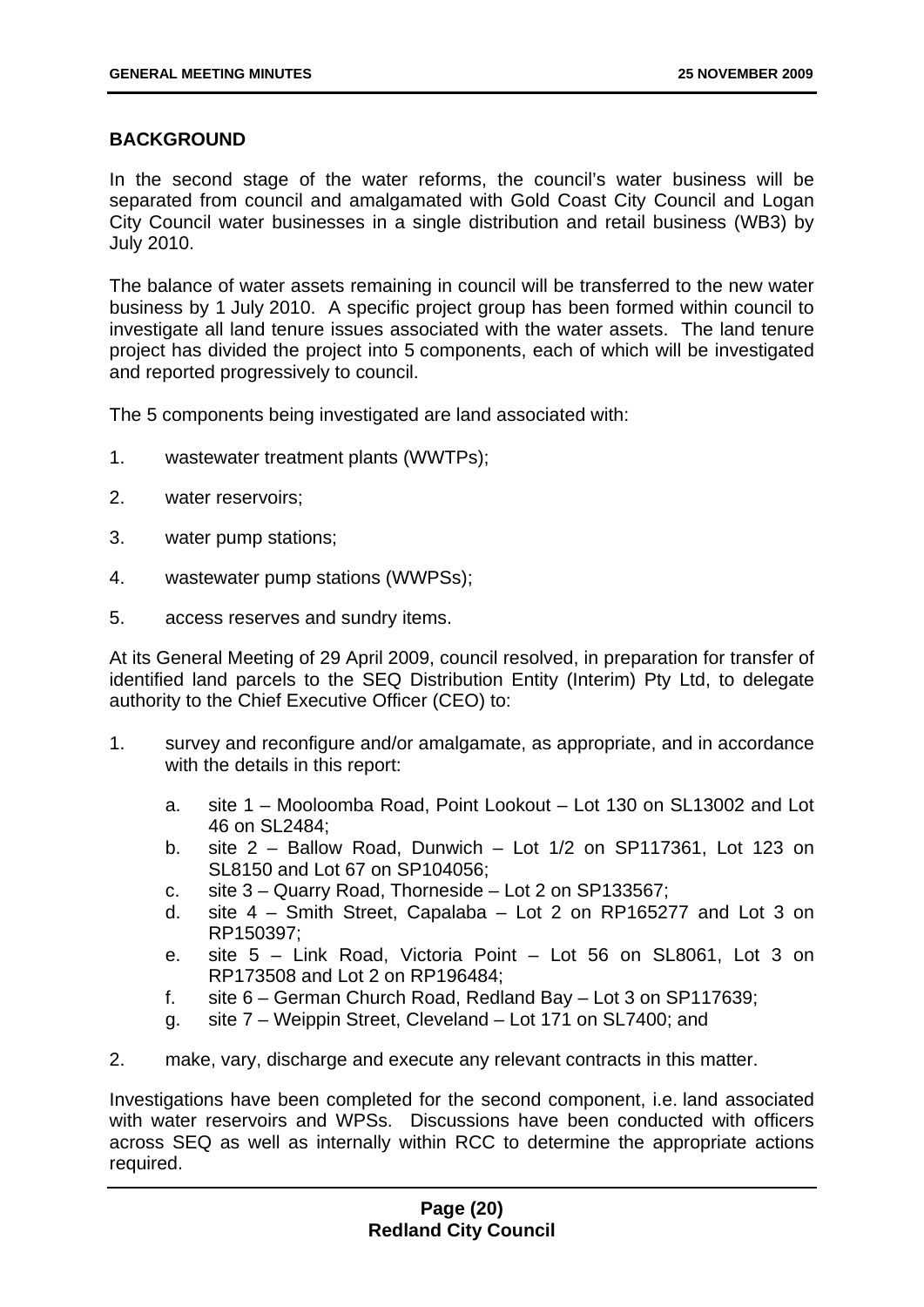#### **ISSUES**

#### **WATER RESERVOIRS**

RCC has control of 8 water reservoirs that will be transferred to the new water business, 2 of which are located on the mainland and 6 on North Stradbroke Island (NSI). Details of each site and proposed action required to transfer to WB3 are as follows:

#### SITE 1- CLAYTONS ROAD, AMITY POINT

#### RPD: Lot 2 SP222080

- This site is located on state land currently in trusteeship of the Queensland Bulk Water Supply Authority (SEQWater). Trusteeship of this land was inadvertently transferred to SEQWater, however action is being taken to transfer trusteeship back to RCC. To enable this transfer, legal access is required to be provided to Lot 2 SP222080, therefore an access easement over the existing internal road within Lot 118 SL9795 is proposed to provide access from Beehive Road.
- Site to be transferred to the new water business once legal access has been obtained (currently land-locked).

#### SITE 2 – DONAHUE STREET, POINT LOOKOUT

RPD: Lot 124 SP170907

- This site is located on state land of which council has occupation as trustee.
- No survey is required as it is proposed to transfer the whole site to the new water business.

#### SITE 3 - LIGHTHOUSE HILL, POINT LOOKOUT

#### RPD: Lot 169 SL12239

- This site is located on state land of which council has occupation as trustee.
- It is proposed to undertake a survey of Lot 169 around the actual site of the water reservoir connecting to new road reserve on Lucinda Crescent for subdivision and future transfer to the new water business.

#### **SITE 4 - RAINBOW CRESCENT, DUNWICH**

RPD: Lot 9 USL20273 Lot 89 SL5124

- Lot 9 is located on state land represented by the Department of Environment & Resource Management (DERM) and Lot 89 is on state land of which council has occupation as trustee.
- A survey is proposed on Lot 9 around the water reservoir for subdivision and amalgamation of Lot 89 ensuring access from Rainbow Crescent. Future transfer of amalgamated Lot 89 to the new water business.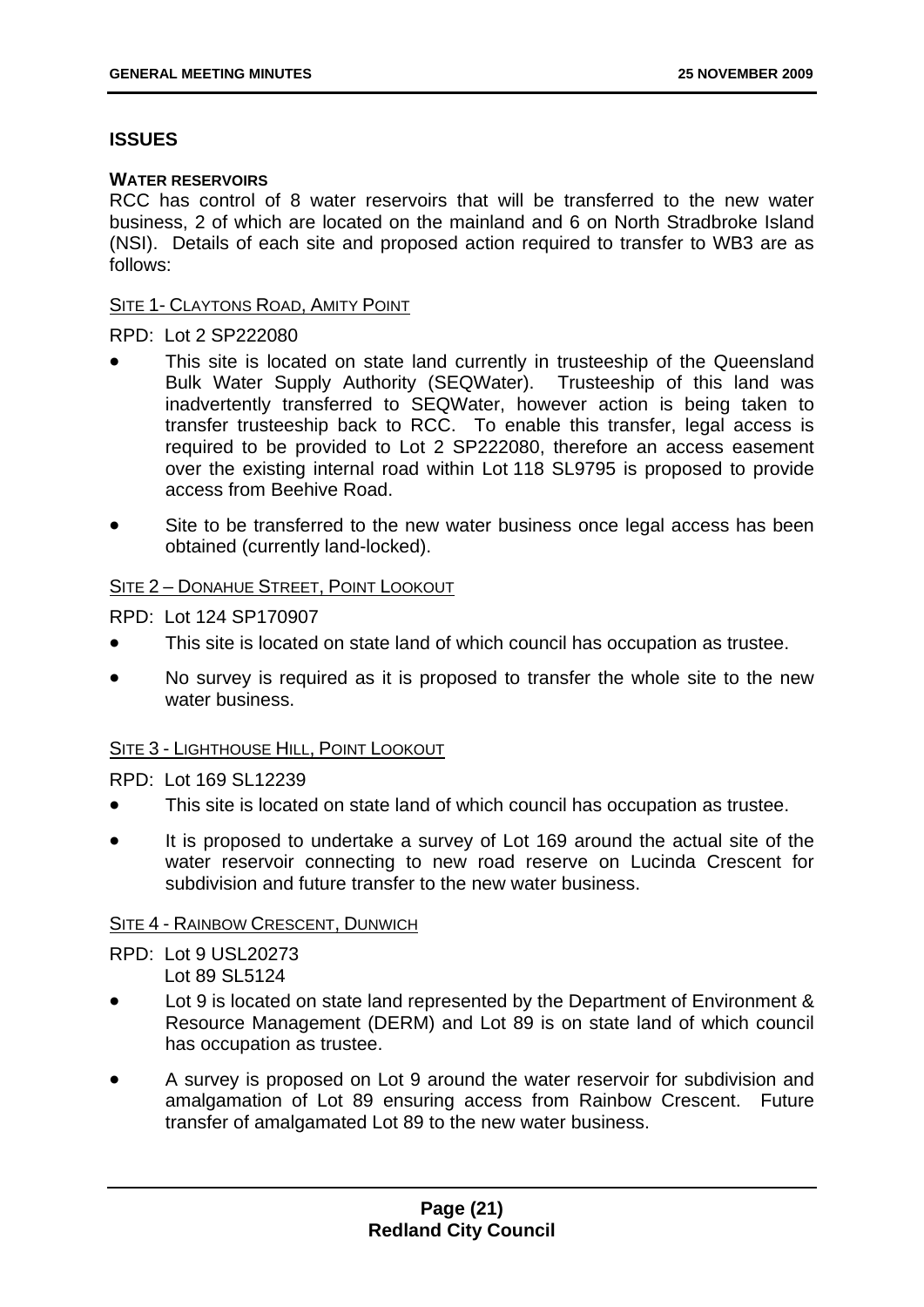#### SITE 5 – TAZI ROAD, DUNWICH

 $RPD:$  Lot 109 SL6685

- This site is located on state land of which council has occupation as trustee.
- Site to be transferred to the new water business.

#### SITE 6 ILLAWONG CRESCENT, DUNWICH

#### RPD: Lot 15 D90442

Lot 146 SL8698 (water main to Dunwich)

- These sites are located on state land of which council has occupation as trustee.
- Site to be transferred to the new water business.

#### SITES 7 & 8 - GILES ROAD, REDLAND BAY

RPD: Lot 1 SP120346

- This site is freehold in the ownership of Redland City Council/Redland Water.
- Site to be transferred to the new water business.

#### **WATER PUMP STATIONS**

RCC has control of 5 WPSs that will be transferred to the new water business, 2 of which are located on the mainland and 3 on NSI. Details of each site and proposed action required to transfer to WB3 are as follows:

#### SITE 1 – HOWLETT ROAD, CAPALABA

RPD: Lot 3 RP815725

- This site is freehold in the ownership of Redland City Council/Parks & Conservation.
- A statutory licence is proposed over the facility for the proposed new water business.

#### SITE 2 – TRAMICAN STREET, POINT LOOKOUT

#### RPD: Lot 13 PL85432

- This site is located on state land of which council has occupation as trustee.
- A statutory licence is proposed over the facility for the proposed new water business.

#### SITE 3 – RAINBOW CRESCENT, DUNWICH

RPD: Lot 9 USL20273

• This WPS is located on the same site as the Rainbow Crescent Reservoir. See above recommendation under water reservoirs for this site.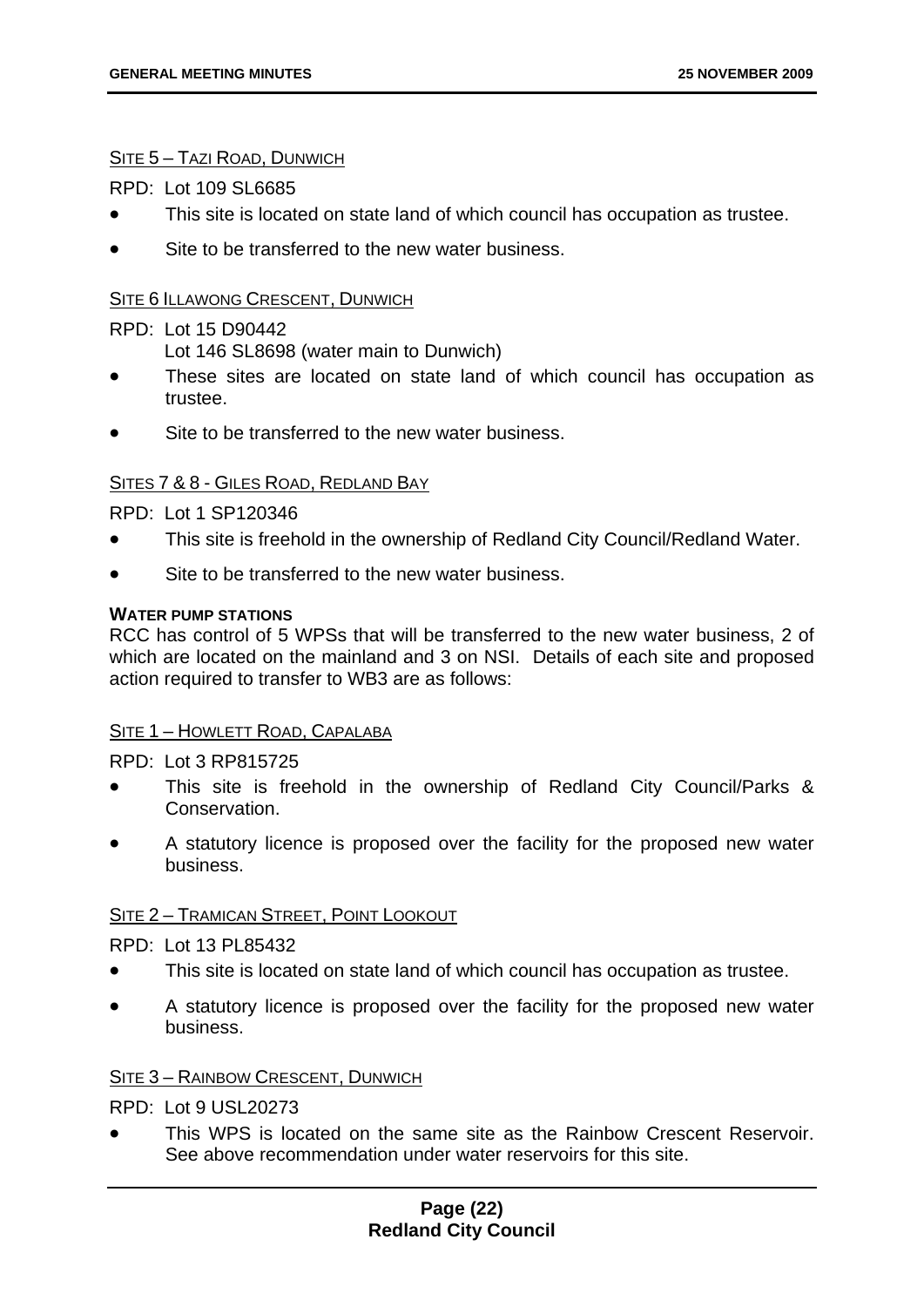#### SITE 4 – DUNCAN ROAD, MT COTTON

RPD: Road reserve

• No action is required on this site as the WPS is situated on a road reserve.

#### SITE 5 – BOORAN STREET, POINT LOOKOUT

RPD: Road reserve

• No action is required on this site as the WPS is situated on a road reserve.

#### **RELATIONSHIP TO CORPORATE PLAN**

The recommendation primarily supports Council's strategic priority to provide and maintain water and wastewater services and support the provision of transport and waterways infrastructure.

#### **FINANCIAL IMPLICATIONS**

Costs of survey and other expenses involved in this proposal are estimated to be \$55,000 (excluding GST) which has already been included in the current Water Retail & Distribution project budget for 2009/10. No further request for budget will be required.

#### **PLANNING SCHEME IMPLICATIONS**

The Land Use Planning Group was consulted and it is considered that the outcome of recommendations in this report will not result in possible amendments to the Redlands Planning Scheme, such as change of zoning.

#### **CONSULTATION**

Council's Water Retail & Distribution projects team has consulted with:

- RCC's Property Services Manager;
- General Manager Redland Water;
- Manager Treatment Operations, Redland Water;
- Manager Customer Service & Business Performance, Redland Water;
- Manager Environmental Management; and
- DERM who have agreed to an access easement over the existing internal road within Lot 118 SL9795 to provide access to water reservoir site 1 (Claytons Road, Amity Point – Lot 2 SP222080) from Beehive Road.

#### **OPTIONS**

#### **PREFERRED**

That Council resolve, in preparation for transfer of identified land parcels to the new water business, to delegate authority to the Chief Executive Officer to:

#### **Page (23) Redland City Council**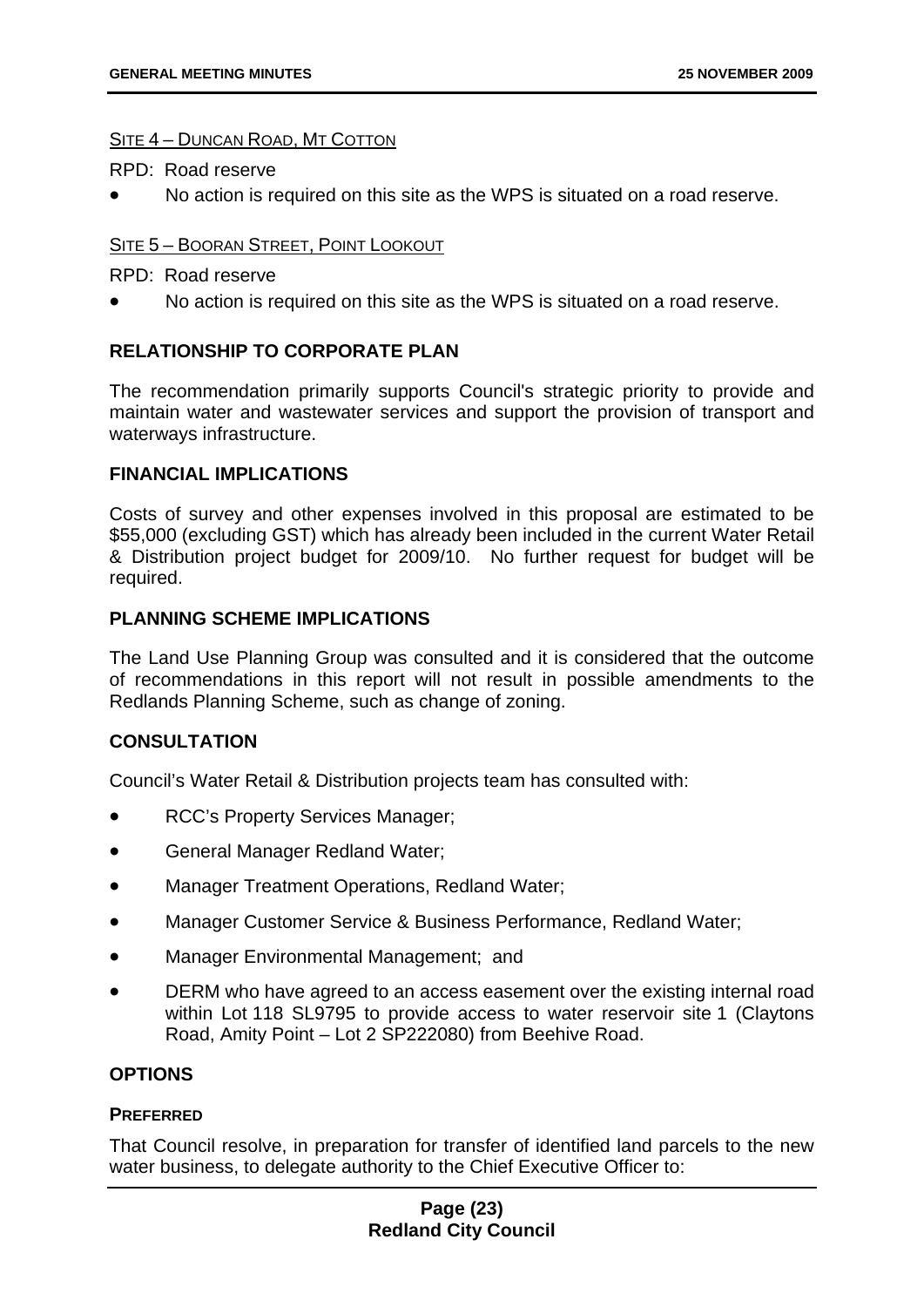1. Survey and reconfigure and/or amalgamate, as appropriate, and in accordance with the details of the report:

Water reservoirs:

- a. Site 1 Claytons Road, Amity Point Lot 2 SP222080;
- b. Site 2 Donahue Street, Point Lookout Lot 124 SP170907;
- c. Site 3 Lighthouse Hill, Point Lookout Lot 169 SL12239;
- d. Site 4 Rainbow Crescent, Dunwich Lot 9 USL20273 and Lot 89 SL5124;
- e. Site 5 Tazi Road, Dunwich Lot 109 SL6685;
- f. Site 6 Illawong Crescent, Dunwich Lot 15 D90442 and Lot 146 Sl8698;
- g. Sites 7 & 8 Giles Road, Redland Bay Lot 1 SP120346.

#### Water pump stations

- a. Site 1 Howlett Road, Capalaba Lot 3 RP815725;
- b. Site 2 Tramican Street, Point Lookout Lot 13 PL85432;
- c. Site 3 Rainbow Crescent, Dunwich Lot 9 USL20273;
- d. Site 4 Duncan Road, Mount Cotton road reserve;
- e. Site 5 Booran Street, Point Lookout road reserve.
- 2. Make, vary, discharge and execute any relevant contracts in this matter; and
- 3. Make, vary and discharge an easement over the existing internal road within Lot 118 SL9795 to provide access to water reservoir site 1 (Claytons Road, Amity Point – Lot 2 SP222080) from Beehive Road, subject to DERM approval.

#### **OFFICER'S/COMMITTEE RECOMMENDATION/ COUNCIL RESWOLUTION**

| Moved by:    | Cr Henry   |
|--------------|------------|
| Seconded by: | Cr Boglary |

**That Council resolve, in preparation for transfer of identified land parcels to the new water business, to delegate authority to the Chief Executive Officer to:** 

**1. Survey and reconfigure and/or amalgamate, as appropriate, and in accordance with the details of the report:** 

#### **Water reservoirs**

- **a) Site 1 Claytons Road, Amity Point Lot 2 SP222080;**
- **b) Site 2 Donahue Street, Point Lookout Lot 124 SP170907;**
- **c) Site 3 Lighthouse Hill, Point Lookout Lot 169 SL12239;**
- **d) Site 4 Rainbow Crescent, Dunwich Lot 9 USL20273 and Lot 89 SL5124;**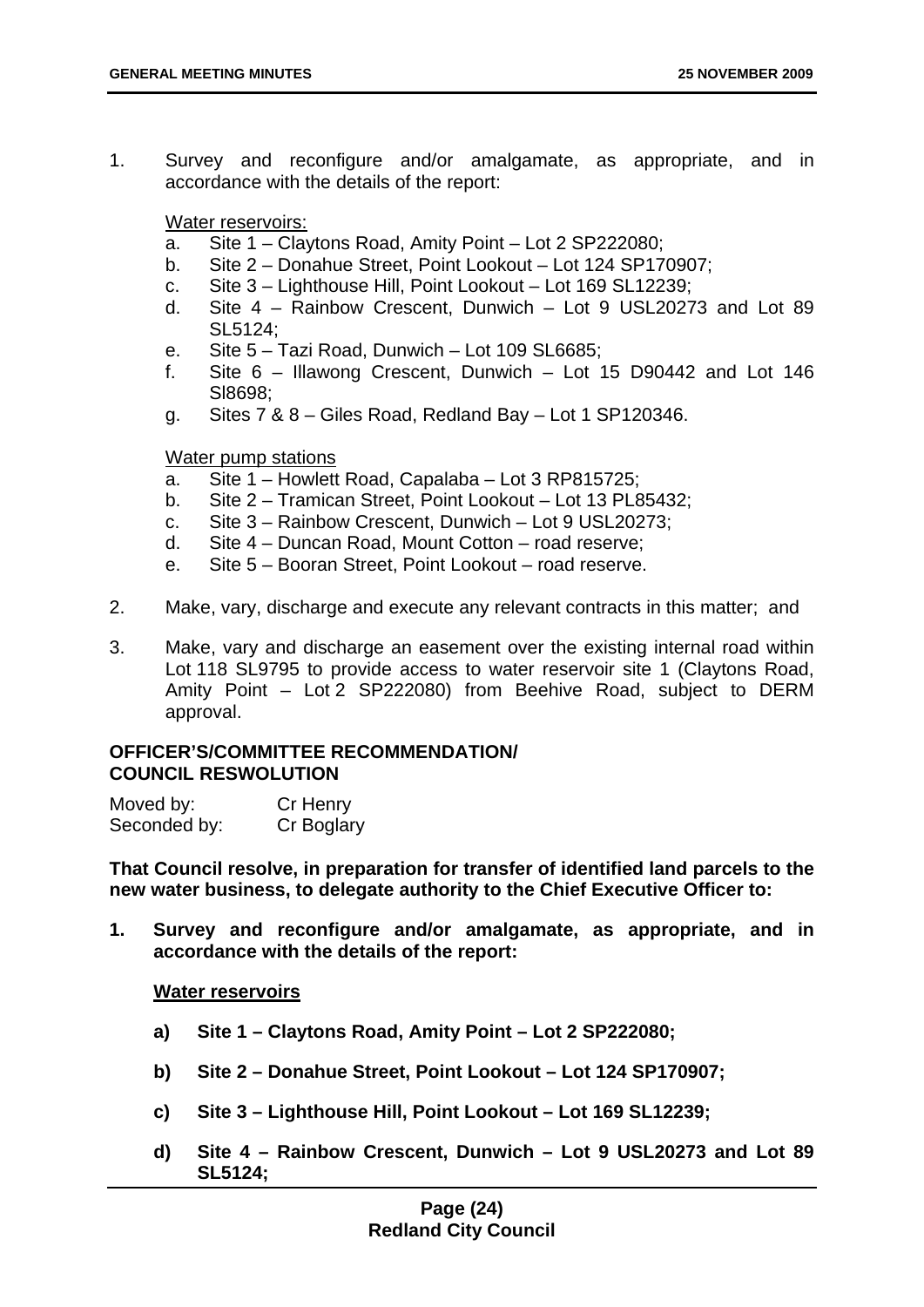- **e) Site 5 Tazi Road, Dunwich Lot 109 SL6685;**
- **f) Site 6 Illawong Crescent, Dunwich Lot 15 D90442 and Lot 146 Sl8698;**
- **g) Sites 7 & 8 Giles Road, Redland Bay Lot 1 SP120346.**

#### **Water pump stations**

- **a) Site 1 Howlett Road, Capalaba Lot 3 RP815725;**
- **b) Site 2 Tramican Street, Point Lookout Lot 13 PL85432;**
- **c) Site 3 Rainbow Crescent, Dunwich Lot 9 USL20273;**
- **d) Site 4 Duncan Road, Mount Cotton road reserve;**
- **e) Site 5 Booran Street, Point Lookout road reserve.**
- **2. Make, vary, discharge and execute any relevant contracts in this matter; and**
- **3. Make, vary and discharge an easement over the existing internal road within Lot 118 SL9795 to provide access to water reservoir site 1 (Claytons Road, Amity Point – Lot 2 SP222080) from Beehive Road, subject to DERM approval.**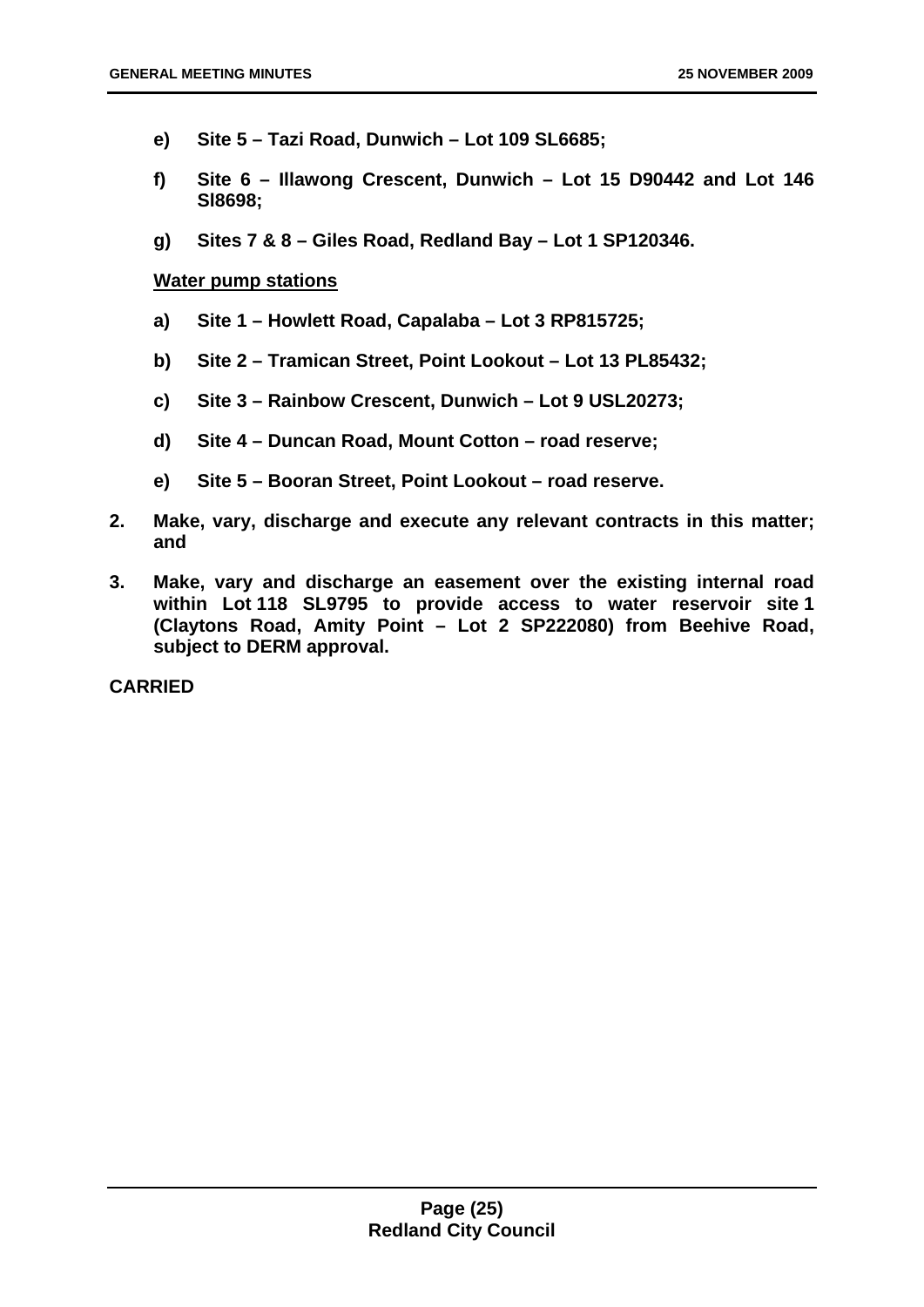#### **11.2 REDLAND WATER**

#### **11.2.1 REDLAND WATER BUSINESS UNIT REPORT – OCTOBER 2009**

| <b>Dataworks Filename:</b>       | <b>WW Redland Water Committee</b><br><b>WS Redland Water Committee</b>                                                          |
|----------------------------------|---------------------------------------------------------------------------------------------------------------------------------|
| <b>Attachments:</b>              | <b>Business Unit Report - October 2009</b><br>Appendix A - Wastewater treatment plants<br>supplementary performance information |
| <b>Responsible Officer Name:</b> | <b>Gary Soutar</b><br><b>General Manager, Redland Water</b>                                                                     |
| <b>Author Name:</b>              | <b>Gary Soutar</b><br><b>General Manager, Redland Water</b>                                                                     |

#### **EXECUTIVE SUMMARY**

The Redland Water (RW) business unit report is presented to Council for noting. The report provides the business unit's performance for the month of October 2009 and covers financial and non-financial indicators for water and wastewater.

It is expected that, most of the time the report findings will be "business as usual". Where exceptions occur, these will be highlighted.

The report provides a regular opportunity for Council to consider the RW's performance and to respond to any exceptional reporting.

Council is provided with the option to accept the report or, accept it and request additional information or a review of performance.

#### **PURPOSE**

To report on the ongoing performance of the business unit against key performance indicators (KPIs).

#### **BACKGROUND**

RW's performance plan identifies KPIs for which performance targets have been agreed with Council. Reporting is done each month through the RW committee.

#### **ISSUES**

The report is provided to Council as a means of monitoring the performance of RW for the activities of water and wastewater.

The first part of the report comprises a "snapshot" of the business unit's achievement in meeting KPIs (year-to-date) and financial report card.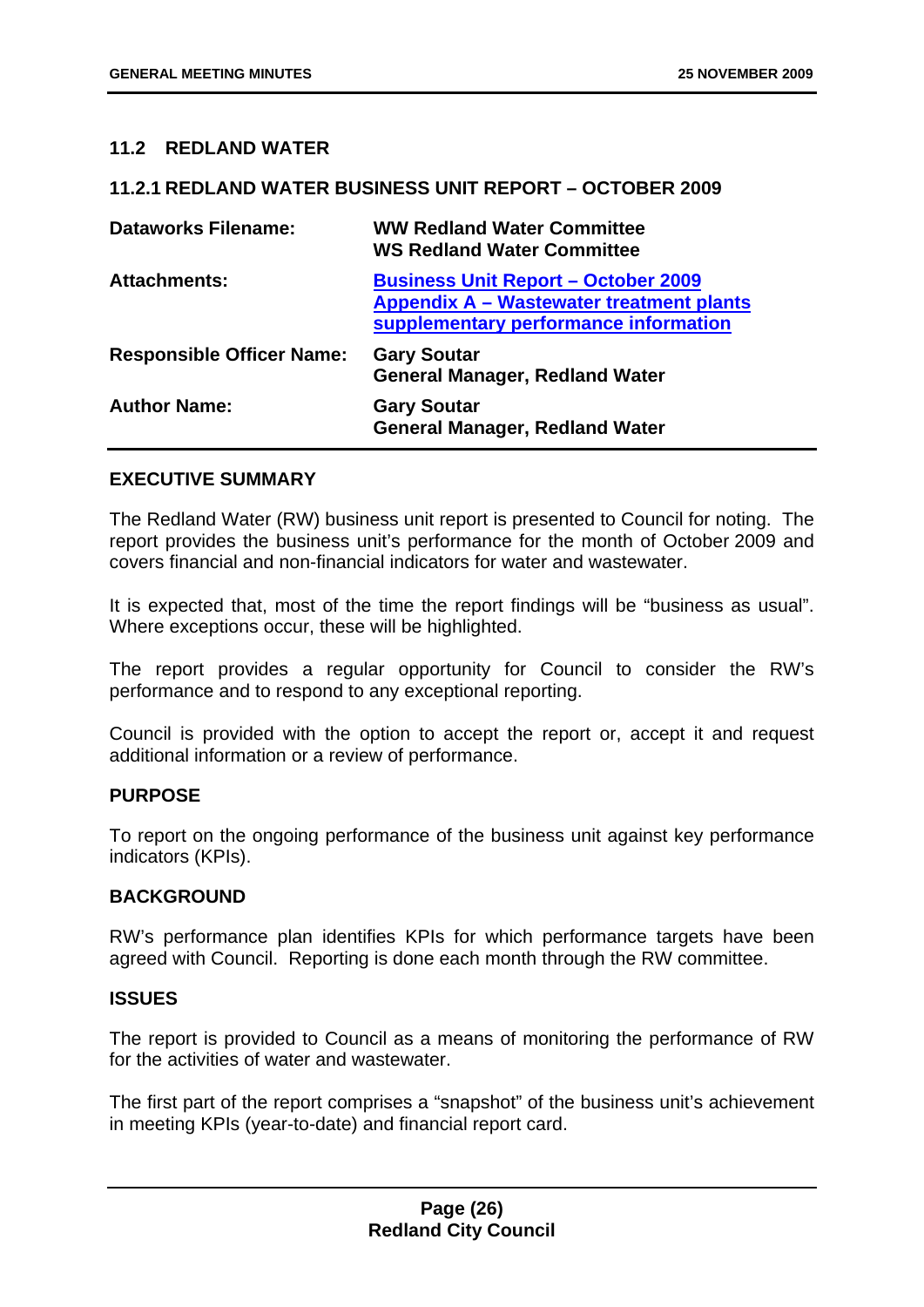The report then provides specific financial report and commentary, capital expenditure (graphically) and a detailed customer overview.

The main body of the report focuses on actual levels of achievement against the KPIs for the month. Where exceptions have occurred and targets not met, an explanation is given as well as action taken to improve performance.

The report closes with a summary of the major issues for each group during the month.

#### **RELATIONSHIP TO CORPORATE PLAN**

The recommendation primarily supports Council's strategic priority to provide and maintain water and wastewater services to sustain our community.

Providing this report also supports Council's Governance strategic priority to provide a clear organisational direction supported by effective leadership and a framework of policies, plans and strategies that are responsive to the community's needs and which promote accountable and ethical standards of practice.

#### **FINANCIAL IMPLICATIONS**

There are no direct financial implications resulting from this report. Financial implications may result where Council requests a performance review or requests an increase in performance standards.

#### **CONSULTATION**

Consultation has occurred with:

- Manager Treatment Operations, RW;
- Manager Customer Service & Business Performance, RW; and
- Senior Advisor, Financial Management, RW.

#### **OPTIONS**

#### **PREFERRED**

That Council resolve to accept the Redland Water business unit report for October 2009, as presented in the attachment.

#### **ALTERNATIVE**

That Council accepts the report and requests additional information or a review of performance.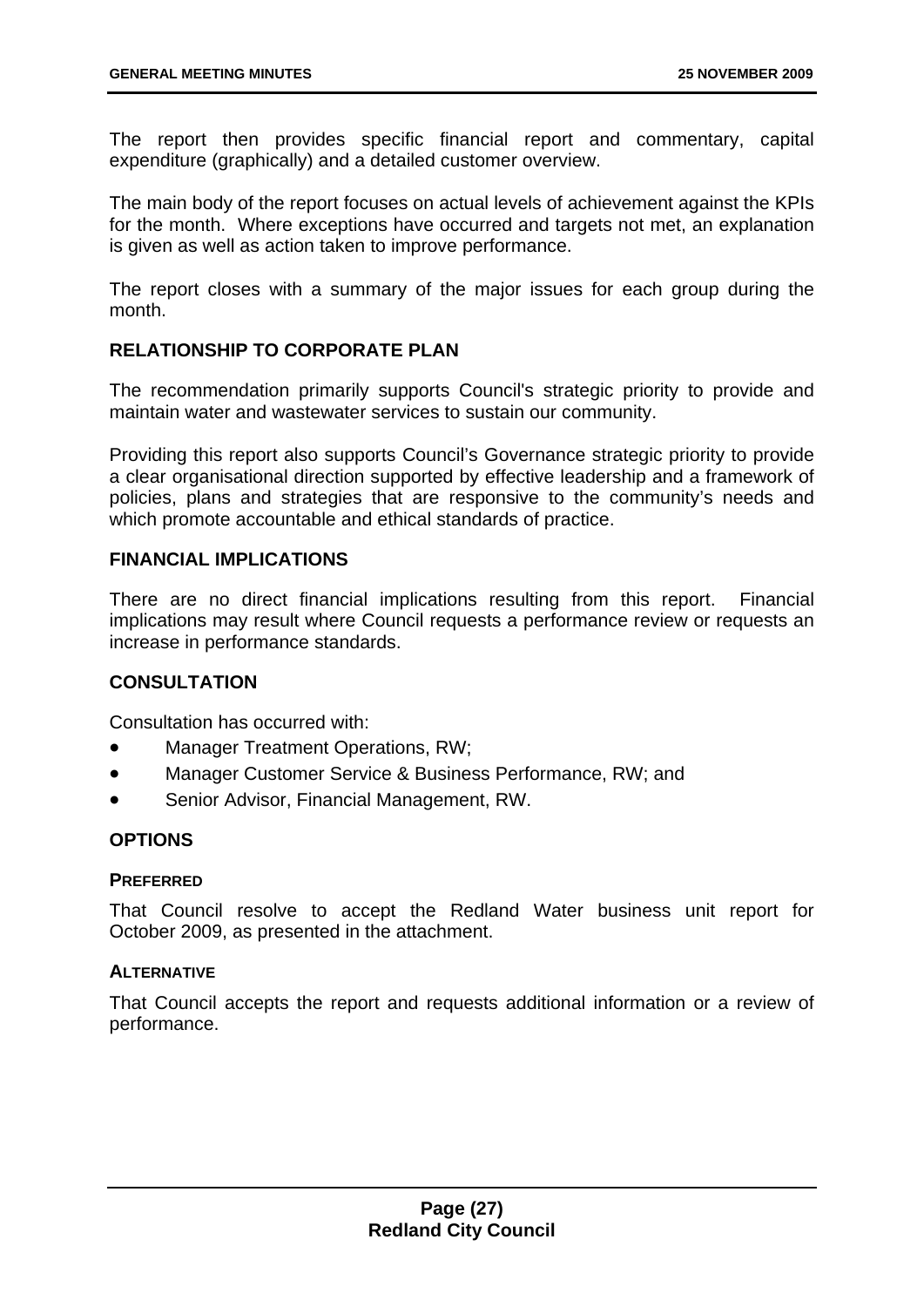#### **OFFICER'S/COMMITTEE RECOMMENDATION/ COUNCIL RESOLUTION**

Moved by: Cr Henry Seconded by: Cr Boglary

**That Council resolve to accept the Redland Water business unit report for October 2009, as presented in the attachment.**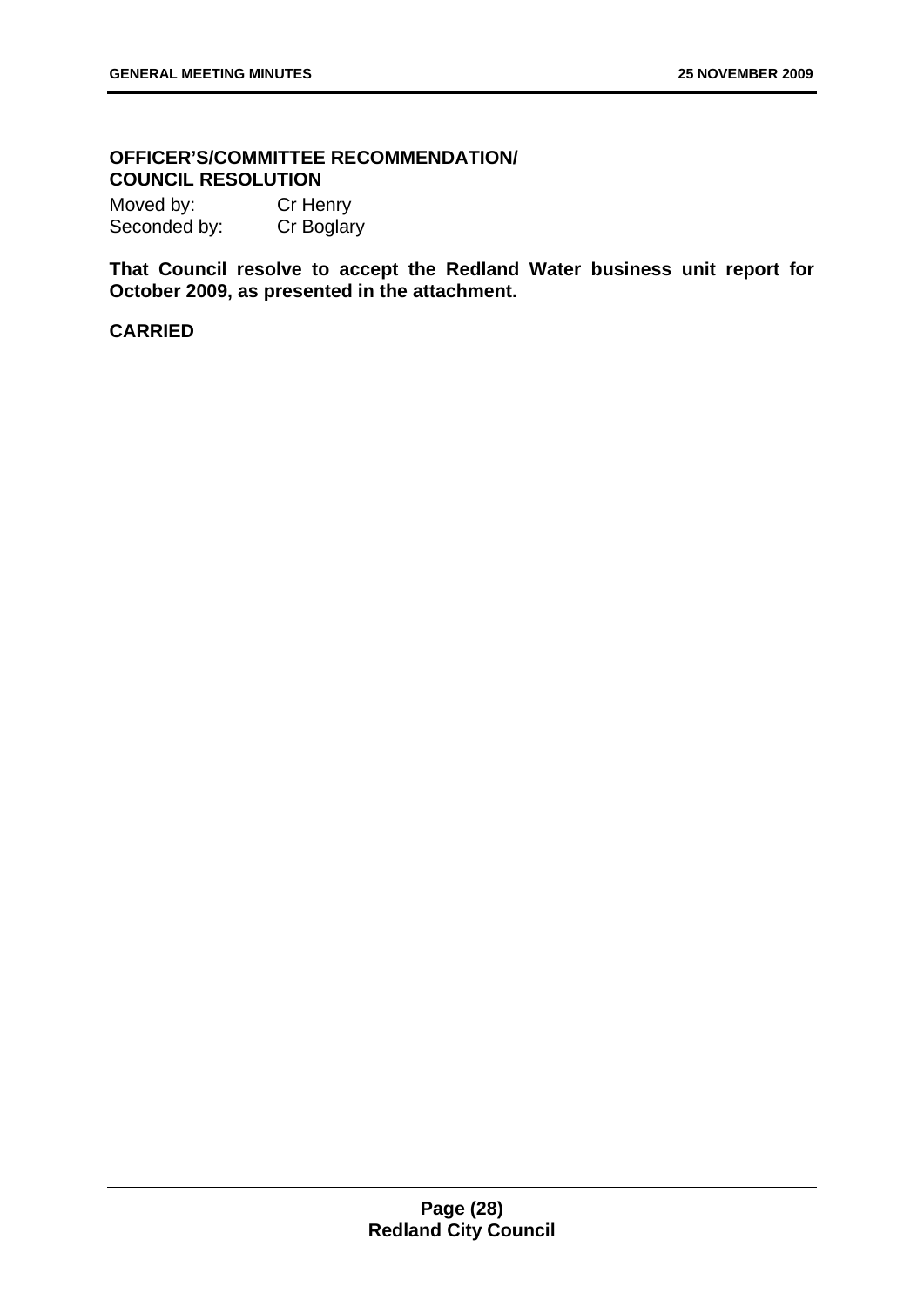#### **11.2.2 DELEGATED AUTHORITY FOR REDLAND WATER PROJECTS**

| <b>Dataworks Filename:</b>       | <b>WW</b> - Projects                                         |
|----------------------------------|--------------------------------------------------------------|
| <b>Responsible Officer Name:</b> | <b>Bradley Taylor</b><br><b>Manager Treatment Operations</b> |
| <b>Author Name:</b>              | <b>Matthew Ingerman</b><br><b>Planning Engineer</b>          |

#### **EXECUTIVE SUMMARY**

The 2009/10 approved capital works program consists of a number of projects with an estimated tender component over \$500,000 (including GST). These projects will either be:

- tendered as a whole project; or
- constructed by Council's internal construction crews and may contain certain elements that will need to go to tender.

To assist in expediting the contract award process and delivery of projects with the impending start-up date for Water Business 3 (WB3), Redland Water (RW) is requesting that authority be delegated to the Chief Executive Officer (CEO) to make, vary and discharge contracts for various tenders with a value over \$500,000 (including GST). This request is similar to requests made by the Project Delivery Group (PDG) for similar sized projects.

In the 2009/2010 financial year, RW has identified 2 projects with an estimated value over \$500,000 (including GST) that will require that tenders be sought.

This report recommends that the CEO be delegated authority to accept tenders and make, vary and discharge all contracts over \$500,000 (including GST) for the following listed projects from the 2009/2010 financial year approved budget:

- 63043 PS6 construction of new rising main and pump upgrade; and
- 63076 PS86 construction of new rising main.

This delegation will assist Council by reducing the timeframe for the tender process (awarding of the contract/s will not be dependent on Council meeting dates) thereby expediting the process in anticipation of the commencement of WB3 on 1 July 2010.

#### **PURPOSE**

The purpose of this report is to seek resolution from Council to delegate authority to the CEO to accept the tenders and make, vary and discharge all contracts over \$500,000 (including GST) for the following listed projects within in the 2009/2010 financial year approved budget:

- 63043 PS6 construction of new rising main and pump upgrade; and
- 63076 PS86 construction of new rising main.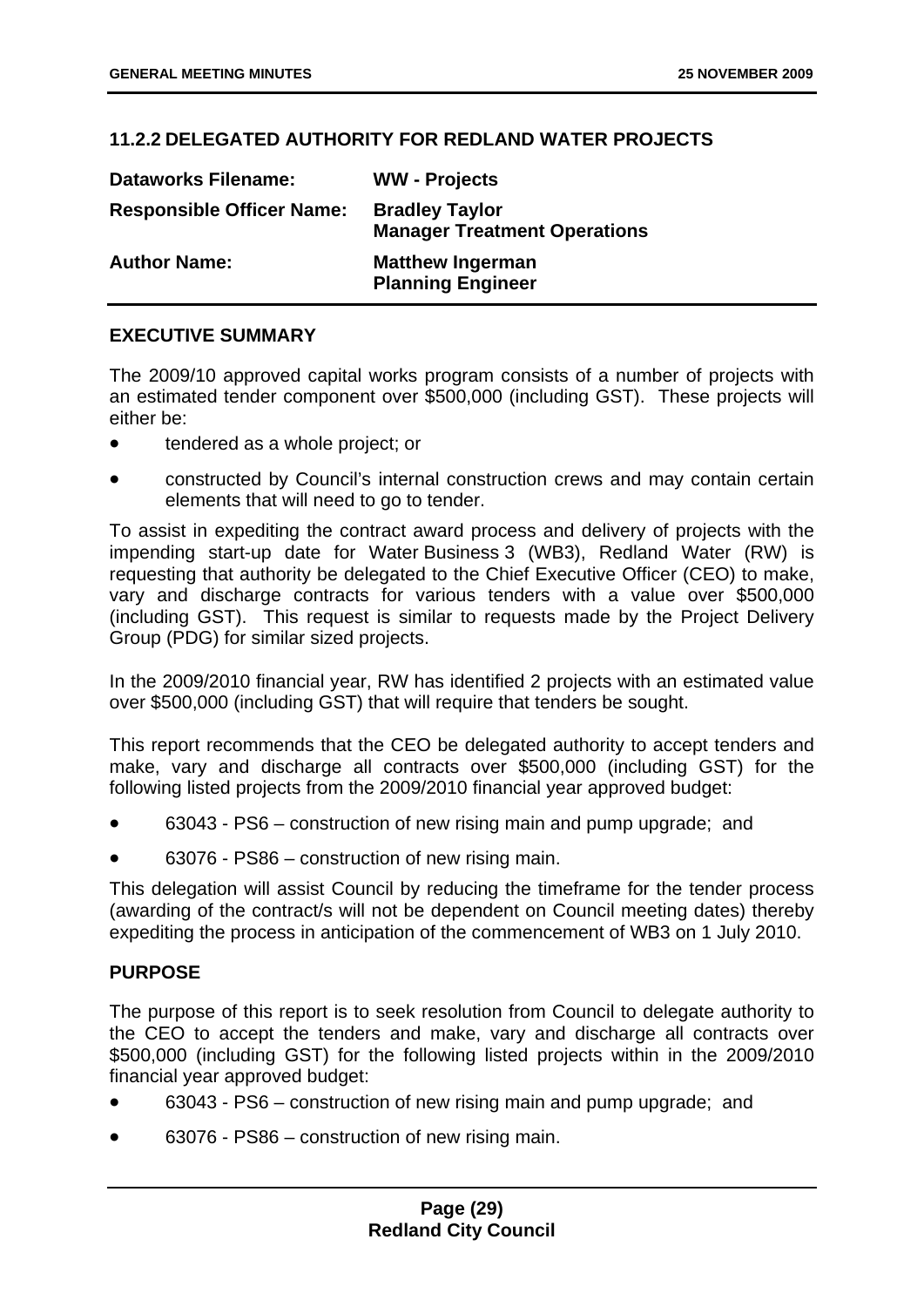#### **BACKGROUND**

The 2009/2010 approved capital and operational works programs consist of a number of projects with an estimated tender component value over \$500,000 (including GST). These projects will be either be:

- tendered as a whole project; or
- constructed by Council's internal construction crews and may contain certain elements that will need to go to tender.

At its General Meeting of 30 October 2002, Council delegated authority to the CEO to make, vary and discharge contracts that do not exceed \$500,000 (including GST) where:

- 1. the spending of funds to be incurred by making, varying or discharging the contract has been provided for in an approved budget for the financial year when the making, varying or discharging happens, or
- 2. the spending of funds to be incurred has been provided for in a budget pending the adoption by Council (section 522 of the *Local Government Act*).

Over the last few financial years, PDG has been presenting reports to Council requesting that authority be delegated to the CEO to make, vary and discharge contracts for various tenders with a value over \$500,000 (including GST). This process has been used to assist with expediting the contract award process and delivery of the project.

RW is seeking to utilise this same process to expedite delivery of its works programs with the impending commencement of WB3. In the 2009/2010 financial year RW has identified 2 projects that will require tenders to be sought with an estimated value over \$500,000 (including GST).

#### **ISSUES**

It is anticipated that in the 2009/2010 financial year, under the current process of seeking delegated authority for individual projects, that 2 individual reports on projects with tenders with estimated values over \$500,000 (including GST) would be presented to Council by RW seeking Council resolution to delegate authority to the CEO to make, vary and discharge the individual contracts.

Council resolution is being sought to delegate authority to the CEO to make, vary and discharge the contracts associated with the 2 projects listed below. This one resolution will cover all contracts over \$500,000 (including GST) that are to be awarded for the projects listed:

- 63043 PS6 construction of new rising main and pump upgrade estimated value of tender for 2009/10 is \$3,640,175; and
- 63076 PS86 construction of new rising main estimated value of tender for 2009/10 is \$834,720.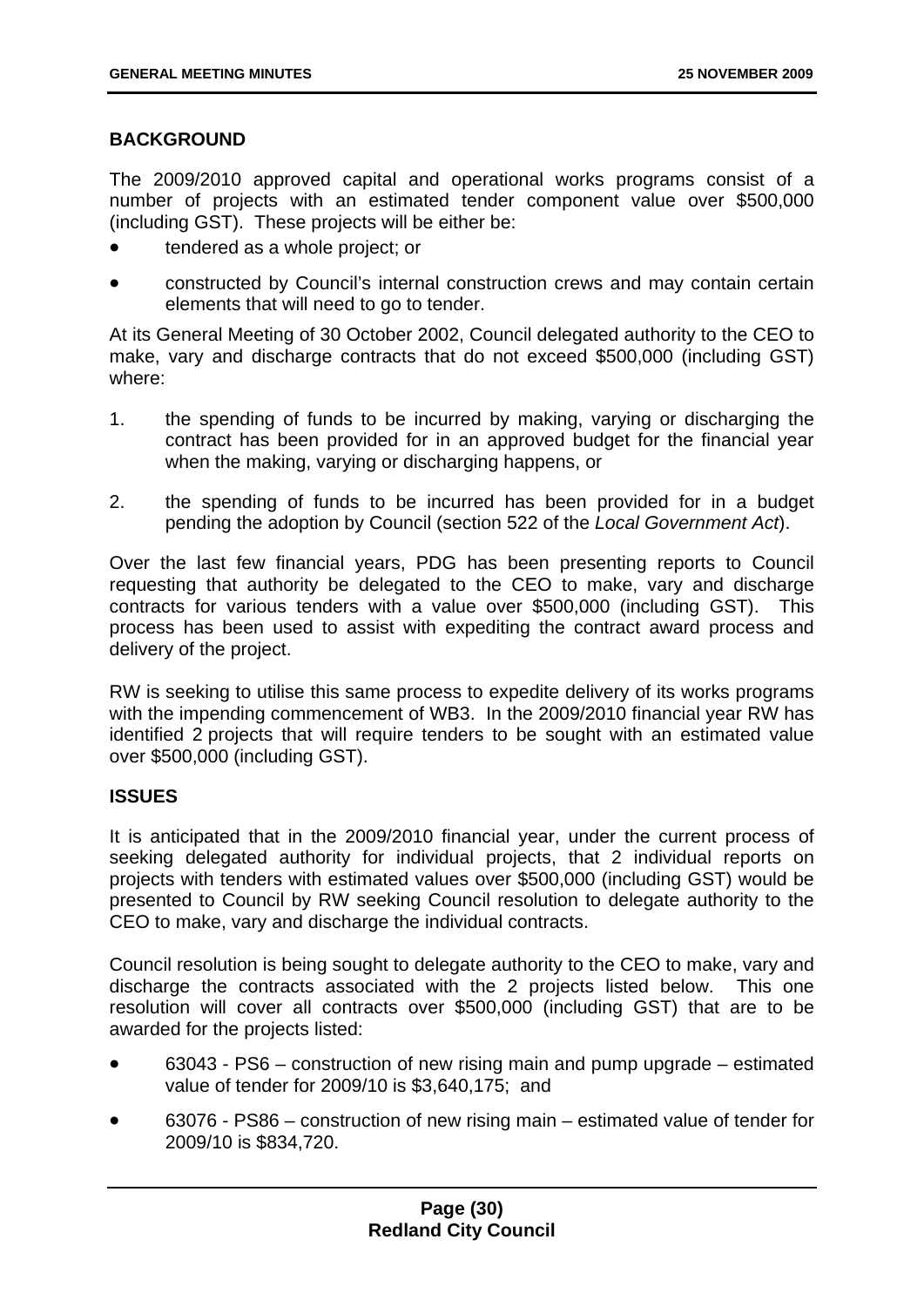The delegation will assist Council by reducing the timing of the tender process so that the awarding of the contract is not dependent on Council meeting dates, thereby expediting the process. The projects listed are being managed by RW in the 2009/2010 financial year and have been approved as part of the 2009/2010 budget approval process for capital works projects.

Should Council decide not to delegate authority to the CEO, it may result in delays with the awarding of contracts and the construction of the projects which could lead to additional cost to Council, particularly given that contract periods will be set for completion of the works this financial year to avoid unnecessary carryover into the new WB3.

For Project No. 63043, agreement has been reached with Moreton Bay Regional Council (MBRC) to utilise their pipe supply contract (contract reference PWA06-006) with TYCO and Iplex, for the supply of pipeline components for this job. It is expected that a separate order of approximately \$900,000 (prior to the commencement of the construction contract) will be required in order to have the pipeline components manufactured and delivered ready for construction in early 2010. There are certain sections in this pipeline which will require special coating. If not available under the MBRC supply contract they will be sought through a quotation process directly to the supplier.

#### **RELATIONSHIP TO CORPORATE PLAN**

The recommendation primarily supports Council's strategic priority to provide and maintain water services and support the provision of infrastructure. It also supports Council's strategic priority to ensure the long term financial viability of the City and provide public accountability in financial management.

#### **FINANCIAL IMPLICATIONS**

All the listed projects in this report are approved projects for the 2009/2010 financial year and have been approved as part of the budget approval process.

#### **PLANNING SCHEME IMPLICATIONS**

It is considered that the outcome of recommendations in this report will not require any amendments to the Redlands Planning Scheme.

#### **CONSULTATION**

The following officers have been consulted in the preparation of this report:

- General Manager Redland Water;
- Manager Treatment Operations;
- Manager Customer Service & Business Performance;
- Contracts Officer; and
- Contracts Manager.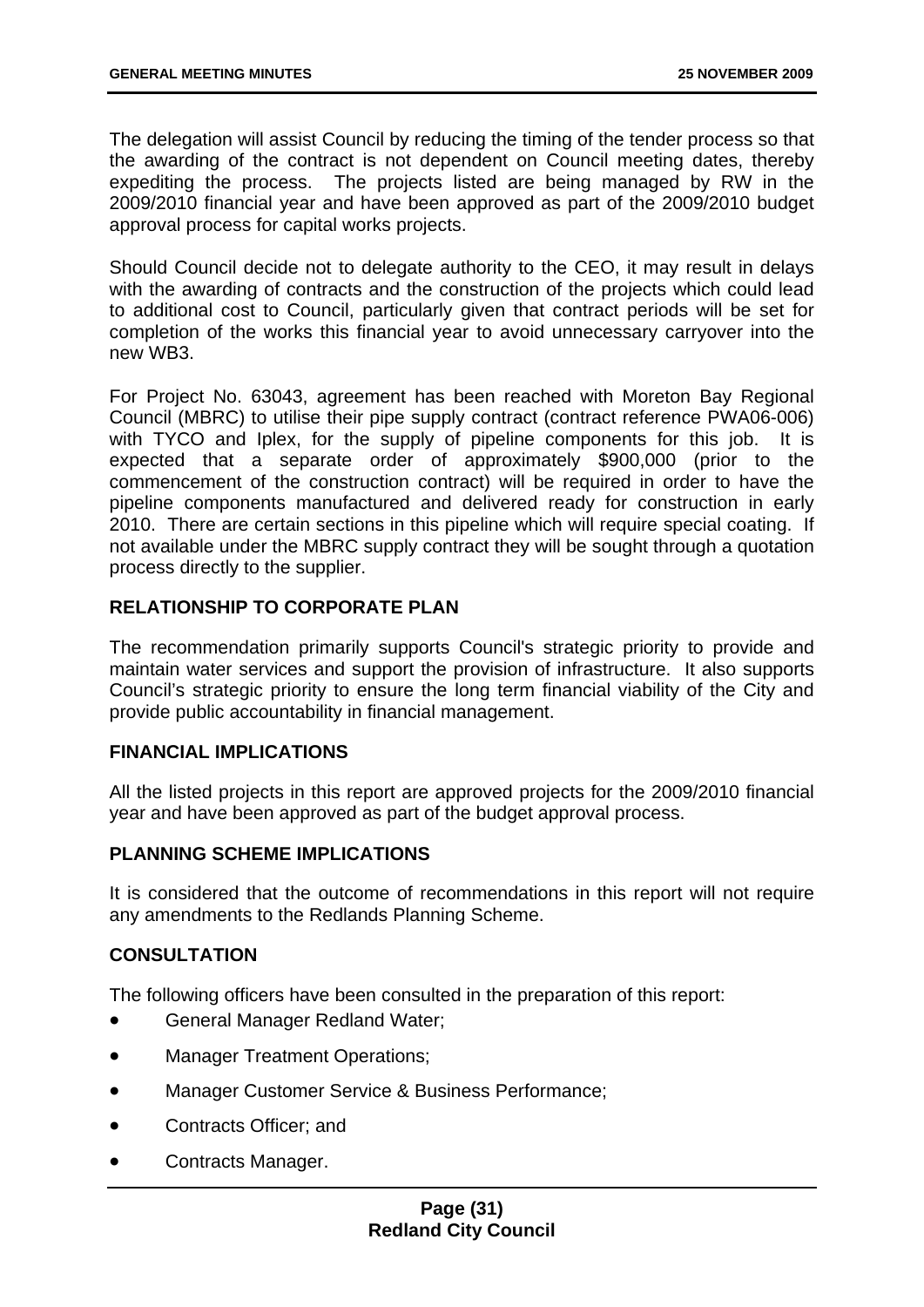#### **OPTIONS**

#### **PREFERRED**

That Council resolve to:

- 1. Delegate authority to the Chief Executive Officer to accept the tenders and make, vary and discharge all contracts over \$500,000 (including GST) for the following listed projects within the 2009/2010 financial year approved budget;
	- 63043 PS6 construction of new rising main and pump upgrade; and
	- 63076 PS86 construction of new rising main.
- 2. Delegate authority to the Chief Executive Officer to sign and amend all relevant documentation;
- 3. Appoint the Chief Executive Officer as Principal's Representative for these contracts; and
- 4. Authorise the Chief Executive Officer to delegate further the Principal's Representative role to an appropriate senior officer within Council.

#### **OFFICER'S/COMMITTEE RECOMMENDATION/ COUNCIL RESOLUTION**

| Moved by:    | Cr Henry   |
|--------------|------------|
| Seconded by: | Cr Boglary |

#### **That Council resolve to:**

- **1. Delegate authority to the Chief Executive Officer to accept the tenders and make, vary and discharge all contracts over \$500,000 (including GST) for the following listed projects within the 2009/2010 financial year approved budget;** 
	- **63043 PS6 construction of new rising main and pump upgrade; and**
	- **63076 PS86 construction of new rising main.**
- **2. Delegate authority to the Chief Executive Officer to sign and amend all relevant documentation;**
- **3. Appoint the Chief Executive Officer as Principal's Representative for these contracts; and**
- **4. Authorise the Chief Executive Officer to delegate further the Principal's Representative role to an appropriate senior officer within Council.**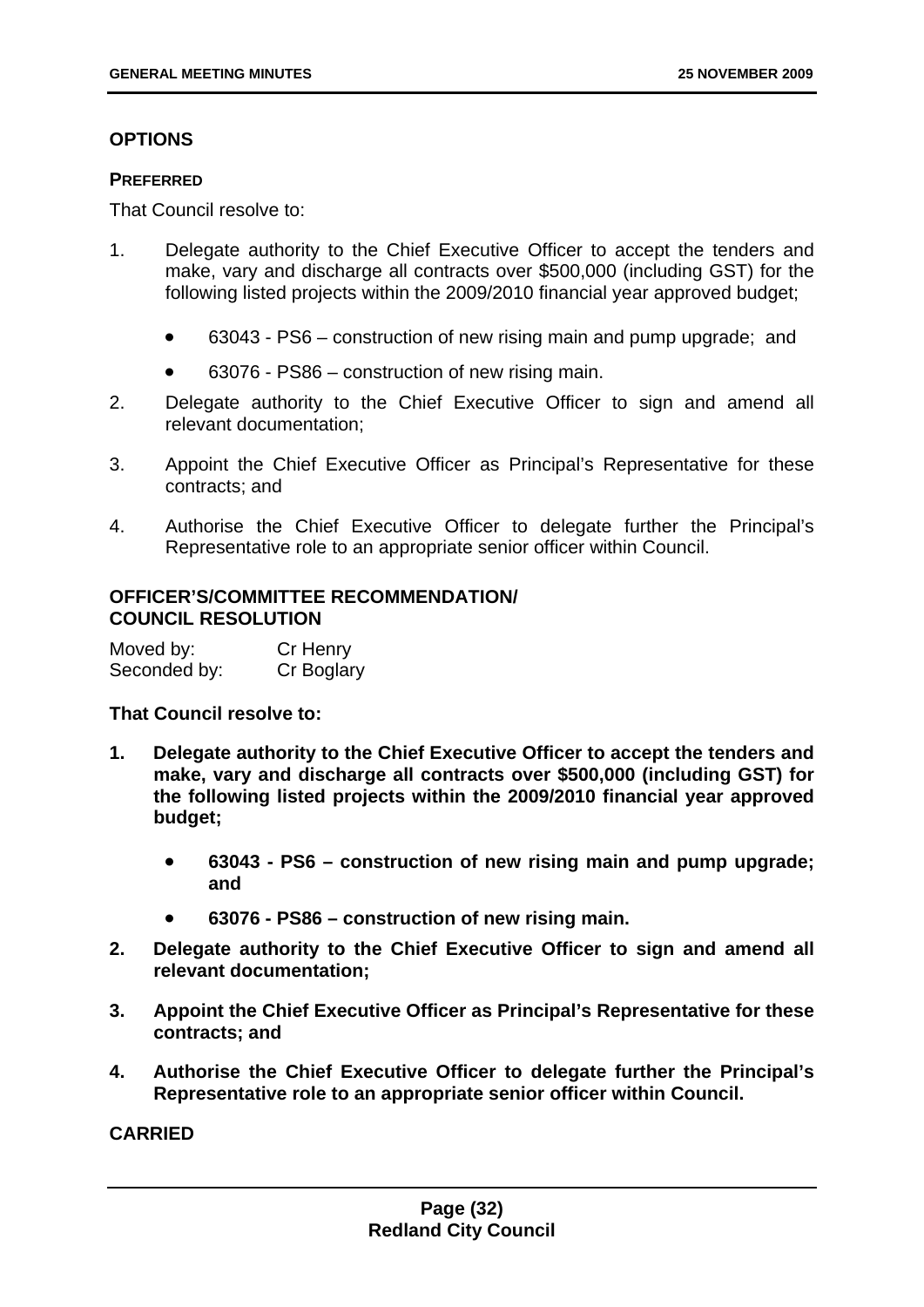#### **11.3 CLOSED SESSION AT COMMITTEE**

That the meeting be closed to the public under Section 463(1) of the *Local Government Act 1993* to discuss the following item:

#### **11.3.1 Water Business Three Interim Participation Agreement**

The reason that is applicable in this instance is as follows:

*"(h) other business for which a public discussion would be likely to prejudice the interests of the local government or someone else, or enable a person to gain a financial advantage."* 

#### CARRIED

#### **MOTION TO REOPEN COMMITTEE MEETING**

That the meeting be again opened to the public.

CARRIED

#### **11.3.1 WATER BUSINESS THREE INTERIM PARTICIPATION AGREEMENT**

| <b>Dataworks Filename:</b>       | <b>GOV WRAD WB3 Establishment Group</b>            |
|----------------------------------|----------------------------------------------------|
| <b>Responsible Officer Name:</b> | <b>Eleanor Bray</b><br><b>Water Reform Manager</b> |
| <b>Author Name:</b>              | <b>Taryn Davey</b><br><b>Project Coordinator</b>   |

#### **EXECUTIVE SUMMARY**

A confidential report from Manager Water Reform dated 13 November 2009 was discussed in closed session.

#### **COMMITTEE RECOMMENDATION/ COUNCIL RESOLUTION**

Moved by: Cr Henry Seconded by: Cr Boglary

**That Council resolve as follows:** 

**1. That the report and attachment be deemed confidential documents and be treated as such in accordance with sections 250 (2) and 1143 (4) of the** *Local Government Act 1993* **and that the documents remain confidential until a simultaneous, joint communiqué to employees across all WB3 Councils is made;**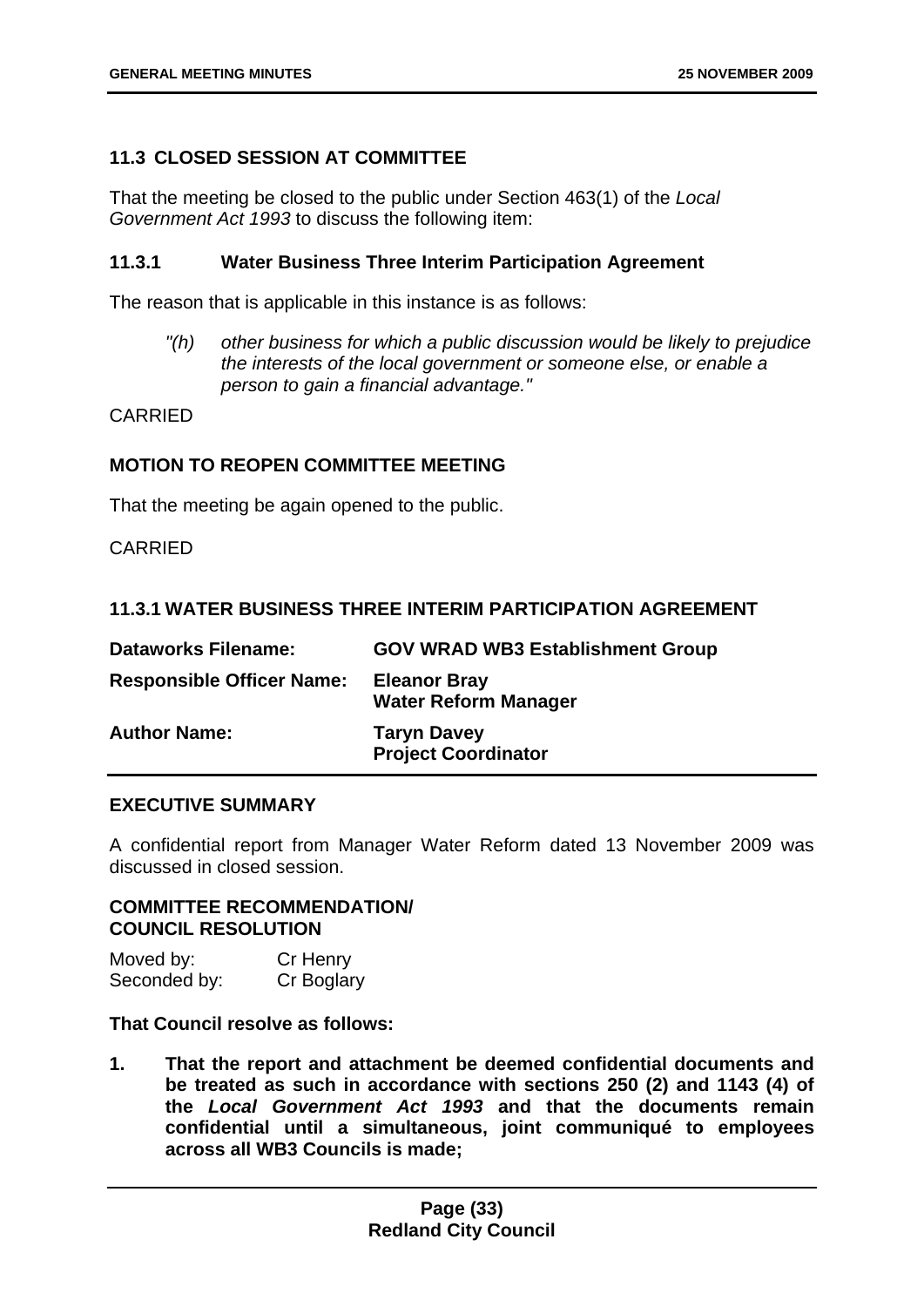- **2. To endorse the Interim Participation Agreement using the notional Participation Rights; and**
- **3. To authorise the Chief Executive Officer to execute the Interim Participation Agreement on behalf of Council.**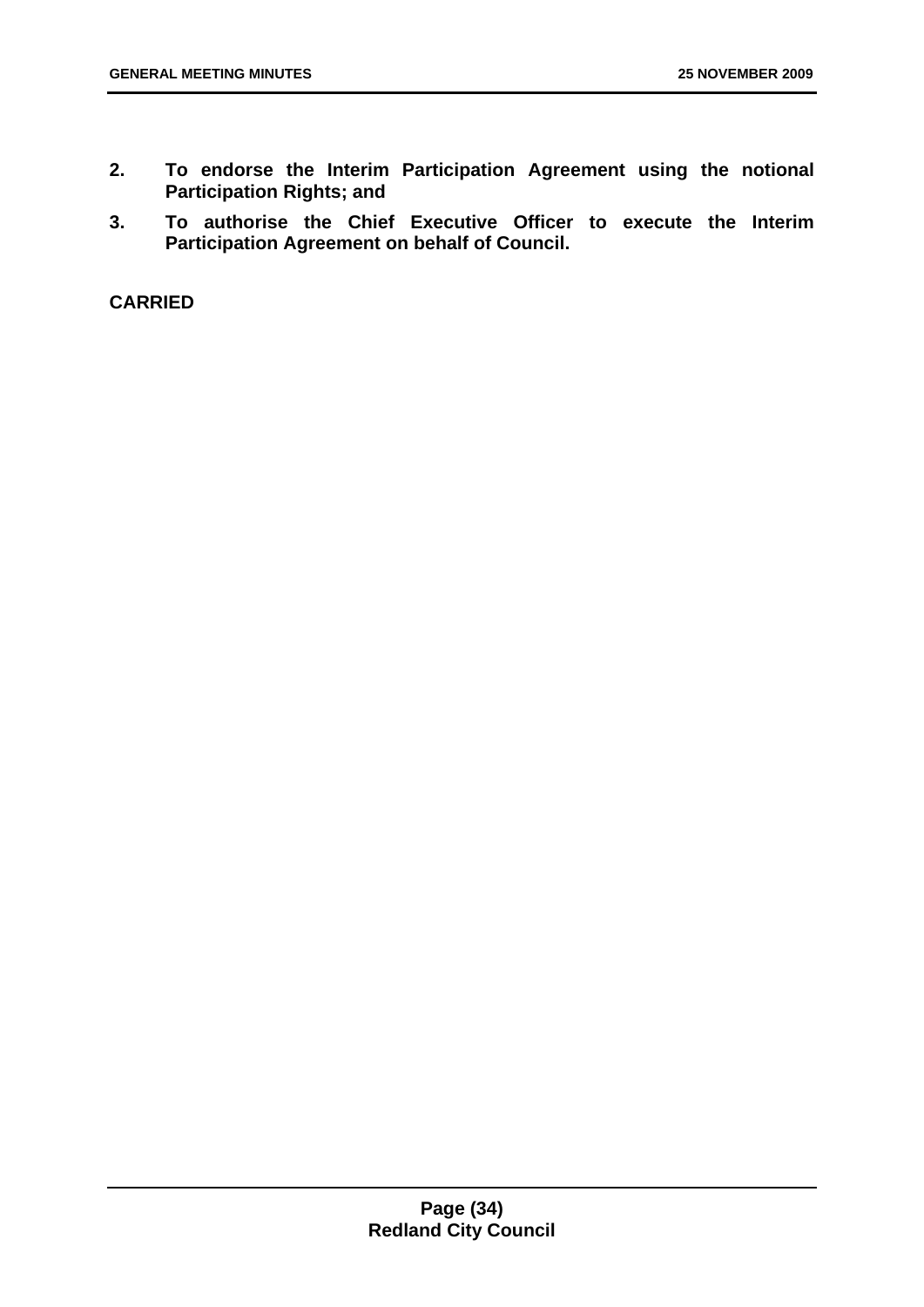#### **12 PLANNING & POLICY COMMITTEE 18/11/09 - RECEIPT AND ADOPTION OF REPORT**

| Moved by:    | Cr Ogilvie |
|--------------|------------|
| Seconded by: | Cr Henry   |

That the Planning & Policy Committee Report of 18 November 2009 be received.

CARRIED

#### **12.1 PLANNING AND POLICY**

#### **12.1.1 TRIAL CLOSURE OF SOUTH STREET, THORNLANDS**

It was noted that officers were not currently in attendance at the Committee meeting to present this matter.

#### **PROCEDURAL MOTION AT COMMITTEE**

| Moved by:    | <b>Cr Williams</b> |
|--------------|--------------------|
| Seconded by: | <b>Cr Reimers</b>  |

That this item lie on the table to enable consideration of the remaining items on the agenda.

#### **CARRIED**

Committee considered item 2.1 (*previously listed on agenda as Item 1.1)*

#### **PROCEDURAL MOTION AT COMMITTEE**

Moved by: Cr Williams Seconded by: Cr Henry

That item 1.1 be removed from the table.

#### CARRIED

It was further noted that officers were not yet in attendance at the committee meeting to present item 1.1.

#### **PROCEDURAL MOTION AT COMMITTEE**

| Moved by:    | Cr Hobson |
|--------------|-----------|
| Seconded by: | Cr Murray |

That the item 1.1 lie on the table to enable consideration of the remaining items on the agenda.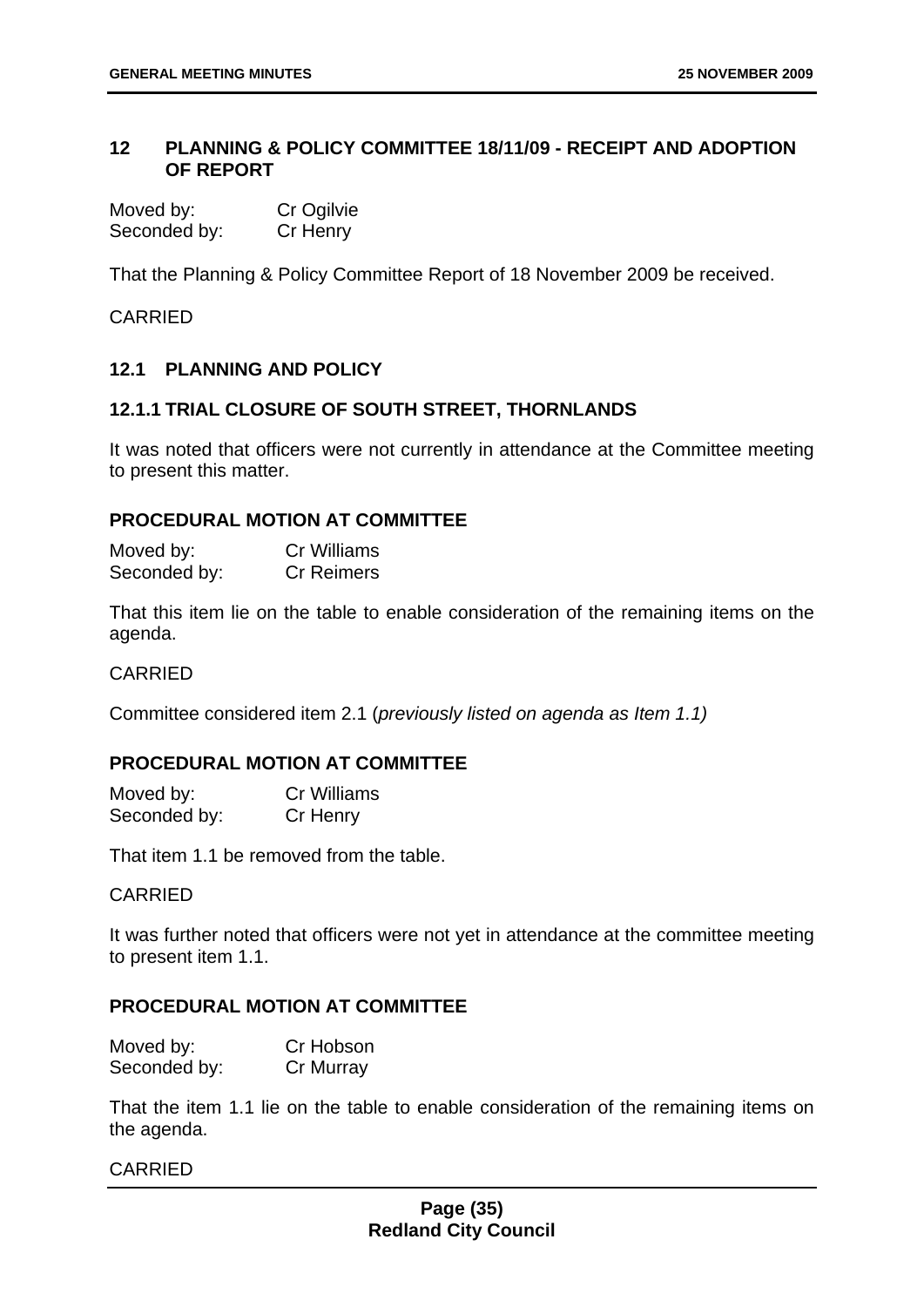Committee considered item 3.1 (*previously listed on agenda as item 2.1)* 

### **MOTION TO ADJOURN COMMITTEE MEETING**

| Moved by:    | Cr Murray         |
|--------------|-------------------|
| Seconded by: | <b>Cr Reimers</b> |

That the proceedings of the meeting adjourn to permit the Mayor to present a petition containing over 4,000 signatures, demanding that the state government do more to protect koala habitat, to petition sponsor Mr Michael Choi, MP, Member for Capalaba.

#### CARRIED

#### **MOTION TO RESUME COMMITTEE MEETING**

| Moved by:    | Cr Williams |
|--------------|-------------|
| Seconded by: | Cr Boglary  |

That the proceedings of the meeting resume.

#### CARRIED

#### **PROCEDURAL MOTION AT COMMITTEE**

| Moved by:    | Cr Williams       |
|--------------|-------------------|
| Seconded by: | <b>Cr Reimers</b> |

That the item 1.1 *Trial Closure of South Street, Thornlands* be removed from the table and discussed.

#### CARRIED

| <b>Dataworks Filename:</b>       | <b>RTT - Road Closures - Temporary</b>                           |
|----------------------------------|------------------------------------------------------------------|
| <b>Attachments:</b>              | <b>Attachment A - Community Flyer</b>                            |
| <b>Responsible Officer Name:</b> | <b>David Elliott</b><br><b>Manager - Infrastructure Planning</b> |
| <b>Author Name:</b>              | <b>Wal Lloyd</b><br><b>Advisor Traffic Investigations</b>        |

### **EXECUTIVE SUMMARY**

This report is the result of a petition received from business owners/operators in the South/Enterprise Streets industrial precinct objecting to any proposed trial closure of South Street.

At the General Meeting on 29 July 2009, Council noted that a full community engagement process would be undertaken with a report to follow.

## **Page (36) Redland City Council**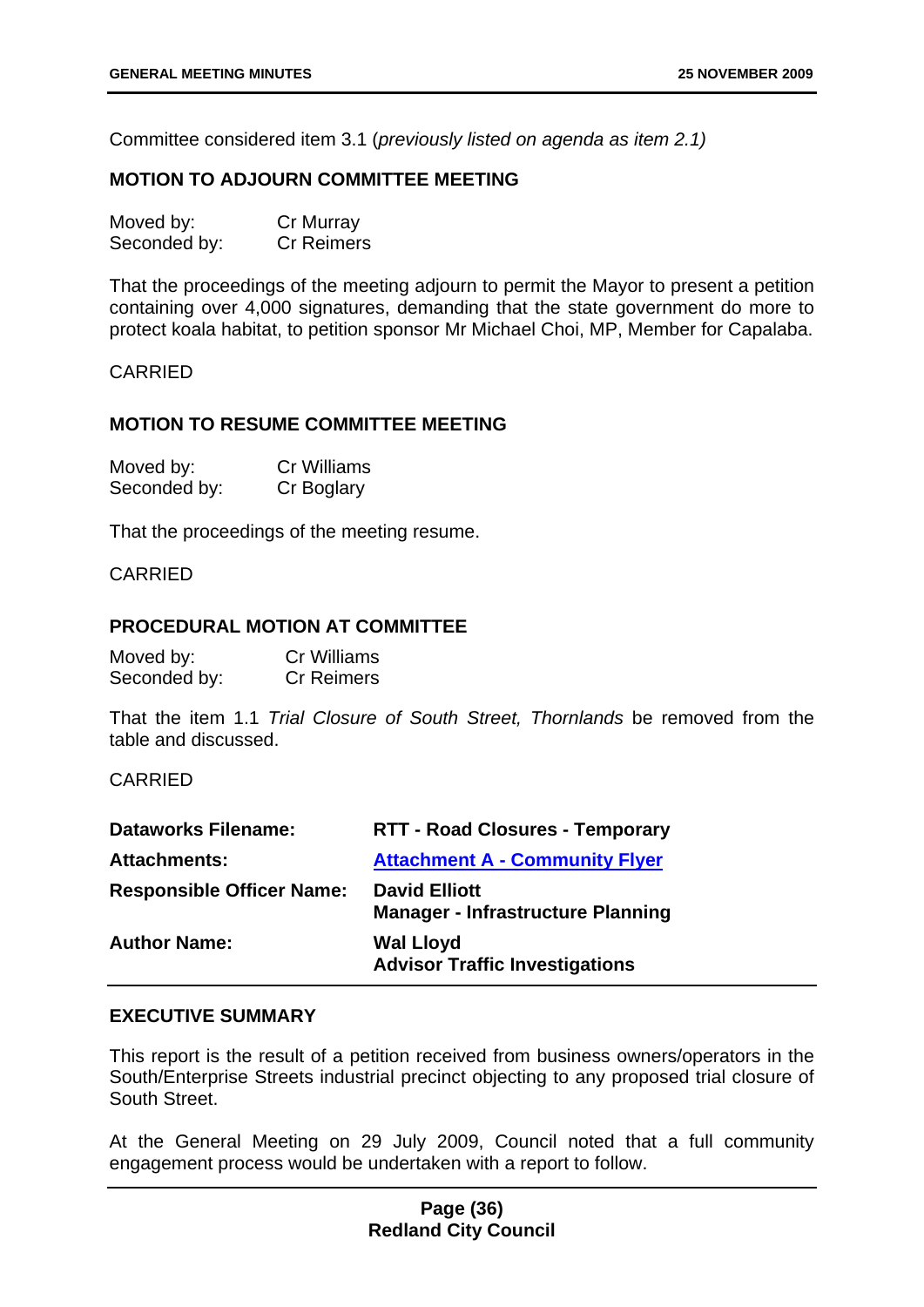The request for a trial closure resulted from a previous petition and representations from local residents expressing concerns over various issues including traffic and safety conditions in South Street.

The report summarises survey responses received from the community engagement process and recommends a preferred option.

## **PURPOSE**

The purpose of this report is to address the petition from local business operators and stakeholders in the Industrial Estate objecting to any trial closure of South Street and the issues previously raised by residents and stakeholders of the local residential area.

## **BACKGROUND**

Since at least 2005, residents from the residential area south of South Street have been expressing their concerns to Council about traffic conditions in South Street including safety issues at the Swallow Street and Lorikeet Drive intersections with South Street mainly in regard to vehicle speeds, heavy vehicle presence, visibility for safe turning movements, and also regarding the noise generated by the industrial traffic.

At the General Meeting of 20 December 2006 Council resolved that a petition requesting Council undertake a master planned upgrade of the interface between the Industrial Estate and residential areas along South Street west of Wellington Road with a view to resolving matters including vehicular/motorist safety, visual amenity, and noise buffering, be received and referred to the appropriate area of Council for a report.

At the General Meeting 1 August 2007, Council in response to a report presented in conjunction with the then planned South Street Waste Transfer Station, requested that further detailed investigations be undertaken in consultation with property owners.

Subsequently at the General Meeting of 1 October 2008 Council amended the resolution to include that officers investigate how to implement a six month trial involving the temporary closure of South Street between Swallow Street and Industry Court, during which time the impacts could be monitored.

Council received a petition with a covering letter dated 30 September 2008 with 298 signatures from property owners, business operators and stakeholders from South Street and Enterprise Street within the Industrial Precinct. The petition requested Council to reject the Committee Recommendation to investigate the trial closure of South Street.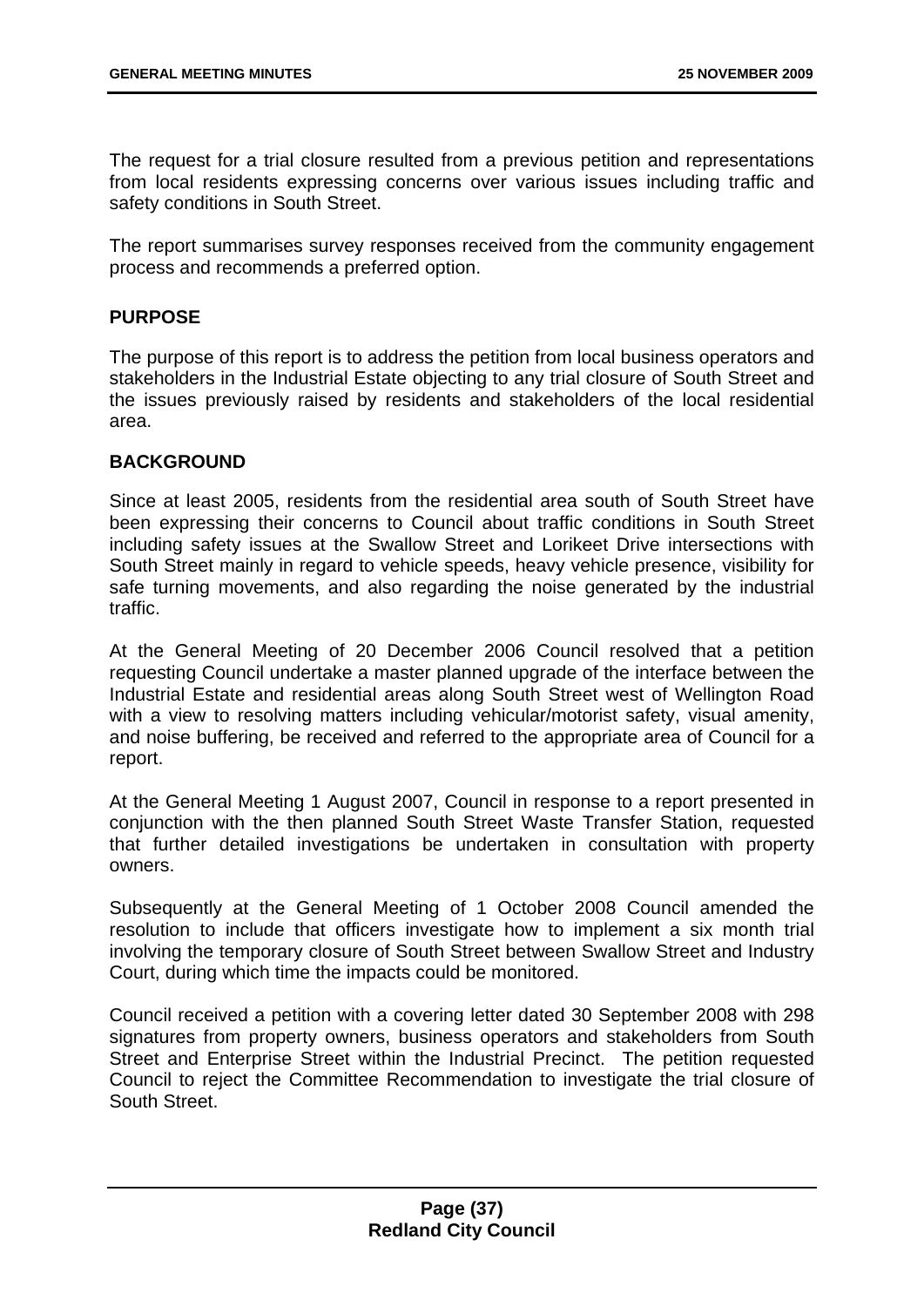At the General Meeting of 29 October 2008 Council referred the petition to the Planning and Policy Department for consideration and preparation of a further report to include the following:

- 1. Analysis of the available options for access and egress in and around South Street environs;
- 2. Proposal for community consultation to ascertain potential impacts and how these could be mitigated, monitored and reported; and
- 3. Concept plans and financial implications of options.

In September 2009 Council officers distributed a newsletter and response form [Refer Attachment A – South Street Traffic Precinct – Community engagement on traffic conditions] throughout the industrial and residential areas surrounding South Street. It presented four (4) options for consideration and included a survey response form by which property owners or tenants could indicate preferred or acceptable options. A second question asked for indication of support or otherwise for a proposal to open a direct link between Panorama Drive and the southern end of Lorikeet Drive.

An independent Road Safety Audit of the section of South Street under consideration was also completed in May 2009.

## **ISSUES**

South Street is classified as a local street in Council's road hierarchy and has a speed limit of 50km/h. It serves as the only feeder road to the residential estate to the south via Lorikeet Drive and Swallow Street. It also is used as a feeder by traffic accessing the industrial area in particular those premises fronting South Street.

Traffic count data tabulated in Attachment A indicates average speeds in South Street towards the Wellington Road end at the higher limit of acceptability for a local road. Also, as would be expected, there are higher than average commercial vehicle percentages in the average daily traffic volumes.

## **Community Engagement Survey**

In September Council officers distributed the Community Engagement newsletter and Survey Response Form to properties in the Residential area (147) and the Industrial Estate (71). Council received 88 responses from residential properties (59.9%) and 39 responses from industrial properties (54.9%).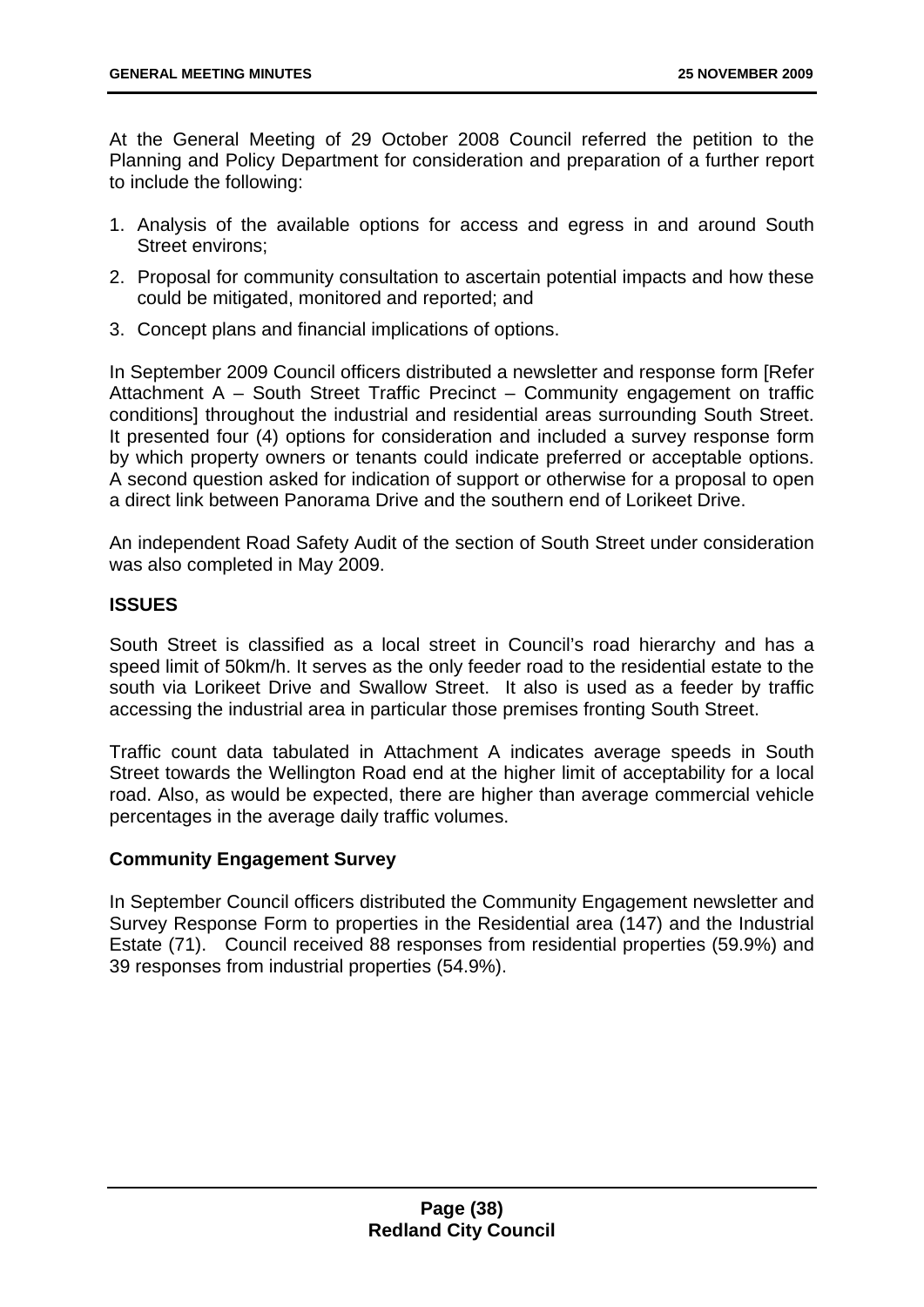## **Survey Response Summary:**

| Question(a) |    |                   |   |   |    |                    |      |    |    |    |    |              |    |    |    |      |
|-------------|----|-------------------|---|---|----|--------------------|------|----|----|----|----|--------------|----|----|----|------|
|             |    | <b>Industrial</b> |   |   |    | <b>Residential</b> |      |    |    |    |    | <b>Total</b> |    |    |    |      |
|             |    | (39)              |   |   |    |                    | (88) |    |    |    |    | (127)        |    |    |    |      |
| Option      |    |                   |   |   |    |                    |      |    |    |    |    |              |    |    |    |      |
| number      |    | ◠                 | 3 | 4 |    | ⌒                  | 3    | 4  |    |    | ◠  |              | 3  |    | 4  |      |
|             |    |                   |   |   |    |                    |      |    |    | %  |    | %            |    | %  |    | $\%$ |
| 1st Choice  | 28 | 6                 | 5 |   | 19 | 19                 | 9    | 41 | 47 | 37 | 25 | 19.1         | 14 | 11 | 11 | 32.3 |

# **Survey responses - Question (a), Options 1 to 4 [Refer Attachment A for Options]:**

Industrial respondents have clearly indicated they do not want any disruption to the connectivity and free movement of traffic between South Street and Enterprise Street, with 71.8% of responses voting for Option 1 as first preference, ie the 'Business as usual' or 'do nothing' option. This reinforces the basis of the petition from industrial stakeholders objecting to any closure of South Street.

Residential respondents more readily distributed votes across the options, although 46.6% of first preferences were in favour of Option 4, ie the closure of South Street. With regard to the other options, 21.6% favoured each of Options 1 and 2, and 10.2% favoured Option 3. Here no option gained an outright majority.

In considering the total of all responses from residential and industrial stakeholders together, only 32.2% favoured Option 4, the closure of South Street. These results do not support any further consideration of a South Street closure.

Further analysis of the results indicate that 37.0% voted for Option 1, to do nothing, while 63.0% voted for one of Options 2, 3, or 4, indicating that the majority want at least something to be done in South Street in regard to traffic management.

Overall, another view of the results is that a majority 56.7% of first preferences were for either Option 1 or 2, ie to do nothing or the mildest form of treatment, while 43.3% were in favour of Options 3 or 4, ie the harshest treatments involving road closures.

Respondents were given the opportunity to submit a second preference from the options. In regard to those second preferences, 61.1% of respondents allotted that preference to Option 2, the minimal treatment incorporating thresholds in South Street.

The above results suggest there should be general acceptance of a proposed minimal treatment in line with Option 2, installation of threshold treatments along South Street to reduce average vehicle speeds without disrupting through movement of traffic, and maintaining connectivity between South and Enterprise Streets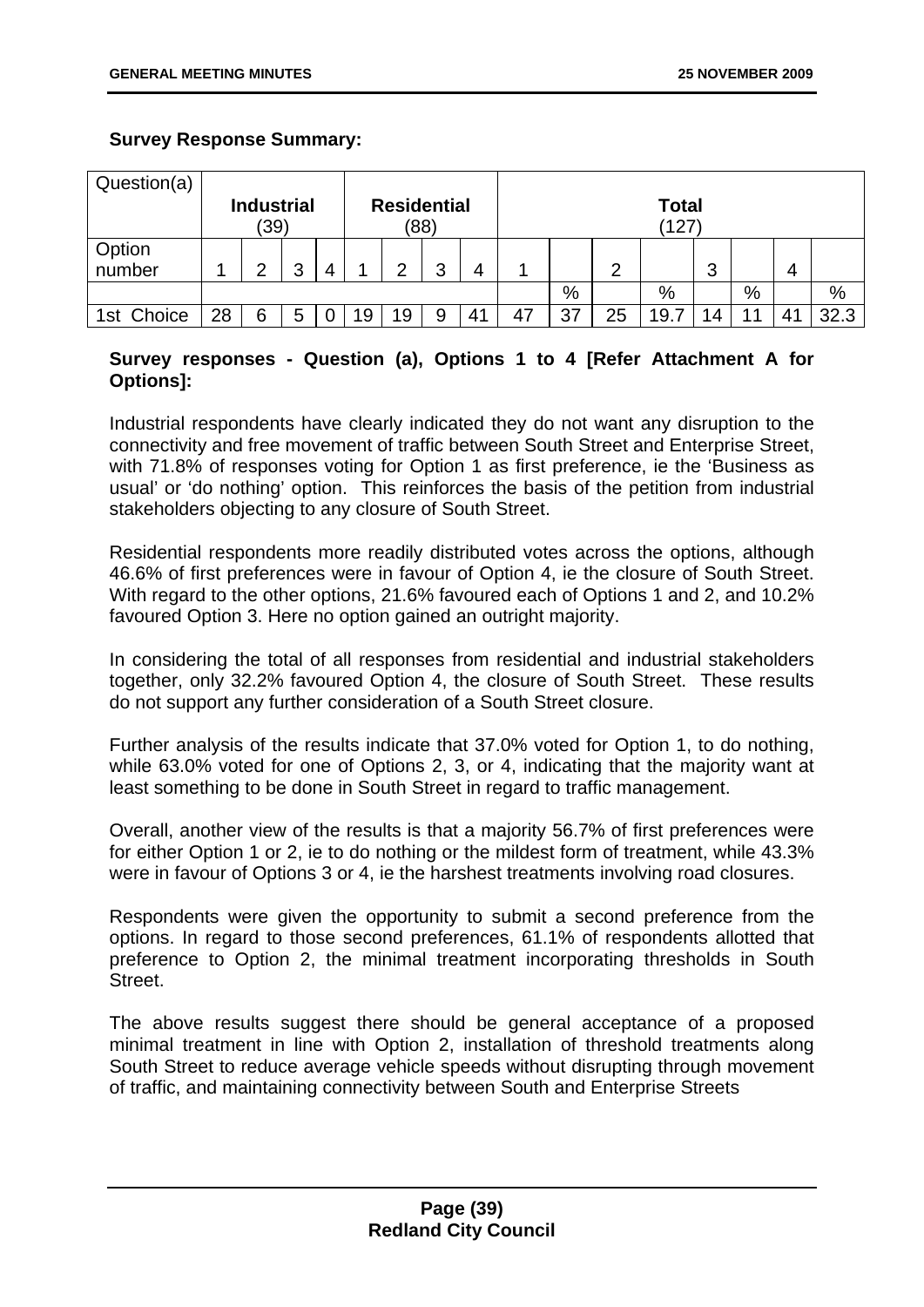## **Survey Responses - Question (b):**

Question (b) of the Survey Response Form asked recipients to indicate their support or otherwise for a proposal to open a direct link between Panorama Drive and the southern end of Lorikeet Drive via the Goddard Road road reserve immediately south of Nook Court. A total of 119 responses were received for this question, with 61.3% voting 'YES' supporting the road opening.

|            | Total<br><b>Industrial</b><br><b>Responses</b> |       | Total | <b>Residential</b><br><b>Responses</b> |    | Total<br>All<br>Responses (119) |  |  |
|------------|------------------------------------------------|-------|-------|----------------------------------------|----|---------------------------------|--|--|
| <b>YES</b> | 31                                             | 91.2% | 42    | 49.4%                                  | 73 | 61.3%                           |  |  |
| <b>NO</b>  | 3                                              | 8.8%  | 43    | 50.6%                                  | 46 | 38.7%                           |  |  |

Opening up the link to Panorama Drive would reduce residential traffic in South Street by up to 50% with the following benefits:

- Less potential conflict with industrial traffic particularly at the Swallow Street and Lorikeet Drive intersections.
- Provide safer and more direct access to the residential area when approaching from the south.
- Improve access to the residential area for emergency vehicles.
- Accords with the original planning layouts for the residential area.

### **Road Safety Audit -**

Further to this proposal consideration, an independent Road Safety Audit of South Street, dated 25 May 2009, recommended the installation of a threshold treatment in South Street between Wellington Street and Lorikeet Drive, with kerbside islands, coloured pavement and intersection warning signs at Swallow Street. This broadly aligns with the proposed Option 2.

## **RELATIONSHIP TO CORPORATE PLAN**

The recommendation primarily supports Council's strategic priority to preserve a balance with urban, rural, bushland, village, coastal and island character of the Redlands by managing growth.

### **FINANCIAL IMPLICATIONS**

An estimate of cost for Option 2, including additional signage and pavement markings, is in the order of \$50,000.

### **PLANNING SCHEME IMPLICATIONS**

It is considered that the outcome of recommendations in this report will not require any amendments to the Redlands Planning Scheme.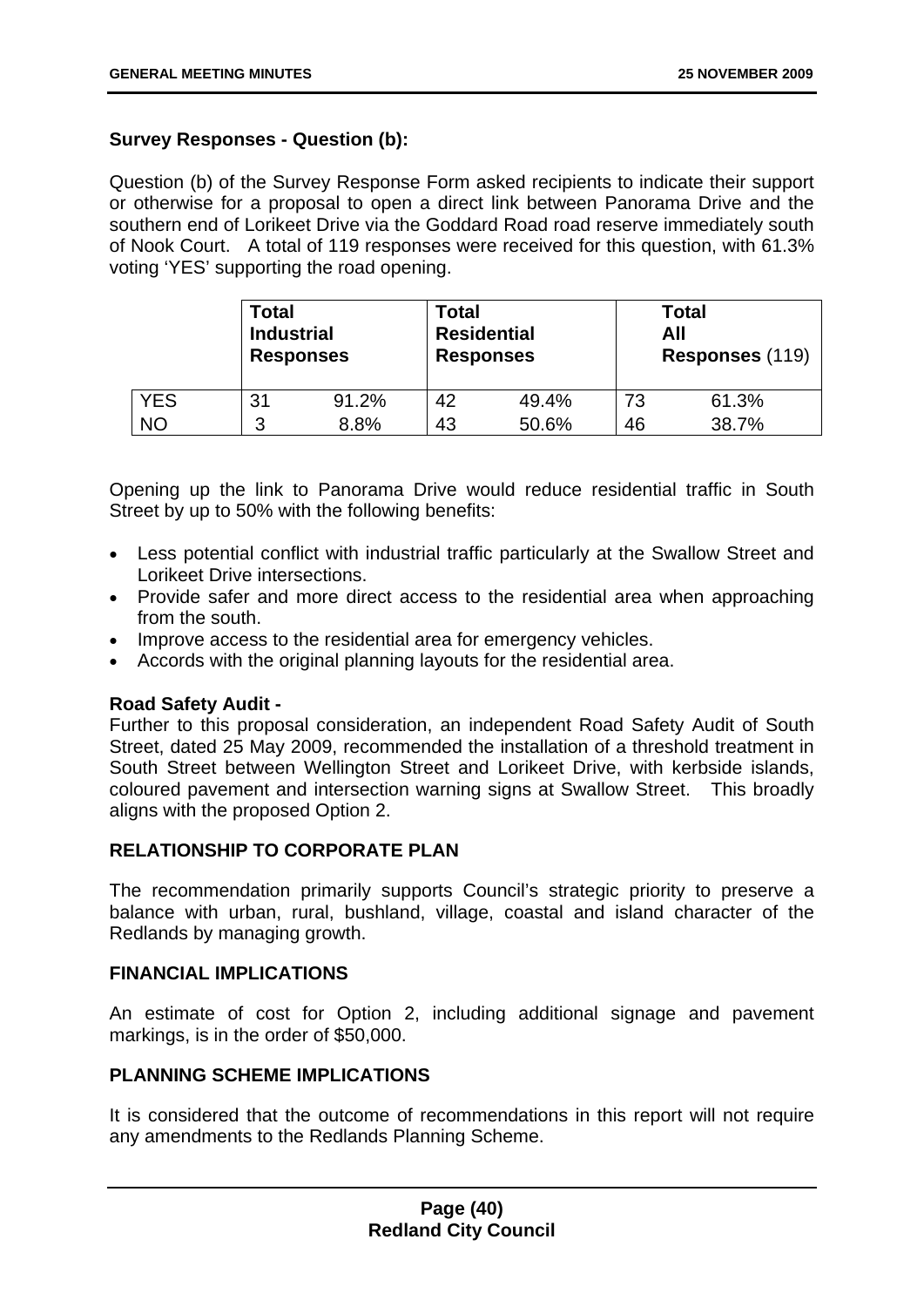# **CONSULTATION**

The recommendations contained in this report have been discussed with and are supported by both Cr Craig Ogilvie (Division 2) and Cr Debra Henry (Division 3).

# **OPTIONS**

## **PREFERRED**

That Council resolve to:

- 1. Take no further action in regard to any proposed closure of South Street;
- 2. Adopt Option 2 as shown in Attachment A South Street Traffic Precinct newsletter, for the purpose of further detailed design evaluation and costing and to list the works for consideration in the 2010/11 Local Area Traffic Management (LATM) program;
- 3. Note the community's majority support to link Panorama Drive and Lorikeet Drive via an existing road reserve and plan for its construction in conjunction with the signalisation of the Panorama Drive/Wellington Road Intersection; and
- 4. Advise the principal petitioner and distribute a further newsletter to all residents and business owners of Council's decision.

## **ALTERNATIVE**

No alternative recommended.

# **OFFICER'S RECOMMENDATION**

That Council resolve to:

- 1. Take no further action in regard to any proposed closure of South Street;
- 2. Adopt Option 2 as shown in Attachment A South Street Traffic Precinct newsletter, for the purpose of further detailed design evaluation and costing and to list the works for consideration in the 2010/11 Local Area Traffic Management (LATM) program;
- 3. Note the community's majority support to link Panorama Drive and Lorikeet Drive via an existing road reserve and plan for its construction in conjunction with the signalisation of the Panorama Drive/Wellington Road Intersection; and
- 4. Advise the principal petitioner and distribute a further newsletter to all residents and business owners of Council's decision.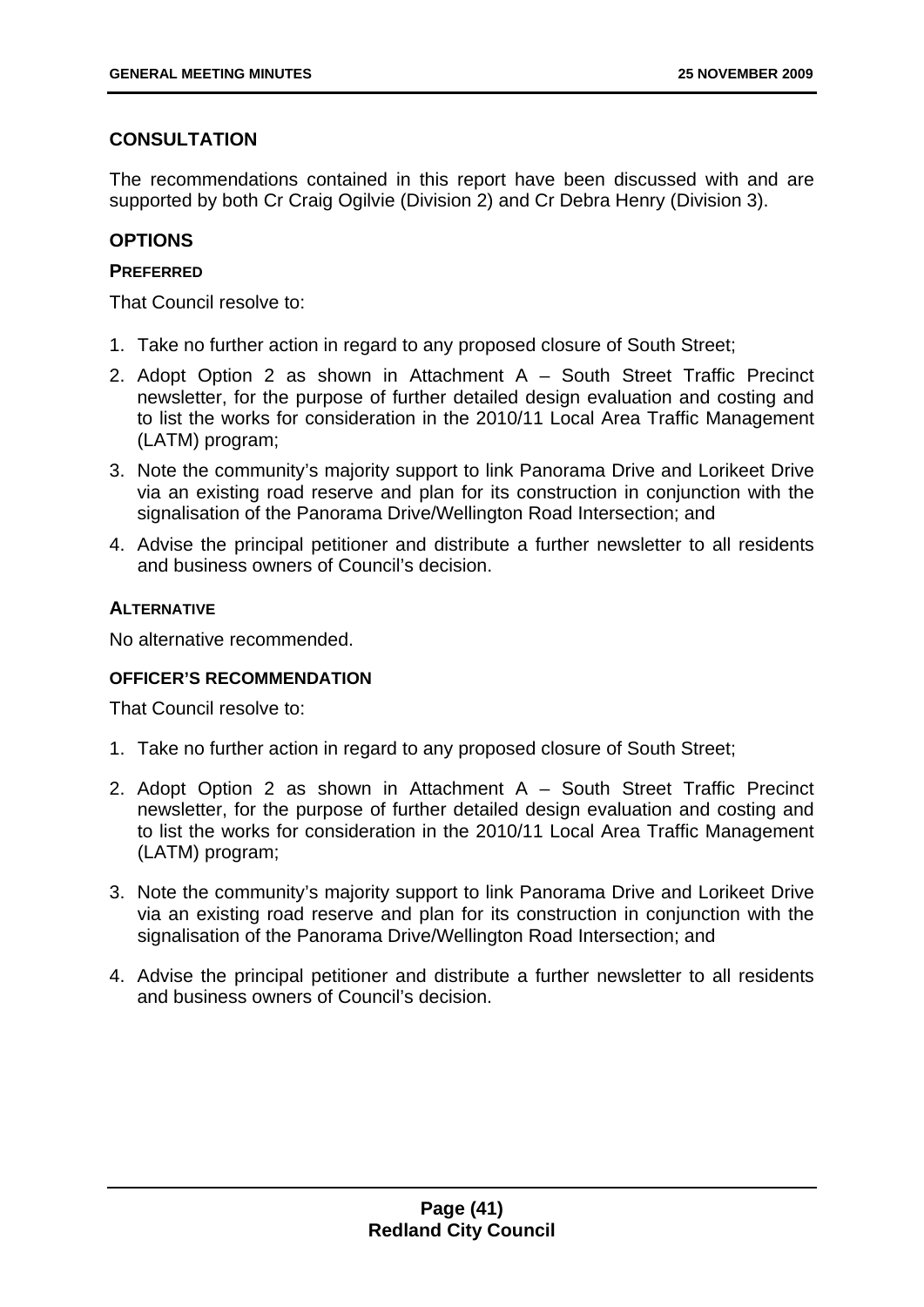## **COMMITTEE RECOMMENDATION/ COUNCIL RESOLUTION**

Moved by: Cr Henry Seconded by: Cr Townsend

**That the Officer's Recommendation be adopted with the following amendments:** 

- **1. The word "***consideration"* **in the third line of Recommendation. 2, be replaced with the word "***inclusion***";**
- **2. Additions to the end of Recommendation 2 as follows:**

*"The works to include:* 

- *a) Installation of flush, coloured threshold treatment in South Street between Wellington Street and Lorikeet Drive; and Swallow Street and west of Swallow Street to include concrete traffic islands between the edge lines and the kerbs;*
- *b) Removal of the centre white line in accordance with treatment for Local Streets:*
- *c) Intersection improvements at junctions of both Lorikeet Drive and South Street and Swallow Street and South Street to include concrete build outs on South Street to improve visibility for exiting vehicles;*
- *d) Installation of Koala/Wildlife Awareness Signs;*
- *e) Installation of Advisory Signs on South Street approaches to Lorikeet Drive and Swallow Streets which indicate side access roads;*
- *f) Maintenance of "No Right Turn" from Industry Court into South Street."*
- **3. The words "***and to include for consideration in the 2010/2011 budget***" be added to the end of Recommendation 3;**

**With the Council Resolution to now read as follows:** 

**That Council resolve to:** 

- **1. Take no further action in regard to any proposed closure of South Street;**
- **2. Adopt Option 2 as shown in Attachment A South Street Traffic Precinct newsletter, for the purpose of further detailed design evaluation and costing; to list the works for inclusion in the 2010-11 Local Area Traffic Management (LATM). The works to include:**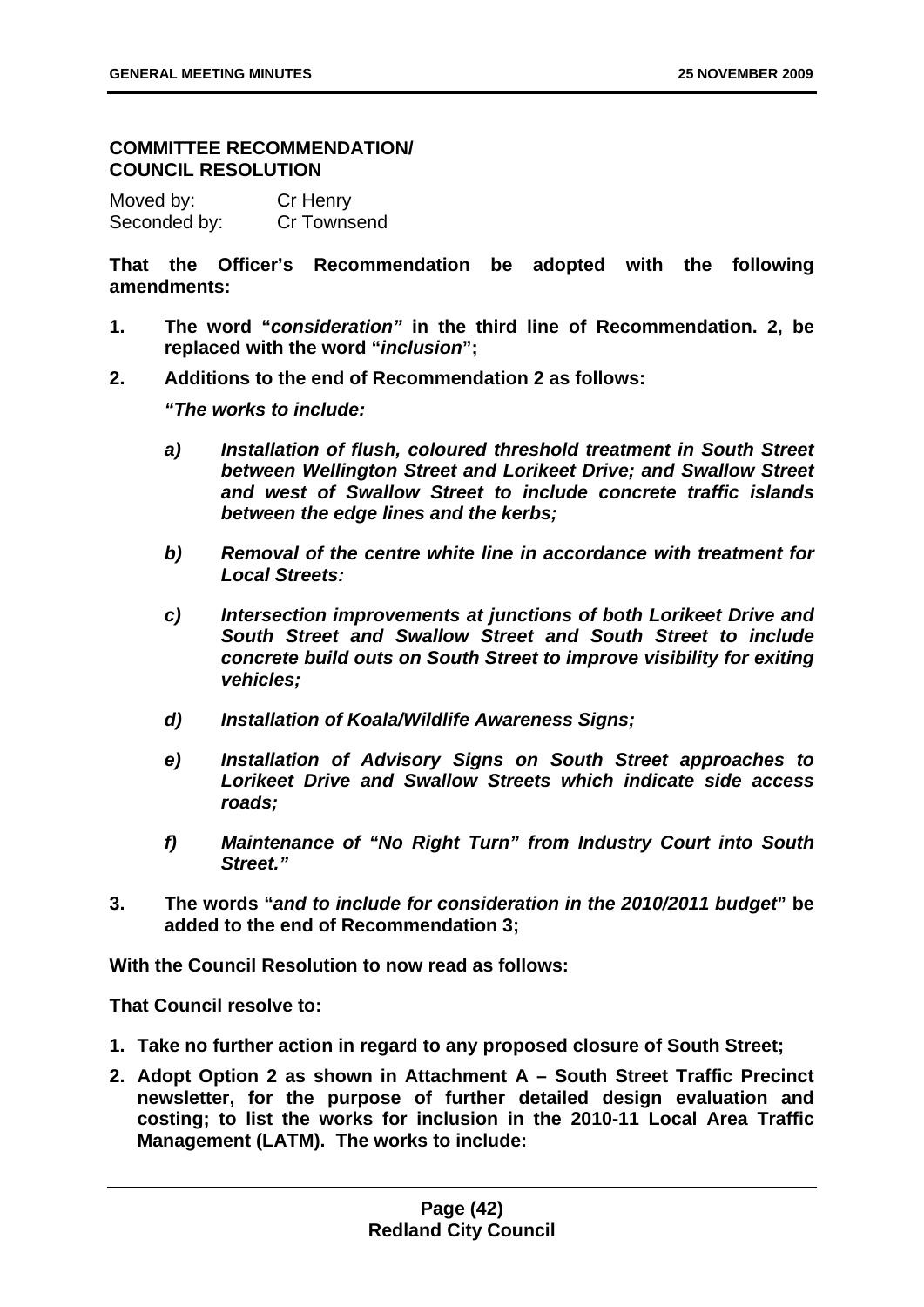- **a) Installation of flush, coloured threshold treatment in South Street between Wellington Street and Lorikeet Drive; and Swallow Street and west of Swallow Street to include concrete traffic islands between the edge lines and the kerbs;**
- **b) Removal of the centre white line in accordance with treatment for Local Streets:**
- **c) Intersection improvements at junctions of both Lorikeet Drive and South Street and Swallow Street and South Street to include concrete build outs on South Street to improve visibility for exiting vehicles;**
- **d) Installation of Koala/Wildlife Awareness Signs;**
- **e) Installation of Advisory Signs on South Street approaches to Lorikeet Drive and Swallow Streets which indicate side access roads;**
- **f) Maintenance of "No Right Turn" from Industry Court into South Street.**
- **3. Note the community's majority support to link Panorama Drive and Lorikeet Drive via an existing road reserve and plan for its construction in conjunction with the signalisation of the Panorama Drive/Wellington Road Intersection; and to include for consideration in the 2010/2011 budget.**

**CARRIED**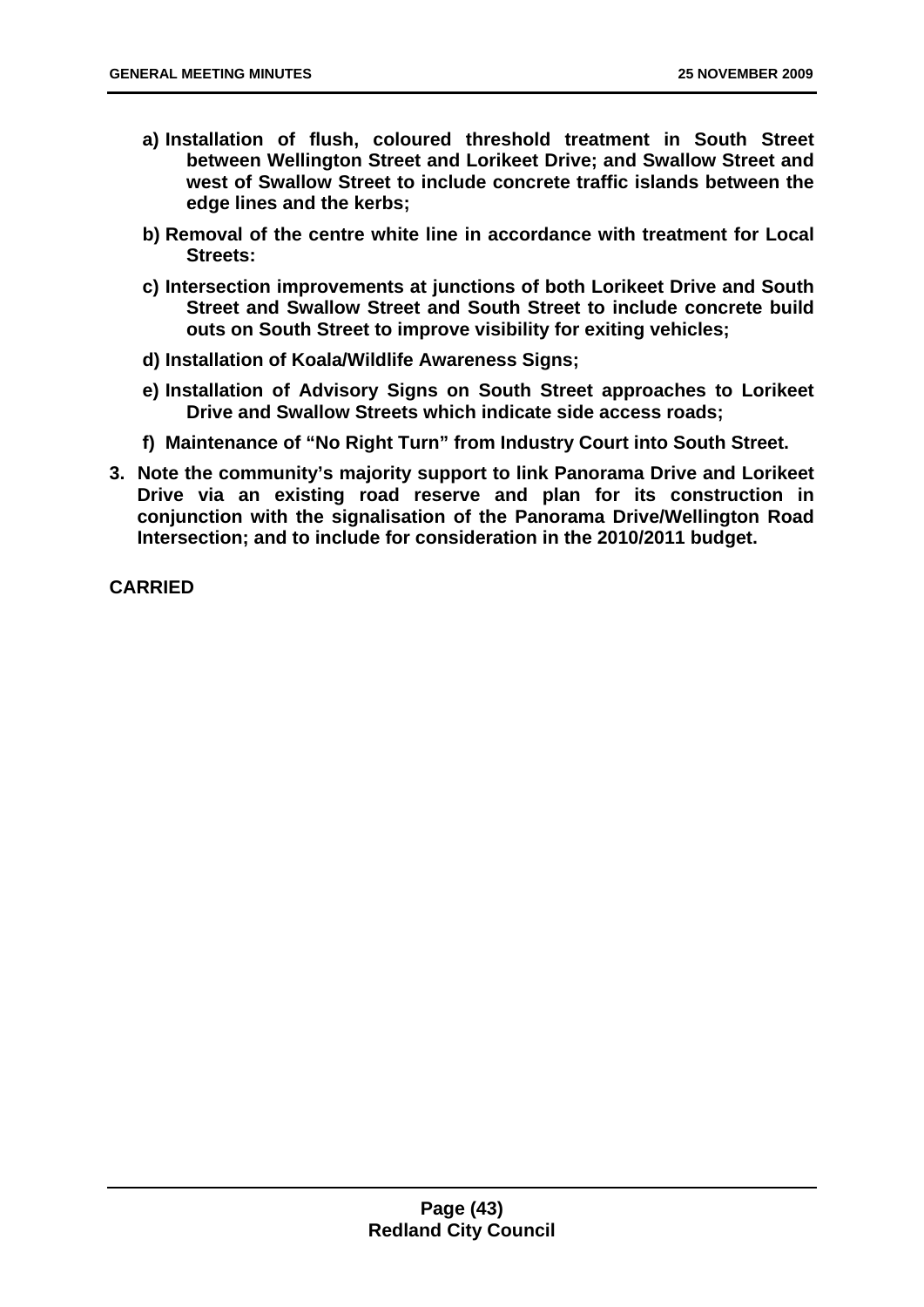## **12.2 ITEM DELEGATED TO COMMITTEE FROM COUNCIL**

### **12.2.1 REGIONAL AND LOCAL COMMUNITY INFRASTRUCTURE PROGRAM - ROUND 2 FUNDING**

| <b>Dataworks Filename:</b>       | <b>Regional and Local Community Infrastructure</b><br>Program - Round 2 |
|----------------------------------|-------------------------------------------------------------------------|
| <b>Attachments:</b>              | <b>Proposed Project Funding Table</b>                                   |
| <b>Responsible Officer Name:</b> | <b>Roberta Bonnin</b><br><b>Manager Community and Social Planning</b>   |
| <b>Author Name:</b>              | <b>Lacey Brown</b><br><b>Strategic Adviser Social Planning</b>          |

#### **EXECUTIVE SUMMARY**

*Delegated authority to determine this matter was conferred to the Planning & Policy Committee at the General Meeting of 28 October 2009, and, therefore, is not subject to adoption by Council. This item is presented to Council for noting.* 

At the General Meeting of 28 October 2009, Council resolved as follows:

*To delegate authority under section 472 of the Local Government Act 1993 to the Planning and Policy Committee on 18 November 2009 to approve the nomination of projects for the Australian Government funding under the Regional and Local Community Infrastructure Program.* 

The Regional and Local Community Infrastructure Program (RLCIP) has allocated \$363,000 to Redland City Council. On fulfilling the requirements, Council will be undertaking several immediate community infrastructure projects and will apply for a Strategic Project under the \$120 million funding pool as outlined in Attachment 1 – Proposed Project Funding Table.

### **PURPOSE**

To describe the outcomes and criteria of the Regional and Local Community Infrastructure Program – Round 2 funding announcement and to approve Redland City Council projects for submission.

### **BACKGROUND**

On the 25 June 2009, the Australian Government made an additional \$220 million available to boost the Regional and Local Community Infrastructure Program (RLCIP). The guidelines and submission dates were released on 9 October 2009. This investment is intended to support local jobs during the global economic recession and provide long-term benefits to communities by assisting councils to build and upgrade local infrastructure.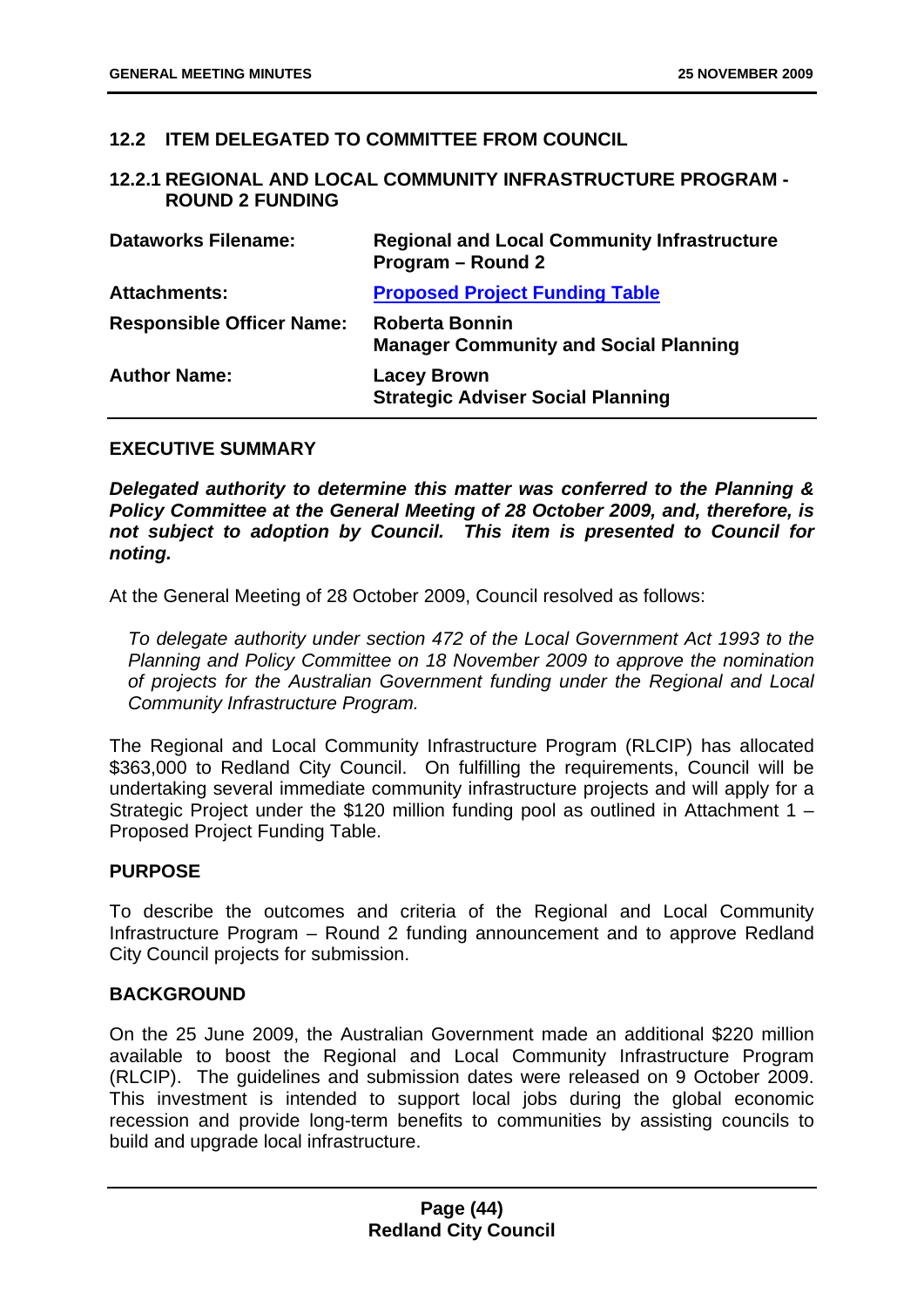# **ISSUES**

Under the RLCIP there are two components: a non-competitive, direct allocation (\$363,000 to Redland City Council) and a competitive component where \$120 million will be made available for a limited number of large strategic projects seeking a minimum Commonwealth contribution of \$1 million. The funding criteria and considerations are outlined below:

## Project eligibility

Funding will be provided for community infrastructure, including new construction and major renovations or refurbishments of assets such as:

- social and cultural infrastructure (e.g. art spaces, gardens)
- recreational facilities (e.g. swimming pools, sports stadiums)
- tourism infrastructure (e.g. walkways, tourism information centres)
- children, youth and seniors facilities (e.g. playgroup centres, senior citizens' centres)
- access facilities (e.g. boat ramps, footbridges)
- environmental initiatives (e.g. drain and sewerage upgrades, recycling plants)

### Ineligible projects and activities

- projects that support council operations (upgrades of Council offices) or make a direct contribution to private businesses, or those which benefit specific individuals
- funding will not be used for existing projects that have exceeded budget forecast
- funding cannot be used for:
	- o artworks
	- o information technology and communications hardware and software
	- o ongoing costs (e.g. operational costs and maintenance)
	- o roads or related infrastructure covered by the Roads to Recovery or Black Spots programs

### Funding arrangements

Progress reports will be required at set dates and the Department of Infrastructure, Transport, Regional Development and Local Government (the Department) will monitor projects through reports received and may conduct site visits.

#### Impacts on delivery

Project selection should give consideration of impacts on delivery and management by the Project Delivery Group given the last round of funding projects and the existing commitments under the current capital works program for 2009/10 and 2010/11. Costs for outsourcing may need to be considered depending on the project selection. Projects, particularly for the \$363,000 direct allocation, should be designed and ready to deliver.

# **RELATIONSHIP TO CORPORATE PLAN**

The recommendation primarily supports Council's strategic priority to build safe, strong and self reliant communities with access to community services, infrastructure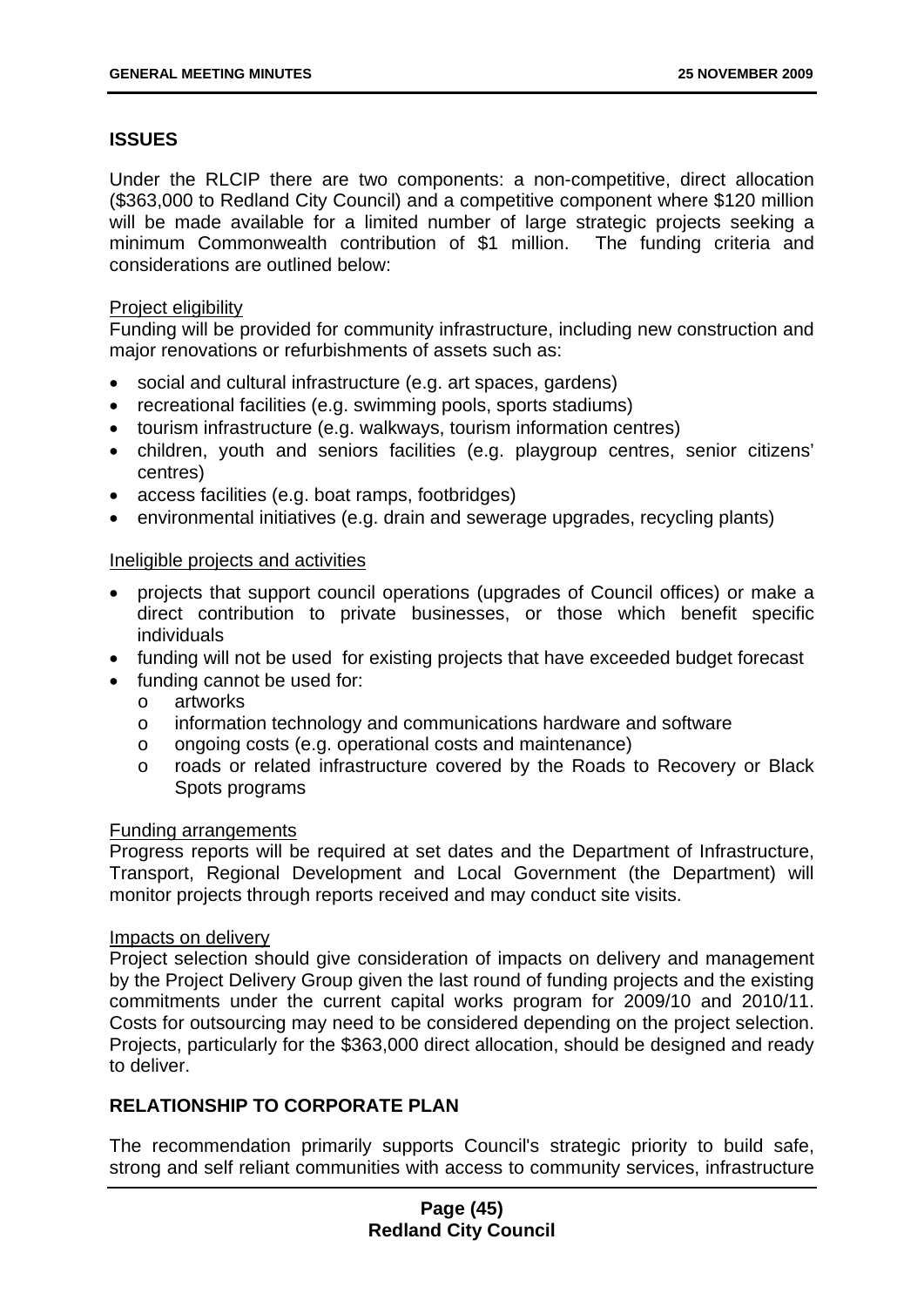and opportunities for participation in community life. The economic development strategic priority to enhance employment participation and the community's standard of living through encouraging economic development opportunities also supports the funding allocation for these projects.

## **FINANCIAL IMPLICATIONS**

Part A - there are no additional funds required from Council to deliver the section of the Moreton Bay Cycleway and the two Physical Activity Stations as described in Attachment 1.

Part B – Council has already funded and completed the survey work and cultural heritage plan required to undertake the Gorge Walk project described in Attachment 1. Council will need to find funds of approximately \$100,000 for the detailed design required prior to the submission of the application. These funds will be sourced through the quarterly budget review process.

## **PLANNING SCHEME IMPLICATIONS**

The Land Use Planning Group was consulted and it is considered that the outcome of recommendations in this report will not require any amendments to the Redlands Planning Scheme.

# **CONSULTATION**

Various consultation steps occurred for the purposes of compiling this report and included:

- Managers and Senior Advisers from Planning and Policy and the Project Delivery Group nominating projects that met the funding criteria
- Presentation of tabled projects to the Executive Leadership Group
- Workshop with Councillors

# **OPTIONS**

# **PREFERRED**

That Committee, under delegated authority, resolve to:

- 1. Note the criteria of the RLCIP Round 2 funding announcement;
- 2. Approve the list of projects in Attachment 1 for the purposes of:
	- a) submitting applications for the \$363,000 allocation and returning documentation to the Department of Infrastructure, Transport, Regional Development and Local Government (the Department) by 20 November, 2009 (Part A);
	- b) submitting an application for the Strategic Project by 15 January 2010 (Part B).

### **ALTERNATIVE**

That Committee, under delegated authority, resolve to:

1. Note the criteria of the RLCIP – Round 2 funding announcement;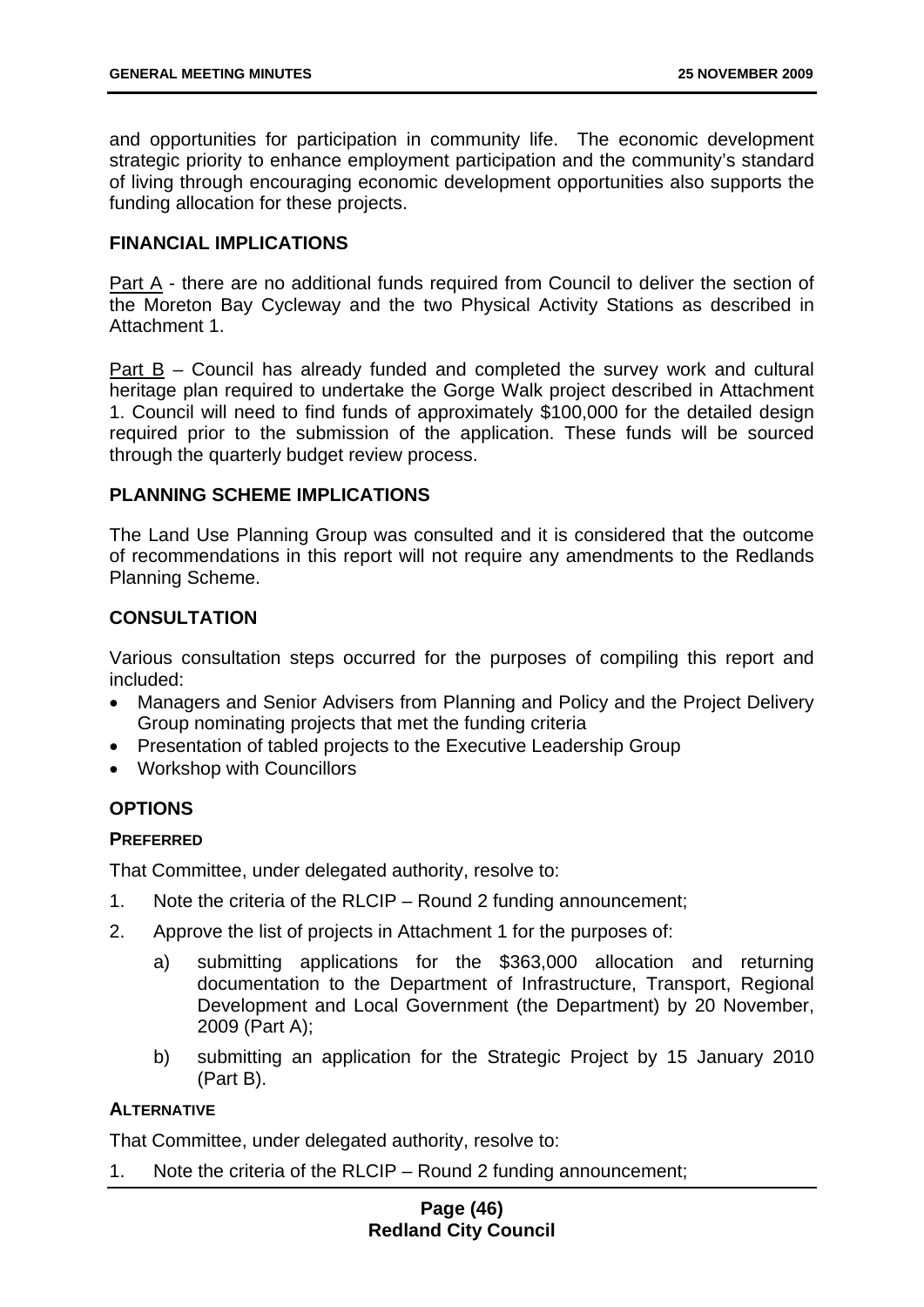- 2. Approve the list of projects in Attachment 1, with amendments, for the purposes of:
	- a) submitting applications for the \$363,000 allocation and returning documentation to the Department of Infrastructure, Transport, Regional Development and Local Government (the Department) by 20 November, 2009 (Part A); and
	- b) submitting an application for the Strategic Project by 15 January 2010 (Part B).

## **COMMITTEE RESOLUTION**

| Moved by:    | <b>Cr Williams</b> |
|--------------|--------------------|
| Seconded by: | Cr Henry           |

**That Committee, under delegated authority, resolve to:** 

- **1. Note the criteria of the RLCIP Round 2 funding announcement;**
- **2. Approve the list of projects in Attachment 1 for the purposes of:** 
	- **a) submitting applications for the \$363,000 allocation and returning documentation to the Department of Infrastructure, Transport, Regional Development and Local Government (the Department) by 20 November, 2009 (Part A); and**
	- **b) submitting an application for the Strategic Project by 15 January 2010 (Part B).**

### **CARRIED**

## **COUNCIL RESOLUTION**

| Moved by:    | Cr Ogilvie |
|--------------|------------|
| Seconded by: | Cr Boglary |

**That the Committee Resolution be noted.** 

### **CARRIED**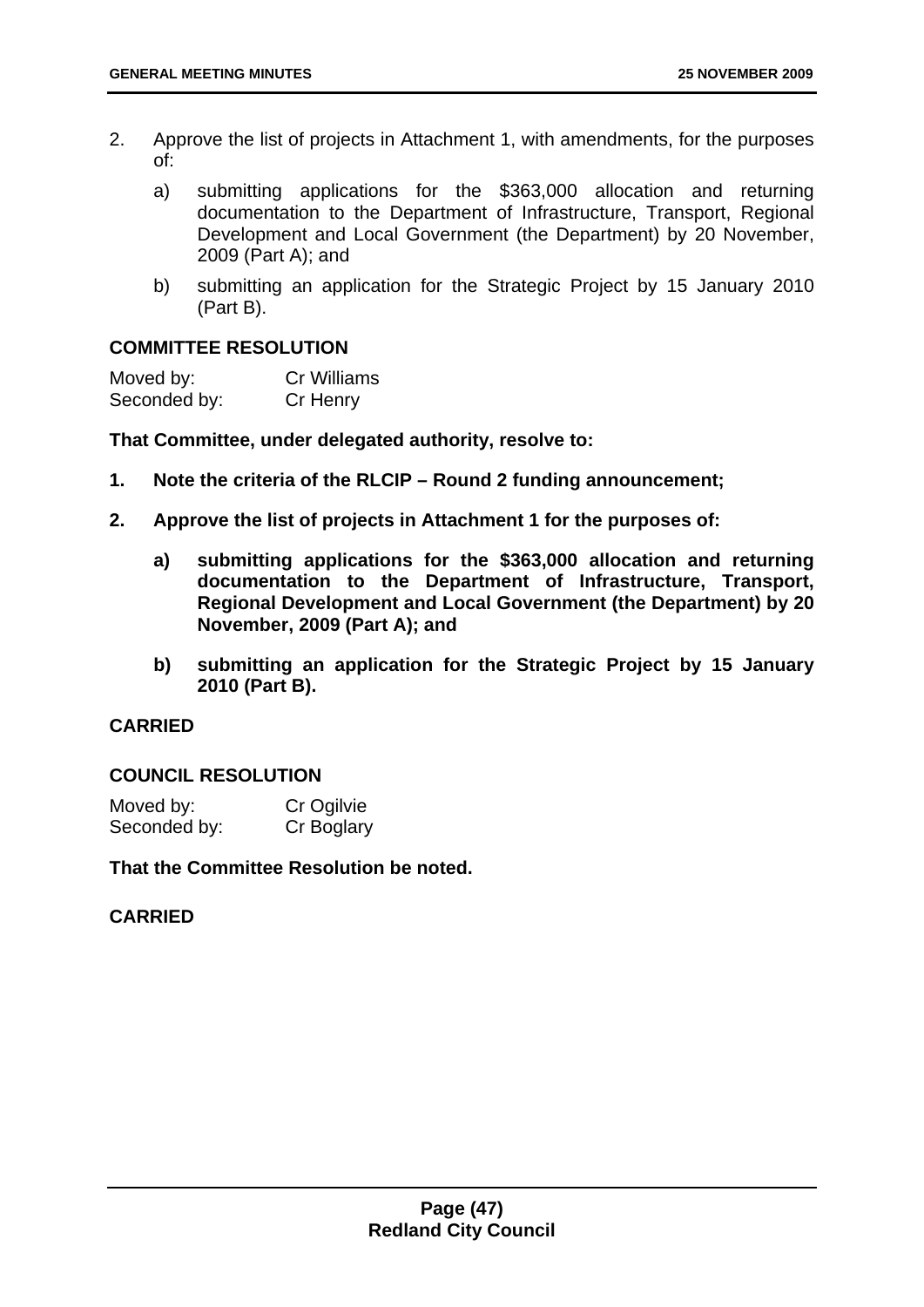Cr Ogilvie welcomed teachers and students from Birkdale State School who had come to view the proceedings of the Planning and Policy committee meeting.

### **12.3 GOVERNANCE**

## **12.3.1 DRAFT COUNCILLOR CODE OF CONTACT WITH DEVELOPERS - SUBMISSION**

| <b>Dataworks Filename:</b>       | <b>GOV - LGAQ Submissions</b>                           |
|----------------------------------|---------------------------------------------------------|
| <b>Attachment:</b>               | <b>Draft Councillor Code of Contact with Developers</b> |
| <b>Responsible Officer Name:</b> | <b>Nick Clarke</b><br><b>General Manager Governance</b> |
| <b>Author Name:</b>              | <b>Nick Clarke</b><br><b>General Manager Governance</b> |

## **EXECUTIVE SUMMARY**

This report recommends to Council that it communicate to the Local Government Association of Queensland (LGAQ) its support (with or without amendments) for the Draft Councillor Code of Contact with Developers.

## **PURPOSE**

The purpose of this report is to provide an opportunity for councillors to determine what response, if any, is to be provided to the LGAQ following its request of 26 October 2009 for feedback on this draft code.

# **BACKGROUND**

The LGAQ has commissioned this draft code which has been prepared by King and Company Solicitors. The draft code aligns with the principles embedded in the Local Government Acts, 1993 and 2009 and the Model Code of Conduct for Councillors.

The draft code seeks to provide guidance as to how councillors interact with the development industry. This includes the extent of information that should be provided by councillors to developers and how councillors' opinions should be expressed.

### **ISSUES**

- The draft code does not recommend that meetings involving councillors and developers are recorded or documented.
- The draft code could be expanded to deal with circumstances such as discussion about conditions of an approval.
- The draft code only refers to contact between councillors and developers. It does not deal with councillor contact with other parties, e.g. submitters.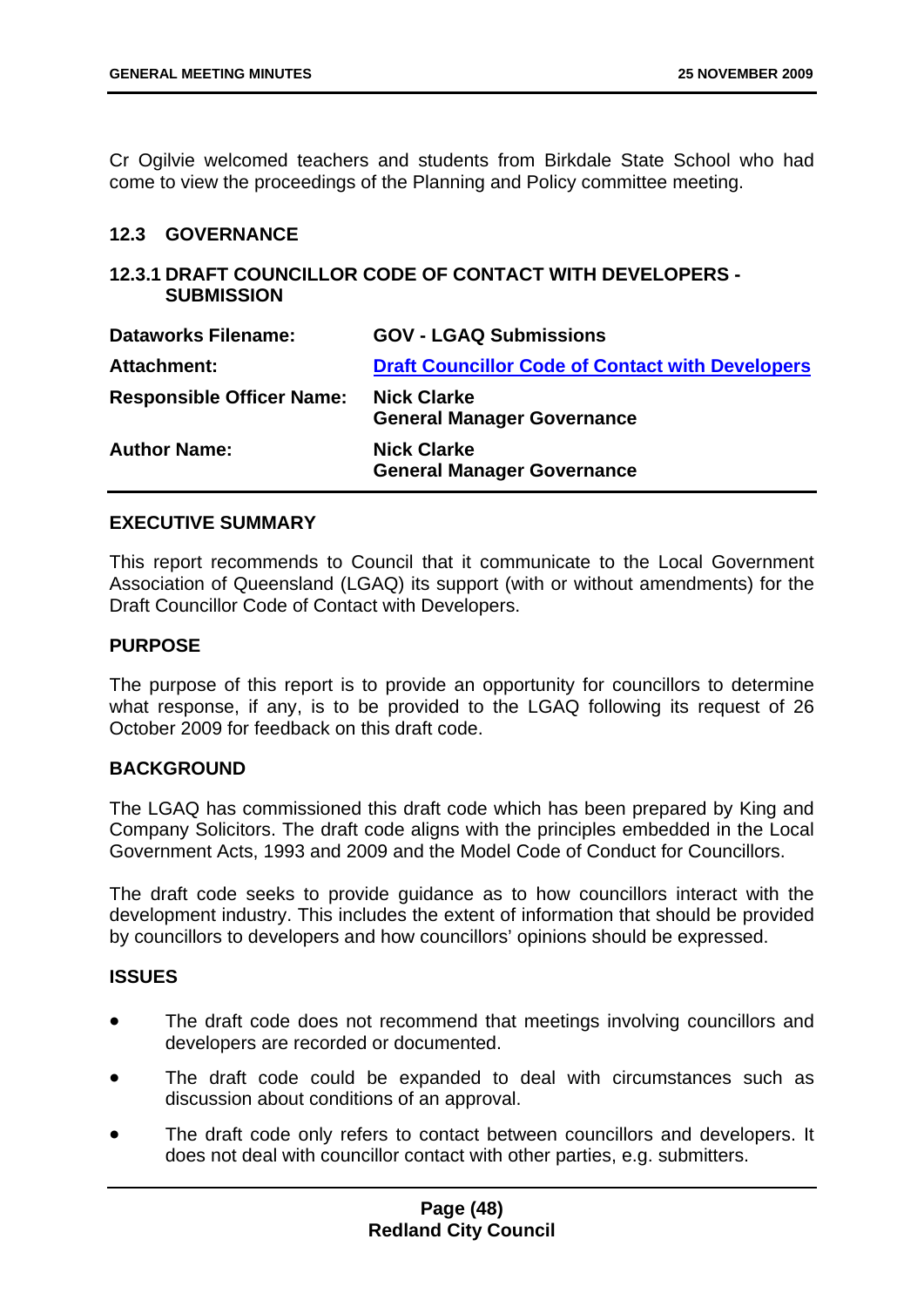# **RELATIONSHIP TO CORPORATE PLAN**

The recommendation supports Council's strategic priorities: Land Use and Governance and the corporate values and principles outlined in the Corporate Plan 2006-10.

## **FINANCIAL IMPLICATIONS**

There are no direct financial implications relating to this report.

## **PLANNING SCHEME IMPLICATIONS**

The outcome of recommendations in this report will not require any amendments to the Redlands Planning Scheme.

## **CONSULTATION**

Consultation on this matter was undertaken with councillors and the Executive Leadership Group.

# **OPTIONS**

## **PREFERRED**

That Council advises the LGAQ that it supports the Draft Councillor Code of Contact with developers with amendments:

- 1. The draft code to recommend that meetings involving councillors and developers are recorded and/or documented;
- 2. The draft code to be expanded to deal with discussions about conditions of an approval; and
- 3. The draft code to be expanded to deal with councillor contact with other parties to a development application (or proposed application), e.g. submitters.

# **ALTERNATIVE**

That Council advises the LGAQ that it supports the Draft Councillor Code of Contact with developers without amendment.

### **OFFICER'S RECOMMENDATION**

That Council advises the LGAQ that it supports the Draft Councillor Code of Contact with developers with amendments:

- 1. The draft code to recommend that meetings involving councillors and developers are recorded and/or documented;
- 2. The draft code to be expanded to deal with discussions about conditions of an approval; and
- 3. The draft code to be expanded to deal with councillor contact with other parties to a development application (or proposed application), e.g. submitters.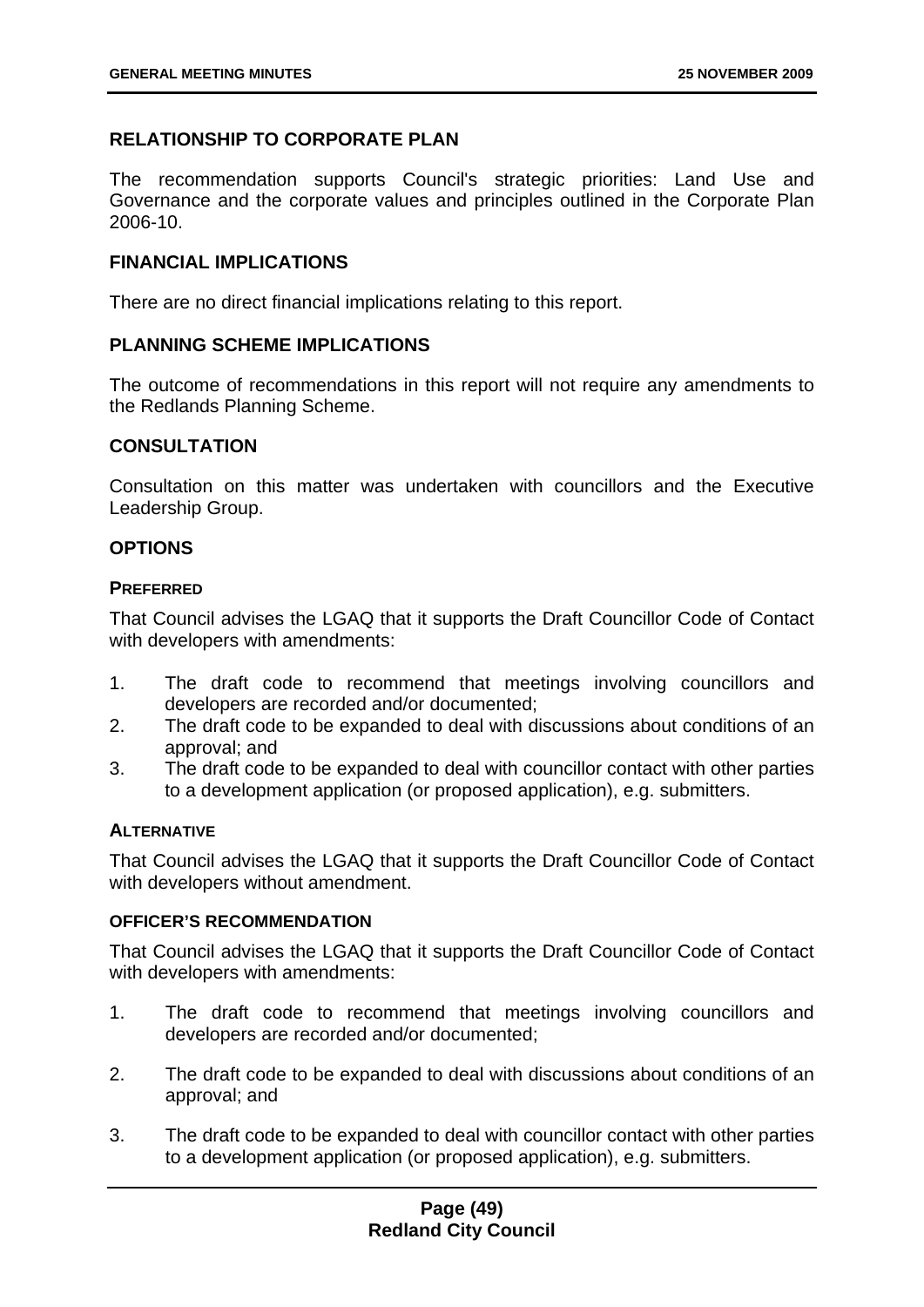## **COMMITTEE DISCUSSION**

Concerns were raised about the draft code including how this would be managed with respect to meetings with developers after an application had been lodged, telephone conversations etc. with the Mayor stating that all meetings with developers should be documented and filed.

## **COMMITTEE RECOMMENDATION**

That consideration of this matter be deferred to allow for further discussions to take place with Local Government Association of Queensland in relation to issues raised by Council.

## **COUNCIL RESOLUTION**

| Moved by:    | Cr Murray  |
|--------------|------------|
| Seconded by: | Cr Boglary |

- **1. That Council thanks the Local Government Association of Queensland (LGAQ) for inviting feedback regarding its Draft Councillor Code of Contact with Developers;**
- **2. That Council provides feedback to the LGAQ that it suggests further consideration should be given to the following issues of concern from this Council:** 
	- **a) The inclusion of other parties to a development, e.g. submitters;**
	- **b) How the Code will deal with unplanned meetings and conversations with developers and others, e.g. incoming telephone calls and 'chance' meetings;**
	- **c) How the Code will acknowledge that there are occasions when it is important for a councillor to be involved in a development-related matter, e.g when a party to a development application complains about the standard of service; and**
	- **d) The requirement for meetings between councillors and developers, with officer attendance, to be arranged through the CEO, or his/her delegate.**

Following some debate and with permission of the meeting, the mover and seconder deleted Recommendation 2 d) from the motion, with the Council Resolution to now read as follows:

- **1. That Council thanks the Local Government Association of Queensland (LGAQ) for inviting feedback regarding its Draft Councillor Code of Contact with Developers;**
- **2. That Council provides feedback to the LGAQ that it suggests further consideration should be given to the following issues of concern from this Council:** 
	- **a) The inclusion of other parties to a development, e.g. submitters;**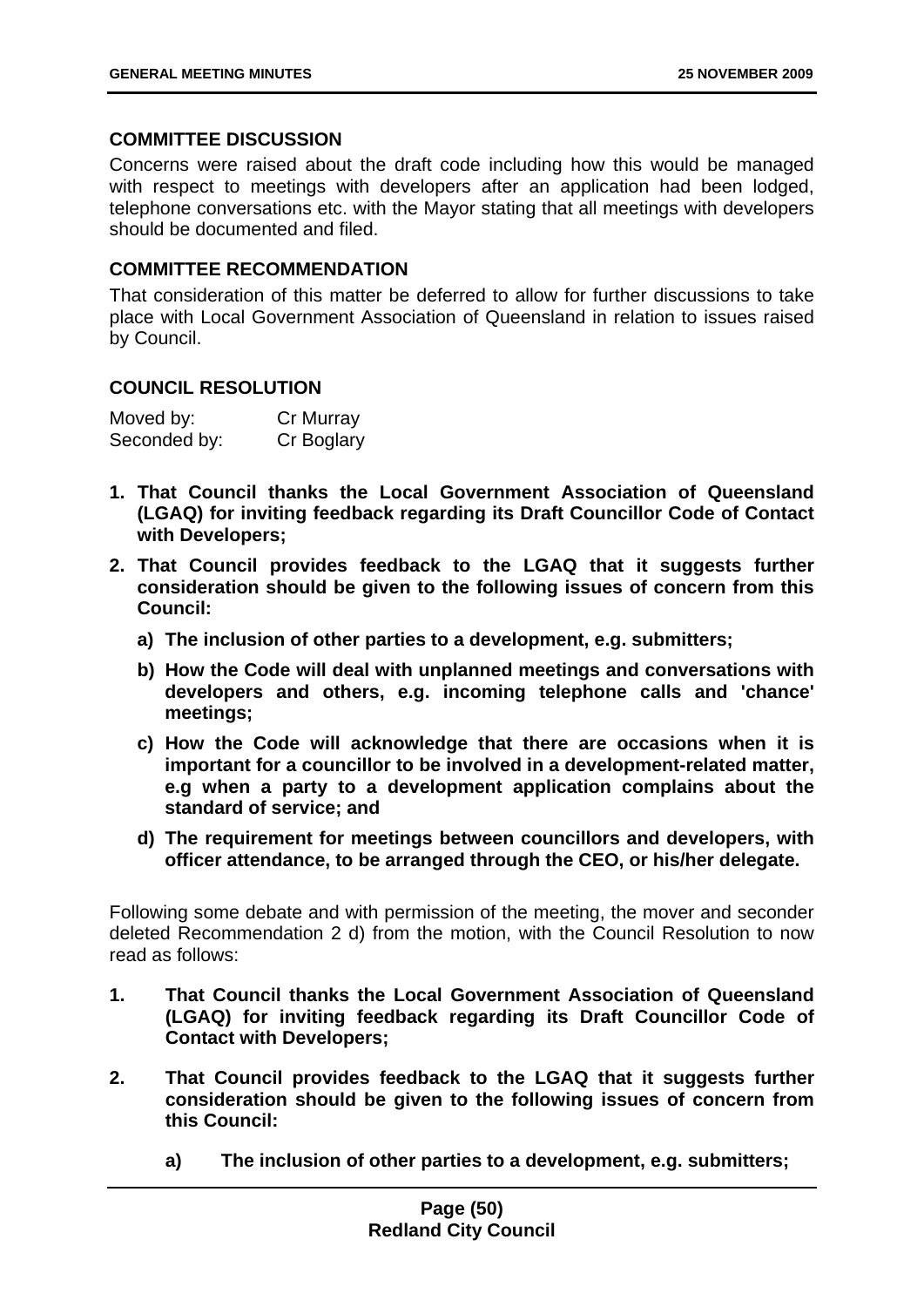- **b) How the Code will deal with unplanned meetings and conversations with developers and others, e.g. incoming telephone calls and 'chance' meetings; and**
- **c) How the Code will acknowledge that there are occasions when it is important for a councillor to be involved in a development-related matter, e.g when a party to a development application complains about the standard of service.**

# **CARRIED**

A division was called for.

Crs Boglary, Williams, Elliott, Murray, Reimers, Burns and Hobson voted in the affirmative.

Crs Ogilvie, Henry, Bowler and Townsend voted in the negative.

The motion was declared by the Mayor as **CARRIED**.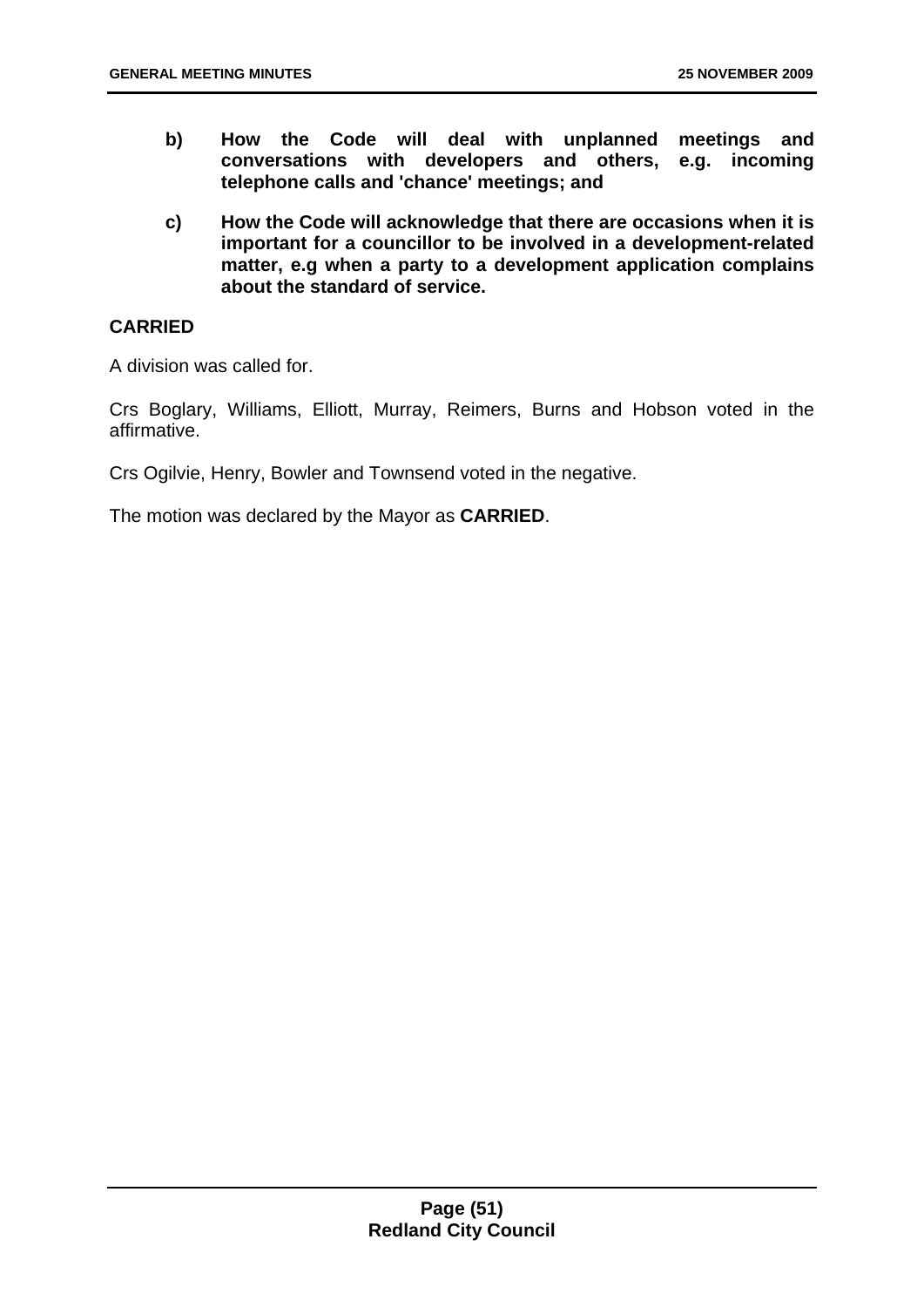## **12.4 REGULATORY SERVICES**

### **12.4.1 ADOPTION OF THE APPROVAL AND COMPLIANCE PROCESS FOR THE INSTALLATION OF SOLAR AND HEAT PUMP HOT WATER UNITS**

| <b>Dataworks Filename:</b>       | LUP Regulatory Services – Reports to Committee                   |
|----------------------------------|------------------------------------------------------------------|
| <b>Responsible Officer Name:</b> | <b>Toni Averay</b><br><b>General Manager Regulatory Services</b> |
| <b>Author Name:</b>              | <b>Toni Averay</b><br><b>General Manager Regulatory Services</b> |

### **EXECUTIVE SUMMARY**

The Department of Infrastructure and Planning Building Codes Queensland Division has adopted subordinate legislation under the Plumbing and Drainage Act 2002 to Streamline the installation process for solar and heat pump hot water unit installations.

The legislation allows licensed plumbers with the appropriate endorsement on their licence to retrofit existing electric hot water units with solar or heat pump hot water units without the requirement to obtain a Compliance Permit from the local authority.

On completion of the installation, the plumber is required to submit a Form 4 accompanied by the set fee of \$25.00 to the local authority.

The legislation has given the local authorities an option to adopt the set fee of \$25.00 or waive the fee by resolution.

It is recommended in this report that Council adopts a full compliance inspection process for these installations over an initial three (3) month period. recommended that Council adopts the \$25.00 fee to assist with administration and inspection charges. This will enable sufficient information to be compiled and reviewed on the number of units installed and the number of compliant and non compliant installations. This will provide Council with some actual statistics so an informed decision can be made about the future approach to solar installation.

### **PURPOSE**

The purpose of this report is to inform Council of the changes to plumbing legislation that affect the current approval and compliance inspection process for the replacement of existing electric hot water units with solar or heat pump hot water units.

## **BACKGROUND**

The State Government, through the Queensland Solar Hot Water Program, has committed to facilitating the installation of up to 200,000 solar or heat pump hot water units over the next three (3) years to 2010.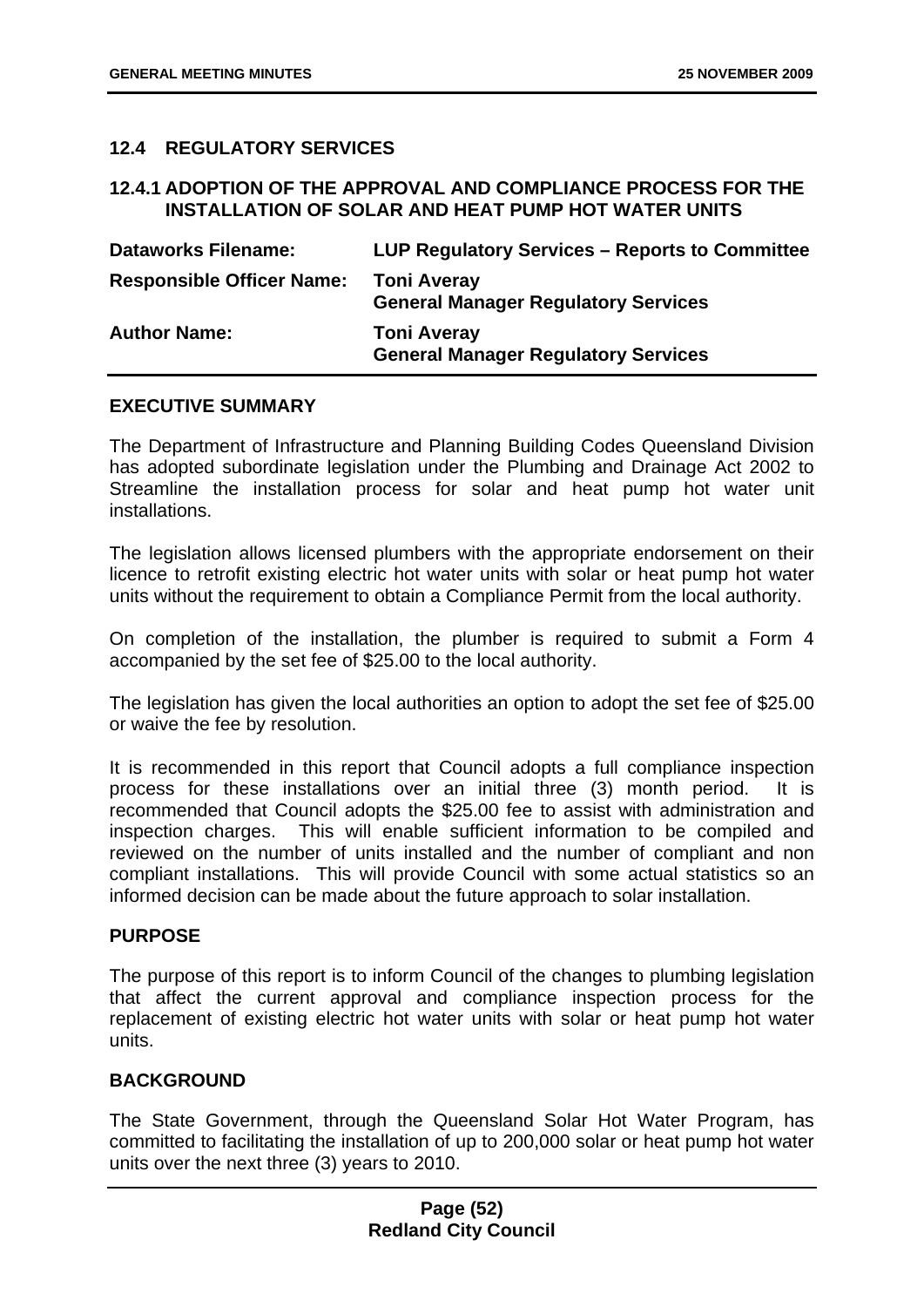Following a resolution adopted by Council at the General Meeting on 13 October 2004, the current process to replace an existing hot water unit with a solar hot water unit requires an applicant to fill out and lodge a hot water installation form and pay a Compliance Inspection Fee. The 2009/10 approved inspection fees are as follows:

- Mainland Inspection \$99.00,
- Southern Moreton Bay Islands \$125.00,
- Coochiemudlo Island \$125.00, and
- North Stradbroke Island \$156.00.

After the Compliance Inspection, a Compliance Certificate is issued to the licensed plumber who did the installation and the property owner. No Compliance Permit fees are charged.

The *Plumbing and Drainage Legislation Amendment Regulation (No 2) 2009* affects the current approval and inspection process for the replacement of existing electric hot water units with solar or heat pump hot water units.

The legislation has been amended to create a licence endorsement for the installation, repair and maintenance of solar and heat pump hot water units. The amendments also allow a licensed plumber with the endorsement to replace an existing electric hot water unit with a solar or heat pump hot water unit without a Compliance Permit. On completion of the installation, the plumber must lodge a Form 4, a "notifiable minor works form" with the local authority accompanied by a fee of \$25.00. The revenue collected by the local authority may be used to fund the administration and full or part auditing processes.

The local authority may decide by resolution, that no fee is required to accompany the Form 4.

Licensed plumbers without the endorsement may replace existing hot water units with solar and heat pump units until 31 December 2010, providing they follow the existing local authority process and pay the appropriate fees. After 31 December 2010, licensed plumbers without the endorsement will not be permitted to install these hot water units.

Full inspection fees are applied for reinspection of non complying installations.

### **ISSUES**

The following key issues should be noted:

- The State has determined that local authorities may only charge a fee of \$25.00.
- The Office of Clean Energy will require installers to provide proof of lodgement of the Form 4 (receipt etc.)
- The details of all copies of the Form 4 will then be forwarded to the State's Plumbing and Legislative Services Branch, which will provide a list of each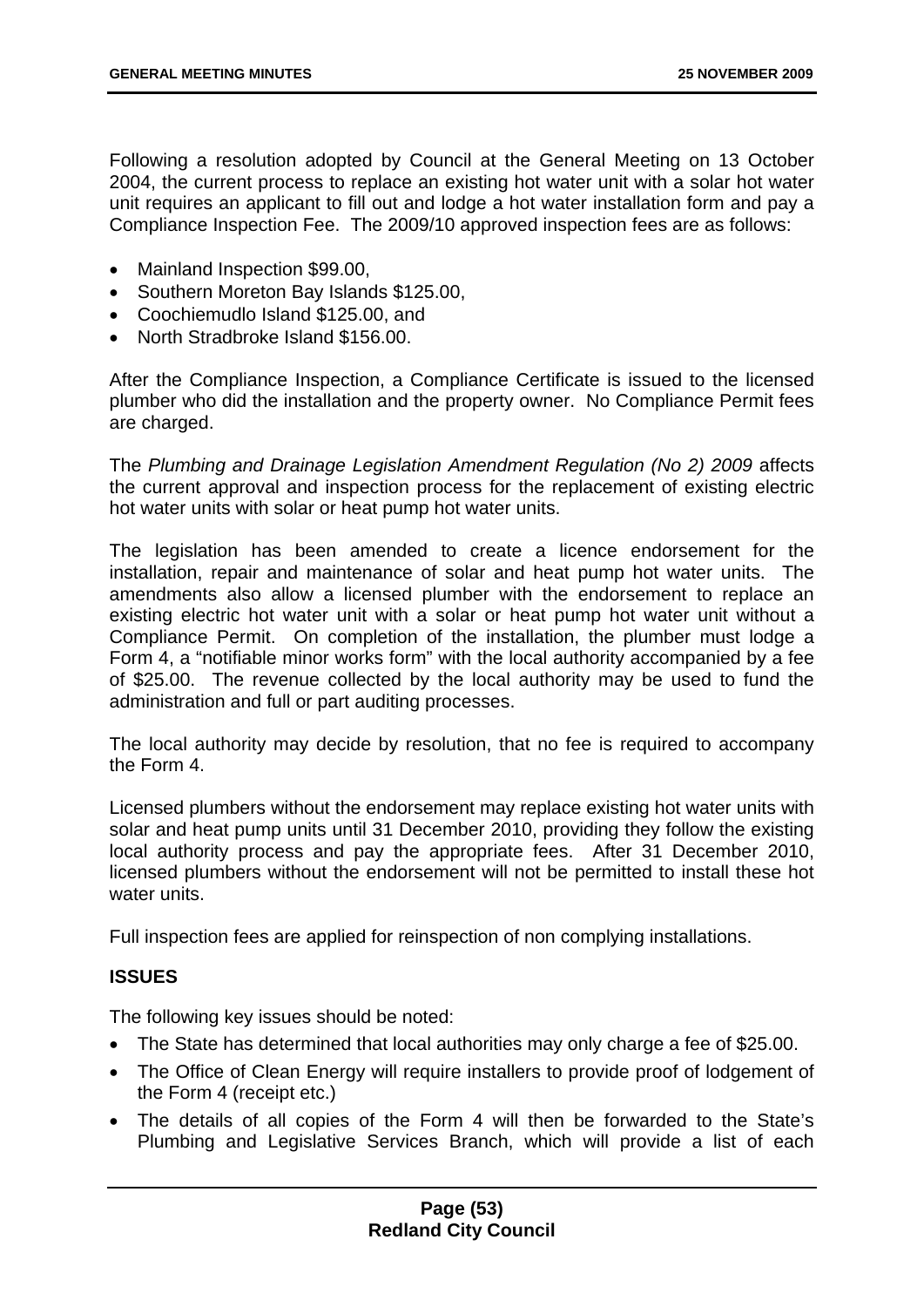respective Council for cross checking purposes (separate to the audit undertaken by Councils).

- Council can determine whether to undertake full or partial audits, or not to undertake audits at all.
- However, Council has an obligation to ensure these installations comply with the legislation.
- Without a full monitoring program in place, not all non conforming installations can be identified and reported back to Building Codes Queensland.

# **RELATIONSHIP TO CORPORATE PLAN**

The recommendation in this report primarily supports Council's strategic priority to ensure the enhancement of biodiversity including koala habitat, bushland, greenspace, waterways, catchments, air and coastal ecosystems in recognition of our unique location in Moreton Bay.

### **FINANCIAL IMPLICATIONS**

The fee of \$25.00 will not cover the costs associated with the administration and inspection processes.

The number of installations of these units will have a bearing on Council costs.

At this stage the number of applications that will be lodged cannot be estimated. However, there has been an increase in enquiries since the new program was announced, so it is expected that there will be a strong interest.

### **CONSULTATION**

In preparation of this report the Plumbing and Drainage Unit has consulted with Building Codes Queensland representatives and surrounding local authorities.

### **OPTIONS**

### **PREFERRED**

That Council adopts a full compliance inspection process for these installations over a three month period, and adopts the \$25.00 fee to assist with administration and inspection charges. At the completion of the three month trial a detailed report can then be generated for Council so an informed decision can be made on the future direction of this program.

### **ALTERNATIVES**

- 1. That Council adopts a partial compliance auditing process and imposes the \$25.00 fee; or
- 2. That council adopts a non auditing process and charges the \$25.00 fee to cover administration costs; or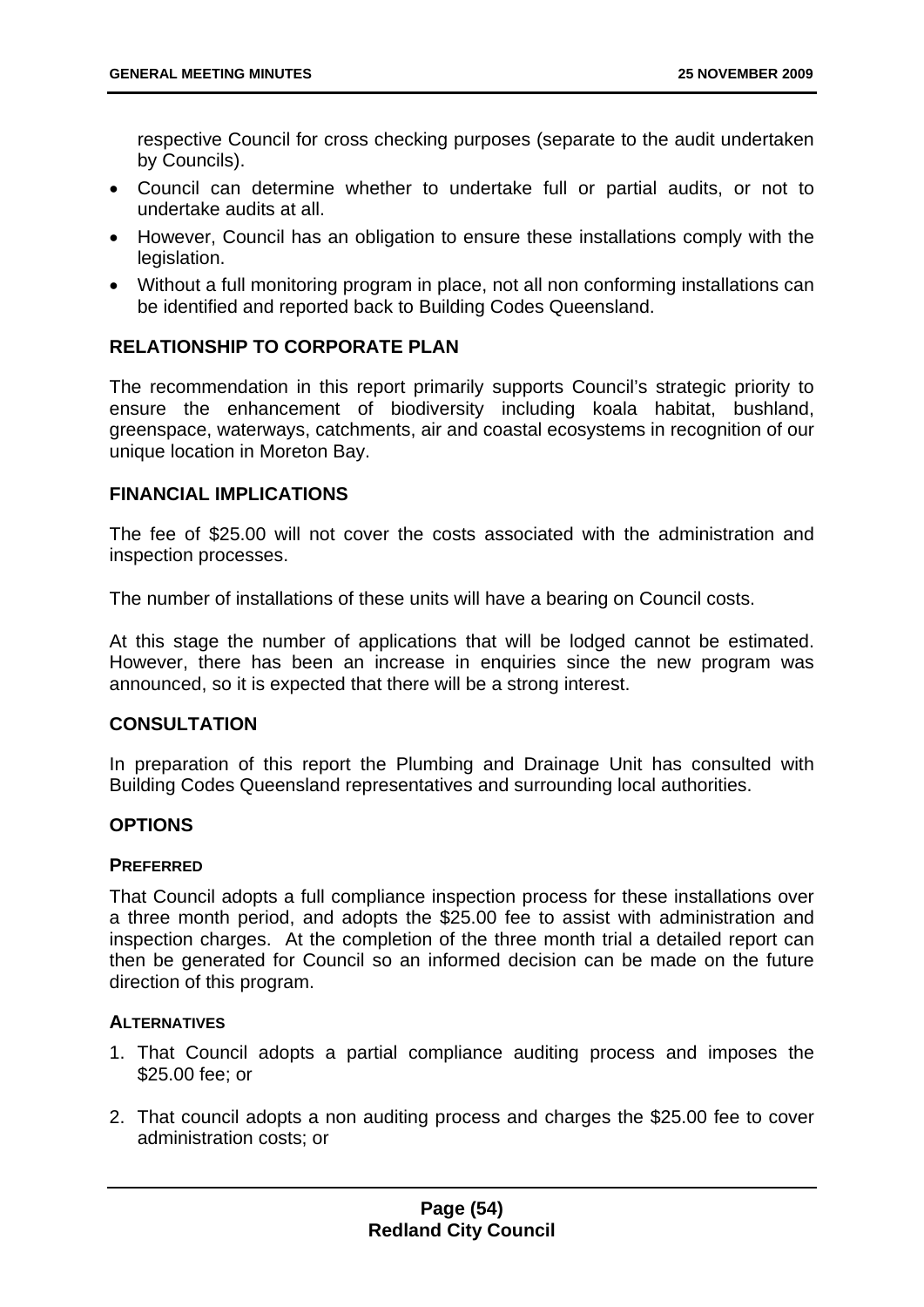- 3. That Council adopts a full compliance auditing process but does not charge the \$25.00 fee; or
- 4. That Council adopts a partial compliance auditing process but does not charge the \$25.00 fee; or
- 5. That Council adopts a non auditing process and does not charge the \$25.00 fee.

# **OFFICER'S/COMMITTEE RECOMMENDATION/ COUNCIL RESOLUTION**

| Moved by:    | Cr Ogilvie |
|--------------|------------|
| Seconded by: | Cr Boglary |

**That Council resolve as follows:** 

- **1. That Council adopts a full compliance inspection process for these installations over a three month period, and adopts the \$25.00 fee to assist with administration and inspection charges. At the completion of the three month trial a detailed report can then be generated for Council so an informed decision can be made on the future direction of this program; and**
- **2. That a further report to be prepared for Council on the completion of the first three months.**

**CARRIED**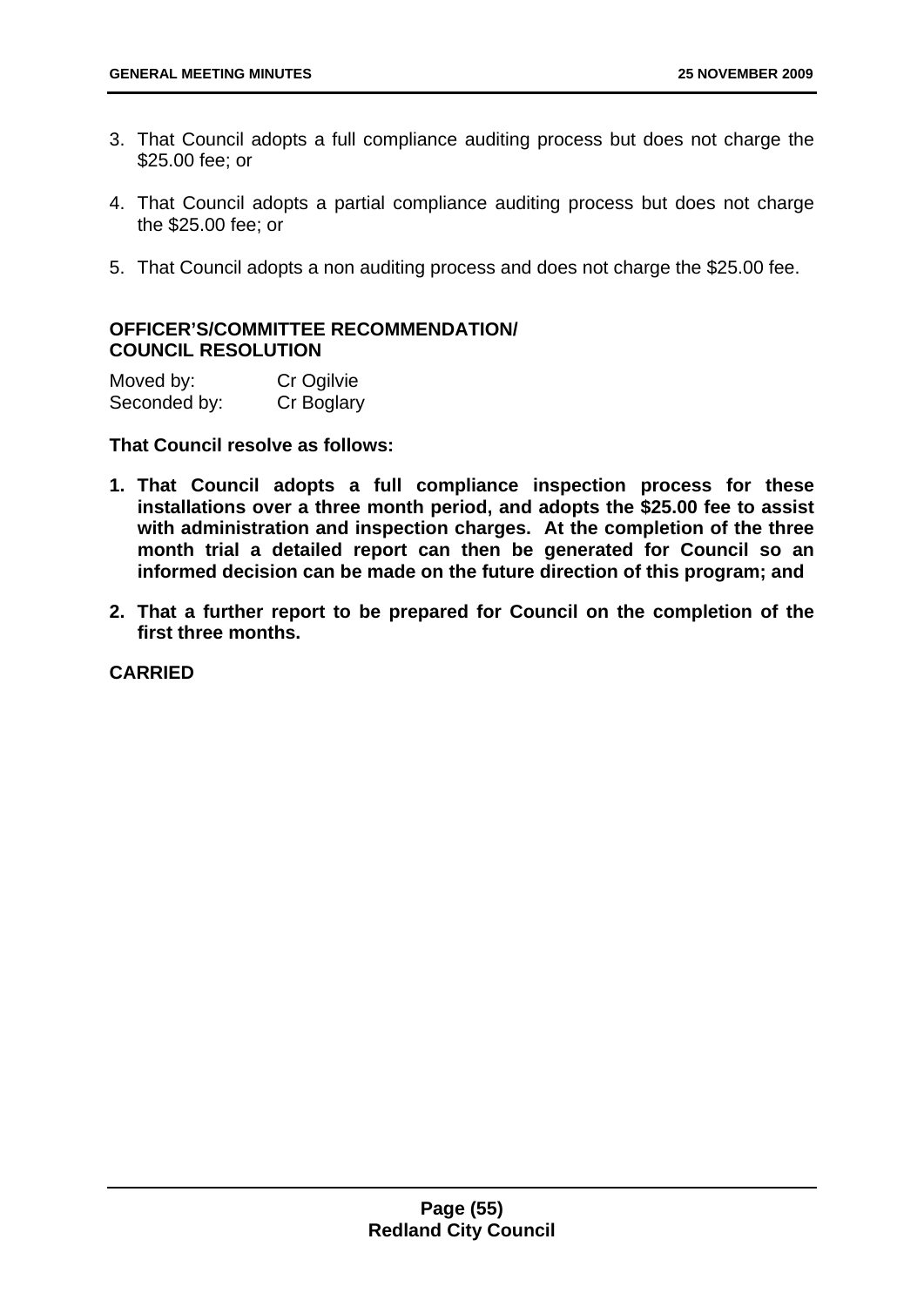## **12.5 PLANNING AND POLICY**

## **12.5.1 FEASIBILITY OF UGRADING AND PROVIDING SOLAR LIGHTING - EDDIE SANTAGIULIANA WALKWAY, RABY BAY ESPLANADE**

| <b>Dataworks Filename:</b>       | <b>RTT - Bikeways/Cycleway Planning General</b>                |
|----------------------------------|----------------------------------------------------------------|
| <b>Responsible Officer Name:</b> | <b>David Elliott</b><br><b>Manager Infrastructure Planning</b> |
| <b>Author Name:</b>              | <b>Matthew Specht</b><br><b>Advisor Road Planning</b>          |

#### **EXECUTIVE SUMMARY**

This report responds to the Council Resolution from the General Meeting of 26 August 2009 regarding the feasibility and financial implications of providing solar lighting and upgrading of the Eddie Santagiuliana Walkway between the Cleveland CBD and Wharf Street.

This section of pathway is an important link in the Moreton Bay Cycleway and its upgrade/renewal will be considered in the next version of the 10 year Capital Program.

The upgrade/renewal of the existing asphalt pathway for the section, Masthead Drive to Wharf Street, to 3.0m width to accord with the minimum Moreton Bay Cycleway standard, is estimated to cost approximately \$780,000. Solar lighting for this section is estimated to cost an additional \$300,000 to \$350,000.

#### **PURPOSE**

The purpose is to report on the feasibility and financial implications of providing solar lighting, and upgrading of the Eddie Santagiuliana Walkway between the Cleveland CBD and Wharf Street.

### **BACKGROUND**

A preliminary design and cost estimate was undertaken for the upgrade of Eddie Santagiuliana Walkway from Cleveland CBD to Wharf Street in 2005 by GHD. The scope of the design included the upgrade of the existing path to 3m wide as per the specifications of the Moreton Bay Cycleway.

The pathway construction cost in 2005 including the upgrade of the bridge which crosses the end of Ross Canal along Shore Street West was estimated at \$58,935.

#### **ISSUES**

The upgrade/renewal of this section of Moreton Bay Cycleway (Eddie Santagiuliana Way) from Masthead Drive to Wharf Street based on the preliminary design undertaken by GHD in 2005 is estimated to cost approximately \$780,000 in today's dollars.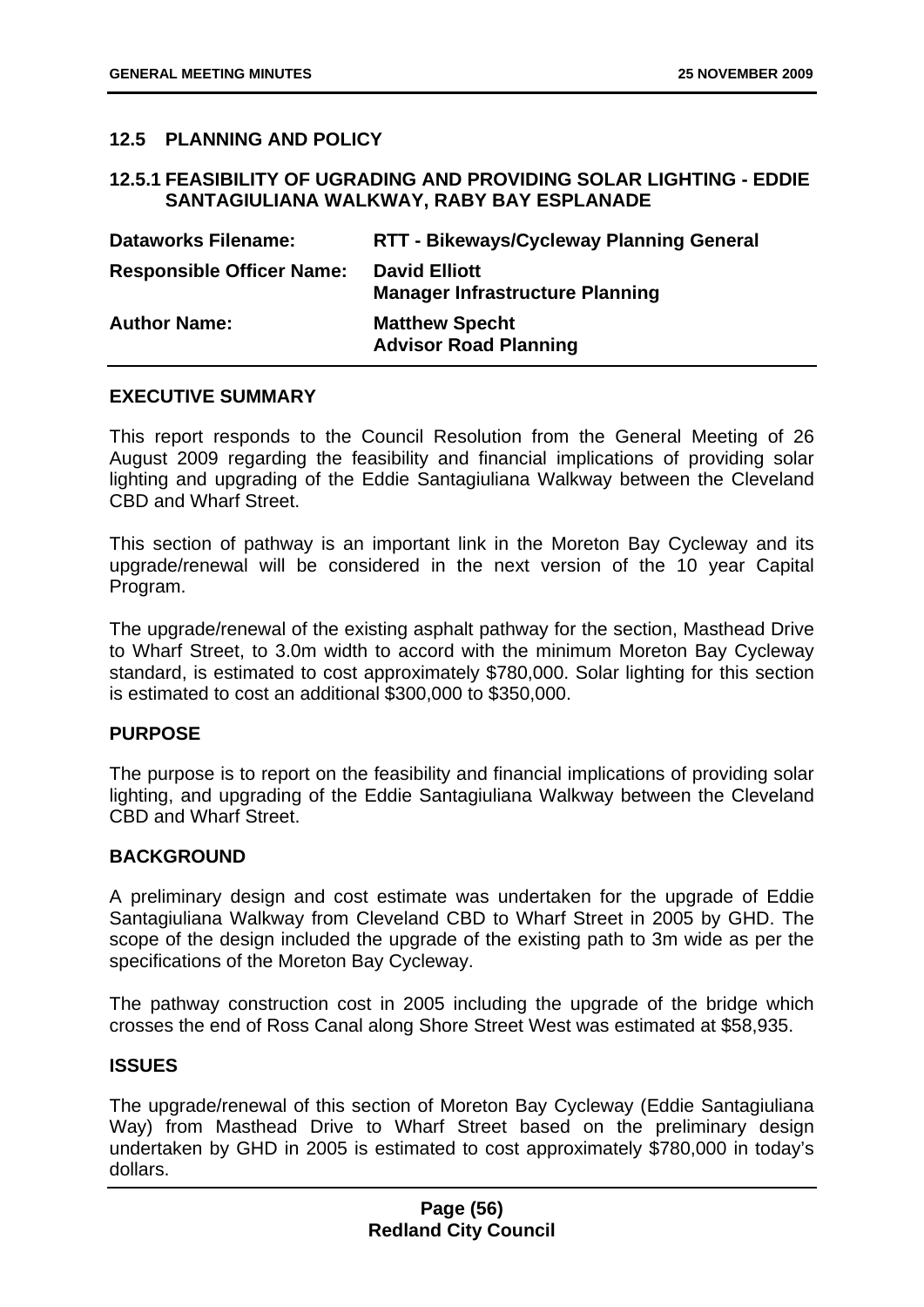Inclusion of solar lighting to Australian Standards on this section of pathway would cost an additional \$300,000 to \$350,000 based on \$8,000 - \$10,000 per light.

Current research, however, indicates that low power consumption mains lighting is a more cost effective, environmentally friendly and sustainable option to solar powered lighting when power can readily be accessed as is the case in this location.

The priority would be to upgrade/renew the existing path, with lighting to follow at a subsequent stage.

## **RELATIONSHIP TO CORPORATE PLAN**

The recommendation primarily supports Council's strategic priority to provide and maintain water, waste services, roads, drainage and support the provision of transport and waterways infrastructure.

### **FINANCIAL IMPLICATIONS**

A section of this pathway is to be funded to the amount of \$263,000 by the Federal Government under the second round of the Regional & Local Community Infrastructure Program. The balance of \$517,000 required to complete the pathway component of the project has a high probability of 50/50 funding from the State Government, leaving Council's outlay at \$258,500. It is proposed to list the balance of the project for consideration in the early part of the revised 10 year Capital Program.

### **PLANNING SCHEME IMPLICATIONS**

The Land Use Planning Group was consulted and it is considered that the outcome of recommendations in this report will not require any amendments to the Redlands Planning Scheme.

### **CONSULTATION**

Council's Environmental Management Group, Project Delivery Group and the Divisional Councillor, have been consulted regarding the recommendation contained in this report and all support the recommendation.

## **OPTIONS**

### **PREFERRED**

That Council resolve as follows to note the proposed listing of the upgrade/renewal of the section of the Moreton Bay Cycleway between Masthead Drive and Wharf Street in the 10 year Capital Program.

### **ALTERNATIVE**

No alternative is recommended.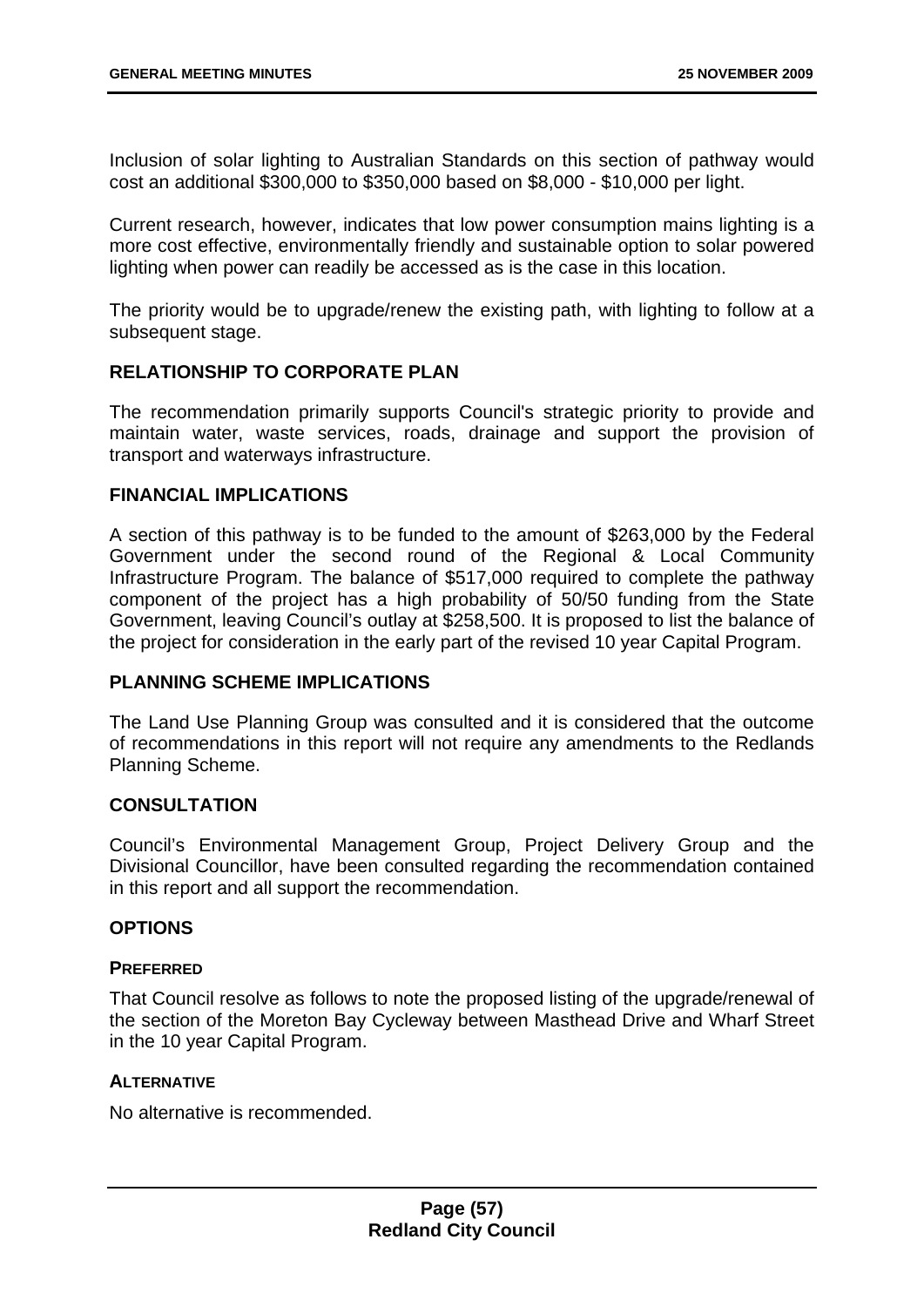## **OFFICER'S/COMMITTEE RECOMMENDATION/ COUNCIL RESOLUTION**

Moved by: Cr Ogilvie Seconded by: Cr Boglary

**That Council resolve to note the proposed listing of the upgrade/renewal of the section of the Moreton Bay Cycleway between Masthead Drive and Wharf Street in the 10 year Capital Program.** 

### **CARRIED**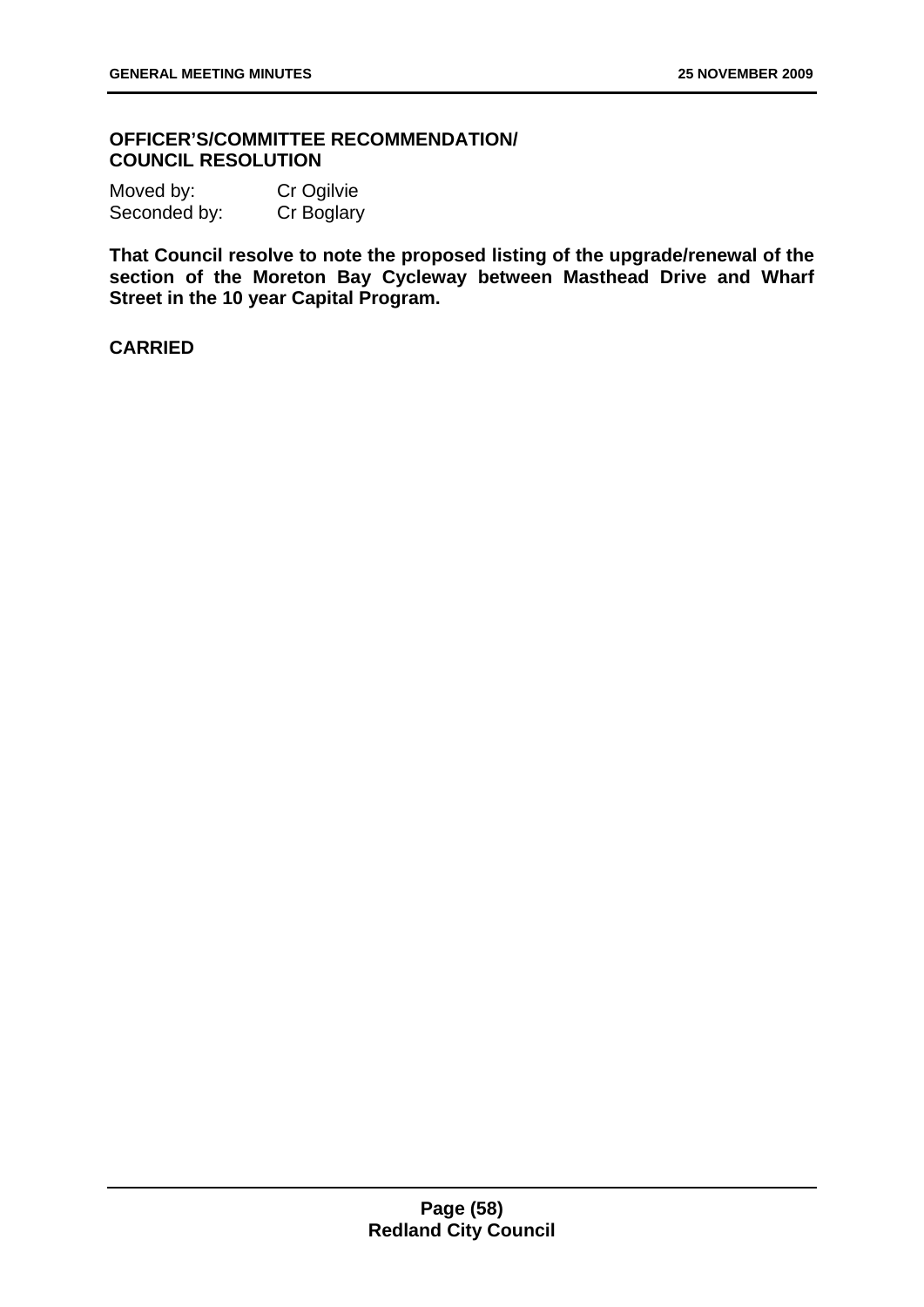## **12.5.2 SUBMISSION RE DRAFT STATE PLANNING POLICY FOR HEALTHY WATERS 2009**

| <b>Dataworks Filename:</b>       | <b>EM Draft State Planning Policy for Healthy Waters</b><br>2009             |
|----------------------------------|------------------------------------------------------------------------------|
| <b>Attachments:</b>              | <b>Redland City Council Submission</b>                                       |
| <b>Responsible Officer Name:</b> | <b>Warren Mortlock</b><br><b>Principal Adviser, Environmental Protection</b> |
| <b>Author Name:</b>              | <b>Mick Holland</b><br><b>Adviser, Waterways Management</b>                  |

### **EXECUTIVE SUMMARY**

The Queensland Department of Environment and Resource Management (DERM) has developed a draft State Planning Policy (SPP) for Healthy Waters 2009, SPP Guideline and several supporting documents that together form the SPP Healthy Waters package described in this report.

Following the consultation and amendment process, DERM will finalise the draft SPP and SPP Guideline by Cabinet approval. Once approved, both the SPP and SPP Guideline will become statutory instruments under the *Sustainable Planning Act, 2009*. The supporting documents provided in the SPP package will not have statutory effect. They provide information about interpretation and application of the draft SPP and SPP Guideline.

DERM are currently seeking submissions on the SPP package of documents until 30 November 2009. If the proposed submission is endorsed by Council the submission will become Council's submission to DERM.

The proposed submission will address the most significant impacts on Council responsibilities and operations arising from the requirements introduced by the draft SPP and SPP Guideline.

### **PURPOSE**

This report identifies issues raised by Council Officers in response to the State Government's draft State Planning Policy for Healthy Waters 2009 package. The SPP Healthy Waters package includes the State Planning Policy, an SPP Guideline and associated documents that inform implementation of the SPP. It is recommended that Council endorse the attached submission to the Department of Environment and Resource Management by the closing date of 30 November 2009. The submission will include the issues raised in this report and feedback provided by Council Officers.

### **BACKGROUND**

Redland City Council officers were first advised (informally) about the State Government's intention to develop a State Planning Policy about water quality and waterway health in September 2008.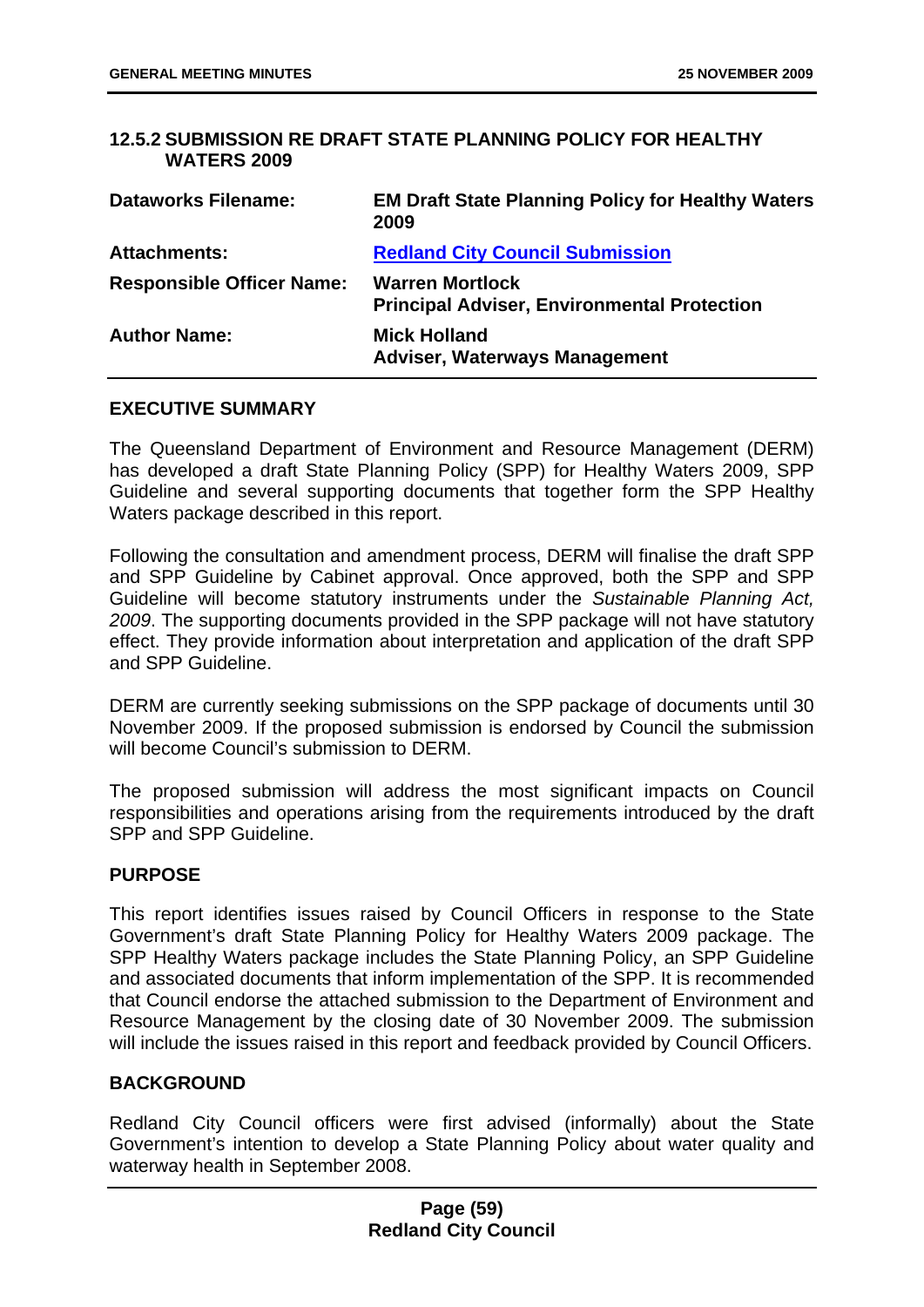At that time State Government officers indicated that the SPP would be finalised and operational by mid-2009. That timeline was delayed due to priority given to new Environmental Protection legislation.

In lieu of a presentation on the draft SPP during the first round consultation in September (2009), Council officers were provided with an overview document showing the content and outcomes of the draft SPP.

The draft State Planning Policy package become available for public comment in mid-September 2009, with the closing date for submissions being 30 November 2009.

The State Planning Policy for Healthy Waters 2009 package includes the draft State Planning Policy (SPP) for Healthy Waters 2009, draft SPP Guideline, Environmental Protection (Water) Policy 2009 (previously enacted), *Draft Urban Stormwater Queensland Best Practice Environmental Management Guidelines 2009*, *Implementing Policies and Plans for Managing Nutrients of Concern for Coastal Algal Blooms in Queensland*; and *Urban Stormwater Queensland Best Practice Environmental Management Guidelines 2009 – Technical Note: Derivation of Design Objectives*.

Environmental Protection Unit has coordinated comments for a submission, and has actively sought comment from the following groups and teams in Council: Land Use Planning; Assessment Services; Infrastructure Planning; Redland Water; Environmental Assessment Team, Health and Environment Services; and Environmental Management.

# **ISSUES**

What's proposed by the State Government (Department of Environment and Resource Management)?

The State Government is proposing to adopt a new State Planning Policy and State Planning Policy Guideline for Healthy Waters to improve water quality and waterway health outcomes from planning new urban development throughout Queensland. In South-east Queensland the SPP will be implemented through the SEQ Regional Plan, local planning instruments (planning schemes) and the development approval process. The SPP package also includes 3 support and information documents that would not be statutory instruments. Council's proposed submission will address each of the documents in the SPP package.

Significant issues for Council arising from the draft State Planning Policy and draft State Planning Policy Guideline are:

### Draft State Planning Policy

1. The State Planning Policy for Healthy Waters 2009 (SPP) has the following purpose:

*to ensure that development is planned, designed, constructed, and operated to manage stormwater and waste water in ways that protect water environmental*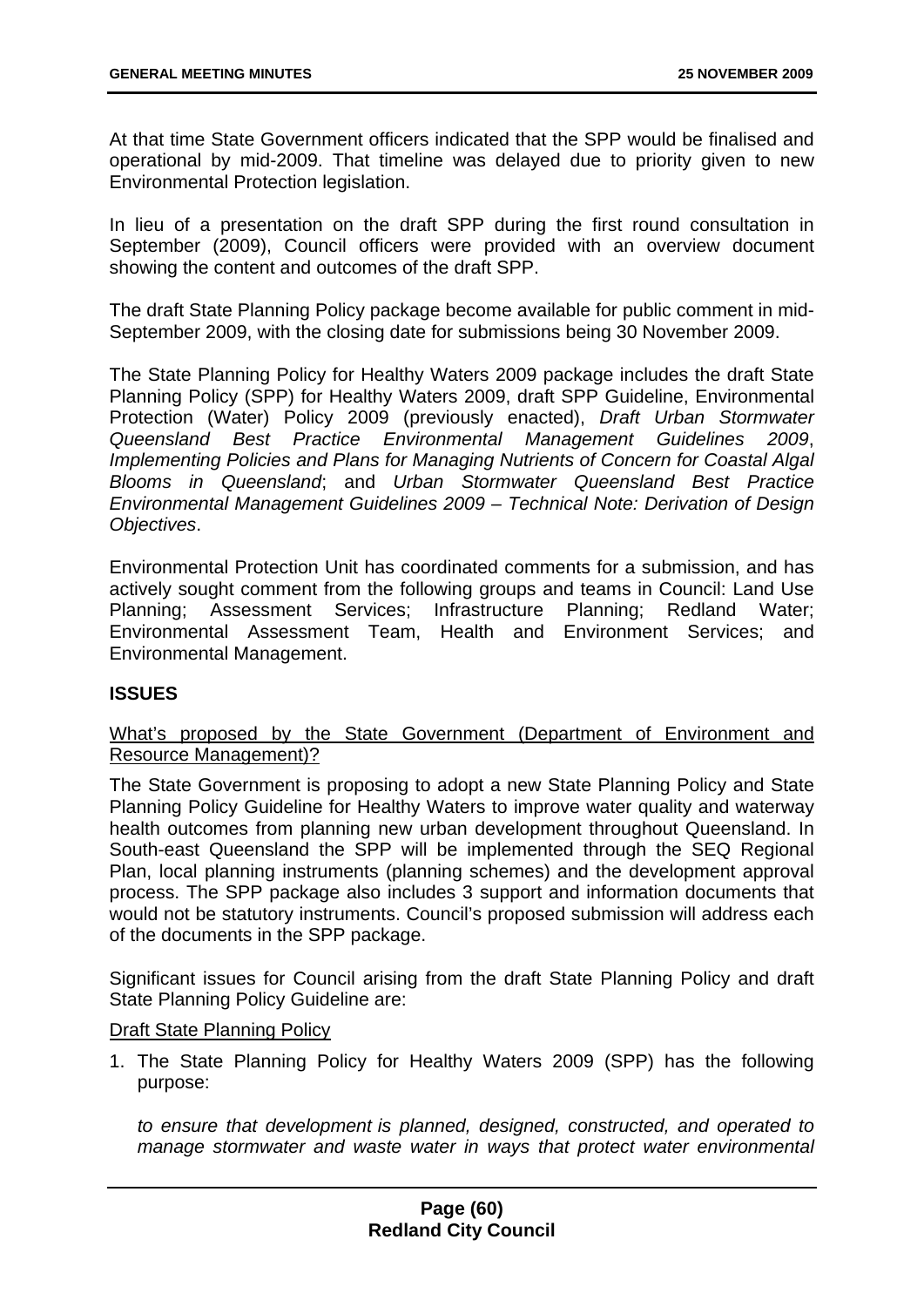*values specified in the Environmental Protection (Water) Policy 1997 and its 2009 replacement (EPP Water).* 

- 2. If adopted by the Government both the SPP and SPP Guideline will become statutory instruments under the *Sustainable Planning Act*. This Act has been passed by Parliament and is scheduled to commence in mid-December. The SPP will be applied through Regional and Local Planning Instruments.
- 3. The draft SPP creates a provision for the State Planning Minister to determine that the SPP provisions have been appropriately reflected in the local planning instrument. The default option is that the SPP prevails over the local planning instrument.
- 4. The draft SPP places statutory responsibility on Council to implement the policy through land use planning (via Council's planning scheme), development assessment and provision of community infrastructure. The water quality and best-practice requirements for stormwater apply to both private development and community infrastructure built by Council (e.g. roads, waste facilities etc).
- 5. Under the draft SPP DERM will act as advisory agency (not concurrence agency). Therefore, responsibility falls on Council's assessment manager for development applications to implement the SPP intent via planning scheme provisions.

### Draft State Planning Policy Interpretation and Application

- 6. The draft SPP supports outcomes required to improve the poor health of Redlands creeks, wetlands and Moreton Bay identified by the annual ecosystem health report card.
- 7. The draft SPP is an improvement over the existing situation in that it coordinates many existing and non-statutory guidelines and procedures into one package, with statutory backing. Many of the planning principles and approaches in the draft SPP have been used by Council in the past, but not in a coordinated manner.
- 8. The draft SPP requirements are already being implemented through planning and investigations carried out by the Planning and Policy Department (e.g. Integrated Waterway Management Plans and investigation and mapping of high-nutrient property soils and landforms). Integrated Waterway Plans can be used to define waterway-specific targets and objectives for waterway health, stormwater and wastewater discharges.
- 9. A detailed review of the provisions of the Planning Scheme that correspond to the SPP outcomes will need to be undertaken, to ensure its compliance or fit with the draft SPP.
- 10. In the current format the Specific Provisions contained the SPP Development Assessment Code (Annex 1 of the SPP) are high-level policy oriented statements. Council's submission will identify a need for the Code provisions to be reviewed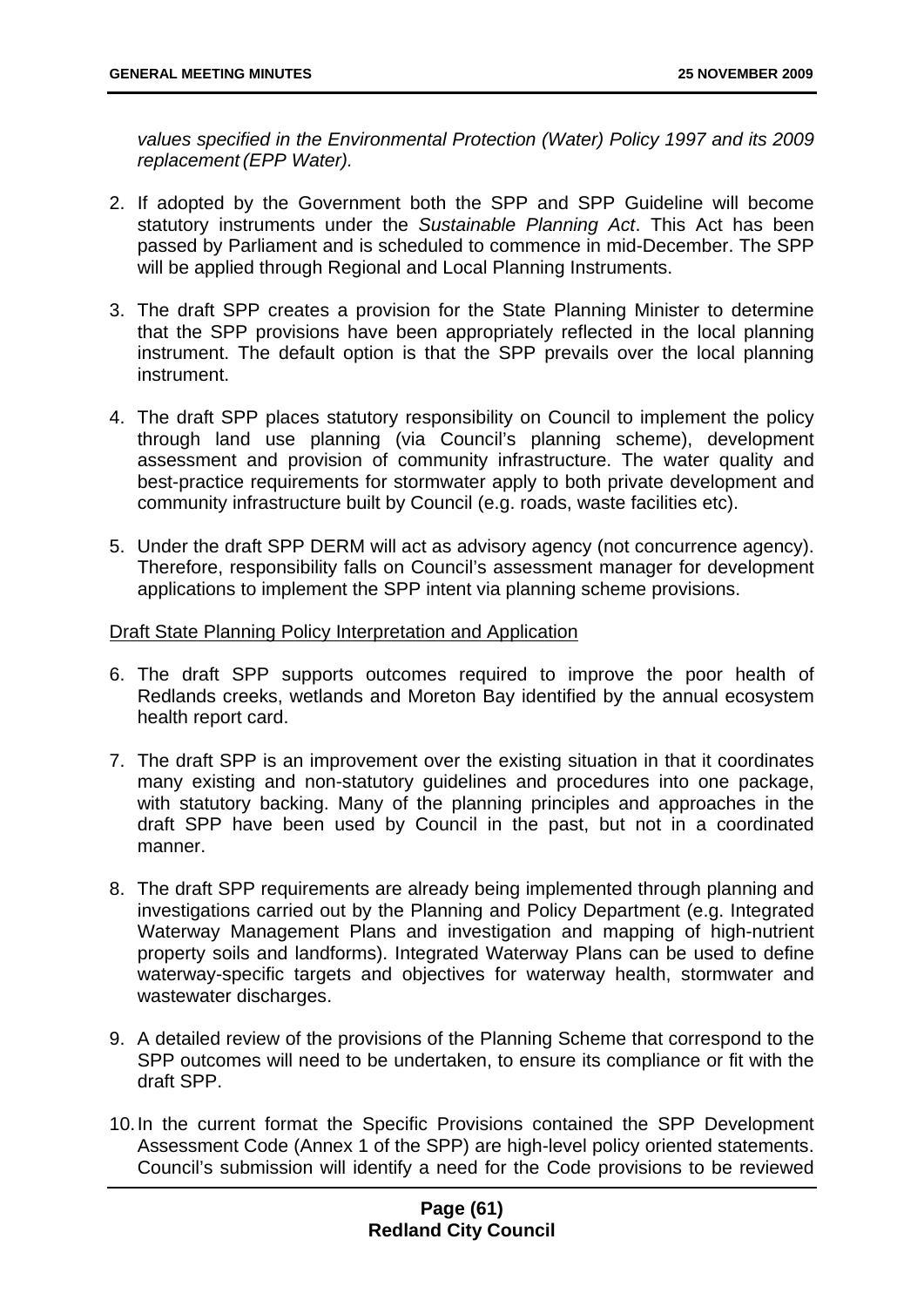and localised to suit Council's existing Planning Scheme and environmental conditions.

- 11. The draft SPP provisions will apply to new development under Council's Planning Scheme as well as Community Infrastructure. For example, Council's activities in wastewater management will be treated similarly to private development applications.
- 12. The draft SPP references existing maps of High Ecological Value (HEV) waters in the Environmental Protection (Water) Policy 2009. Council will need to review the scale and boundaries of the mapped areas to understand their implications for Council.
- 13. Measuring the effectiveness of the draft SPP provisions is left to Council to resource. Council will need to provide suitable compliance checking of development approvals and Council's own works, to monitor water quality outcomes, particularly where a development or project is carried out adjacent to HEV waters.
- 14. An indirect consequence of the adoption of the draft SPP is an increase over time in Water Sensitive Urban Design (WSUD) assets in open space areas that will require increased maintenance budget by Council via asset management planning processes.
- 15. Due in part to the complexity of the draft SPP package, and the fact that some requirements (for example methodology for nutrient hazard mapping) are yet to be completed, Council's submission will state that the package should be phased into operation over a period of time. This would allow for DERM to provide training and support for Council's to tailor the SPP package to local conditions.
- 16. Implementing the final SPP package will require Departments / Groups / Teams in Council take responsibility or ownership for implementing the components of the package. The Land Use Planning Group will be primarily responsible for implementation of the SPP through the Planning Scheme and development assessment. Infrastructure Planning Group is responsible for water infrastructure planning and management, whilst the Environmental Management Group will continue to provide advice on the environmental aspects of catchment and waterway management.

## **Draft State Planning Policy Guideline**

17. The SPP Guideline document states that it has the status of 'extrinsic' material under State legislation. Therefore the SPP Guideline has the legal status of informing interpretation of the draft SPP. The SPP Guideline contains explanatory material about the draft SPP policy statements.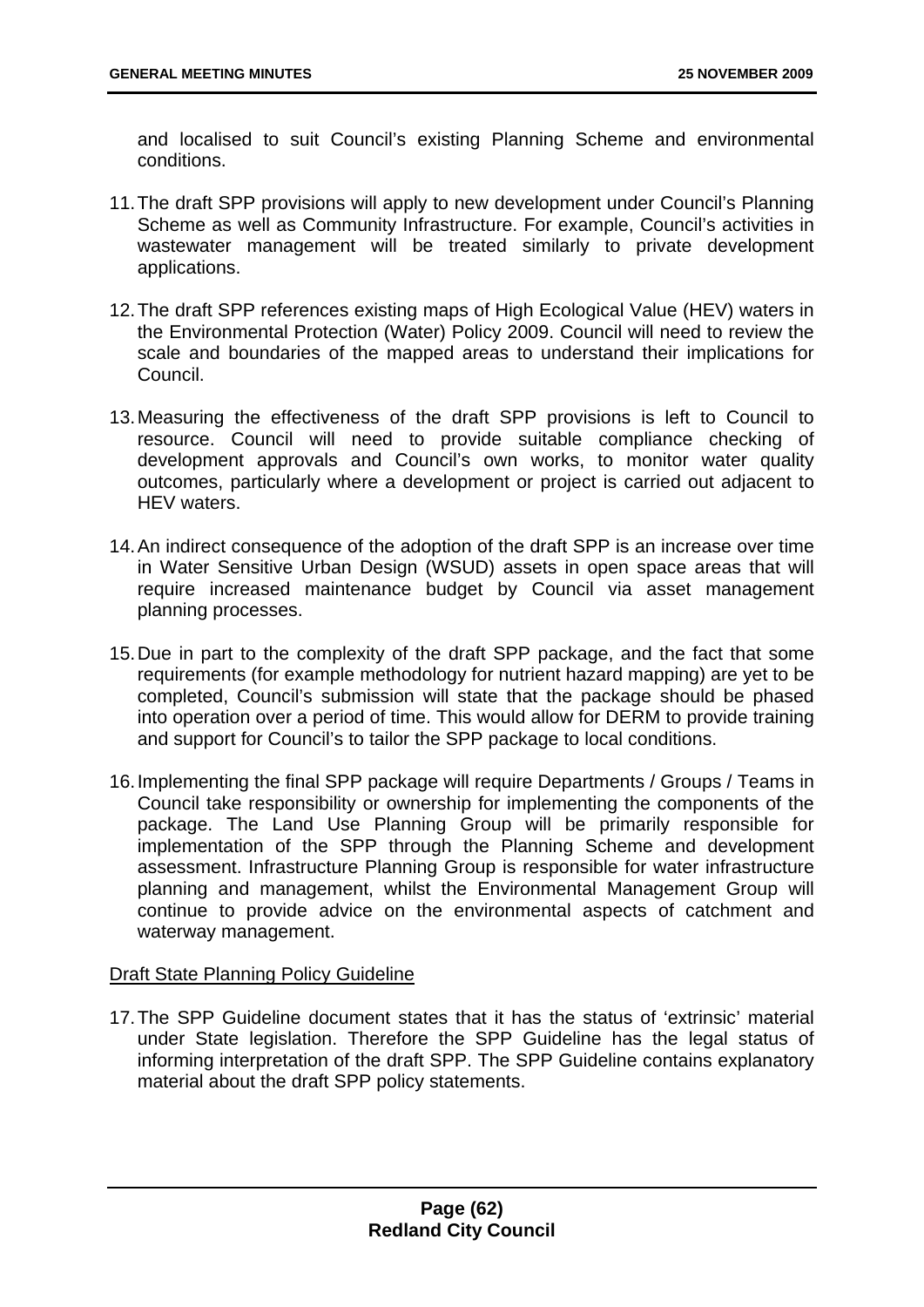#### Draft SPP Guideline Interpretation

- 18. The draft SPP Guideline details requirements for Council to undertake studies such as land capability assessments, groundwater, wetland buffers and nutrient hazard mapping (at an appropriate mapping scale). Council's capacity to resource this work will be identified as in issue in the submission to DERM.
- 19. The draft SPP Guideline states that land use allocations that cannot achieve design objectives or Water Quality Objectives for stormwater and waste water discharge are discouraged. The submission will suggest that the terminology used is both strengthened and enforceable to allow Council to reject new development in inappropriate locations.

### Supporting documents

20. The balance of the material in the SPP Healthy Waters package is supporting information that guides implementation of the legislative components and is therefore not binding on Council. Based on that status comments on these documents will be included in the submission but not within this report.

Council's submission to DERM on draft SPP Healthy Waters package

21. The attached submission about the draft State Planning Policy package includes the issues raised in this report, in addition to specific matters raised by Council Officers as feedback, to improve the structure, format and content of the SPP package.

### **RELATIONSHIP TO CORPORATE PLAN**

The recommendation primarily supports Council's strategic priority to *protect, maintain and enhance the health of the City's waterways and coastal zones*.

### **FINANCIAL IMPLICATIONS**

Should the package be enacted without significant alteration Council would be required to invest in studies to identify and map nutrient source locations, groundwater areas, and land use hazards, to fulfil the SPP requirements. The results of these studies would be brought into Council's Planning Scheme. Council would also be required to budget for ongoing construction and maintenance of new water quality infrastructure.

The SPP is not retrospective and would not affect existing operations or development.

## **PLANNING SCHEME IMPLICATIONS**

The Land Use Planning Group was consulted and it is considered that the outcome of recommendations in this report will result in possible amendments to the Redlands Planning Scheme, such as: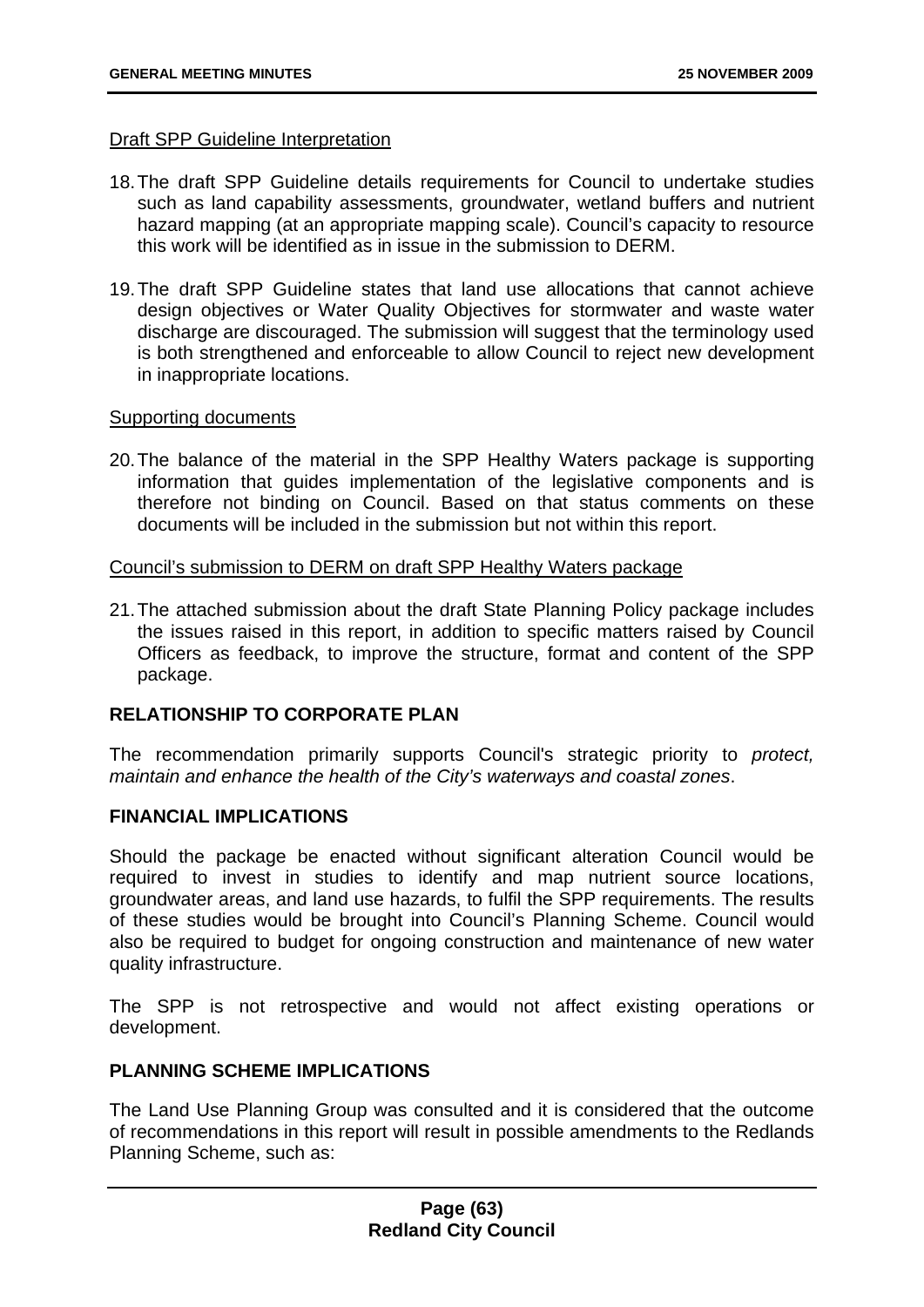- Adoption of draft SPP Development Assessment Code provisions; and
- References to technical guidelines and standards.

Specific comments have been incorporated into the list of issues in this report.

## **CONSULTATION**

Environmental Protection Unit officers consulted with Council officers from the following groups and teams:

- Land Use Planning Group;
- Assessment Services Group;
- Infrastructure Planning Group;
- Redland Water;
- Health and Environment Services Group;
- Environmental Management Group; and
- Environmental Assessment Team.

Comments and feedback were received from the following Groups and Teams:

- Redland Water;
- Health and Environment Services Team;
- Environmental Assessment Team; and
- Land Use Planning Group.

# **OPTIONS**

### **PREFERRED**

That Council resolve to endorse the submission in the Attachment as Council's submission to the draft State Planning Policy for Healthy Waters 2009 package.

### **ALTERNATIVE**

That Council resolves not to send a submission to DERM about the draft State Planning Policy for Healthy Waters 2009 package.

### **OFFICER'S/COMMITTEE RECOMMENDATION/ COUNCIL RESOLUTION**

| Moved by:    | Cr Ogilvie |
|--------------|------------|
| Seconded by: | Cr Boglary |

**That Council resolve to endorse the submission in the Attachment as Council's submission to the Draft State Planning Policy for Healthy Waters 2009 package.** 

# **CARRIED**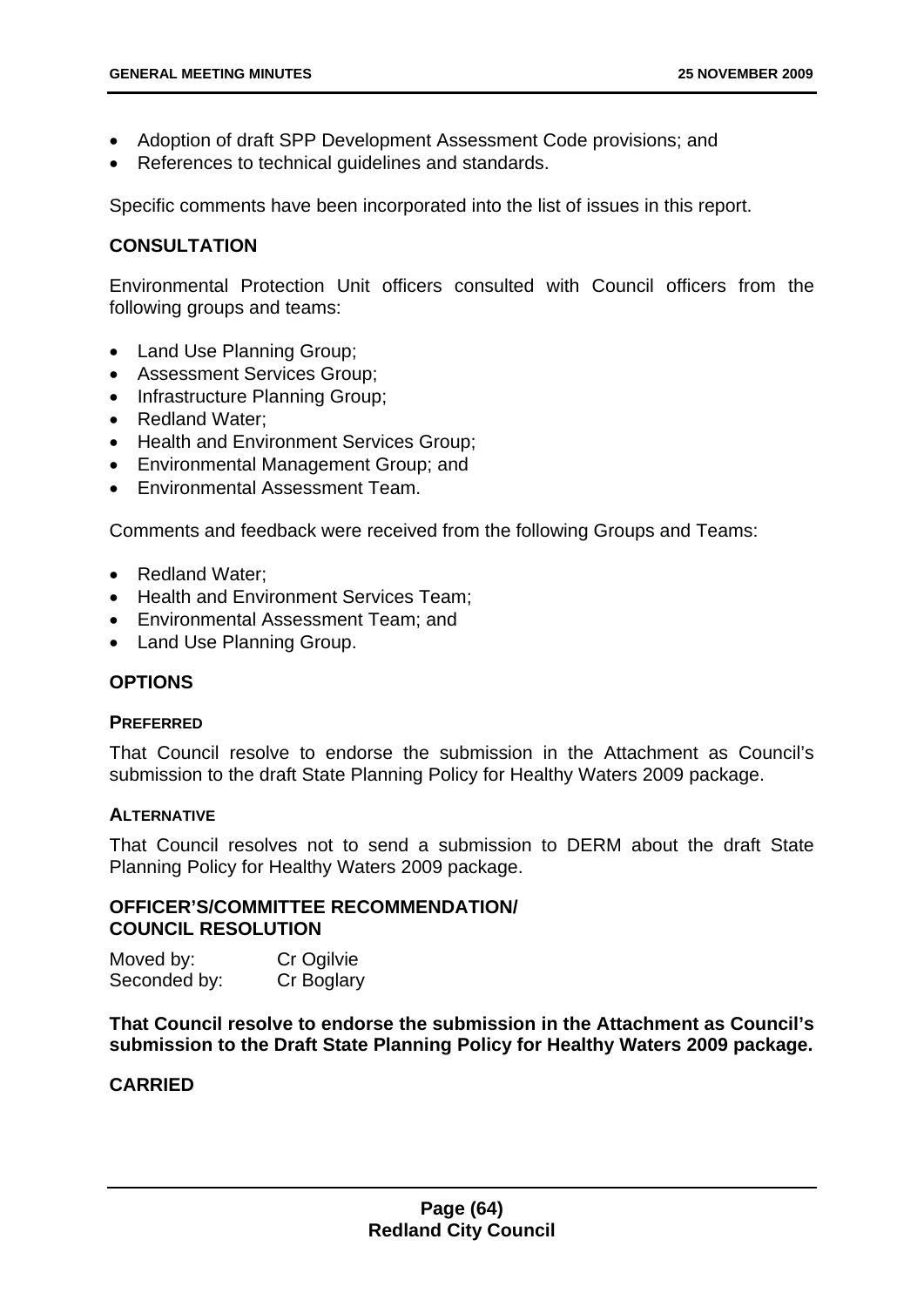# **12.5.3 SMBI COMMITTEE REPORT 11 NOVEMBER 2009 – ITEMS FOR CONSIDERATION**

| <b>Dataworks Filename:</b>       | <b>GOV SMBI Advisory Committee</b>                                    |
|----------------------------------|-----------------------------------------------------------------------|
| <b>Attachment:</b>               | <b>Committee Report</b>                                               |
| <b>Responsible Officer Name:</b> | <b>Greg Underwood</b><br><b>General Manager Planning &amp; Policy</b> |
| <b>Committee Manager:</b>        | <b>Mark Conlan</b><br><b>Principal Advisor - SMBI Strategies</b>      |

## **EXECUTIVE SUMMARY**

The SMBI Communities Advisory Committee met on Wednesday, 11 November 2009 in Council Chambers, Cleveland. Attached is a copy of the Committee Report from this meeting.

The following reports were considered by the Advisory Committee:

### **6.1 Presentation – SMBI ILTP Proposed Engagement Activities 2010:**

• A presentation was made to the Advisory Committee.

# **7.1 Draft Redlands Social Infrastructure Strategy:**

Recommendation to Advisory Committee was -

• That the Advisory Committee confirm support for the *Building Strong Communities: Draft Redlands Social Infrastructure Strategy 2009*. The strategy and Newsletter were presented to the Advisory Committee.

### **7.2 Update – Draft Queensland Coastal Plan:**

Recommendation to Advisory Committee was –

• That the Advisory Committee note the attached submission to the Department of Environment and Resource Management.

## **7.3 Update – Draft State Southern Moreton Bay Marine Infrastructure Master Plan:**

Recommendation to Advisory Committee was -

• That the Advisory Committee note the Southern Moreton Bay Marine Infrastructure Master Plan's public consultation process will provide Council and the Advisory Committee with further opportunity of capturing future investigations into water based transport access points to Macleay and Russell Islands.

# **7.4 Updates and Review of Actions from Previous Meetings:**

Recommendation to Advisory Committee was -

• That the Advisory Committee review and note the update of actions from previous meetings as presented in the attachment. The list of recommendations and actions, as noted by Council on 28 October 2009 was presented to the Advisory Committee.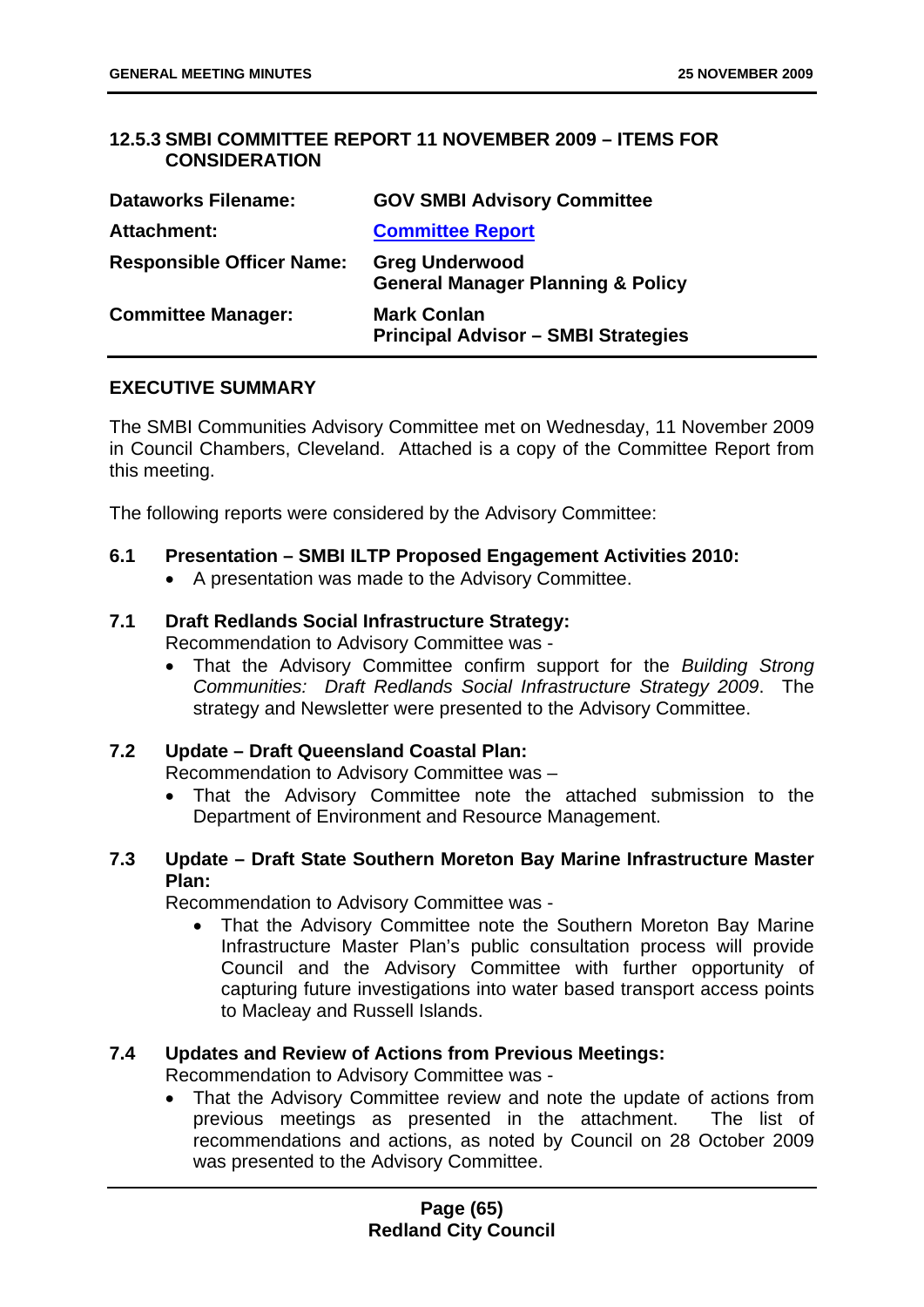- **7.5 SMBI Communities Advisory Committee Meeting Schedule 2010-2011:** Recommendation to Advisory Committee was -
	- That the schedule of meetings of the Advisory Committee for January 2010 to May 2011 be adopted, with amended dates for meetings in January 2010 and January 2011, as attached.

The items presented to the Committee were discussed and it is recommended that Council resolve in accordance with the following Officer's Recommendation.

## **OFFICER'S/COMMITTEE RECOMMENDATION**

**That Council resolve as follows:** 

- **1. To receive the attached SMBI Communities Advisory Committee Report of 11 November 2009;**
- **2. That Council make a supplementary submission to the Department of Environment and Resource Management in relation to the Draft Queensland Coastal Plan (as resolved on 28 October 2009) as follows:** 
	- **Section:** *"Areas of high ecological significance and other ecological values"* **Endorse point (a) (attachment page 17 of 24) as an exception to the policy where economic, social and/or environmental benefits justify the ecological impact, e.g. more efficient, effective barge route facilities currently being investigated, which may demonstrate off-setting environmental benefits.**
- **3. That the meeting schedule as attached to the Advisory Committee Report be adopted and incorporated into the Council's meeting schedule;**
- **4. To note that the Chief Executive Officer will deal with any operational or administrative recommendations from this Advisory Committee Report and where necessary, report to an ensuing Planning & Policy Committee meeting with recommendations for consideration by that Committee.**

## **COUNCIL RESOLUTION**

| Moved by:    | Cr Townsend      |
|--------------|------------------|
| Seconded by: | <b>Cr Bowler</b> |

**That the Committee Recommendation be adopted with an amendment to the Meeting Schedule referred to in Recommendation 3, to reflect an updated venue location for the first meeting of the SMBI Communities Advisory Committee scheduled for 21 January 2010, from the Russell Island Recreation Hall to St Peter's Parish Hall.** 

**CARRIED**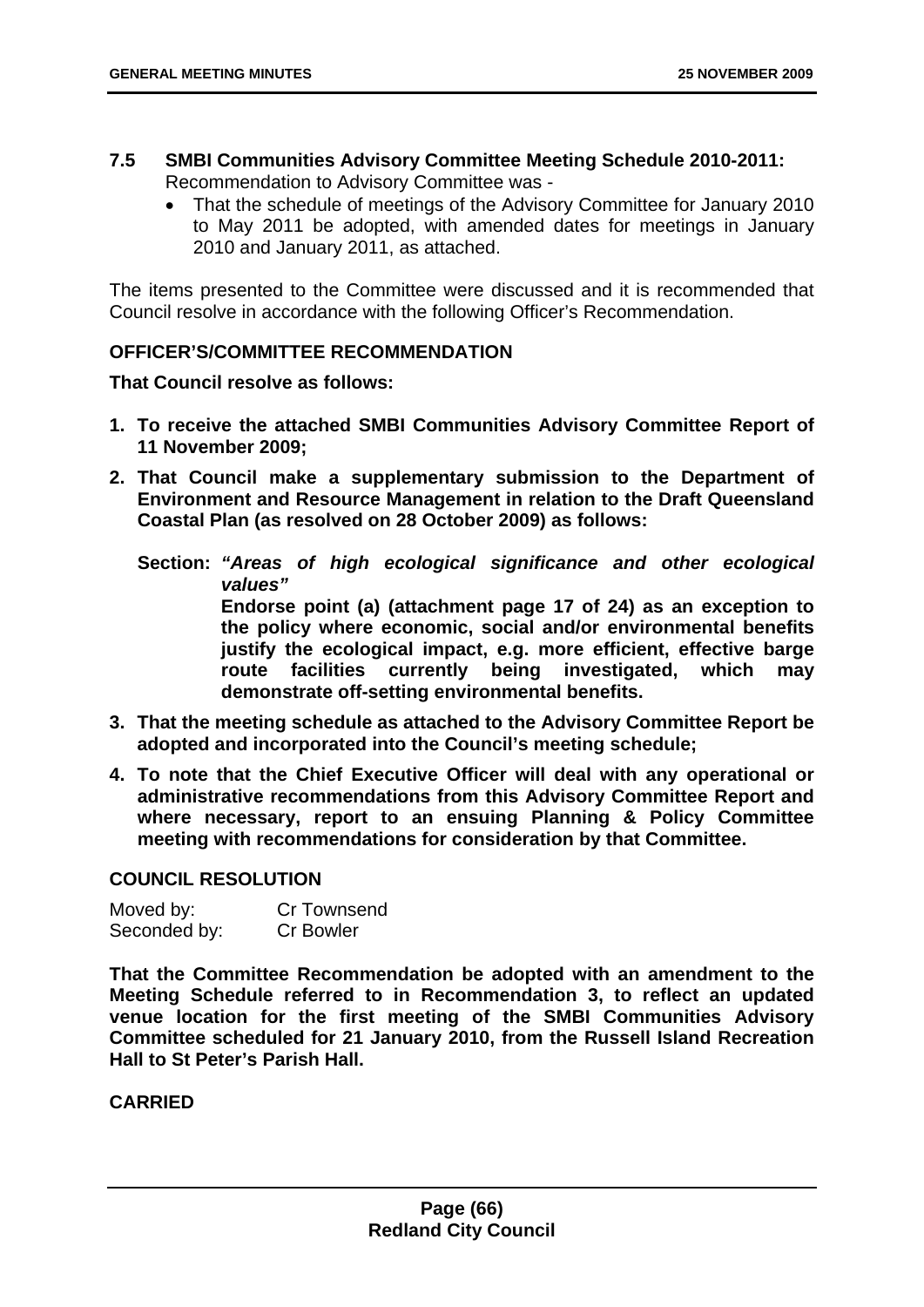## **12.6 GENERAL BUSINESS**

| Moved by:    | <b>Cr Williams</b> |
|--------------|--------------------|
| Seconded by: | <b>Cr Bowler</b>   |

That permission be granted for the following item of general business to be raised.

### CARRIED

## **12.6.1 VEGETATION TREE CLEARING OFFSET POLICY**

## **COMMITTEE RECOMMENDATION/ COUNCIL RESOLUTION**

| Moved by:    | Cr Ogilvie |
|--------------|------------|
| Seconded by: | Cr Boglary |

**That Council resolve that officers initiate a Vegetation Tree Clearing Offset Policy.** 

## **CARRIED**

| Moved by:    | <b>Cr Williams</b> |
|--------------|--------------------|
| Seconded by: | Cr Henry           |

That permission be granted for the following item of general business to be raised.

### CARRIED

## **12.6.2 COMMITTEE GENERAL BUSINESS**

Cr Bowler moved that an audit be done on the maintenance and repair of stormwater outlets in the Bay and Creek and that a report be presented to Council on the outcome.

Following discussion, General Manager Planning and Policy advised that aspects of this program were already being undertaken and that further discussion should be undertaken with officers to clarify the Councillor's request.

## **COMMITTEE RECOMMENDATION/ COUNCIL RESOLUTION**

| Moved by:    | Cr Ogilvie |
|--------------|------------|
| Seconded by: | Cr Boglary |

**That the general business item be noted.** 

# **CARRIED**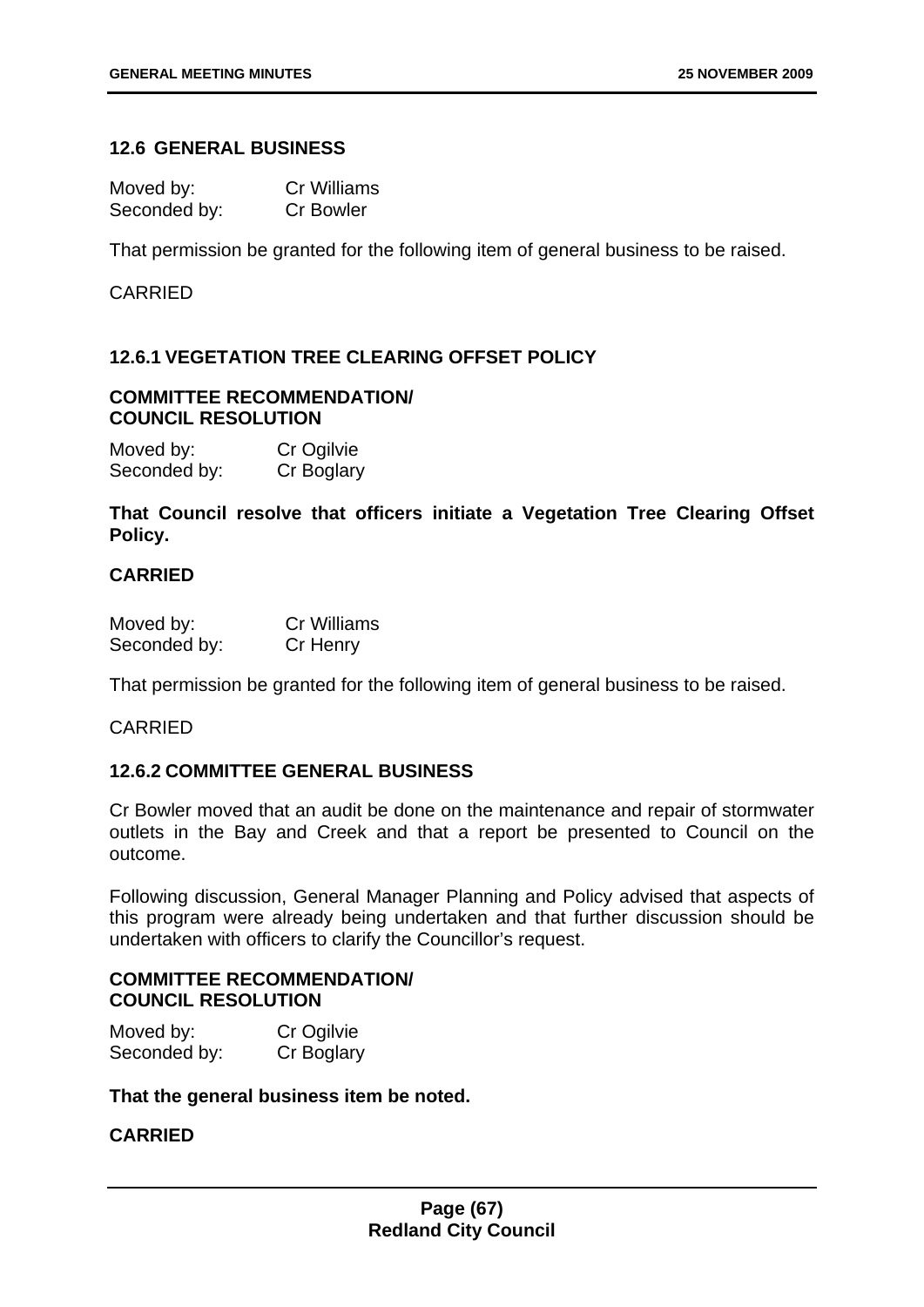## **13 FINANCE AND CORPORATE MANAGEMENT COMMITTEE 18/11/09 - RECEIPT AND ADOPTION OF REPORT**

| Moved by:    | Cr Townsend       |
|--------------|-------------------|
| Seconded by: | <b>Cr Reimers</b> |

That the Finance & Corporate Management Committee Report of 18 November 2009 be received.

### **CARRIED**

### **13.1 GOVERNANCE DEPARTMENT**

#### **13.1.1 REPORT ON THE AUDIT COMMITTEE MEETING - 13 OCTOBER 2009**

| <b>Dataworks Filename:</b>       | <b>GOV Audit Committee</b>                              |
|----------------------------------|---------------------------------------------------------|
| <b>Responsible Officer Name:</b> | <b>Gary Stevenson</b><br><b>Chief Executive Officer</b> |
| <b>Author Name:</b>              | <b>Kylie Fernon</b><br><b>Manager Internal Audit</b>    |

#### **EXECUTIVE SUMMARY**

In line with the Audit Committee Charter, the Audit Committee meeting of 13 October 2009 was scheduled to enable discussion and consideration of the following:

- Receipt and Confirmation of Minutes of 23 June 2009;
- Business Arising from Previous Minutes;
- Local Government Finance Standard 2005 Section 15 Requirements;
- Compliance Certificates;
- Internal Audit Plan Status;
- Internal Audit Recommendations Due for Implementation;
- QAO Recommendations Due for Implementation;
- Internal Audit Reports;
- Update from External Auditors;
- Emerging Issues; and
- Other Business.

#### **PURPOSE**

The authority for the establishment of an Audit Committee is provided for under Section 502 of the *Local Government Act 1993*. It operates in accordance with Part 2, Section 7 of the *Local Government Finance Standard 2005*.

The purpose of this report is to provide a summary of the issues discussed at the meeting on 13 October 2009.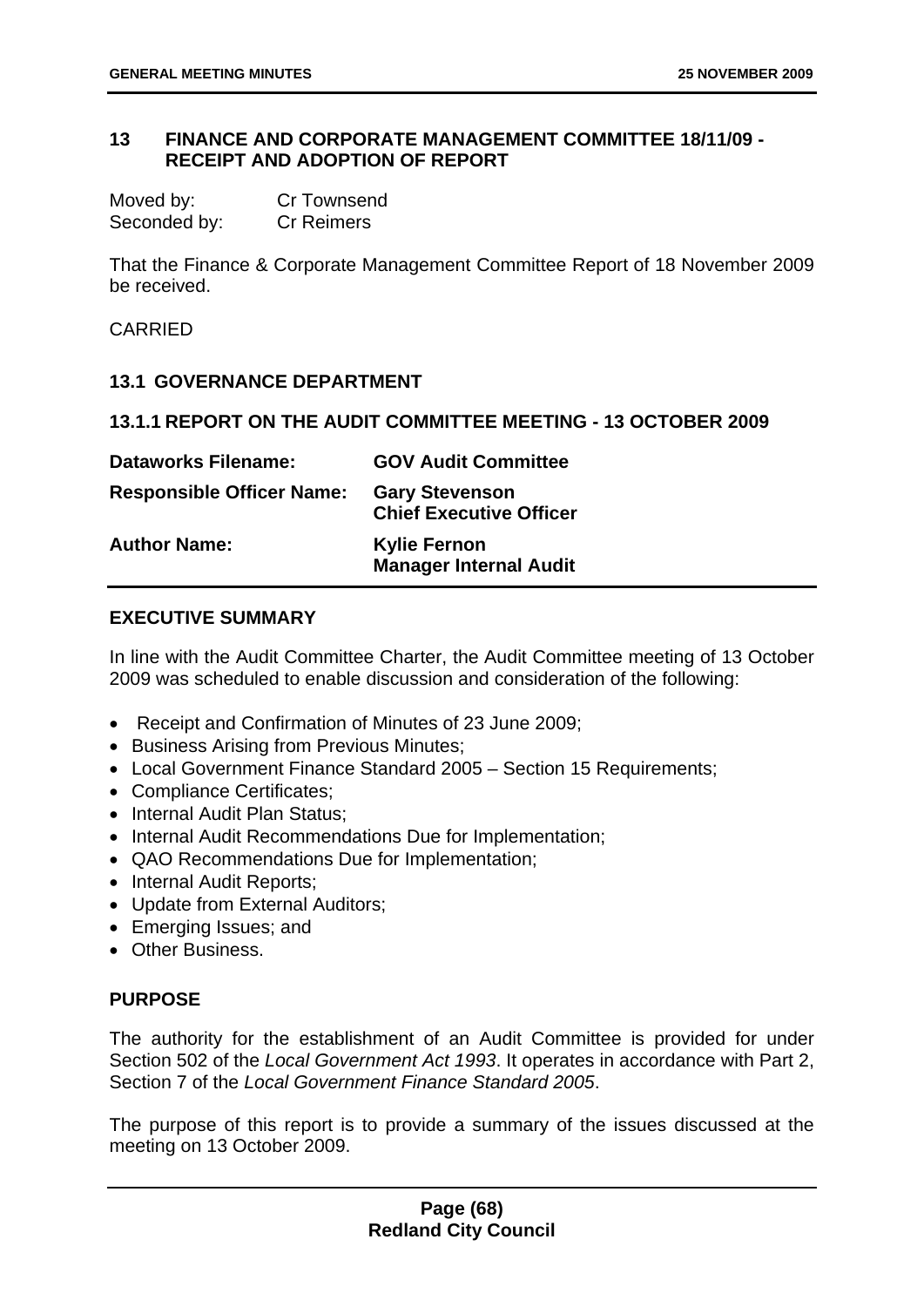## **BACKGROUND**

The primary objective of the Audit Committee is to assist Council in fulfilling its corporate governance role and oversight of financial measurement and reporting responsibilities imposed under the *Financial Accountability Act 2009*, the *Local Government Act 1993* and other relevant legislation.

To fulfil this objective, it is necessary that a report on discussions and deliberations of the Audit Committee be submitted to Council to enhance the ability of Councillors to discharge their legal responsibility.

### **ISSUES**

The following is a summary of the issues discussed at the meeting of 13 October 2009:

The Chair, Mr Scanlan, declared the meeting open (Item 1), with all members and invitees present (Item 2) with the exception of Mr Soutar (General Manager - Redland Water), Mr Photinos (Acting General Manager – Planning and Policy) and Mrs Averay (General Manager – Regulatory Services) who sent their apologies.

## **3 Receipt and Confirmation of Minutes**

The minutes of the Audit Committee meeting of 23 June 2009 were confirmed as a true and accurate record of proceedings.

# **3.1 Business Arising from Previous Minutes**

The following business arising from the previous minutes were noted:

• Item 5 (Compliance Certificates) of the minutes of the Audit Committee meeting of 23 June 2009, the following update was provided by the General Manager Corporate Services regarding question no. 28 of the Compliance Certificate, namely:

"To the best of your knowledge, has there been full compliance with workplace health and safety requirements relevant to your work area, and if not, include details of where?"

Response: Audit has been concluded and there are some issues. IT staff to follow up

with appropriate persons."

• Item 5 (Compliance Certificates) of the minutes of the Audit Committee meeting of 23 June 2009, the following update was provided by the Manager Internal Audit regarding question no. 22 of the Compliance Certificate for Customer Services, namely: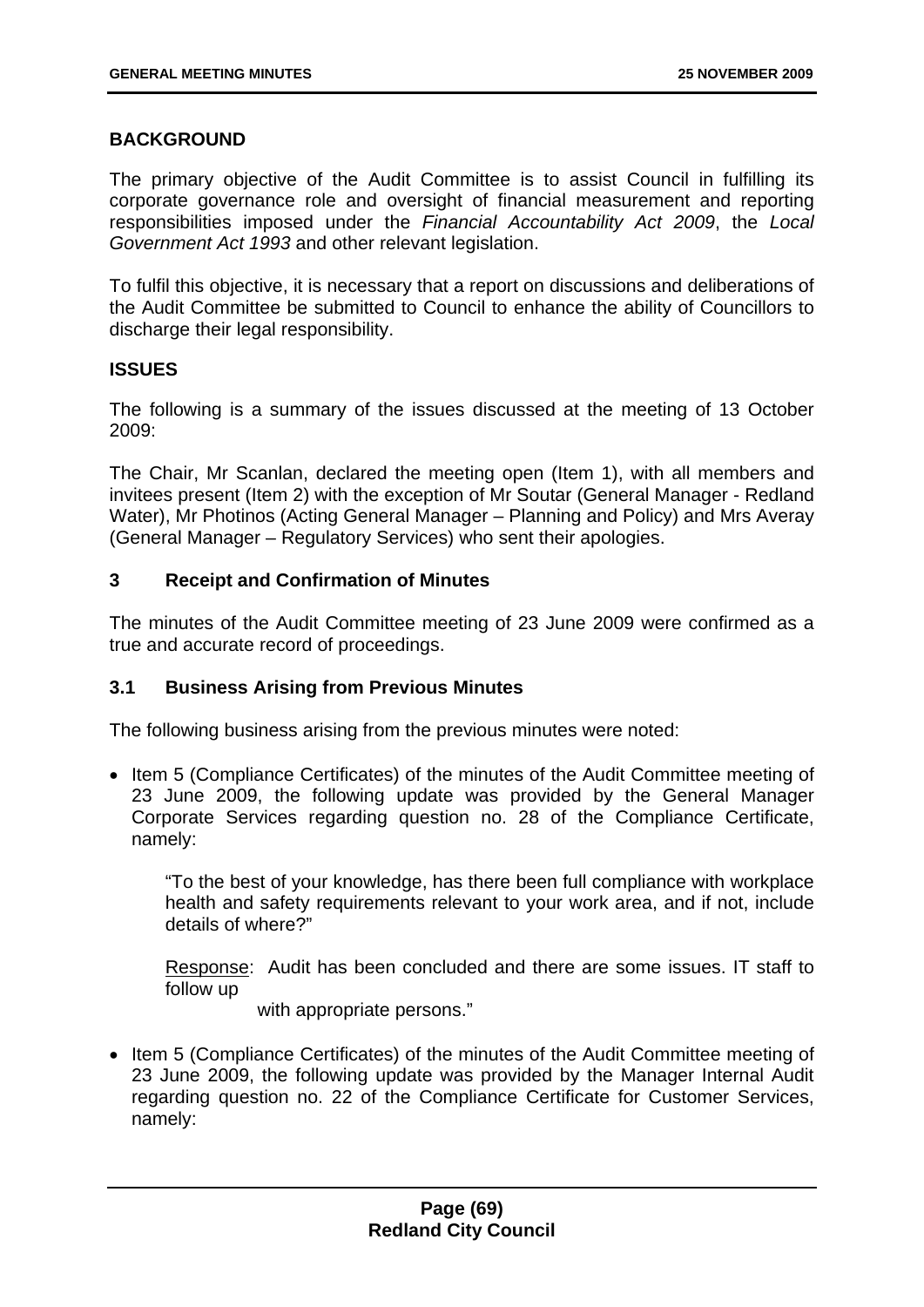"One staff member appears to have not been adhering to Council's Purchasing Policy. The matter is being dealt with through appropriate channels."

- Item 10 (Update from External Auditors) of the minutes of the Audit Committee meeting of 23 June 2009 – Mr Worrall tabled a letter addressed to the Mayor, dated 15 January 2009, regarding the appointment of external auditors.
- Item 13.1 (Development Application Fees) of the minutes of the Audit Committee meeting of 23 June 2009 – refer item 8 (Internal Audit Reports) of today's minutes.
- Item 7.1 (Internal Audit Recommendations) of the minutes of 23 June 2009 Mr Dua sought confirmation on the expected timeline in this matter. The Manager Internal Audit advised that Internal Audit was still in the process of review due to resourcing difficulties. It was noted by the Committee that an update will be presented to the next Audit Committee meeting.

## **4 Local Government Finance Standard 2005 – Section 15 Requirements**

The Chief Executive Officer reported to the Audit Committee on the following significant changes since the last meeting of this Committee:

- Water Reform a significant change in direction for Councils has occurred as a result of a State Government decision regarding the creation of new water distribution entities.
- Recent appointment of four new General Managers in line with the new organisational structure, which includes two new departments, Regulatory Services and Governance.
- Significant advancement and implementation of the Organisational Development Plan which was adopted in March 2009. The CEO advised that a progress report, which was provided to Councillors recently, had also been provided to External Audit Committee members for noting.
- Financial Strategy this was recently presented to Council to seek direction on policy issues to drive the financial management for the future, which may have significant impact on the organisation.
- Committee Structure Review in line with the Organisational Development Plan, a review of Council's committee structure and operation is under-way, with briefings with Councillors to commence shortly, which may result in significant changes.
- Asset Management impact on resources regarding work being undertaken as a result of the Organisational Development Plan proposals and due to changes in legislation regarding asset management planning.
- Risk Management a critical review of the Risk Register is being undertaken and it is proposed to present this to Council for consideration in early 2010. The CEO advised that it would be appropriate to ensure that External Audit Committee members be given the opportunity to provide input prior to finalisation.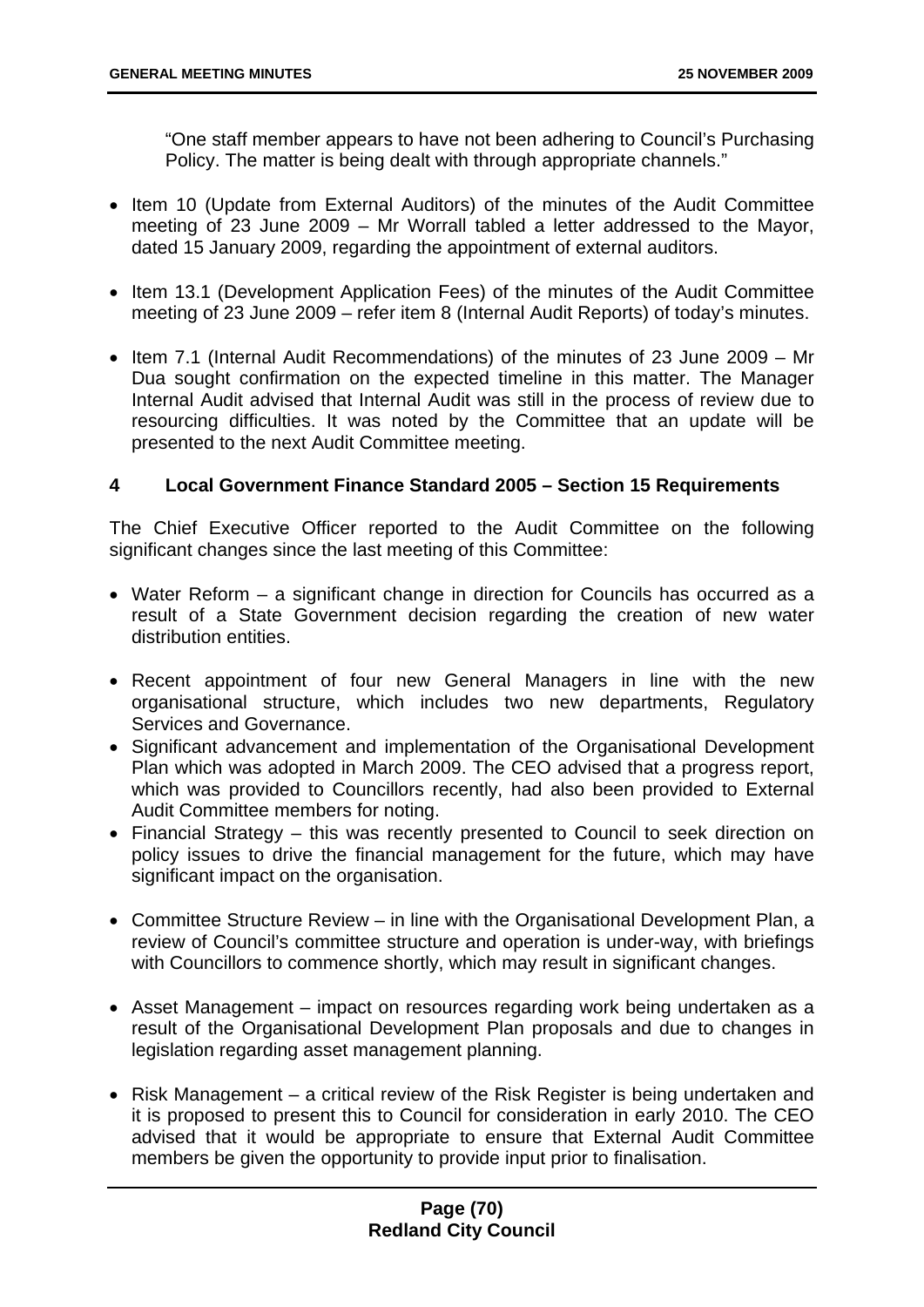It was noted by the Committee that there will be some changes to Council's operations due to the effect of the new Local Government Act in December 2009. All proposed regulations associated with the legislation are not yet available, but Council has been advised by the State Government that this new legislation will be 'principles' based, rather than prescriptive, and that Council is well prepared in its planning for these changes.

The Committee noted the report.

## **5 Compliance Certificates**

Compliance Certificates for the Office of CEO, Customer Services, Planning and Policy, Corporate Services and Redland Water for the period 1 April 2009 to 30 June 2009 were presented to the Committee.

The Audit Committee noted the Compliance Certificates as presented.

## **6 Internal Audit Plan**

## **6.1 Audit Plan Status**

The Manager Internal Audit presented the Internal Audit Plan for 2009/2010 and it was noted that six reviews have been completed, with three in progress. Ms Fernon reported that she was experiencing resourcing issues, with one Senior Internal Auditor having resigned to work for another Council, a second Internal Auditor seeking part-time employment with Council, with one Senior Auditor and an external contractor remaining to complete planned reviews. As well as conducting the audits, Internal Audit has completed 17 Complaints Process investigations, with 10 in progress since 1 July 2009.

The Audit Committee noted the status of the Audit Plan as presented and that an update on progress will be provided to the next meeting of the Committee.

# **7 Audit Recommendations Due For Implementation**

## **7.1 Internal Audit Recommendations**

### **Background**

Internal Audit takes an active role in following up recommendations agreed to and accepted by management.

The Manager Internal Audit provided the Audit Committee with a status summary of the progress of audit recommendations due for implementation and it was noted that all recommendations due in Quarter 1 were implemented, as provided in the report to the Committee.

It was further noted that Internal Audit is currently reviewing all outstanding recommendations, particularly longer-standing recommendations, and will seek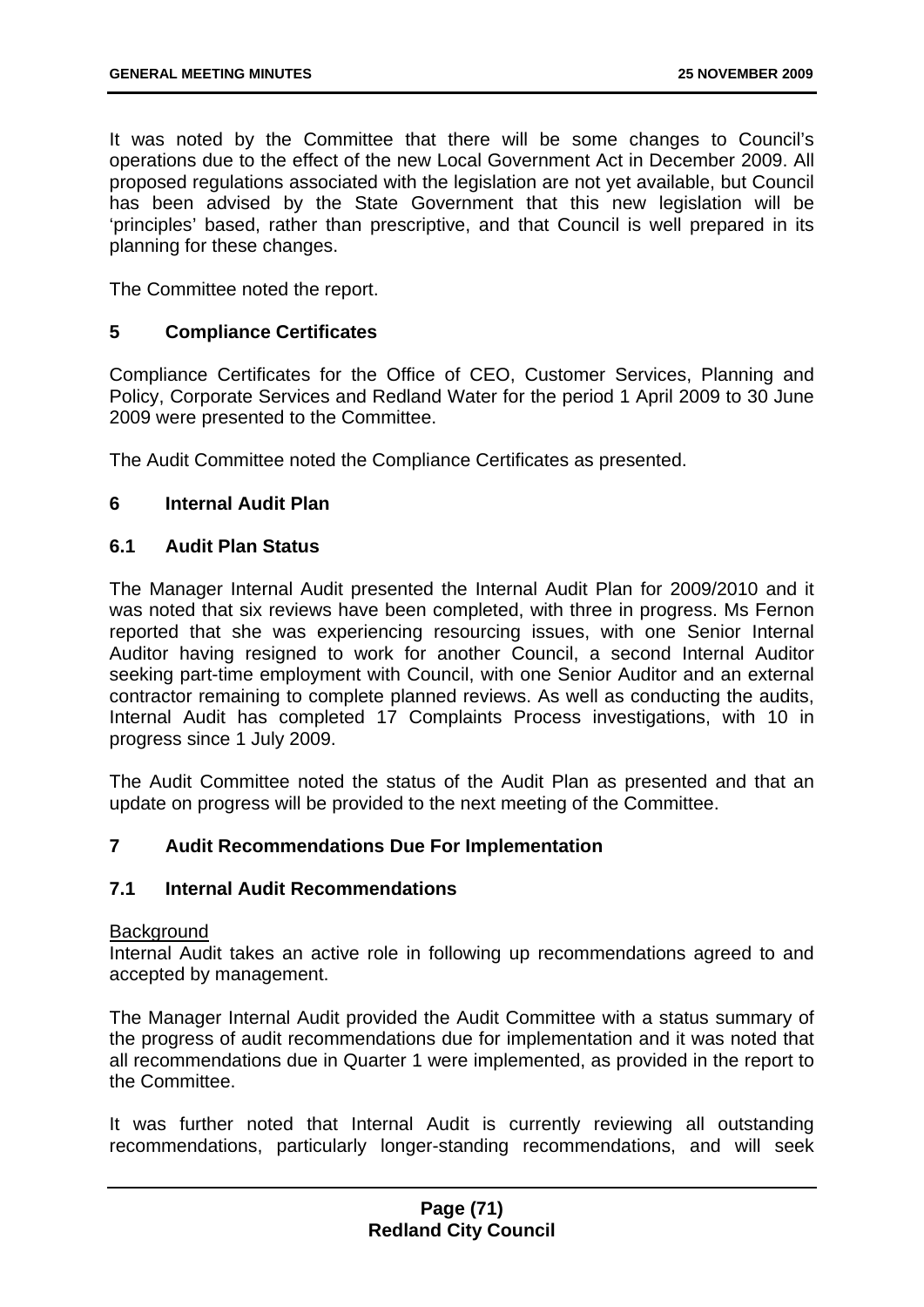direction from management regarding the feasibility of addressing these. An update will be provided to the next Audit Committee meeting.

Mr Scanlan advised that he and Mr Dua would request a discussion out of session with the Manager Internal Audit regarding audit recommendations not implemented.

The Audit Committee noted the report and that an update will be provided to the next Audit Committee meeting.

### **7.2 QAO Recommendations**

#### **Background**

Internal Audit takes an active role in following up recommendations reported by the QAO and ensuring that all matters are adequately addressed to prevent adverse reporting by the Auditor-General.

The Manager Internal Audit presented the Committee with an interim report on findings, recommendations, management comments and status of WHK Horwath audit recommendations for 2008-09.

The Audit Committee noted the reports as presented.

#### **8 Internal Audit Reports**

The following reports were presented for Audit Committee consideration:

#### **8.1 Customer Services**

• Internal Audit Report 11/08/09 – Review of the Financial Management and Procurement Practices within Operations and Maintenance – objective was to evaluate the financial management and procurement practices within the Asset Services team, which forms part of the Parks & Conservation unit to determine whether relevant Council policies, guidelines and procedures have been consistently complied with.

Discussion took place with respect to this matter and management assured the Committee that recommendations were being implemented and monitored.

• Internal Audit Report 05/10/09 – Review of Respite Services – this report was not presented due to the General Manager Customer Services not having approved its release at this time. This report will be presented to the next meeting of the Audit Committee.

## **8.2 Redland Water**

• Internal Audit Report 05/10/09 – Review of the Trade Waste Billing System – objectives of review were to provide reasonable assurance to management that Council is complying with Corporate Policy, procedures and relevant legislation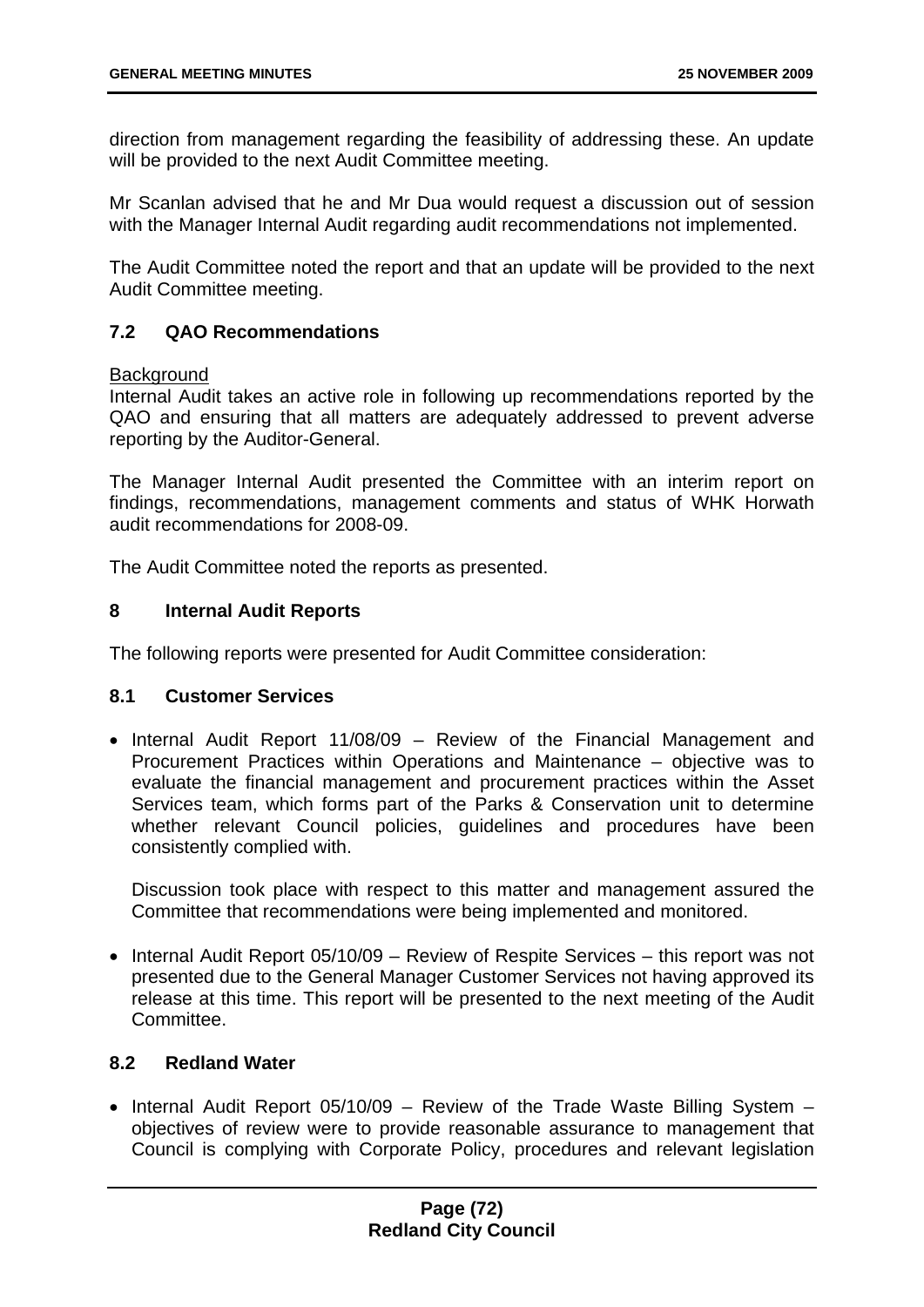and to ensure that the billing process for trade waste is accurate, complete and undertaken in a timely manner.

### **8.3 Governance**

- Internal Audit Report 05/10/09 Review of Delegations and Appointments by the CEO – the objectives of the review were to:
	- o Identify the acts, regulations, local laws and policies under which Council officers perform their duties;
	- o Identify, where required, whether Council has delegated its powers/functions to the CEO by resolution, which would require a report to Council, or whether the CEO has devolved powers under certain legislation; and
	- o Determine whether appropriate/correct instruments of delegation or appointment to Council officers are in place.

### **8.4 Corporate Services**

- Internal Audit Report 01/09/09 Review of Payroll the objective of the review was to assess the efficiency and effectiveness of the internal control system applying to the payroll function, so as to ensure employee entitlements are being paid completely and accurately in accordance with applicable awards, agreements, and RCC policy.
- Internal Audit Report 05/10/09 Review of Recoverable Private Works the objective of the review was to ensure the financial transactions of recoverable private works are captured accurately and completely.

## **8.5 Regulatory Services**

• Internal Audit Report 05/10/09 – Review of the Management of Fee Waivers and Discounts Relating to Development Applications – the objective of the review was to evaluate the adequacy of current processes and controls relating to the approval, justification and documentation of fee waivers and discounts for the lodgement of development applications.

In view of the General Manager Regulatory Services being absent from today's meeting, the CEO advised that an update in this matter will be provided to the next meeting of the Audit Committee. It was further noted that members may avail themselves of the opportunity to develop some questions on notice, through the CEO, outside of the committee meeting, to be addressed by the General Manager in her response at that meeting.

The Audit Committee received and noted the findings, recommendations and management responses in the internal audit reports as presented.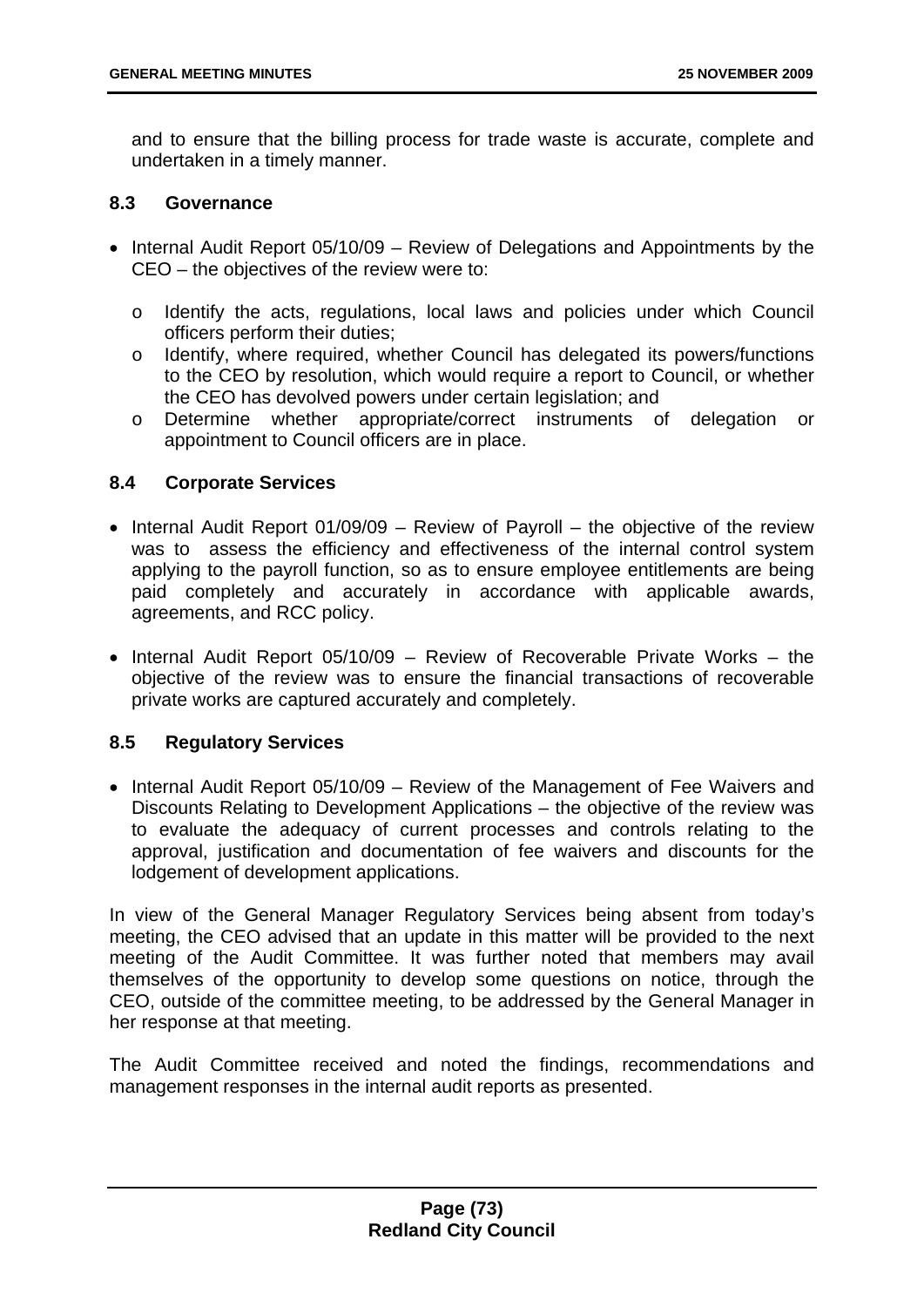## **9 Update from External Auditors**

Mr Worrall presented WHK Horwath's audit report for the year ended 30 June 2009, as follows:

- Audit field work completed in accordance with QAO Auditing Standards and Australian Auditing Standards;
- Audit opinion to be issued will be an unqualified audit opinion. The audit report provides an opinion on the view given by the financial report taken as a whole and does not provide opinions on individual account balances or portions of the financial report in isolation.

The audit report for the year ended June 2009 comprises:

- Independent Auditor's Report
- Reporting Framework
- Summary of significant issues
- Accounting systems and internal controls
- Reliance on Internal Audit
- Reliance on Experts
- Management Representation Letter
- Audit Adjustments and Unadjusted Differences.

The Audit Committee received and noted the report as presented and that Manager Internal Audit will report on status of audit recommendations.

## **10 Emerging Issues**

• Mr P Gould, Workplace Health & Safety Advisor, tabled a Safety Management Systems Audit report and Compliance Recommendation Action Plan on an audit conducted 5-7 August 2009. It was noted that this report will be presented to the next Audit Committee meeting, along with a progress report on implementation of the recommendations.

## **11 Other Business**

- Cr Bowler requested that an audit be conducted on the management of Council's caravan parks and camping grounds. It was noted that any decision to conduct an audit in this matter is subject to an imminent resolution of Council relating to an existing tender process.
- Cr Bowler requested that an audit be conducted on Council's process regarding Bonds on development approvals and compliance with Council policies. The Committee endorsed this request.

#### **12 Meeting Closure**

There being no further business, the meeting closed at 3.46pm.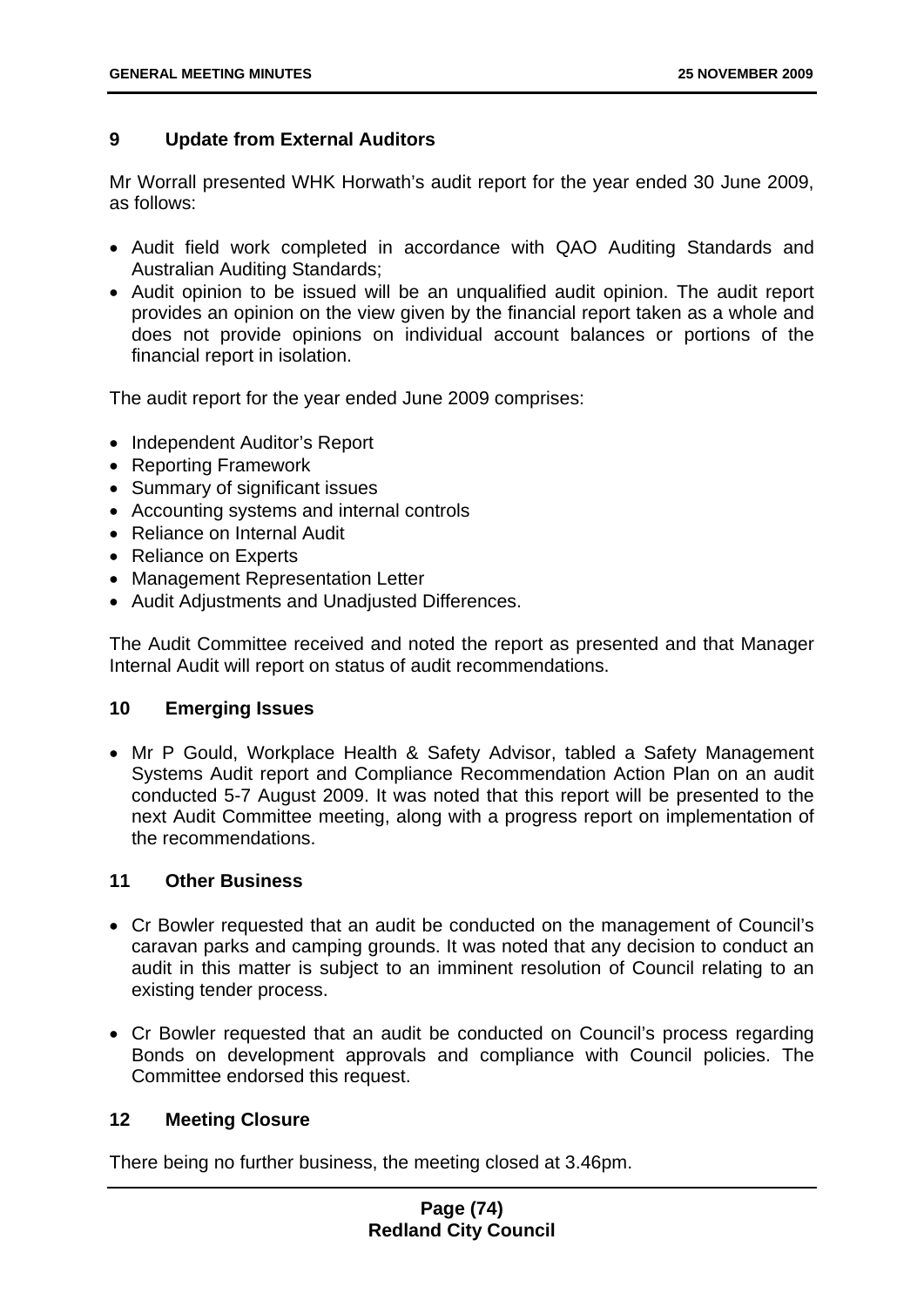## **RELATIONSHIP TO CORPORATE PLAN**

The recommendation in this report primarily supports Council's strategic priority to support the organisation's capacity to deliver services to the community by building a skilled, motivated and continually learning workforce, ensuring our assets and finances are well managed, our corporate knowledge is captured and used to best advantage, and that we market and communicate our services effectively.

#### **FINANCIAL IMPLICATIONS**

The cost to Council for the attendance of the independent Committee Chair and independent external Committee member is \$10,000 per annum. This is provided for in the Internal Audit Group Budget.

#### **CONSULTATION**

The Audit Committee minutes are presented for confirmation as true and accurate record of proceedings at its next meeting.

#### **OPTIONS**

#### **PREFERRED**

The Council accept this report, which summarises the issues discussed at the Audit Committee meeting of 13 October 2009.

#### **ALTERNATIVES**

1. That Council accept this report and request additional information; or

2. That Council not accept this report and request an alternative method of reporting.

### **OFFICER'S/COMMITTEE RECOMMENDATION/ COUNCIL RESOLUTION**

| Moved by:    | Cr Townsend       |
|--------------|-------------------|
| Seconded by: | <b>Cr Elliott</b> |

**That Council resolve to accept this report, which summarises the issues discussed at the Audit Committee Meeting of 13 October 2009.**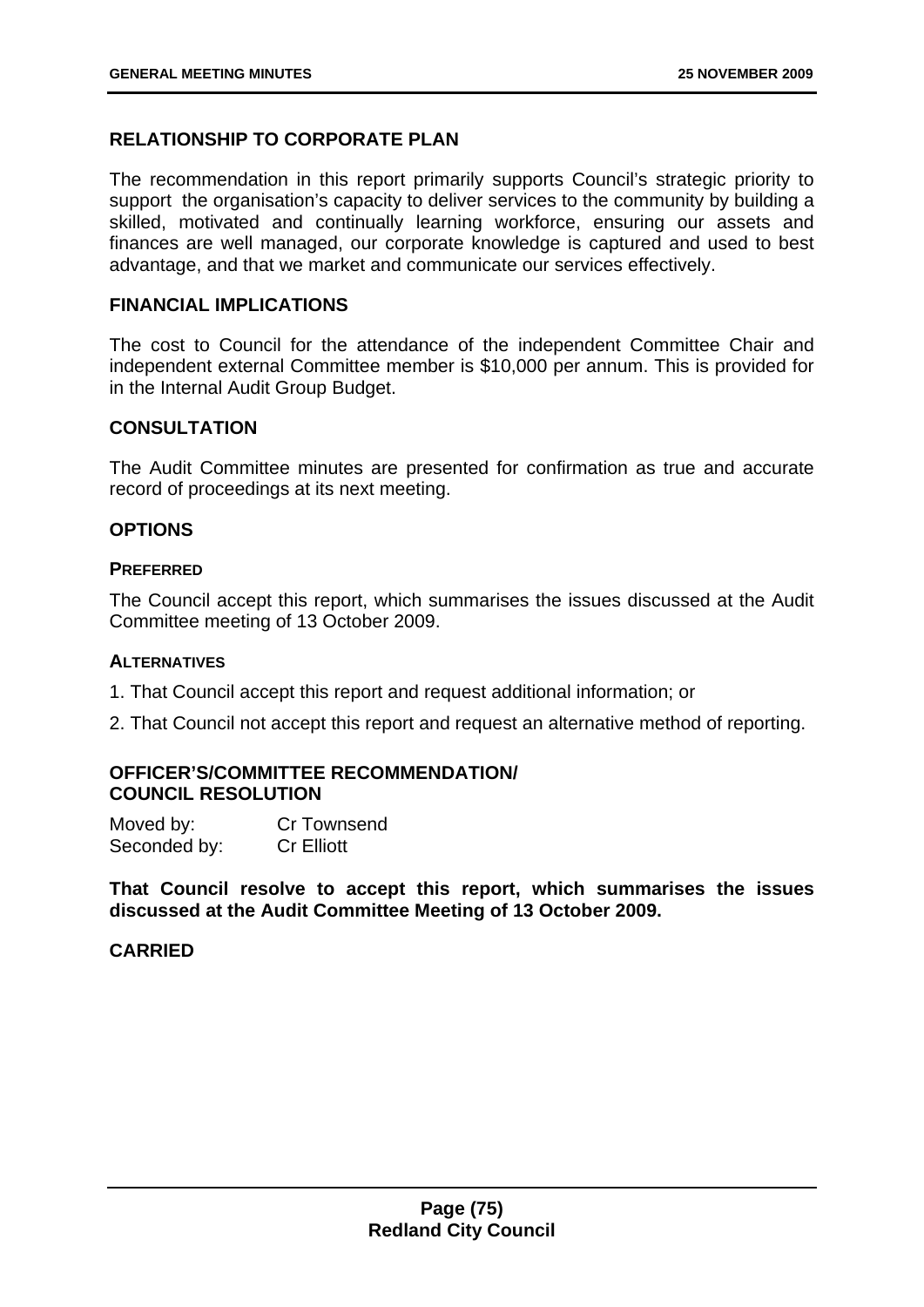#### **13.1.2 COUNCIL MEETING DATES - JANUARY TO MARCH 2010 AND DEVELOPMENT ASSESSMENT DELEGATED AUTHORITY - DECEMBER 2009 TO JANUARY 2010**

| <b>Dataworks Filename:</b>       | <b>GOV Council Meetings Dates &amp; Information</b>                              |
|----------------------------------|----------------------------------------------------------------------------------|
| Attachment:                      | <b>Schedule of Meeting Dates</b>                                                 |
| <b>Responsible Officer Name:</b> | <b>Nick Clarke</b><br><b>General Manager Governance</b>                          |
| <b>Author Name:</b>              | <b>Thorbjorg Dunn</b><br><b>Team Leader - Corporate Meetings &amp; Registers</b> |

#### **EXECUTIVE SUMMARY**

Council each year sets the dates and times of its Council and Committee meetings, with the last Council meeting for 2009 being scheduled for 16 December.

In accordance with the Organisational Development Plan adopted by Council in March 2009, a review of the committee structure is currently being undertaken. It is proposed that Council adopt the attached meeting schedule for January to March 2010, or until further resolution if the review is completed prior to the end of March. This schedule is in line with the existing committee structure and timeframes.

It is further recommended that Council delegate the existing powers of the Development Assessment Committee to the Mayor and Chief Executive Officer, conjointly, for the period after the last Council meeting for 2009 and the first scheduled meeting of this Committee in 2010.

#### **PURPOSE**

The purpose of this report is to recommend that Council adopts the attached meeting schedule for January to March 2010 and appropriately delegates the existing powers of the Development Assessment Committee from 17 December 2009 to 18 January 2010, inclusive.

#### **BACKGROUND**

- 1. Council is required under the *Local Government Act 1993* to set its committee and council meeting dates;
- 2. The last General Meeting of Council for 2009 is scheduled for 16 December;
- 3. A meeting schedule for January to March 2010 has been prepared and is presented, as attached, to Council for consideration;
- 4. The last meeting in 2009 of the Development Assessment Committee is scheduled for 15 December 2009 – to comply with IDAS timeframes and ensure continuity within this decision-making process, Council is requested to delegate the existing powers of the Development Assessment Committee to the Mayor and Chief Executive Officer from 17 December 2009 to 18 January 2010, inclusive.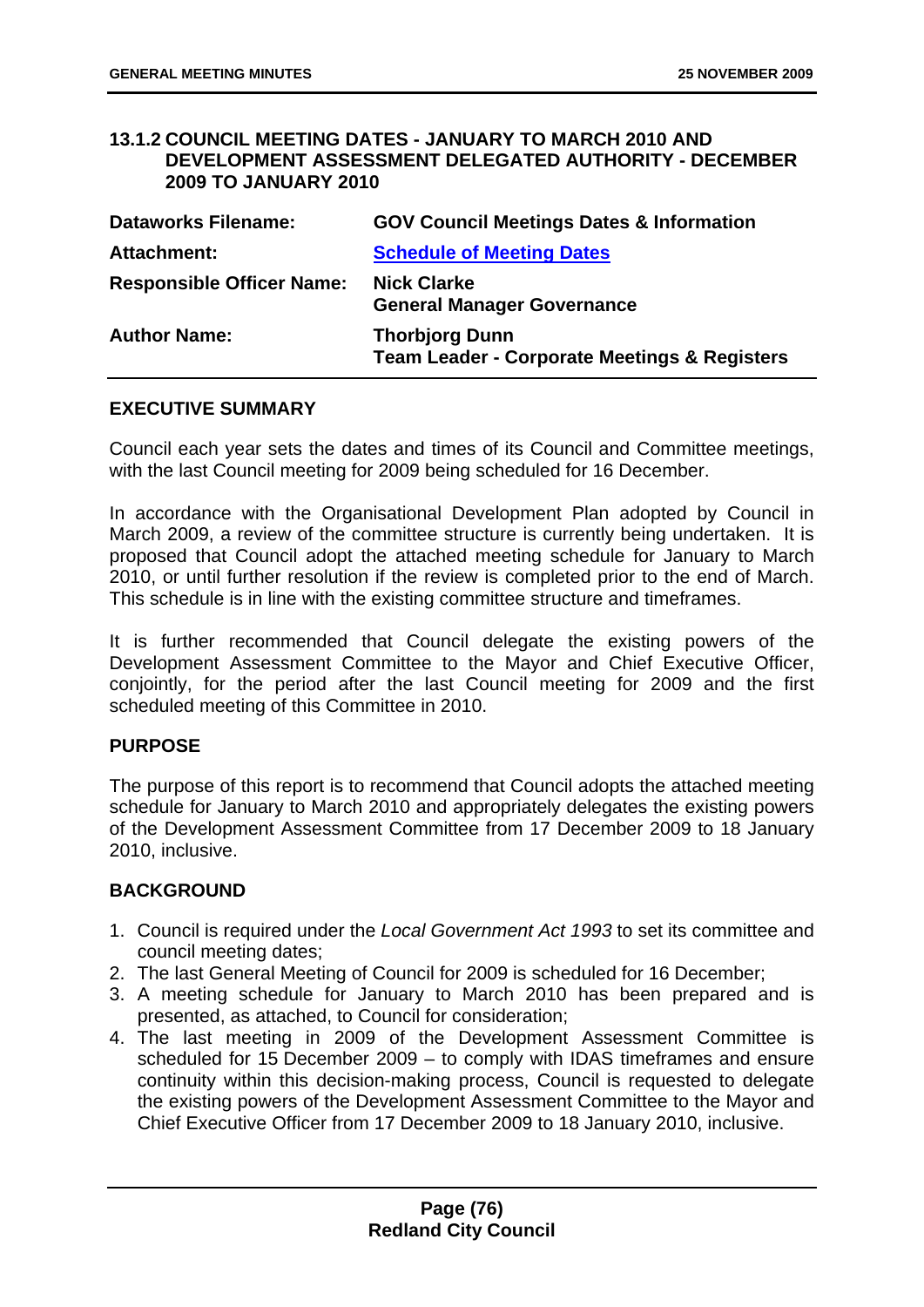## **ISSUES**

#### Meeting Schedule 2010

Each year, Council adopts a schedule of meeting dates for its subsequent year, specifying the dates and times the statutory committee and council meetings are to be held. The attached meeting schedule, for the months of January to March 2010 only, is in line with the existing committee structure and schedule and shows the first round of meetings for 2010 as follows:

- 19 January at 10.00am, Development Assessment Committee;
- 19 January at 2.00pm, Redland Water Committee:
- 20 January at 9.00am, Planning & Policy Committee;
- 20 January at 2.00pm, Finance & Corporate Management Committee; and
- 27 January at 4.00pm, General Meeting.

It is proposed that until the committee structure review is finalised, Council continue in its current committee meeting format with similar timeframes as 2009 and adopt the schedule from January to March 2010. As outlined in the attached schedule, it is proposed that the Development Assessment Committee and Planning & Policy Committee continue to meet fortnightly and that the Redland Water Committee and Finance & Corporate Management Committee, along with the General Meeting, continue to meet on a monthly basis.

#### DEVELOPMENT ASSESSMENT COMMITTEE DELEGATIONS

It is proposed that the first Development Assessment Committee meeting be held on Tuesday, 19 January 2009, leaving a gap of 5 weeks for any potential decisions under the *Integrated Planning Act 1997*.

The existing powers conferred to the Development Assessment Committee are to decide development applications under the *Integrated Planning Act 1997* and provide instructions to legal Counsel for appeal matters actioned under Chapter 4 of the *Integrated Planning Act 1997*.

To comply with the Integrated Development Assessment System (IDAS) timeframes and ensure continuity within this decision-making process, it is proposed that Council delegates, under section 472 of the *Local Government Act 1993*, the powers conferred to the Development Assessment Committee, to the Mayor and Chief Executive Officer (conjointly), for the period 17 December 2009 to 18 January 2010 (inclusive), subject to the condition that this delegation can only be exercised where the Chair of the Development Assessment Committee and the relevant divisional Councillor have been:

- 1. personally provided with a copy of each development report that would normally be determined by the Development Assessment Committee; and
- 2. granted a period of three (3) business days from the receipt of the report in which to comment prior to that application being determined.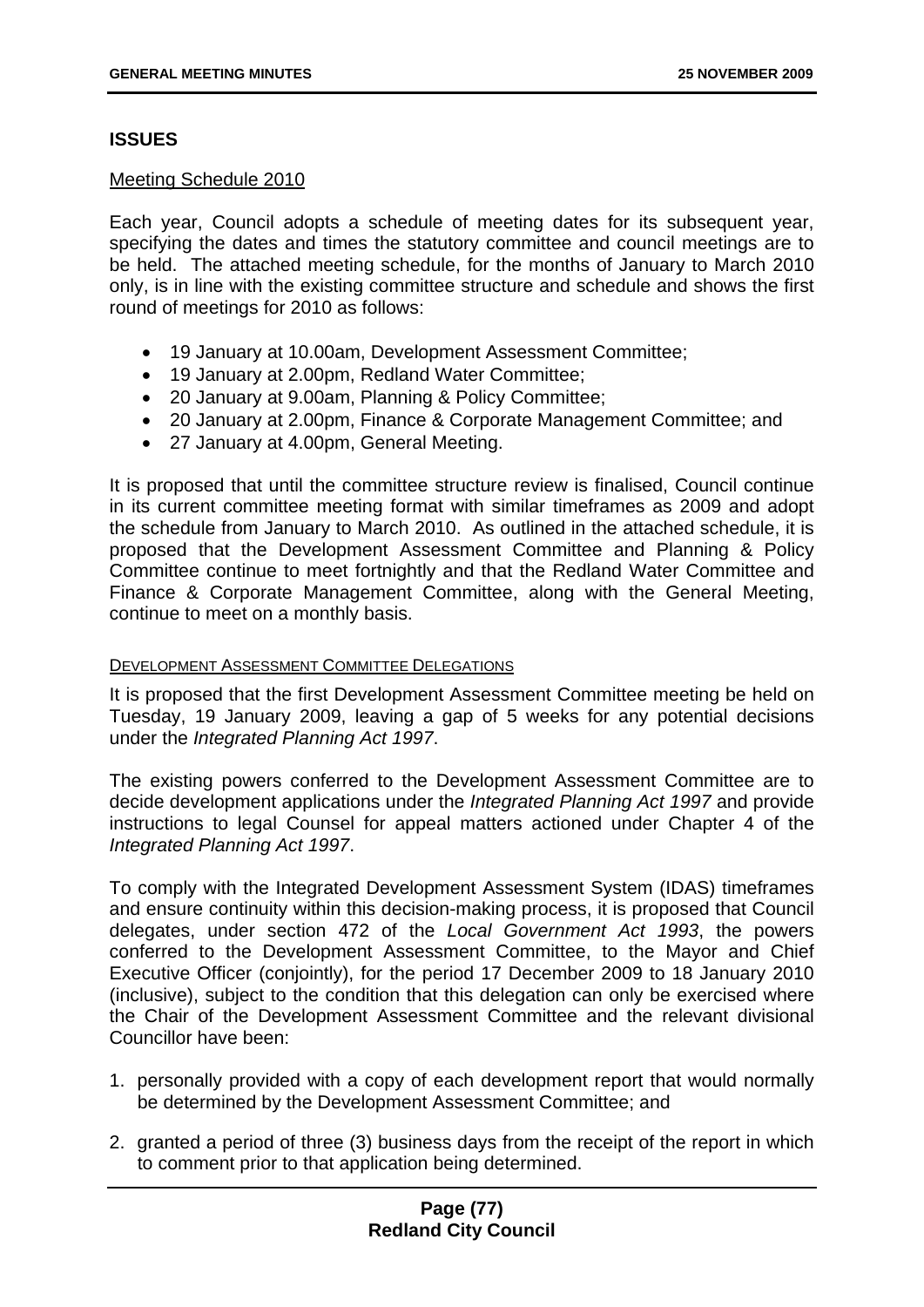It is intended that a report be presented to the Development Assessment Committee on or before 16 February 2010, detailing all matters determined under delegated authority during the subject period.

## **RELATIONSHIP TO CORPORATE PLAN**

The recommendation in this report primarily supports Council's strategic priority to provide a clear organisational direction supported by effective leadership and a framework of policies, plans and strategies that are responsive to the community's needs and which promote accountable and ethical standards of practice.

### **FINANCIAL IMPLICATIONS**

There are no financial implications associated with the recommendation in this report.

# **PLANNING SCHEME IMPLICATIONS**

It is considered that the outcome of recommendations in this report will not require any amendments to the Redlands Planning Scheme.

## **CONSULTATION**

Consultation has occurred with the Executive Leadership Group, who generally endorse the proposed schedule, subject to further discussion and review.

### **OPTIONS**

#### **PREFERRED**

That Council resolve as follows:

- 1. That the attached Schedule of Meeting Dates and Times for the period January to March 2010, inclusive, be adopted, until further resolution in this matter;
- 2. That for the period 17 December 2009 to 18 January 2010 (inclusive), the Mayor and Chief Executive Officer (conjointly) be delegated the existing powers of the Development Assessment Committee to:
	- a. decide development applications under the *Integrated Planning Act 1997*; and
	- b. provide instructions to legal Counsel for appeal matters actioned under Chapter 4 of the *Integrated Planning Act 1997*;
- 3. That the powers conferred in No 2 above be subject to the condition that this delegation can only be exercised where the Chair of the Development Assessment Committee and the relevant divisional Councillor have been:
	- a. personally provided with a copy of each development report subject to approval by the delegates, which would normally have been determined by the Committee; and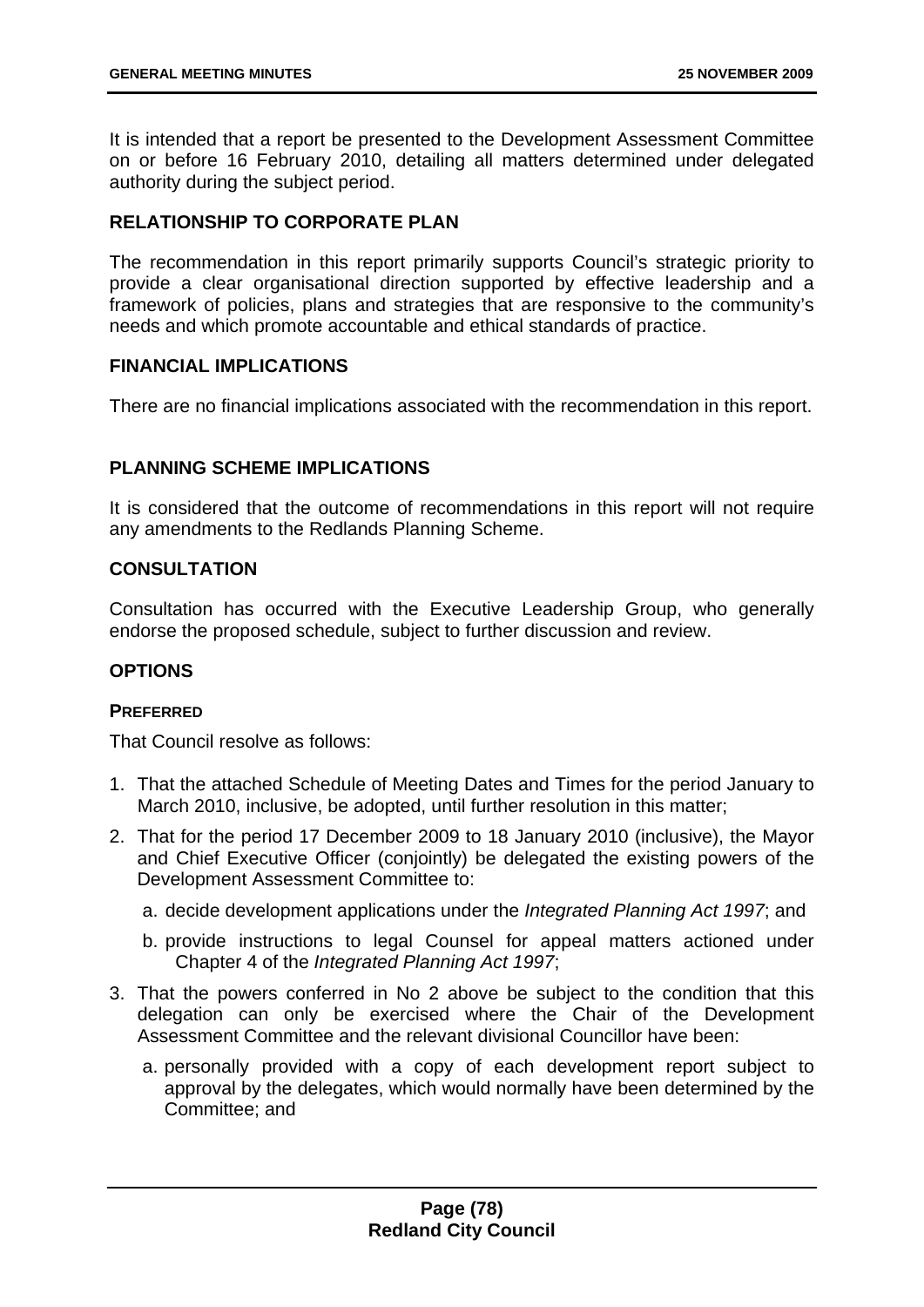b. where the Chair and divisional Councillor have been granted a period of three (3) business days from the receipt of the report in which to comment, prior to the application being determined by the delegates.

### **ALTERNATIVE**

That Council resolve to amend, or not adopt, the Officer's Recommendation and provide alternative resolution in this matter.

### **OFFICER'S/COMMITTEE RECOMMENDATION**

That Council resolve as follows:

- 1. That the attached Schedule of Meeting Dates and Times for the period January to March 2010, inclusive, be adopted, until further resolution in this matter;
- 2. That for the period 17 December 2009 to 18 January 2010 (inclusive), the Mayor and Chief Executive Officer (conjointly) be delegated the existing powers of the Development Assessment Committee to:
	- a) decide development applications under the Integrated Planning Act 1997; and
	- b) provide instructions to legal Counsel for appeal matters actioned under Chapter 4 of the Integrated Planning Act 1997;
- 3. That the powers conferred in No 2 above be subject to the condition that this delegation can only be exercised where the Chair of the Development Assessment Committee and the relevant divisional Councillor have been:
	- a) personally provided with a copy of each development report subject to approval by the delegates, which would normally have been determined by the Committee; and
	- b) where the Chair and divisional Councillor have been granted a period of three (3) business days from the receipt of the report in which to comment, prior to the application being determined by the delegates.

Discussion ensued regarding the date for the commencement of meetings in 2010, with several councillors supporting a commencement date of 2 February 2010 and not 19 January 2010 as presented in the Schedule of Meeting Dates.

### **COUNCIL RESOLUTION**

| Moved by:    | <b>Cr Elliott</b> |
|--------------|-------------------|
| Seconded by: | Cr Burns          |

### **That Council resolve as follows:**

**1. That the Schedule of Meeting Dates and Times, for the period February to March 2010, inclusive, be adopted;**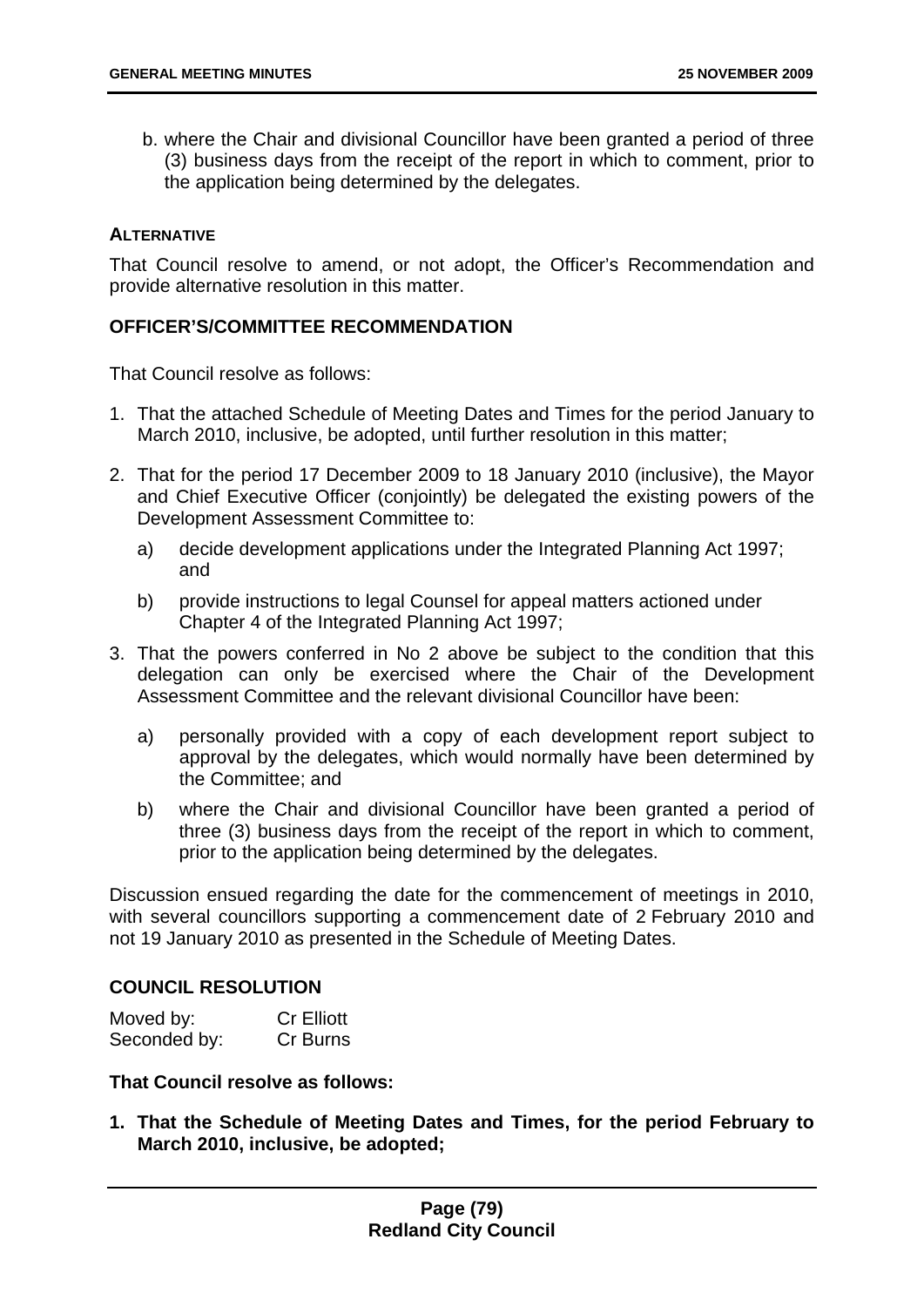- **2. That for the period 17 December 2009 to 01 February 2010 (inclusive), the Mayor and Chief Executive Officer (conjointly) be delegated the existing powers of the Development Assessment Committee to:** 
	- **(a) decide development applications under the** *Integrated Planning Act 1997***; and**
	- **(b) provide instructions to legal Counsel for appeal matters actioned under Chapter 4 of the** *Integrated Planning Act 1997***;**
- **3. That the powers conferred in No 2 above be subject to the condition that this delegation can only be exercised where the Chair of the Development Assessment Committee and the relevant divisional Councillor have been:** 
	- **(a) personally provided with a copy of each development report subject to approval by the delegates, which would normally have been determined by the Committee; and**
	- **(b) where the Chair and divisional Councillor have been granted a period of three (3) business days from the receipt of the report in which to comment, prior to the application being determined by the delegates.**

## **CARRIED**

A division was called for.

Crs Burns, Reimers, Murray, Elliott, Williams and Ogilvie voted in the affirmative.

Crs Townsend, Henry, Boglary, Bowler and Hobson voted in the negative.

The motion was declared by the Mayor as **CARRIED**.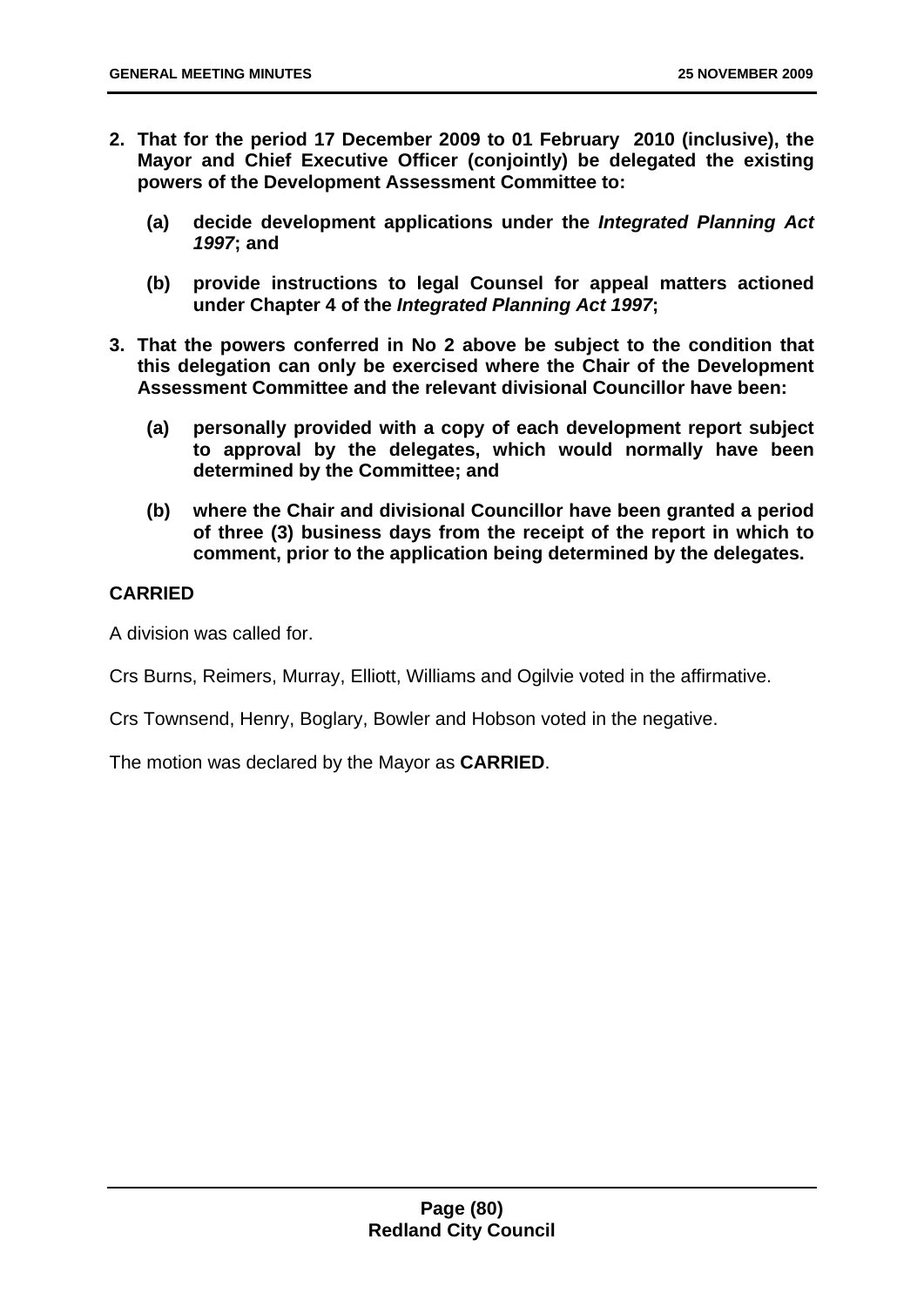## **13.1.3 CORPORATE BALANCED SCORECARD REPORT - OCTOBER 2009**

| <b>Dataworks Filename:</b>       | <b>GOV Corporate BSC Monthly Reporting to</b><br><b>Committee</b>                         |
|----------------------------------|-------------------------------------------------------------------------------------------|
| Attachment:                      | <b>Corporate Balanced Scorecard - October 2009</b>                                        |
| <b>Responsible Officer Name:</b> | <b>Luke Wallace</b><br><b>Manager Corporate Planning Performance &amp; Risk</b>           |
| <b>Author Name:</b>              | <b>Jo Jones</b><br><b>Service Manager, Corporate Planning &amp;</b><br><b>Performance</b> |

#### **EXECUTIVE SUMMARY**

The monthly Corporate Balanced Scorecard report, as attached, provides a high level overview of Council's performance in key areas of our business using the four Balanced Scorecard Perspectives – Financial, Customer, Internal/Business Processes and People & Learning.

This report is an important component of the performance management framework. The other main report provided to Council and the community is the quarterly Operational Plan Report that focuses on performance against each of the programs in the Corporate Plan.

The overall rating for October 2009 is Above Standard, with a weighted score of 2.57.

#### **PURPOSE**

To provide Council with the Corporate Balanced Scorecard Report for October 2009.

#### **BACKGROUND**

The report shows results against each KPI for the current month and the previous 12 months. Longer term trends and comparisons incorporating the same month last year are included to provide a better understanding of current performance levels.

A summary of this month's results is provided on page two of the report and shows the overall score for Redland City Council, including the rating (the small coloured indicator at the right hand side). An outstanding result is shown as green, above standard and satisfactory shown as yellow and an unsatisfactory result is shown as red. The overall rating for Council and for each perspective is determined by the relative weightings of the performance measures.

The subsequent pages of the report provide details of the performance measures in each perspective. The actual performance results each month are displayed as a graph, with the red and green lines showing the normal expected range for the measure. The red line represents the minimum satisfactory level and the green line represents the outstanding level.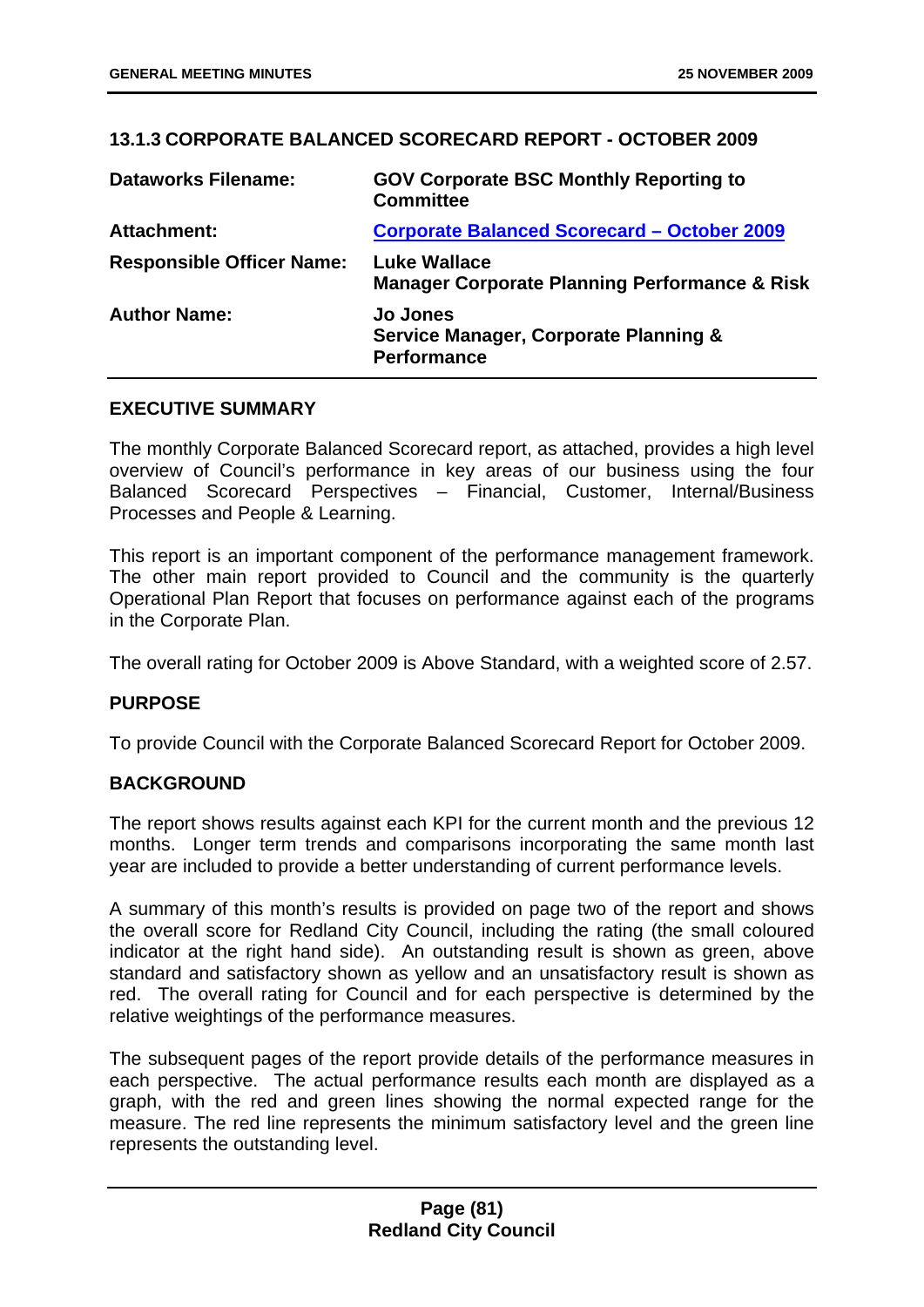The rating for each measure is also shown as a green tick (outstanding), a yellow line (satisfactory and above standard) or a red cross (unsatisfactory).

Explanation of results is provided by the responsible manager in the commentary each month. Where a significant issue arises from the data that requires further explanation it will be provided in this covering report.

#### **ISSUES**

Most measures are performing well within the target range. Comments for each measure are provided by managers and are outlined in the attached report. Those measures performing outside the target range are:

#### People and Learning Perspective (page 5)

Progress against completing items identified in the Workplace Health and Safety Management Plan are underway. However, due to the current workload of the Workplace Health and Safety Unit, progress is behind target. It is anticipated that this will improve over coming months.

A higher number of workplace injuries over the last 12-18 months continue to be of concern. All injuries are investigated as a matter of course and in the vast majority of cases the injuries have tended to be unavoidable.

Detailed commentary surrounding these measures has been provided by the relevant managers in the attached report.

#### **RELATIONSHIP TO CORPORATE PLAN**

The recommendation in this report primarily supports Council's strategic priority to provide a clear organisational direction supported by effective leadership and a framework of policies, plans and strategies that are responsive to the community's needs and which promote accountable and ethical standards of practice.

#### **FINANCIAL IMPLICATIONS**

No direct financial implications arise from this report. The report does contain several indicators that either reflects financial performance to date, or which will have had a direct or indirect impact on financial performance.

### **PLANNING SCHEME IMPLICATIONS**

There are no implications for the Planning Scheme arising from this report.

#### **CONSULTATION**

The data and components in this report were provided by relevant managers and has been compiled by the Corporate Planning, Performance and Risk Group.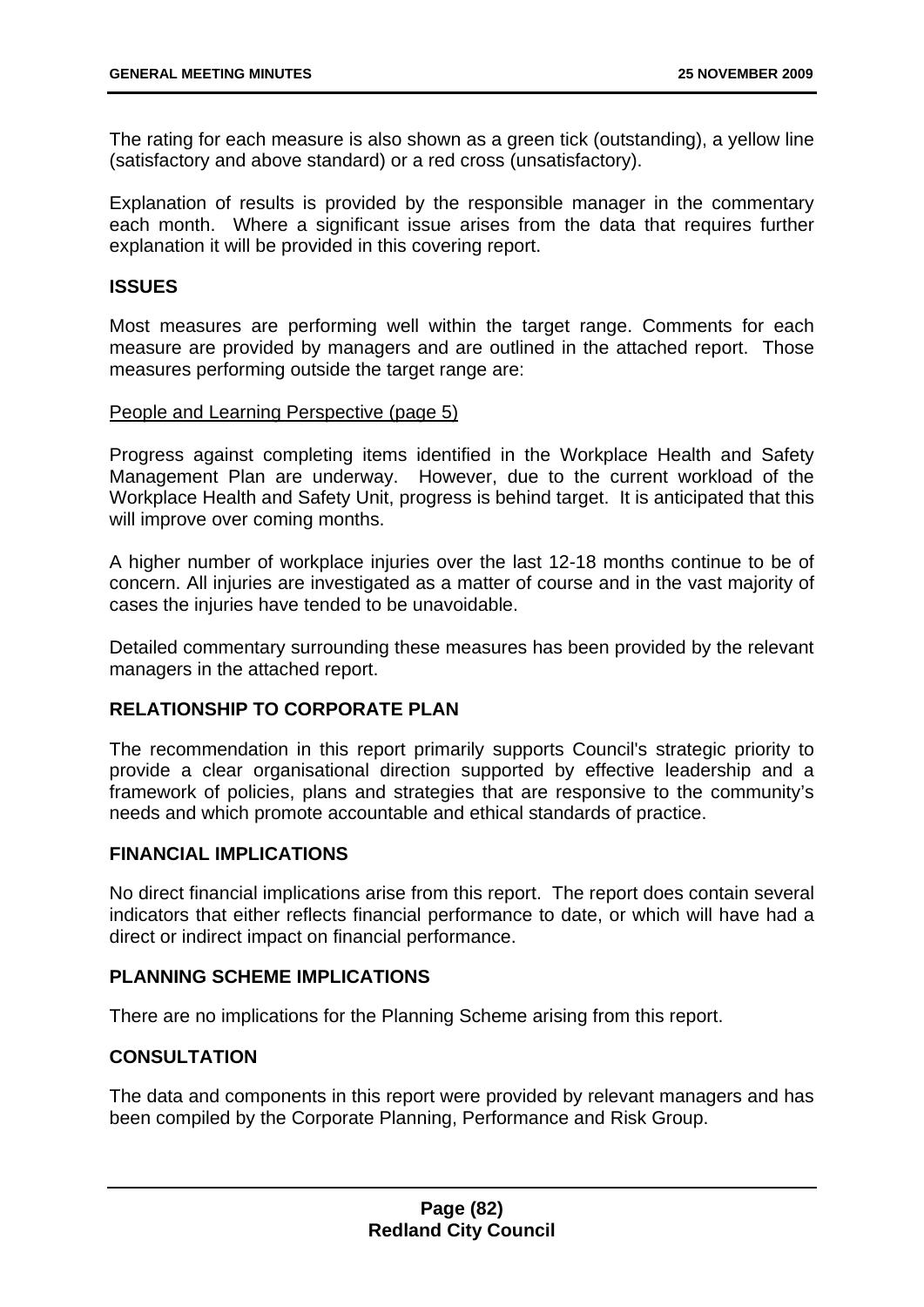# **OPTIONS**

## **PREFERRED**

That Council resolve to note the Corporate Balanced Scorecard for October 2009 as attached.

### **ALTERNATIVE**

That Council resolve to note the Corporate Balanced Scorecard for October 2009 and request additional information.

### **OFFICER'S/COMMITTEE RECOMMENDATION/ COUNCIL RESOLUTION**

Moved by: Cr Townsend Seconded by: Cr Elliott

**That Council resolve to note the Corporate Balanced Scorecard for the month of October 2009 as attached.**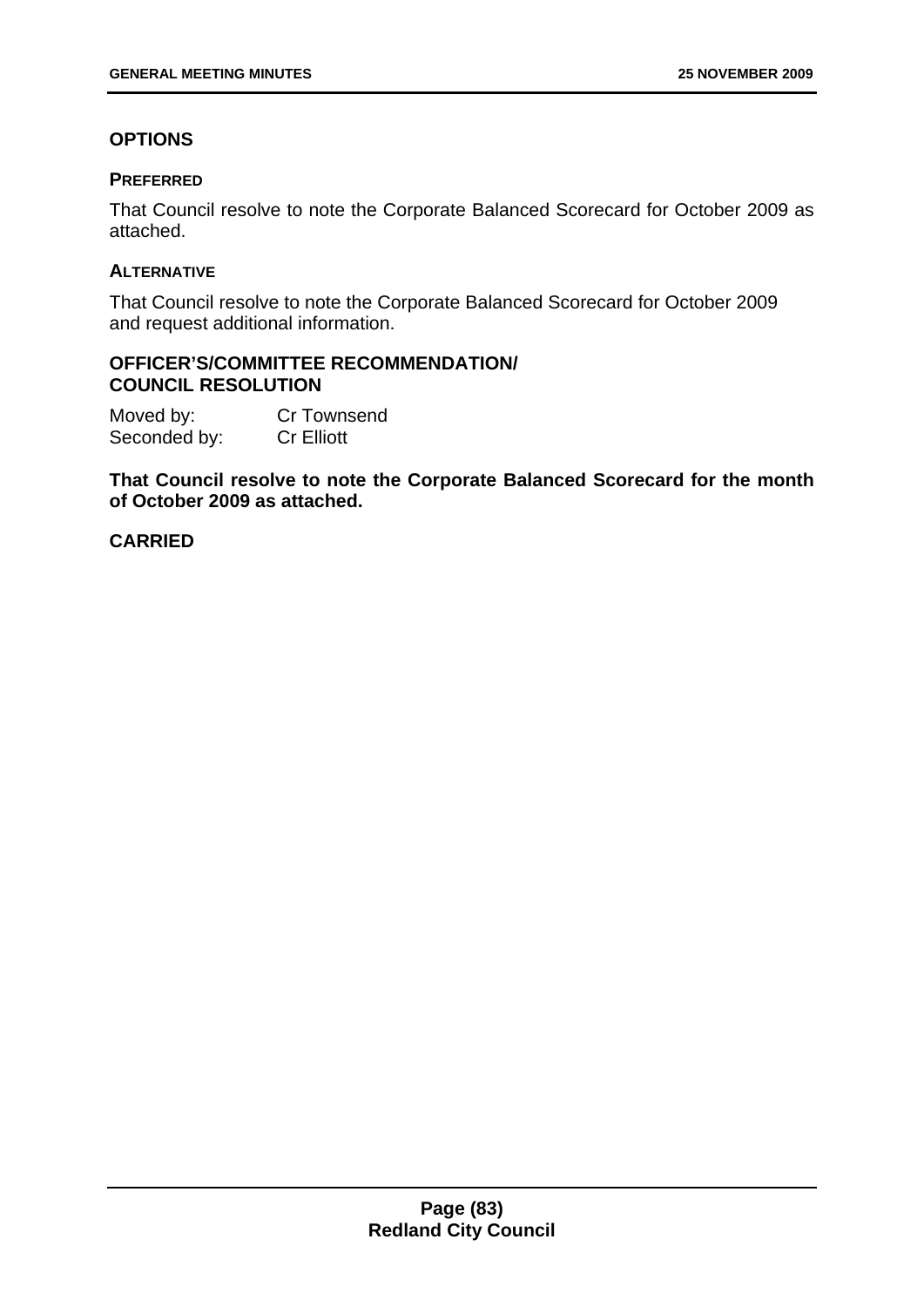### **13.2 CORPORATE SERVICES DEPARTMENT**

#### **13.2.1 OCTOBER 2009 - MONTHLY FINANCIAL REPORTS**

| <b>Dataworks Filename:</b>       | <b>Monthly Financial Reports to Committee</b>                             |
|----------------------------------|---------------------------------------------------------------------------|
| <b>Attachment:</b>               | <b>Monthly EOM October 2009</b>                                           |
| <b>Responsible Officer Name:</b> | <b>Kerry Phillips</b><br><b>Acting General Manager Corporate Services</b> |
| <b>Author Name:</b>              | <b>Deborah Hall</b><br><b>Acting Service Manager Financial Reporting</b>  |

#### **EXECUTIVE SUMMARY**

Section 528(1) of the *Local Government Act 1993* requires that Council's statement of accounts be presented at an ordinary monthly meeting.

The attachments to this report present the October 2009 financial statement of accounts to Council and provide detailed analytical commentary.

The financials demonstrate that all of the seven Key Financial Performance Indicators once again exceeded targets set at the beginning of the financial year. These are:

- level of dependence on general rate revenue;
- ability to pay our bills  $-$  current ratio;
- ability to repay our debt debt servicing ratio;
- cash balance;
- cash balances cash capacity in months;
- longer term financial stability debt to assets ratio; and
- operating performance.

Council's end of month operating financial result (Earnings Before Interest, Tax and Depreciation – EBITD) is ahead of budget by \$3.5 million, with operating revenue favourable by \$0.7 million and operating expenditure favourable by \$2.8 million.

The cash flow position for the year is ahead of revised budget levels by \$0.8 million. The cash held is ahead of targeted levels at \$83.4 million, equal to 7.5 months cash capacity against an original target of three to four months.

#### **PURPOSE**

The purpose is to present the October 2009 report to Council and explain the content and analysis of the report. Section 528 of the *Local Government Act 1993* requires the Chief Executive Officer of a local government to present statements of its accounts to the local government.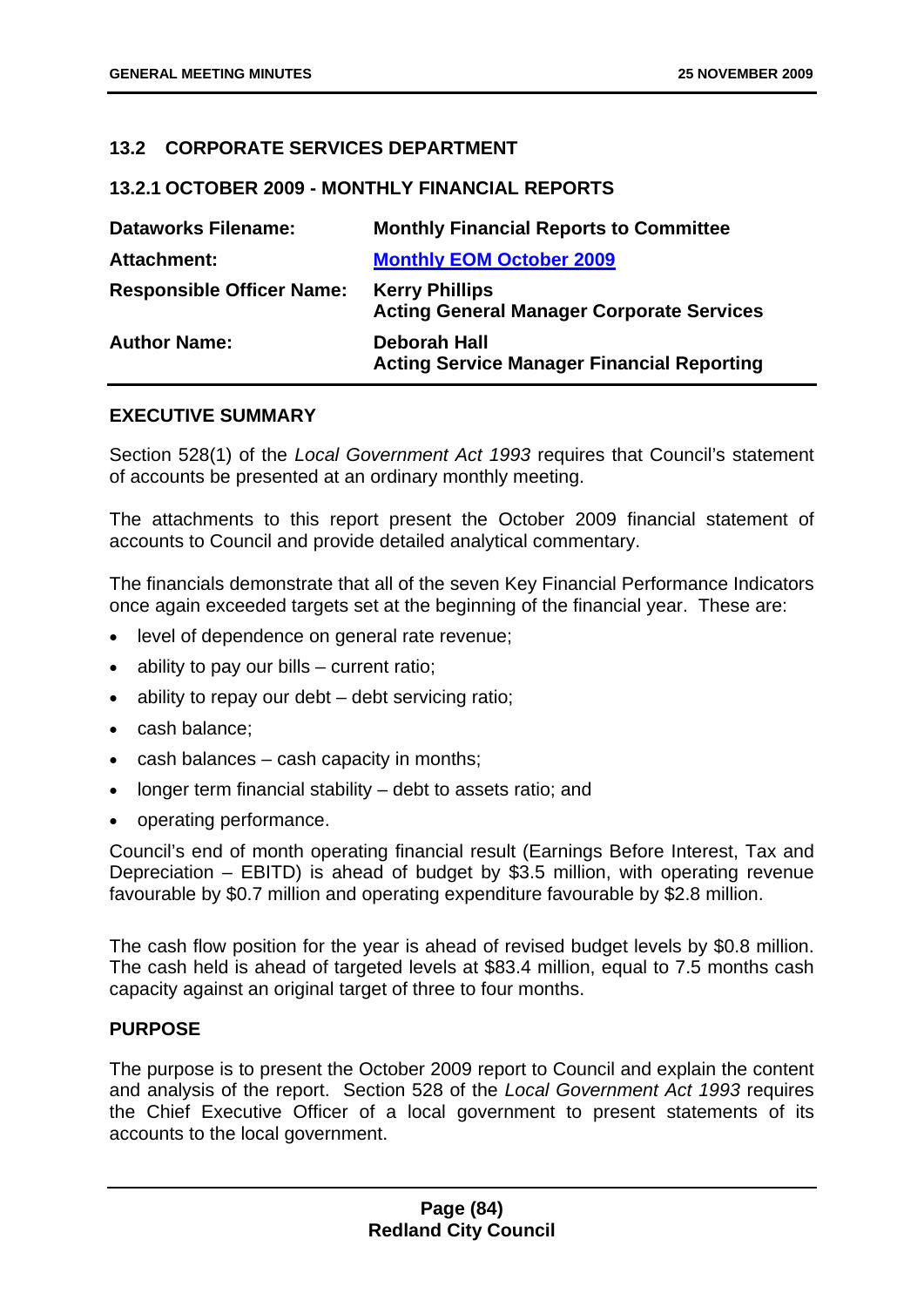## **BACKGROUND**

The Corporate Plan contains a strategic priority to ensure the long term financial viability of Redland City and provide public accountability in financial management. For organisational effectiveness, it is important that Council receive and understand the monthly financial statements.

### **ISSUES**

The following elements, shown in the attachments, comprise the End of Month Financial Reports for October 2009:

## **Dashboard and Key Performance Indicators (A)**

- Operating Revenue compared with Budget;
- Operating Expenditure compared with Budget;
- Capital Expenditure compared with Budget;
- Employee Costs compared with Budget;
- Key Performance Indicators actuals compared with Budget and Targets.

#### **Operational Statement with headline commentary (B)**

Shows the percentage variance of year to date actual results compared with year to date budget by colour indicators. Tolerance levels for the variances differ between operational and capital amounts.

Additionally, an **Operational Statement by Strategic Priority (C)**; **Balance Sheet and commentary (D); Cash Flow Statement and commentary (E)**; and an **Investment Summary and Graphs (F)** have been included to provide the complete picture of Council's finances.Finally, an **Operational Statement with detailed commentary (G)** shows year to date actual results compared with annual and year to date budgets. This report has a brief commentary on all year to date variances greater than \$20,000 and variances are classified as timing or permanent. Timing variances are anticipated to disappear once 30 June 2010 figures are produced. Permanent variances imply the variance will remain into the next financial year.

#### **RELATIONSHIP TO CORPORATE PLAN**

The recommendation in this report primarily supports Council's strategic priority to support the organisation's capacity to deliver services to the community by building a skilled, motivated and continually learning workforce, ensuring assets and finances are well managed, corporate knowledge is captured and used to best advantage, and that services are marketed and communicated effectively.

### **FINANCIAL IMPLICATIONS**

The overall financial position as at the end of October 2009 remains strong with EBITD of \$19.3 million (\$3.5 million ahead of budget). This result is due to total operating revenue of \$65.3 million (\$0.7 million ahead of budget) and total operating costs of \$46.0 million (favourable variance of \$2.8 million).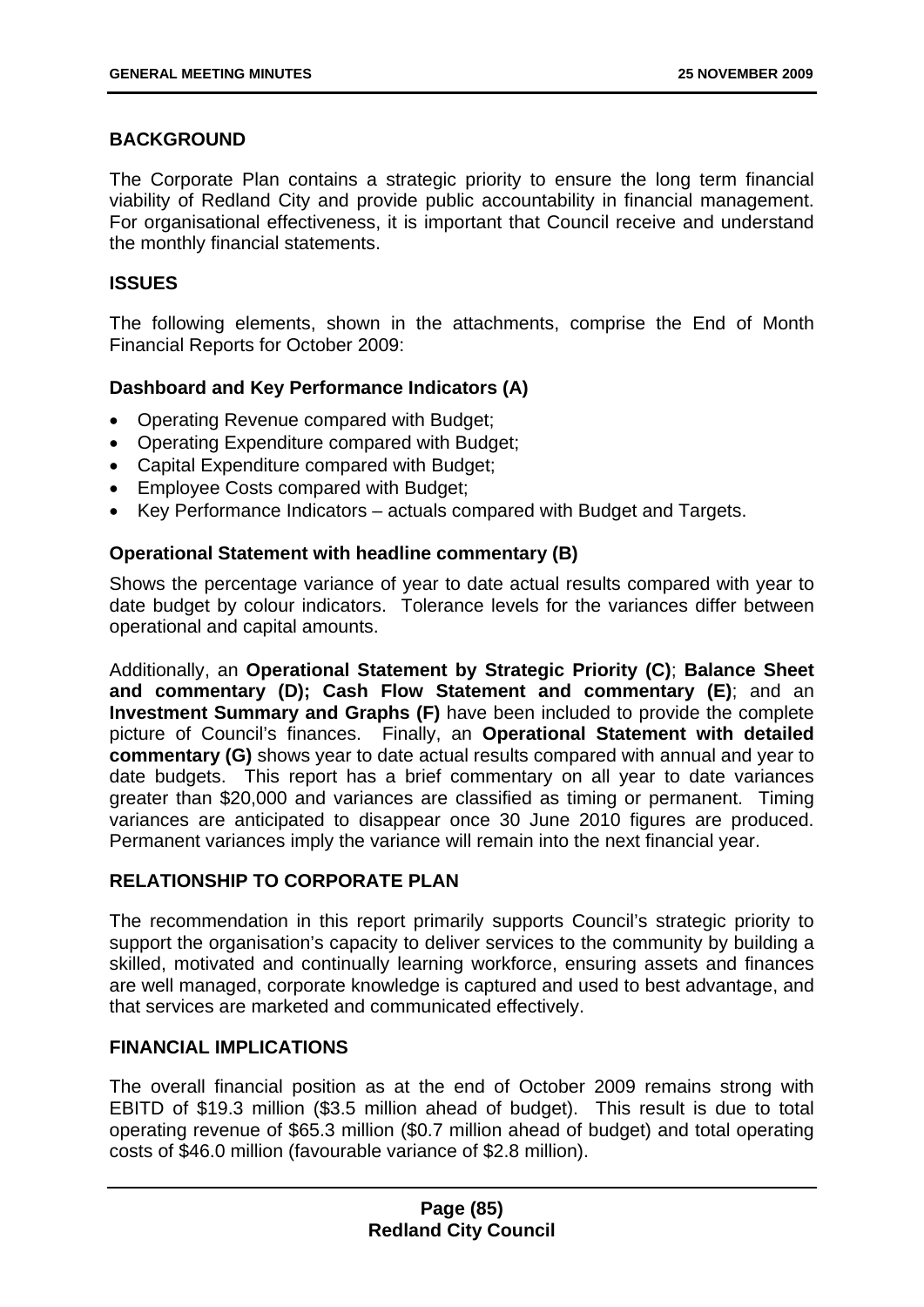#### *Operating Revenue*

Rates Charges is under budget by \$268,000 due in the main to credits held \$339,000. Utility Charges has a favourable variance of \$882,000 as a result of favourable water consumption \$885,000. Pensioner Remissions is favourable against budget by a timing variance of \$30,000. Fees and Charges is under budget by \$112,000 in the main due to EPA licence fees \$170,000, slightly offset by favourable variances across the Customer Service Department. Operating Grants and Subsidies is over budget by \$92,000 due to the Community Safety Planning Grant \$267,000 which is reduced by the unfavourable variance relating to the Federal Assistance Grant being recorded in 08/09 financial year as per a direction from the external auditors – these will both be addressed in the budget review process.

### *Operating Expenditure*

Employee Costs is under budget by \$470,000 predominantly due to \$493,000 which is the budget for the Defined Benefit Superannuation (potential shortfall). Following the adoption of the budget, advice has been received that there is no longer a shortfall for Council to meet and hence this budgeted amount will be given up in the first quarterly Budget Review. Operational Goods and Services is under year to date budget by \$3.0 million and the majority of variances are expected to be timing at this stage. Of particular note, \$262,000 Waste tonnage is down resulting in reduced contract payments, \$280,000 is mainly underspends on contractors and consultants for Redland Water, \$233,000 Councillor Community Benefit Fund, \$130,000 Landfill Site Investigations programme, \$160,000 is underspends in relation to Waterways and \$158,000 is an underspend in Damages Settlements, timing at this stage. A permanent variance is \$100,000 contractor and consultant underspends in Regulatory Services.

#### *Capital Revenue*

Contributions and Donations is \$30,000 over budget as unbudgeted monies have been received in Customer Services. Grants and Subsidies is under budget by \$620,000 due to the recognition of RLCIP1(CI) monies in 08/09 following advice from WHK Horwath. These monies will be considered during the first quarter budget review.

## *Capital Expenditure*

Capitalised Goods and Services is \$2.7 million under year to date budget as a result of significant underspends in Redland Water \$417,000, Planning and Policy \$424,000, Corporate Services \$1.4 million and Customer Services \$455,000. These underspends are due in the main to delays in receipt of fleet items, the Group is awaiting supply times to commence purchase. The main underspends in Redland Water are Wastewater Retic \$290K, and Wastewater ICS \$116K works not started. Roadworks behind schedule include 'Queen St and Government Rd' \$155,000 and 'German Church Rd' \$365,000. The capital underspends are expected to be timing variances at this stage.

Capitalised Employee Costs is \$109,000 below cumulative budget with the main underspend in Customer Services Department (RDQ Road Construction) and expected to be timing at this stage.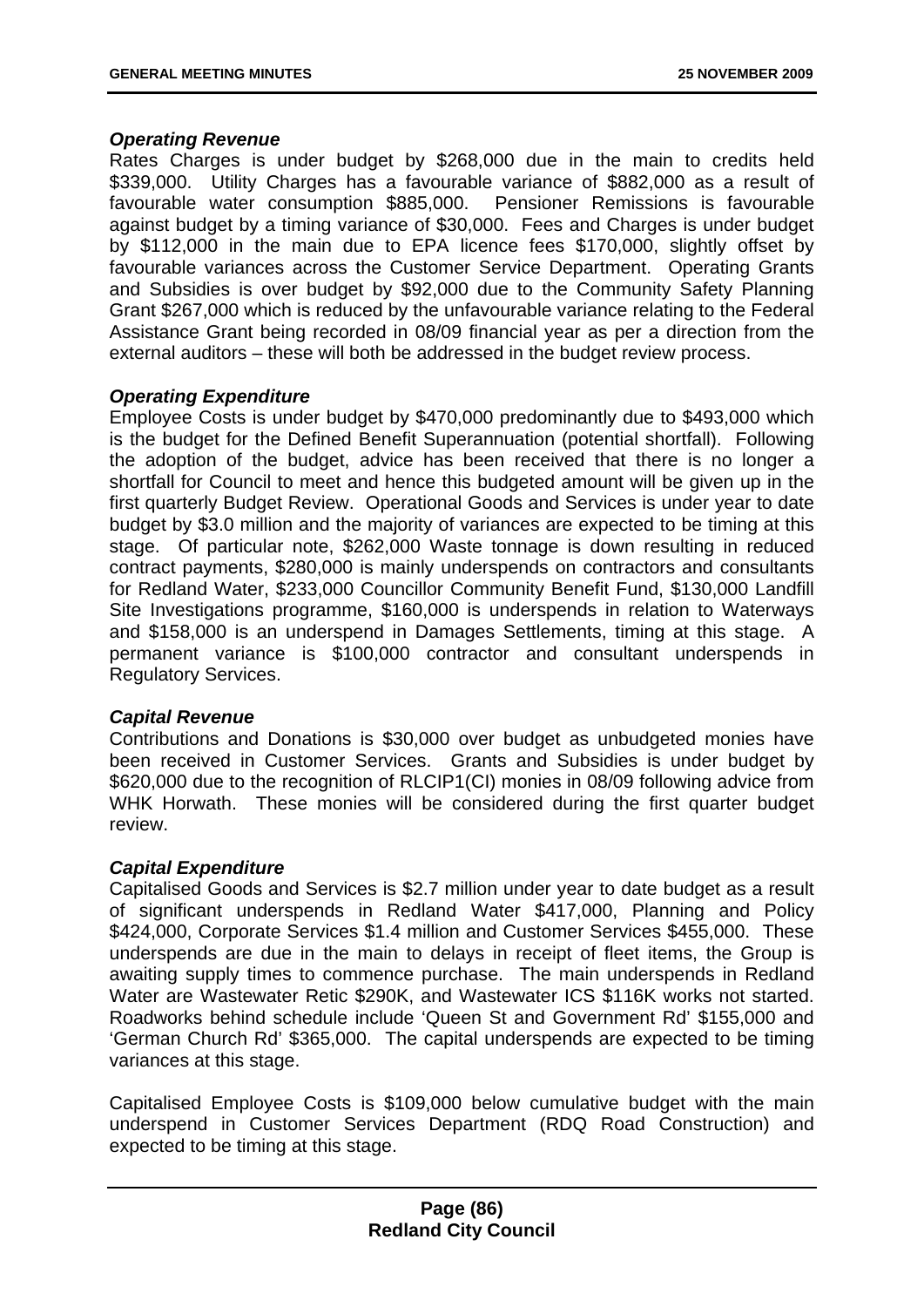## *Cash and Investments*

The investment of surplus funds for the month returned a weighted average rate of return of 3.43%, which is again ahead of the UBS Aust Bank Bill Index of 3.05%. The cumulative position for the year is a favourable return of 3.50% against the UBS Aust Bank Bill Index of \$3.18%. These returns are reported on a monthly weighted average return and Council benchmarks the funds against the UBS Australian Bank Bill Index. Interest return is reported on both an annual effective and nominal rate of return. It is also relevant to note that the RBA policy interest rate has increased by 0.25% to 3.25% on 7 October 2009.

The cash balance is \$83.4 million at the end of October 2009 which is equivalent to 7.5 months cash capacity. Council is intentionally maintaining a higher balance than target whilst it monitors the impact of the structural reforms to the water business.

## **PLANNING SCHEME IMPLICATIONS**

It is considered that the outcome of recommendations in this report will not require any amendments to the Redlands Planning Scheme.

## **CONSULTATION**

Consultation has taken place amongst the Executive Leadership Group.

# **OPTIONS**

## **PREFERRED**

That Council resolve to note the End of Month Financial Reports for October 2009 and explanations as presented in the following attachments:

- 1. Dashboard and Key Performance Indicators (A)
- 2. Operational Statement with headline commentary (B)
- 3. Operational Statement by Strategic Priority (C)
- 4. Balance Sheet and commentary (D)
- 5. Cash Flow Statement and commentary (E)
- 6. Investment Summary and Graphs (F); and a
- 7. Operational Statement with detailed commentary (G).

## **ALTERNATIVE**

That Council requests additional information.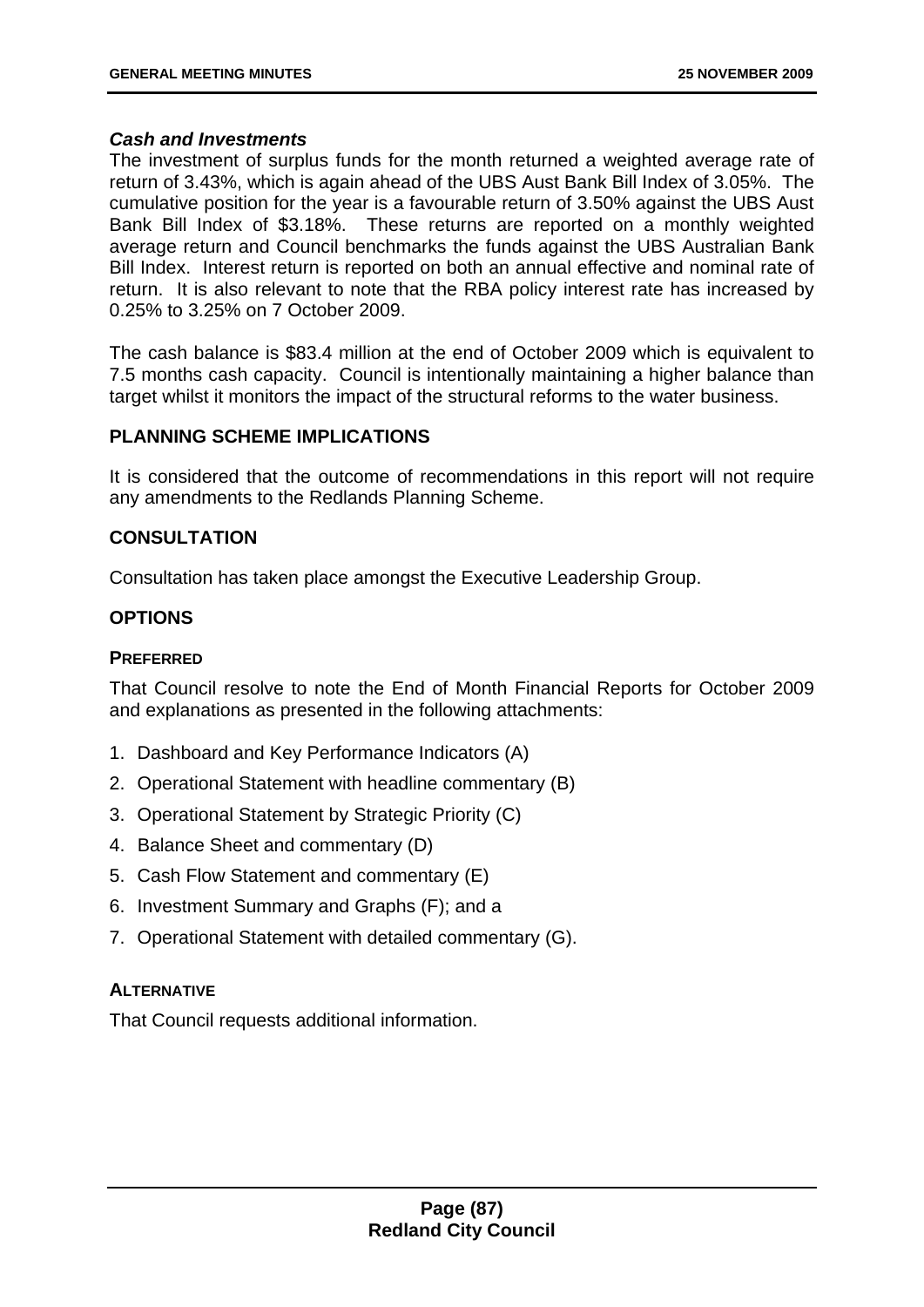# **OFFICER'S/COMMITTEE RECOMMENDATION/ COUNCIL RESOLUTION**

| Moved by:    | Cr Townsend       |
|--------------|-------------------|
| Seconded by: | <b>Cr Elliott</b> |

**That Council resolve to note the End of Month Financial Reports for October 2009 and explanations as presented in the following attachments:** 

- **1. Dashboard and Key Performance Indicators (A)**
- **2. Operational Statement with headline commentary (B)**
- **3. Operational Statement by Strategic Priority (C)**
- **4. Balance Sheet and commentary (D)**
- **5. Cash Flow Statement and commentary (E)**
- **6. Investment Summary and Graphs (F); and a**
- **7. Operational Statement with detailed commentary (G).**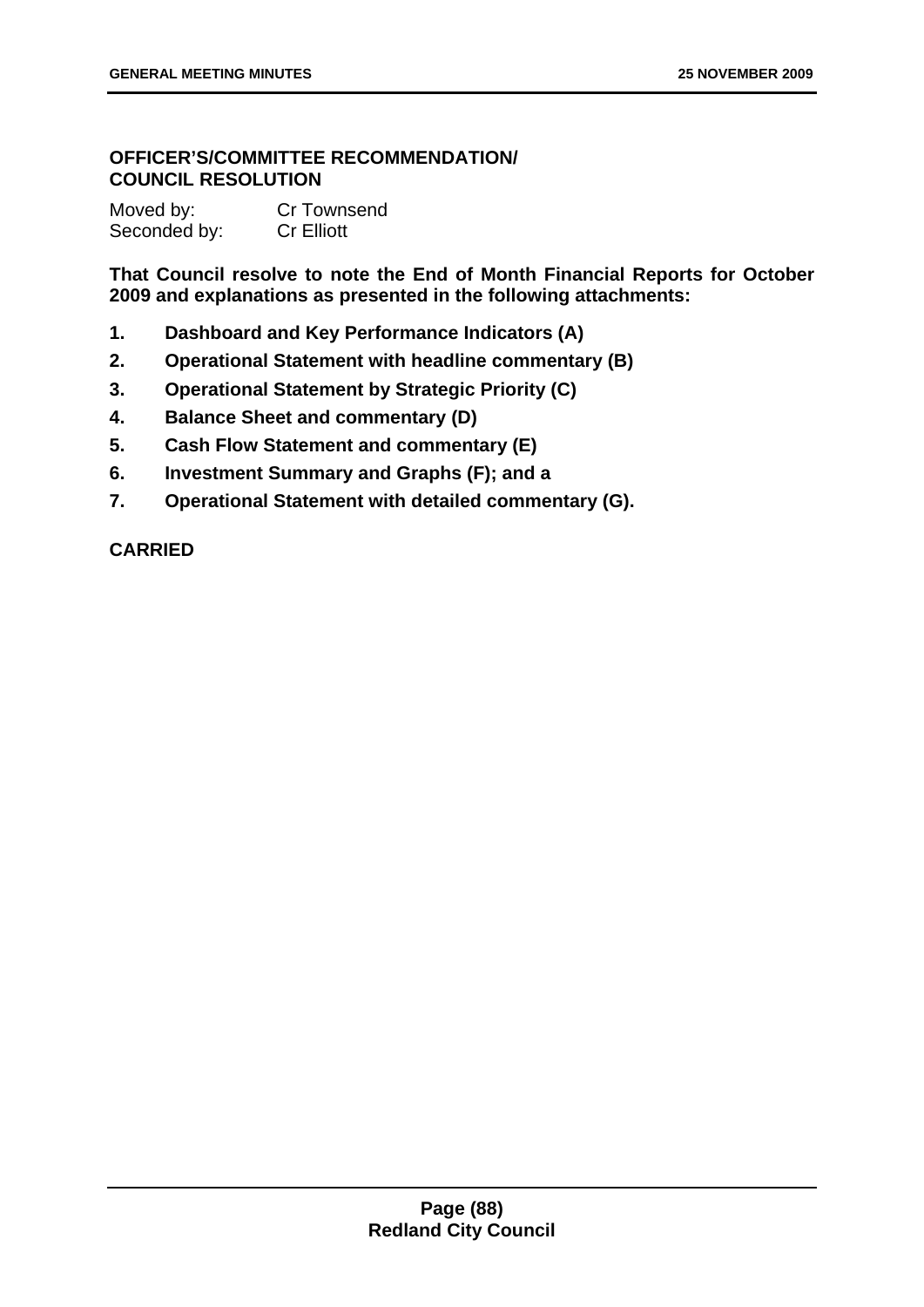## **13.2.2 2009/2010 FIRST QUARTER BUDGET REVIEW**

| <b>Dataworks Filename:</b>       | <b>FM Budget Review Committee Reports</b>                                                                            |
|----------------------------------|----------------------------------------------------------------------------------------------------------------------|
| <b>Attachments:</b>              | 2009/10 First Quarter Budget Review                                                                                  |
| <b>Responsible Officer Name:</b> | <b>Kerry Phillips</b><br><b>Acting General Manager, Corporate Services</b>                                           |
| <b>Author Name:</b>              | <b>Katharine McCarthy</b><br><b>Acting Services Manager, Budget, Financial</b><br><b>Modelling and Group Support</b> |

### **EXECUTIVE SUMMARY**

This report outlines the budgeted financial position as at 30 September 2009 and provides a review of required and/or requested budget funds to Council's 2009/10 revised budget.

Attached to this report are the following details:

- Revised Key Performance Indicators (KPI's) for 2009/10,
- Revised 2009/10 Budgeted Statement of Cash Flows,
- Revised 2009/10 Budgeted Statement of Financial Position (Balance Sheet),
- Summary and Detailed listing of Budget Review Submissions,
- Revised 2009/10 Financial Statements by Strategic Priority, and
- Revised 2009/10 Operating Statements, Capital Funding and Other Items.

It is proposed that Council resolve to adopt the revised budget for 2009/10 at Redland City Council (RCC) consolidated level. In addition to this and in accordance with the *Local Government Act 1993*, it is proposed that Council resolve to adopt the Redland Water & Redland Waste financial statements that are presented in the attached documentation. The relevant pages are outlined within the Officer's Recommendation in this report.

#### **PURPOSE**

To address known budget expectations, significant forecast variances and consider budget review submissions.

#### **BACKGROUND**

This report presents a review of the 2009/10 revised budget as at 30 September 2009. As part of Council's financial management framework, comprehensive quarterly budget reviews are undertaken by all departments. The September budget usually focuses on making any corrections to adopted budget figures and incorporating any new/changed programs or priorities for the financial year. Council previously revised the 2009/10 budget in August 2009 to include any carryover funding from 2008/09 to 2009/10 (General Committee Meeting held 26<sup>th</sup> August 2009).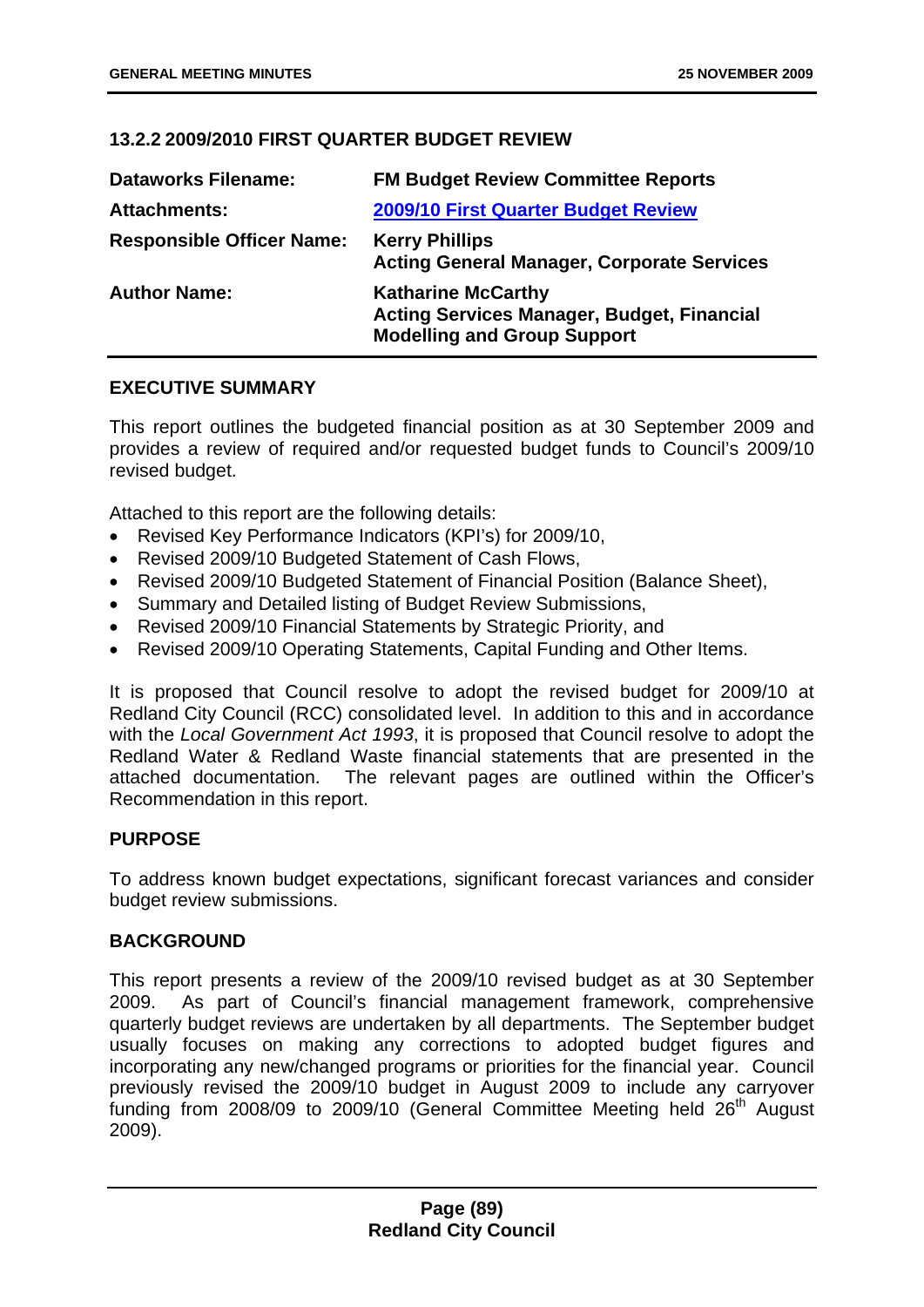## **ISSUES**

Budget review submissions included in this review have been categorised as:

- **New Projects** Projects and initiatives proposed by officers that have not previously been approved by Council for any level of expenditure.
- **New Submissions** Adjustments and variations to existing projects or services and revenue estimates that would affect Council's surplus/deficit or cash position.
- **Transfers Adjustments and variations to existing projects or services and revenue estimates that would not affect Council's surplus/deficit or cash position.**

A total of 149 submissions have been included within this budget review and a summary of these budget review submissions is provided in the attachments to this report.

### **RELATIONSHIP TO CORPORATE PLAN**

The recommendation primarily supports Council's strategic priority to support the organisation's capacity to deliver services to the community by building a skilled, motivated and continually learning workforce, ensuring assets and finances are well managed, corporate knowledge is captured and used to best advantage, and that services are marketed and communicated effectively.

#### **FINANCIAL IMPLICATIONS**

Overall the proposed budget review reduces the forecast cash ending balance for the 2009/10 financial year by \$2.810m from \$55.128m to \$52.319m. This unfavourable movement in forecast is primarily made up of the following:

#### **Operational Revenue – Increase of \$0.825m (favourable)**

Primarily attributable to:

- \$1.264m from inclusion of budget for Straddie Holiday Parks from October 2009 to March 2010 due to tender process delays (offset by \$0.674m in expenditure),
- \$0.500m grant received for Safer Suburbs Youth Space (offset by \$0.500m in expenditure),
- \$0.250m increase in tradewaste revenue,
- \$0.205m in subsidy from Main Roads however an anticipated Streetlighting subsidy \$0.293m will now not be forthcoming from State Government,
- An adjustment/reduction in the Federal Assistance Grant of \$1.216m on advice from external auditors as this was recognised in 2008/09.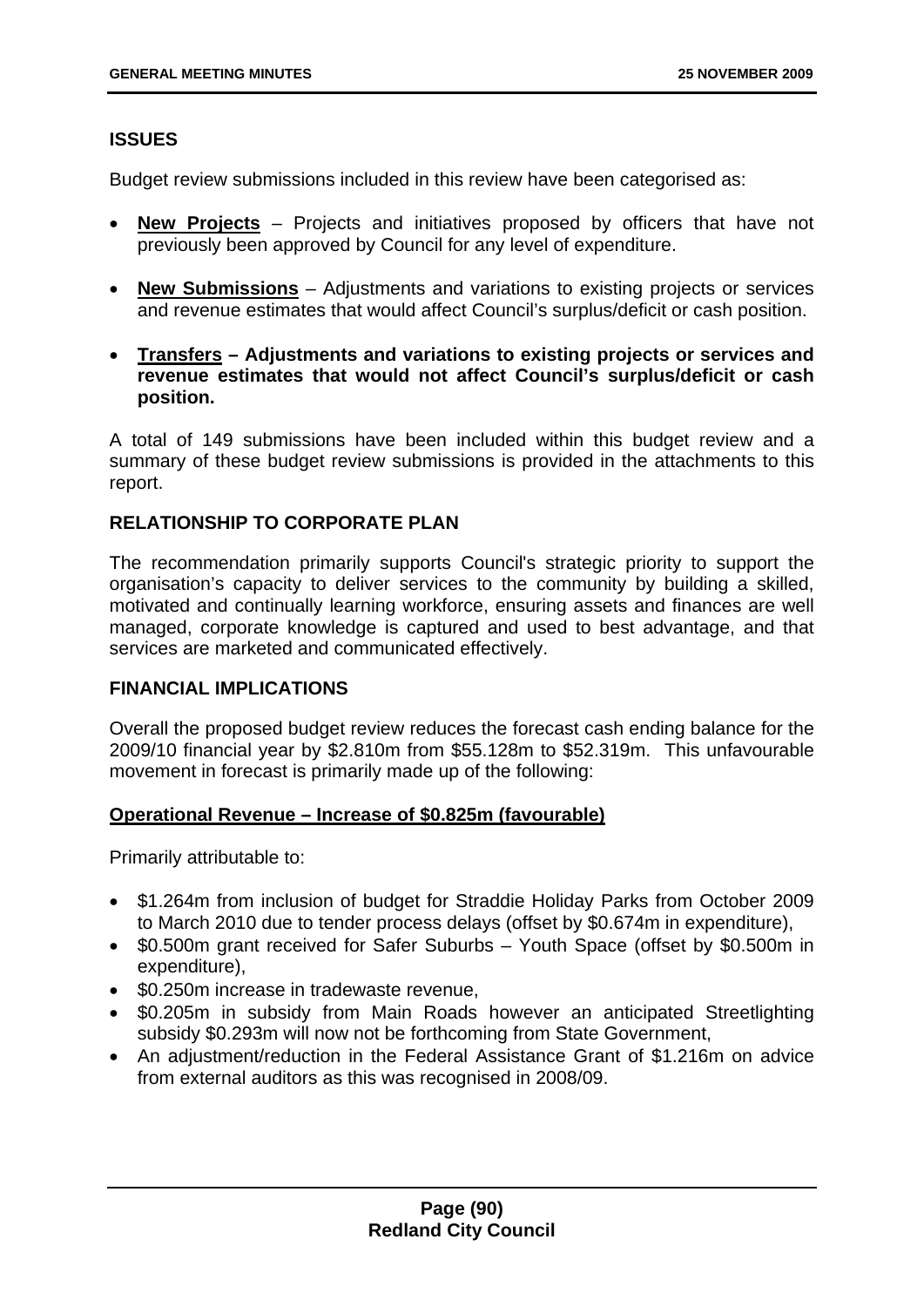### **Operational Expenditure – Increase of \$0.707m (unfavourable)**

The major contributors to this unfavourable movement are:

- \$0.370m in employee costs for Straddie Holiday Parks,
- \$0.218m in increased electricity charges at wastewater treatment plants.

## **Capital Expenditure – Decrease of \$3.492m (favourable)**

This favourable movement is primarily attributable to:

- \$3.0m due to the revised completion date of the sustainable resources and waste project,
- \$0.350m for various capital projects where costs were less than anticipated.

## **Capital Revenue – Decrease of \$7.279m (unfavourable)**

This movement is primarily due to the following:

- The reduction in forecast for 2009/10 capital grants and subsidies (\$2.097m) as a result of the recommendation from the external auditors regarding revenue received during 2008/09.
- In addition, there has been a trend towards lower developer contributions which accounts for approximately \$4.119m of the reduction.

The above are only the major items contributing to the cash movement. A more detailed listing can be found in the budget review submissions listing (pages  $5 - 17$ ) contained within the attachment.

With the exception of the operating performance key performance indicator (KPI), this budget review still results in all KPI's being favourable against their respective targets. The operating performance KPI has improved slightly as a result of this budget review moving from 14.1% to 14.3%.

Even though this proposed review has one indicator slightly below the desired target, the adoption of the proposed review items into Council's 2009/10 budget will not impact Council's ability to make payments as they fall due.

#### **PLANNING SCHEME IMPLICATIONS**

The Land Use Planning Group was consulted and it is considered that the outcome of recommendations in this report will not require any amendments to the Redlands Planning Scheme.

## **CONSULTATION**

All group managers in consultation with the Executive Leadership Group (ELG) undertook the development of this budget review. Councillors reviewed the budget submissions with ELG in a workshop held on Wednesday 4<sup>th</sup> November, 2009.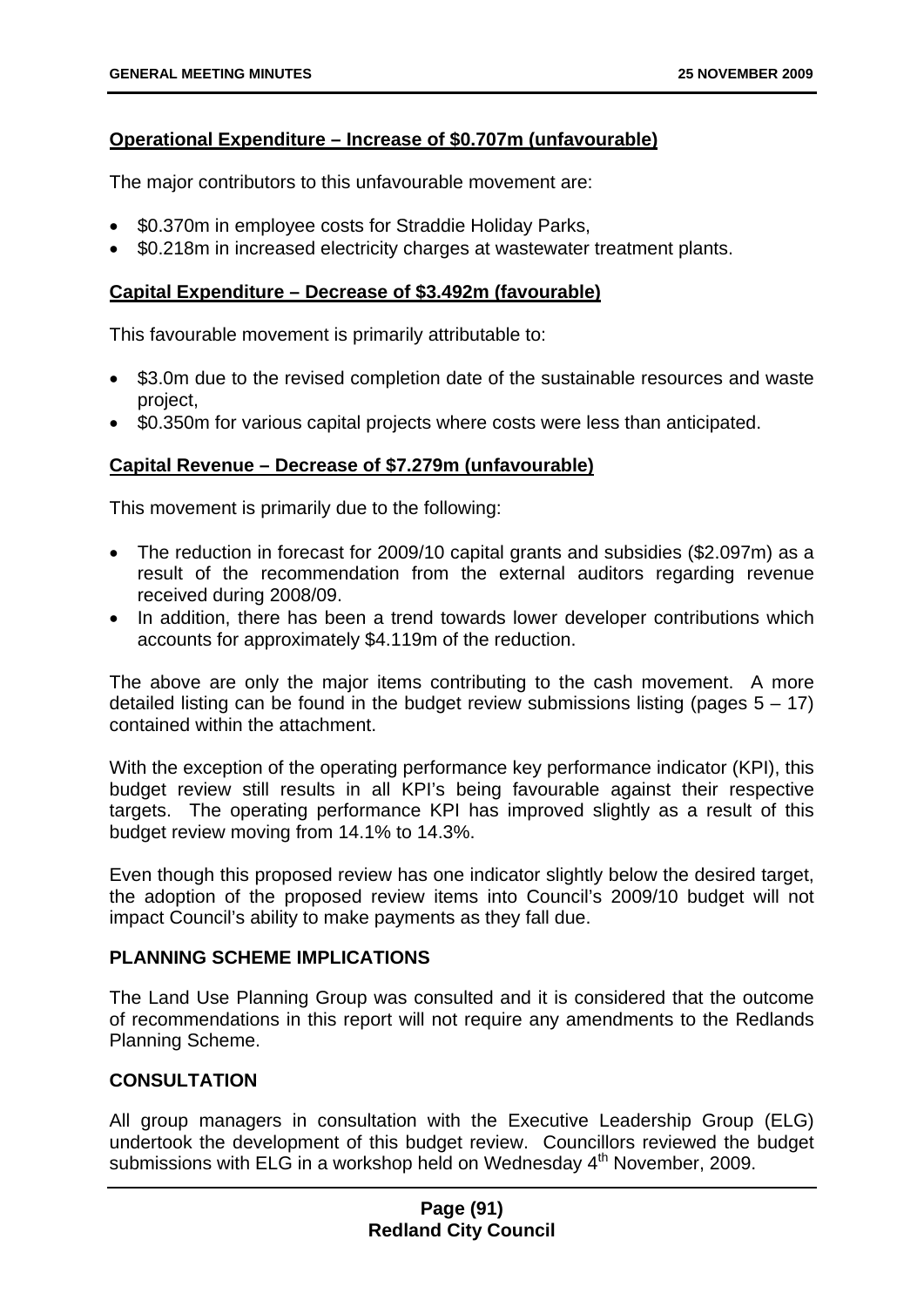# **OPTIONS**

### **PREFERRED**

- 1. That Council adopt the Revised Budget for 2009/10 at Redland City Council consolidated level which refers to the following:
	- a) RCC Budgeted Statement of Cash flows page 2 of attachment;
	- b) RCC Statement of Financial Position (Balance Sheet) page 3 of attachment;
	- c) RCC Operating and Capital Funding Statement page 19 of attachment;
	- d) RCC Strategic Priority Operating and Capital funding Statement page 18 of attachment.
- 2. To meet the requirements of the *Local Government Act 1993*, to adopt the Redland Water and Redland Waste Operating and Capital Funding Statements – pages 22 and 26 respectively of the attachment.

## **ALTERNATIVE**

That Council resolve not to adopt the revised budget for 2009/10 as presented in the Officer's Recommendation below.

### **OFFICER'S/COMMITTEE RECOMMENDATION/ COUNCIL RESOLUTION**

| Moved by:    | <b>Cr Williams</b> |
|--------------|--------------------|
| Seconded by: | Cr Townsend        |

**That Council resolve to:** 

- **1. Adopt the Revised Budget for 2009/10 at Redland City Council consolidated level which refers to the following:** 
	- **a. RCC Budgeted Statement of Cash flows page 2 of attachment;**
	- **b. RCC Statement of Financial Position (Balance Sheet) page 3 of attachment;**
	- **c. RCC Operating and Capital Funding Statement page 19 of attachment;**
	- **d. RCC Strategic Priority Operating and Capital funding Statement page 18 of attachment.**
- **2. To meet the requirements of the** *Local Government Act 1993,* **adopt the Redland Water and Redland Waste Operating and Capital Funding Statements – pages 22 and 26 respectively of the attachment.**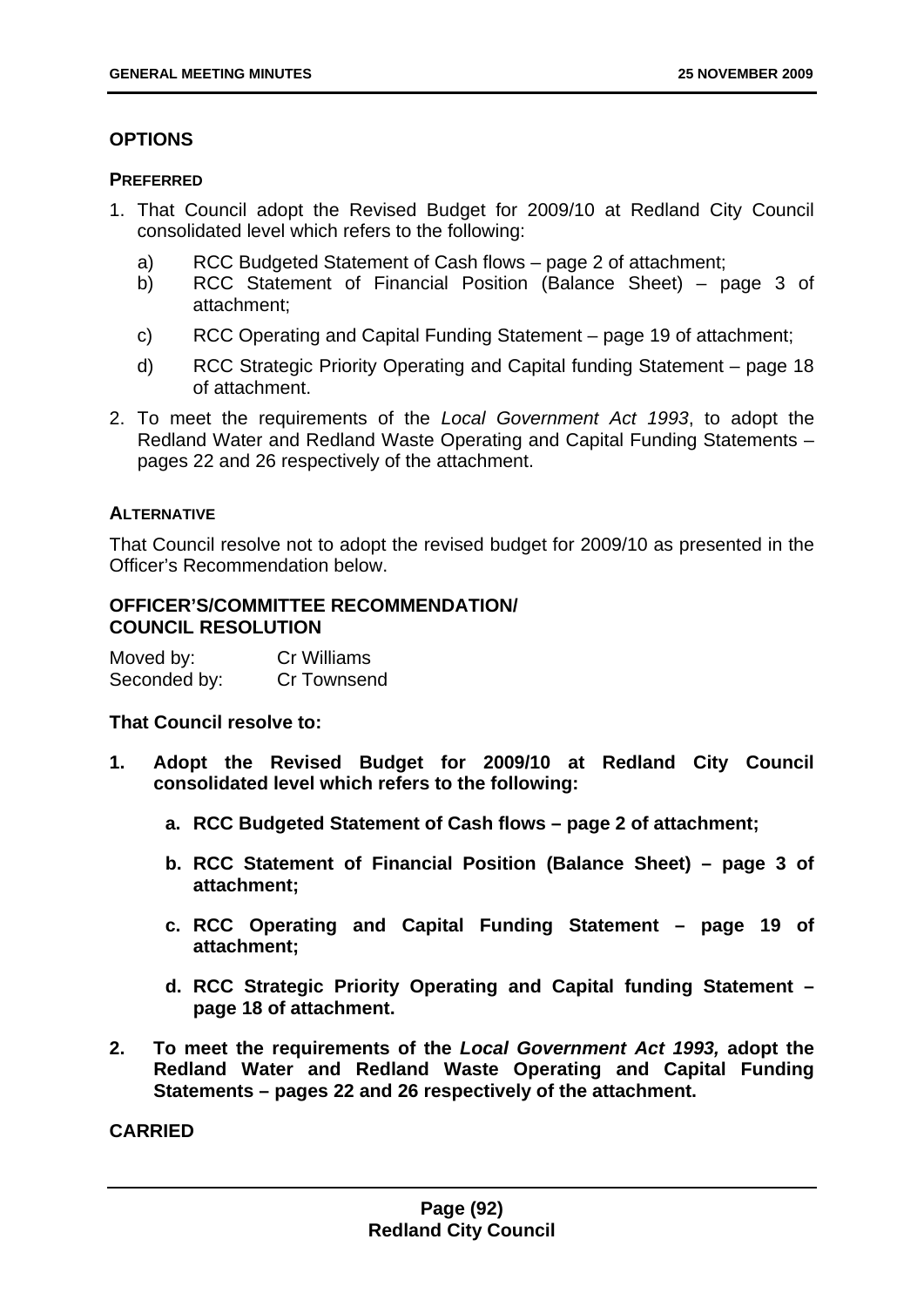## **13.2.3 SURRENDER OF LEASE - MEISSNER STREET, REDLAND BAY**

| <b>Dataworks Filename:</b>       | P.143126                                                                           |
|----------------------------------|------------------------------------------------------------------------------------|
| <b>Attachments:</b>              | <b>Site Plan</b>                                                                   |
| <b>Responsible Officer Name:</b> | <b>Brian Lewis</b><br><b>Manager Corporate Acquisitions Fleet &amp; Facilities</b> |
| <b>Author Name:</b>              | <b>Mery Elliott</b><br><b>Property Services Manager</b>                            |

### **EXECUTIVE SUMMARY**

The University of Queensland hold a lease over Council land described as Lot 143 on CP SL843 at Meissner Street, Redland Bay for the purposes of extracting water from an underground well located on the property and shown on the attached site plan.

The University now wish to surrender the lease as they are no longer in possession of adjacent property which was irrigated from the well.

### **PURPOSE**

To recommend to Council that surrender of the lease be approved.

### **BACKGROUND**

This lease over approximately 200m<sup>2</sup> of Council freehold land was issued in 1980 for a period of 99 years, expiring on 10 December 2079. The well had previously provided irrigation to farm land controlled by the University opposite the subject site, which has since been sold.

Accordingly the lease should now be surrendered and the University have requested same.

### **RELATIONSHIP TO CORPORATE PLAN**

The recommendation primarily supports Council's strategic priority to provide effective organisational leadership through strategic planning and accountable and ethical standards of practice.

#### **FINANCIAL IMPLICATIONS**

Council will not be involved in any expense in respect to the surrender.

## **CONSULTATION**

Consultation has not been necessary.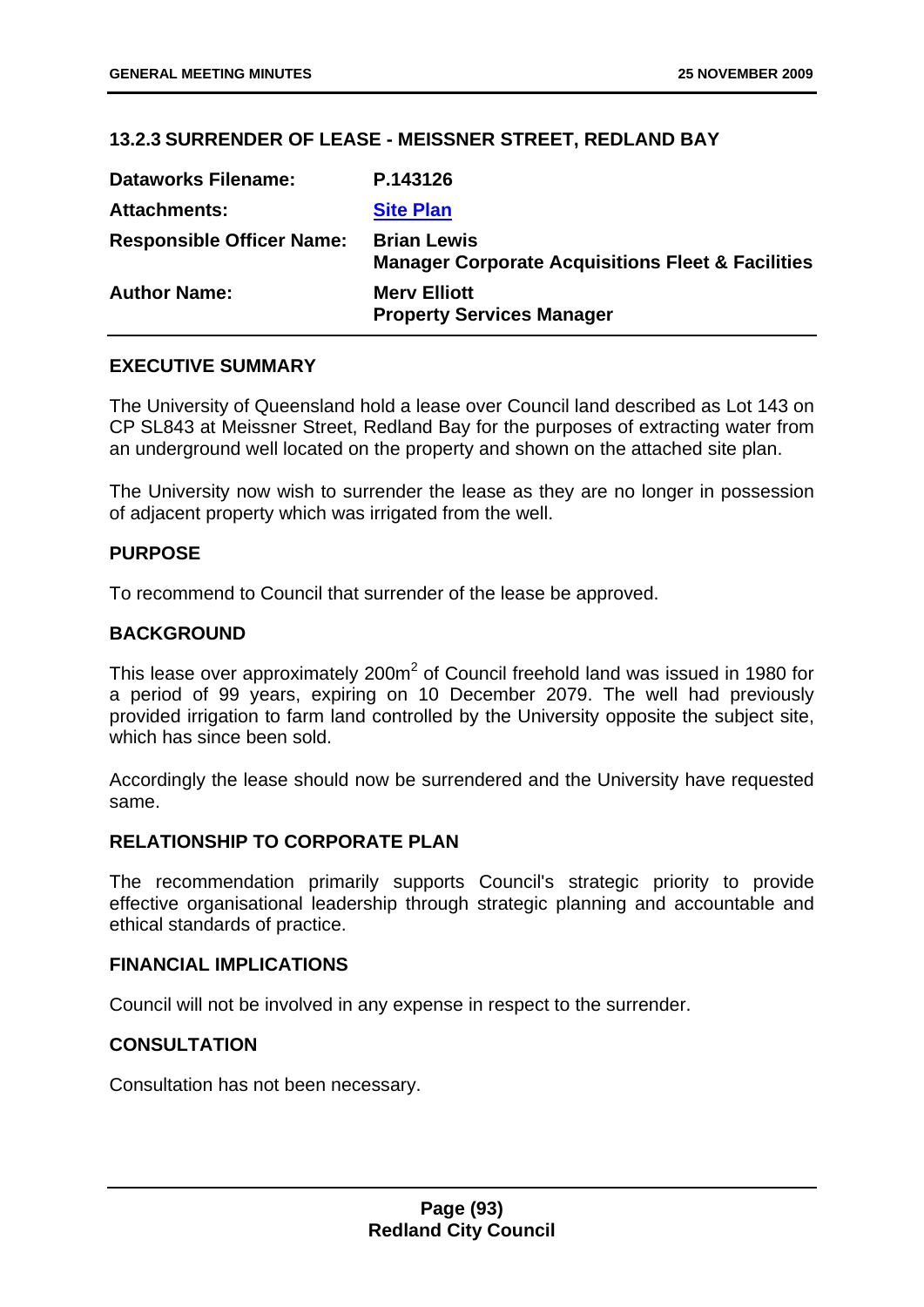## **OPTIONS**

### **PREFERRED**

That Council resolve as follows:

- 1. To accept the surrender of the lease between Council and the University of Queensland over Lot 143 on CP SL843; and
- 2. That the Chief Executive Officer be delegated authority to sign all documents relating to this matter.

### **ALTERNATIVE**

No practical alternative option exists.

# **OFFICER'S/COMMITTEE RECOMMENDATION/ COUNCIL RESOLUTION**

| Moved by:    | <b>Cr Townsend</b> |
|--------------|--------------------|
| Seconded by: | <b>Cr Elliott</b>  |

**That Council resolve as follows:** 

- **1. To accept the surrender of the lease between Council and the University of Queensland over Lot 143 on CP SL843; and**
- **2. That the Chief Executive Officer be delegated authority to sign all documents relating to this matter.**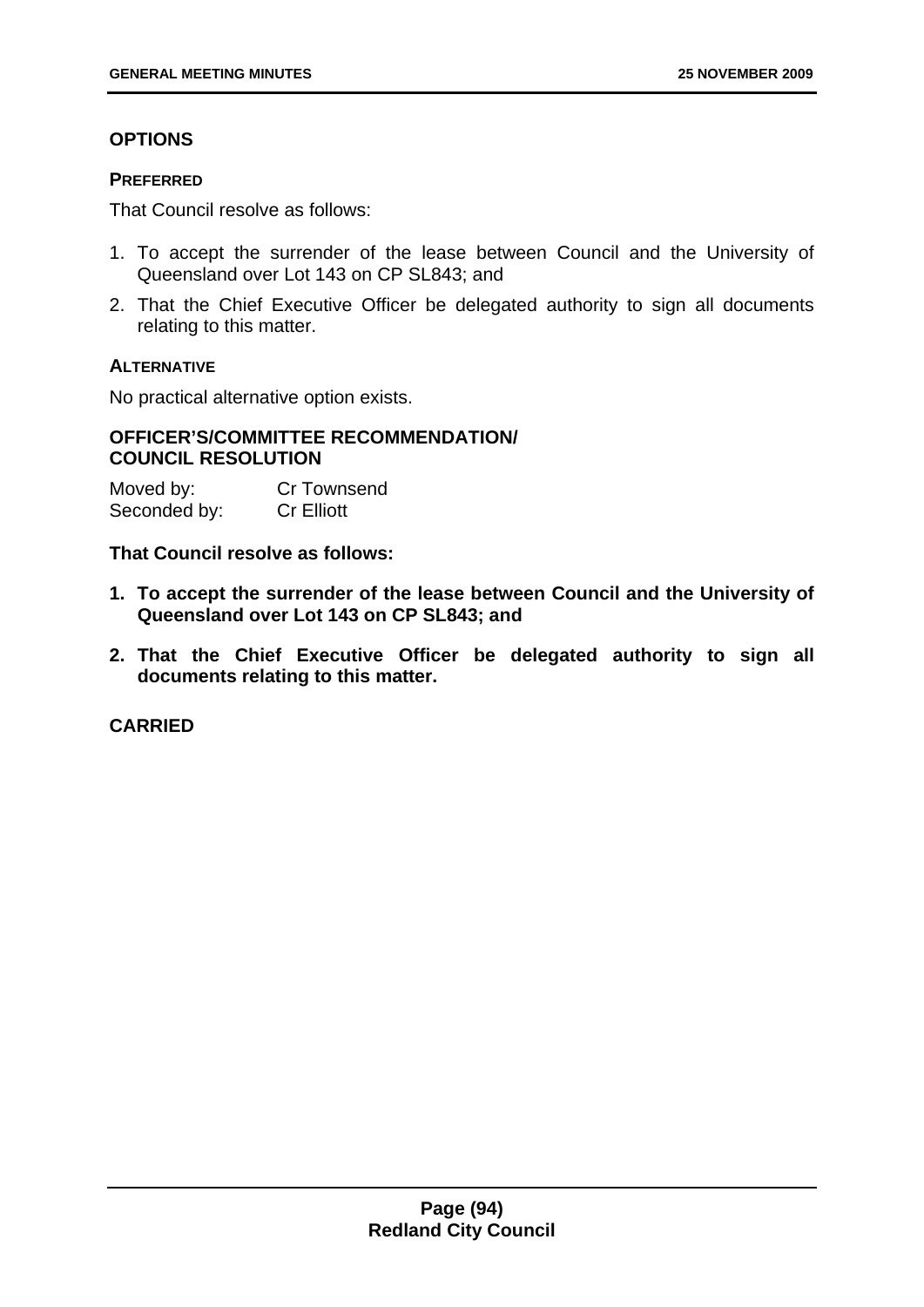### **13.3 CUSTOMER SERVICES DEPARTMENT**

#### **13.3.1 APPOINTMENT OF EXECUTIVE OFFICER AND DEPUTY EXECUTIVE OFFICER TO LDMG**

| <b>Dataworks Filename:</b>       | <b>Gov Local Disaster Management Group</b>                            |
|----------------------------------|-----------------------------------------------------------------------|
| <b>Responsible Officer Name:</b> | Mike Hyde<br><b>General Manager Customer Services</b>                 |
| <b>Author Name:</b>              | <b>Mike Morrison</b><br><b>Senior Consultant Emergency Management</b> |

#### **EXECUTIVE SUMMARY**

Redland City's disaster management arrangements are based upon State legislation (*Disaster Management Act 2003)* and bind Council to perform a number of functions in accordance with that legislation, including the establishment of a Local Disaster Management Group (LDMG), determination of LDMG membership and the appointment of an Executive Officer to manage and coordinate the business of the LDMG.

This report recommends the appointment of a new Executive Officer and the appointment of the new position of Deputy Executive Officer.

#### **PURPOSE**

The matter is referred to Council for consideration and appointment of an Executive Officer and Deputy Executive Officer for the Local Disaster Management Group. The role of the Deputy Executive Officer is not obligatory under current legislation however it has been identified as a need so that continuity in the position is provided during periods of absence.

#### **BACKGROUND**

The position of Executive Officer of the LDMG has historically been held by General Manager, Customer Services. Following the resignation from Council in 2008 of the then General Manager, Customer Services, the role of Executive Officer was transferred as an interim measure to the General Manager Redland Water pending an organisational restructure.

With the appointment of a new Executive Leadership Group in mid-2009, this issue now needs to be finalized and the position filled on a permanent basis.

#### **ISSUES**

The role of the Executive Officer of the LDMG is to ensure the business of the group is managed and coordinated through the following:

• Advise the LDMG on all disaster management issues;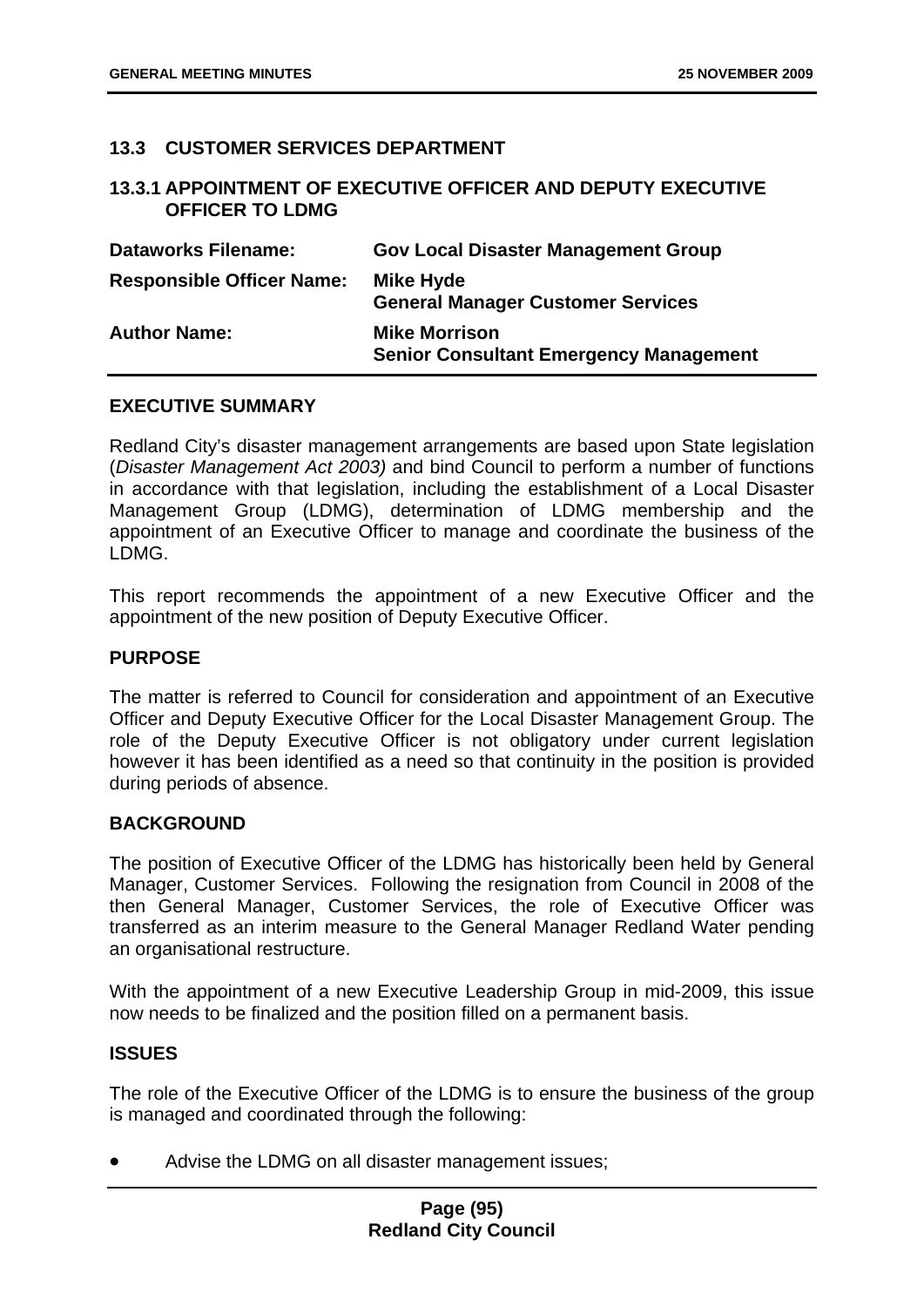- Ensure that the LDMG has prepared a current plan for disaster management;
- Ensure disaster operations are coordinated effectively;
- Report at least annually to the Council on the local Group's performance;
- Ensure that all directions and functions of Council and the LDMG are carried out in accordance with the provisions of the Disaster Management Act 2003.

The position of Executive Officer is a requirement under State legislation and is an appointment made by Council under Section 35 of the Disaster Management Act 2003.

#### **RELATIONSHIP TO CORPORATE PLAN**

The recommendation primarily supports Council's strategic priority to build safe, strong and self reliant communities with access to community services, infrastructure and opportunities for participation in community life.

#### **FINANCIAL IMPLICATIONS**

There are no financial implications associated with this appointment.

#### **CONSULTATION**

Extensive discussion has occurred between the Chief Executive Officer, General Manager Customer Services, General Manager Governance and the Senior Consultant, Emergency Management.

#### **OPTIONS**

#### **PREFERRED**

That Council resolve as follows:

- 1. To appoint the General Manager, Community Services to the role of Executive Officer, Local Disaster Management Group in accordance with Section 35 of the Disaster Management Act 2003; and
- 2. To appoint the General Manager, Governance to the role of Deputy Executive Officer, Local Disaster Management Group.

#### **ALTERNATIVE**

Select other officers for the roles of Executive Officer and Deputy Executive Officer.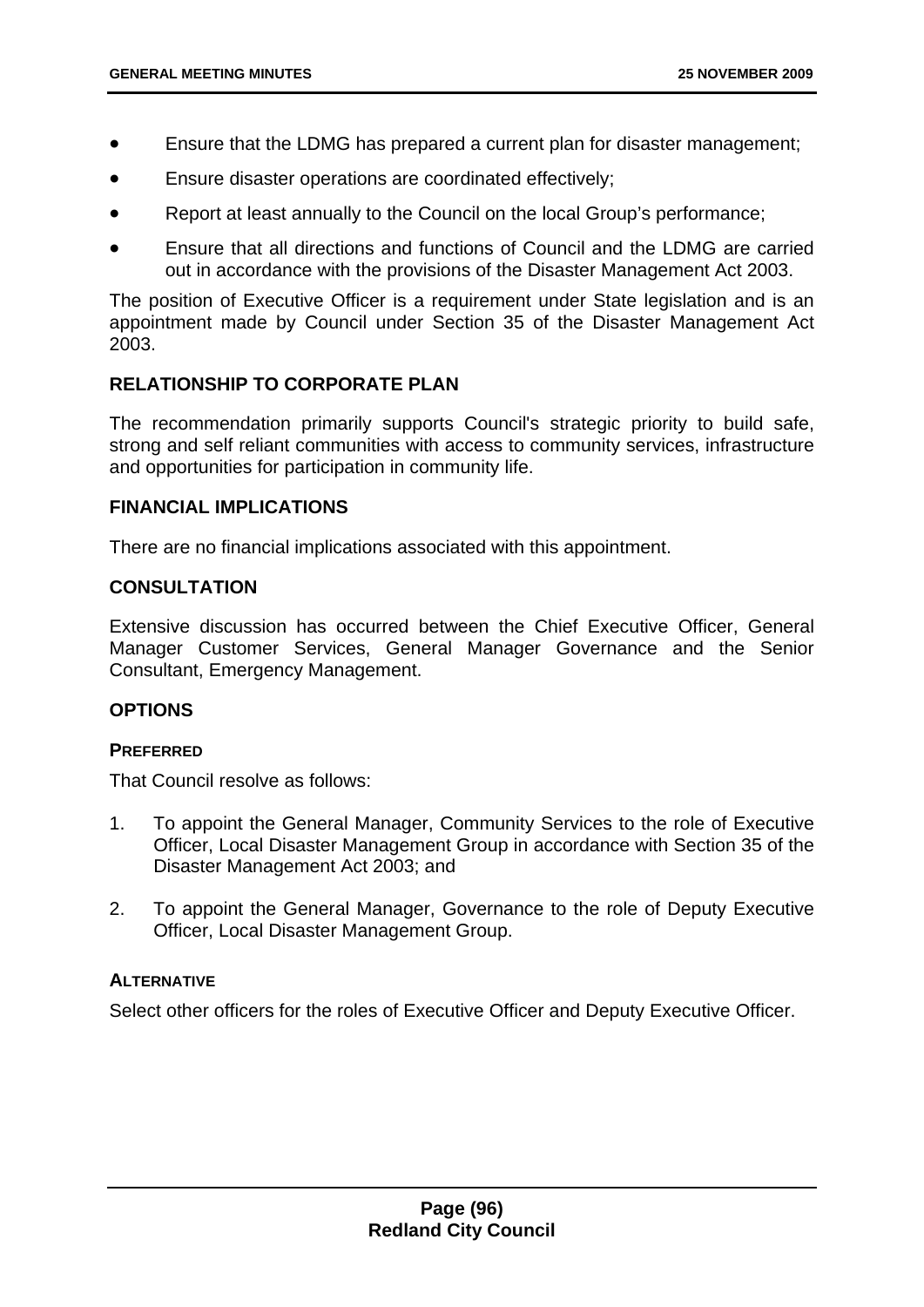# **OFFICER'S/COMMITTEE RECOMMENDATION/ COUNCIL RESOLUTION**

| Moved by:    | Cr Townsend       |
|--------------|-------------------|
| Seconded by: | <b>Cr Elliott</b> |

**That Council resolve as follows:** 

- **1. To appoint the General Manager, Customer Services to the position of Executive Officer to Redland City Council's Local Disaster Management Group; and**
- **2. To appoint the General Manager, Governance to the position of Deputy Executive Officer to Redland City Council's Local Disaster Management Group.**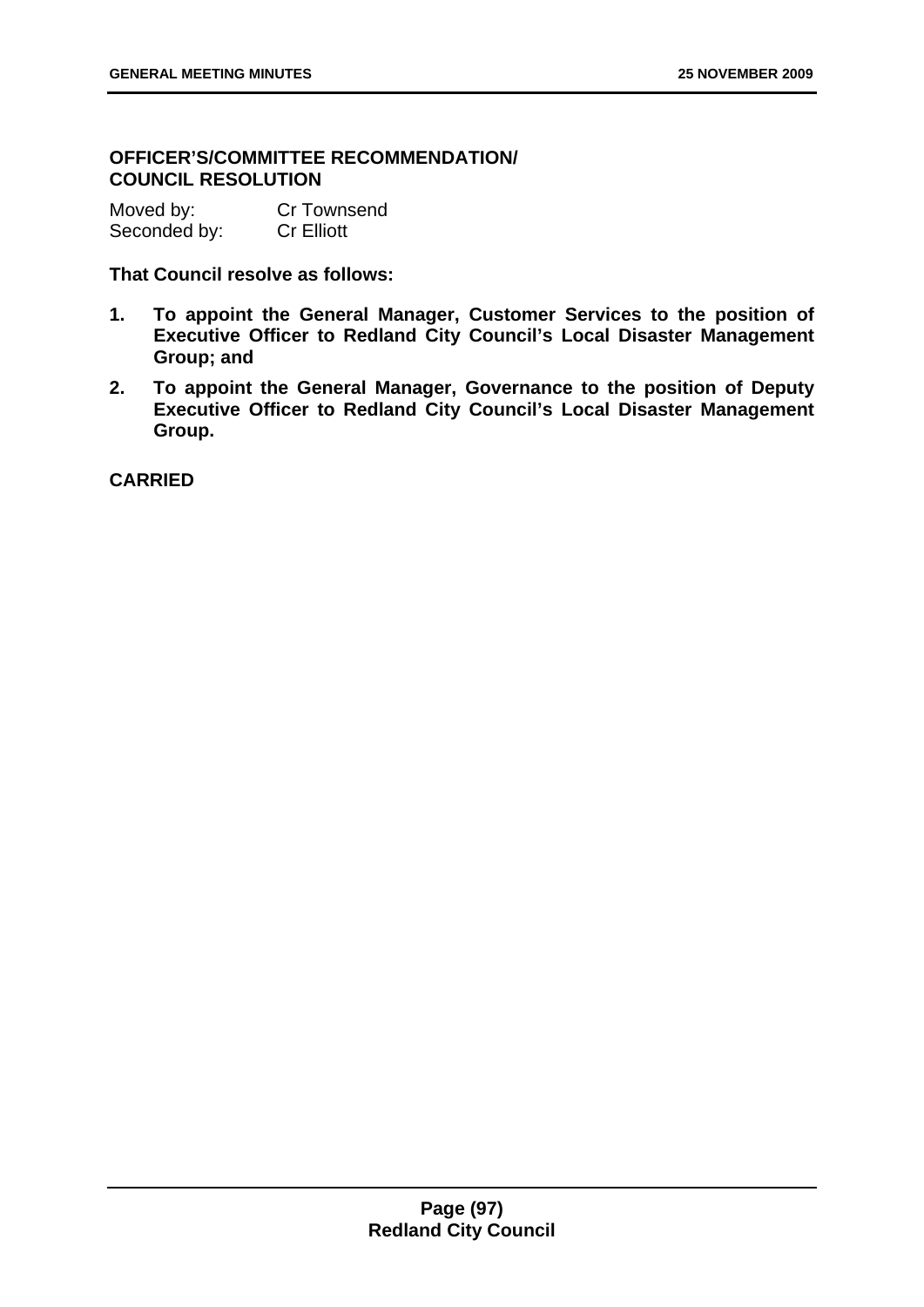## **13.4 CLOSED SESSION**

# **MOTION TO CLOSE COMMITTEE MEETING**

That the meeting be closed to the public under Section 463(1) of the *Local Government Act 1993* to discuss the following items:

## **13.4.1 2010-2011 Budget Parameters and Timetable**

The reason that is applicable in this instance is as follows: *"(c) the local government's budget."* 

## **13.4.2 Community Grants Program and RADF Round 1 Approval of Funds**

The reason that is applicable in this instance is as follows:

*"(h) other business for which a public discussion would be likely to prejudice the interests of the local government or someone else, or enable a person to gain a financial advantage."* 

## **13.4.3 Community Model for the Management of the Straddie Holiday Parks;**

# **13.4.4 Provision of Lease for the North Stradbroke island Holiday Parks;**

# **13.5.1 Tender 1223-2009 FNS Bank & Provision of Payment Processing Services.**

The reason that is applicable in these instances is as follows:

*"(e) contracts proposed to be made by it." (Council)* 

## CARRIED

## **MOTION TO REOPEN COMMITTEE MEETING**

That the meeting be again opened to the public.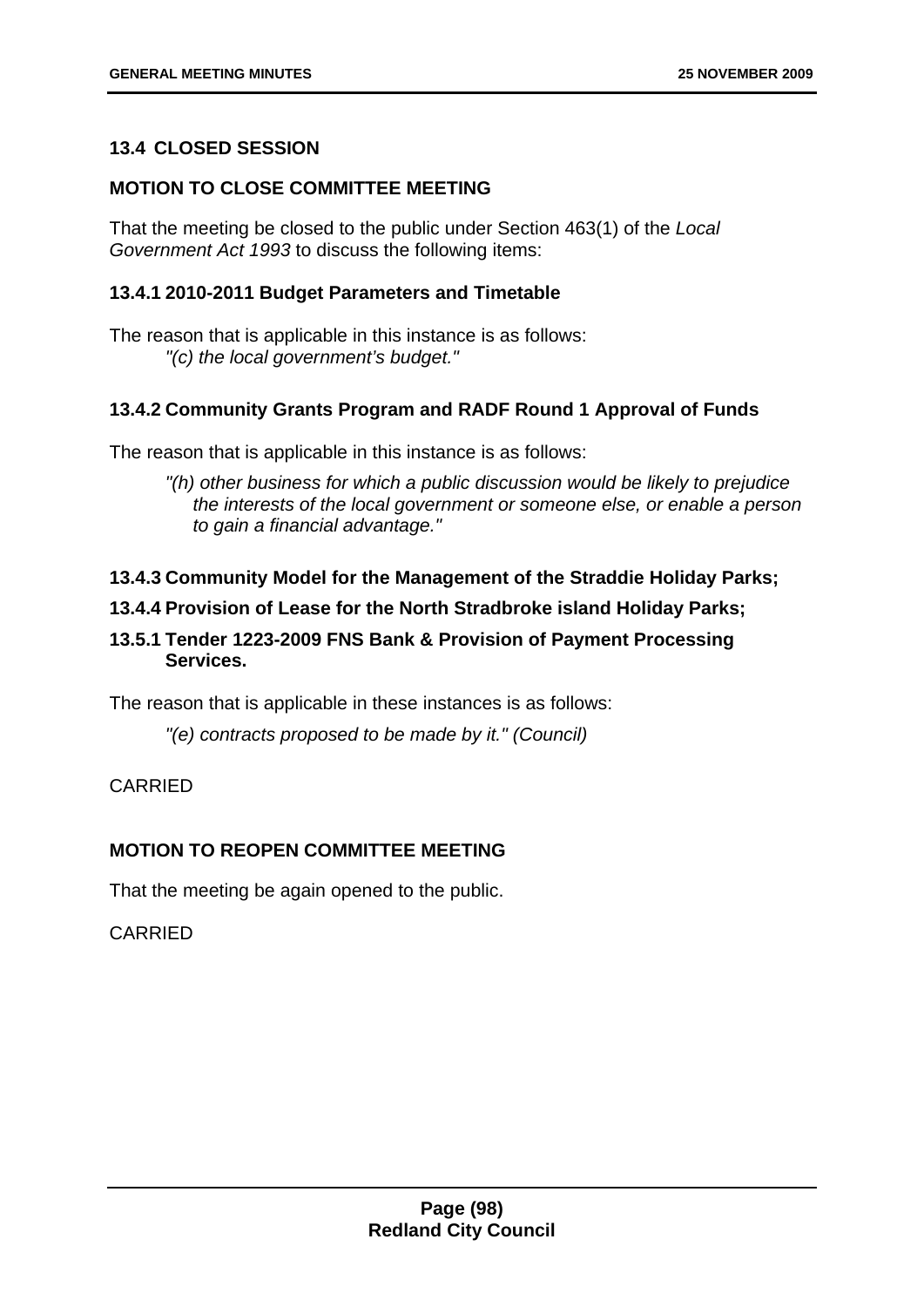## **13.4.1 2010-2011 BUDGET PARAMETERS AND TIMETABLE**

| <b>Dataworks Filename:</b>       | <b>FM Corporate Budget</b>                                                                                          |
|----------------------------------|---------------------------------------------------------------------------------------------------------------------|
| <b>Responsible Officer Name:</b> | <b>Kerry Phillips</b><br><b>Acting General Manager Corporate Services</b>                                           |
| <b>Author Name:</b>              | <b>Katharine McCarthy</b><br><b>Acting Service Manager Budget Financial</b><br><b>Modelling &amp; Group Support</b> |

# **EXECUTIVE SUMMARY**

A confidential report from Acting Service Manager Budget Financial Modelling & Group Support dated 6 November 2009 was discussed in closed session at the Finance & Corporate Management meeting on 18 November 2009, with the Committee Recommendation presented at today's meeting for consideration.

### **COMMITTEE RECOMMENDATION/ COUNCIL RESOLUTION**

| Moved by:    | Cr Townsend       |
|--------------|-------------------|
| Seconded by: | <b>Cr Elliott</b> |

**That Council resolve as follows:** 

- **1. To adopt the budget parameters detailed in the attachment subject to subsequent advice during 2010/11 budget development; and**
- **2. That the proposed timetable for production of the 2010/11 budget be noted.**
- **3. That the report and associated attachment remain confidential until budget development is finalised.**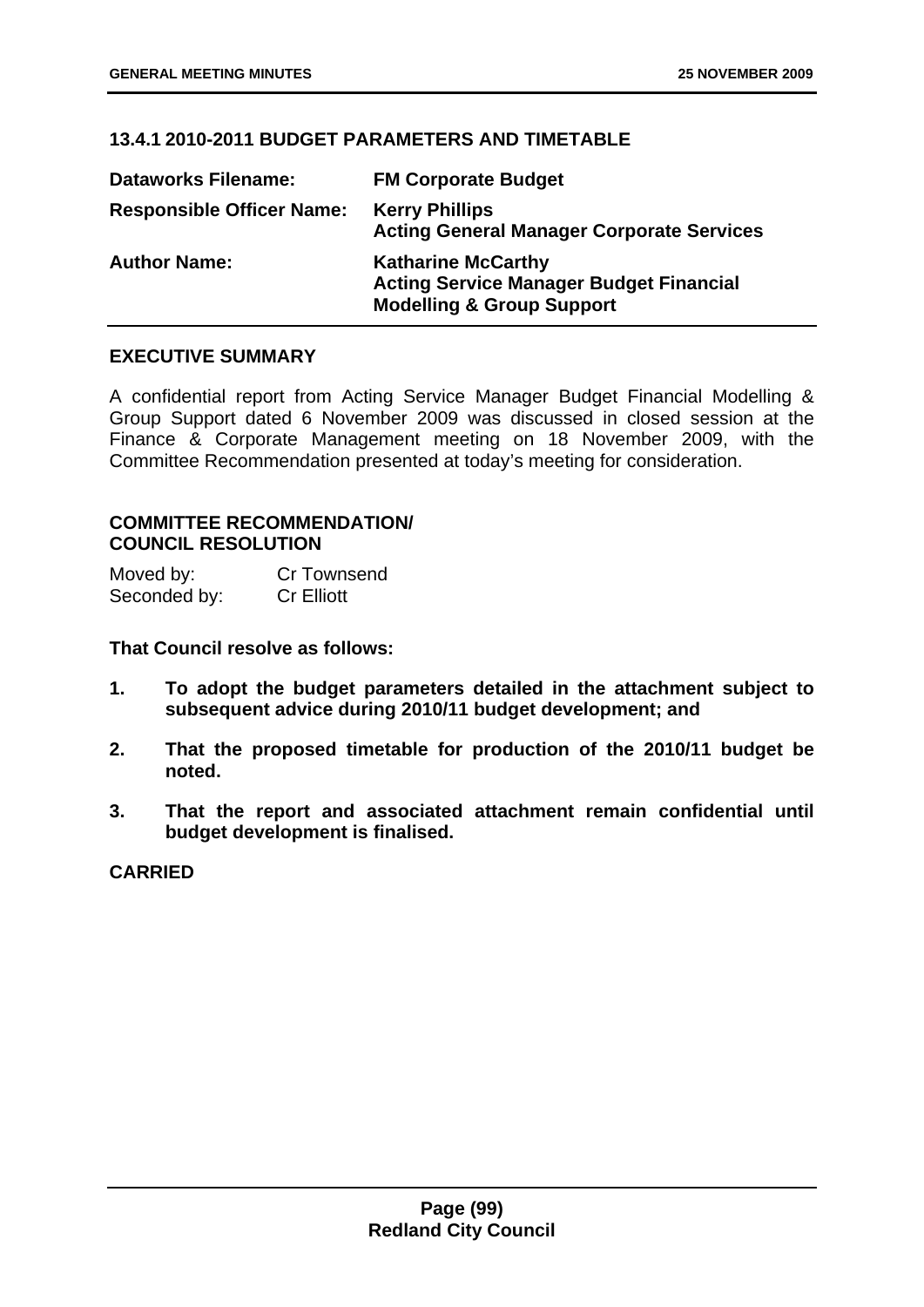The following Councillors declared a conflict of interest in the following item at the committee meeting stating they were members of organisations seeking funding. All Councillors remained in the chamber, voting in the community interest, and voted in the affirmative.

- Cr Henry
	- o Eprapah Scout Fellowship
	- o Donald Simpson over 50 Leisure Centre Ltd
	- o Koala Action Group Qld Inc.
- Cr Townsend
	- o Tingira Boat Club Inc
- Cr Murray
	- o Mooroondu Sports and Recreation Club
	- o Chair of the RADF Committee
	- o Koala Action Group Qld Inc
- Cr Ogilvie
	- o Redlands United Football Club Inc
	- Point Lookout Surf Life Saving Club
- Cr Williams
	- o The Corporate of the Trustees of the Roman Catholic Archdiocese of Brisbane
- Cr Reimers
	- o Capalaba Amateur Fishing Club
	- o Redland Multi-Sports Club Inc
- Cr Hobson
	- o Rotary Club of Cleveland Inc
	- o Redland Bayside Disability Services Inc
	- o Point Lookout Surf Life Saving Club
	- o Isle of Coochie Golf Club Inc
	- o Redland District Committee on the Ageing Inc
	- o Donald Simpson over 50 Leisure Centre
	- o Cleveland Symphony Orchestra Inc

Prior to deliberation and resolution on this matter at today's meeting, Crs Henry, Townsend, Murray, Ogilvie, Williams, Reimers and Hobson declared a conflict of interest for the same reasons as above and remained in the meeting, voting in the community interest.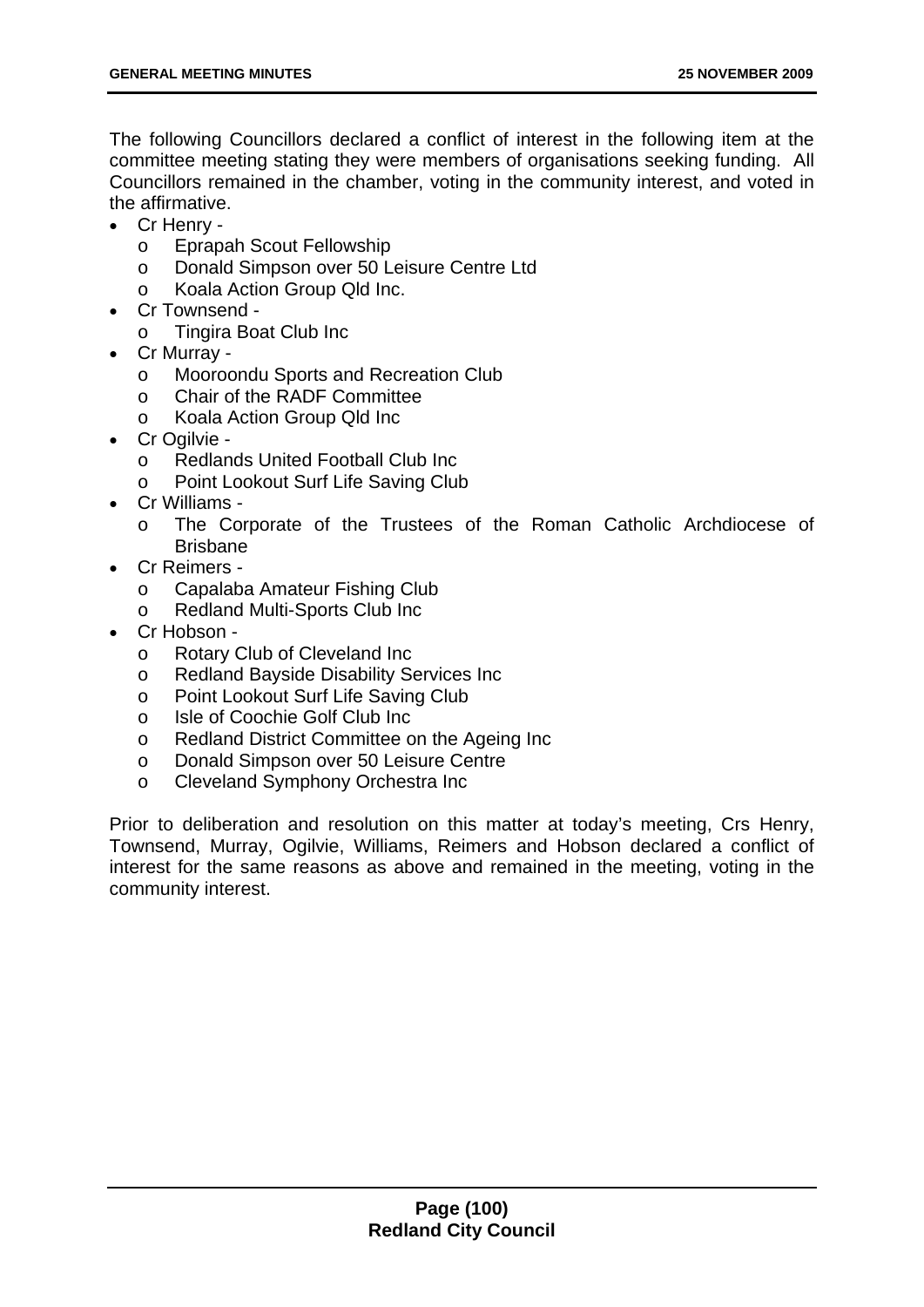## **13.4.2 COMMUNITY GRANTS PROGRAM AND RADF ROUND 1 APPROVAL OF FUNDS**

| <b>Dataworks Filename:</b>       | G&S Community Grants Program - 2009/10<br>Round 1                |
|----------------------------------|------------------------------------------------------------------|
| <b>Responsible Officer Name:</b> | <b>Sue Collins</b><br><b>A/Service Manager Human Services</b>    |
| <b>Author Name:</b>              | <b>Tim Goward</b><br><b>Community Grants Program Coordinator</b> |

### **EXECUTIVE SUMMARY**

The new Community Grants Program was established within Council on 1 July 2009 to provide financial assistance to local community organisations and individuals through grants to undertake projects for the benefit of the Redlands community.

Financial assistance to the Redlands community through the grants program includes:

- Mayor's Small Grants up to \$500 with a total pool of \$50,000;
- Organisational Support Grants up to \$3,000 with a total pool of \$90,000;
- Project Support Grants up to \$10,000 with a total pool of \$200,000;
- Capital Infrastructure Support Grants up to \$75,000 with a total pool of \$250,000; and
- Regional Arts Development Fund (RADF) with a total pool of \$100,000.

In addition a sub category of Koala Conservation and Koala Arts Support Grants was included as part of the Project Support Grants in which \$70,000 has been committed by the Environment Education Unit, Indigiscapes.

With the exception to the Mayor's Small Grants which can be submitted throughout the financial year all other categories have two funding rounds each financial year closing in September 2009 and March 2010.

A total of 76 applications requesting \$981,022.56 from Round 1 have been received including:

- 21 applications for Organisation Support requesting \$60,653;
- 32 applications for Project Support requesting \$230,503;
- 16 applications for Capital Infrastructure Support requesting \$645,367.06; and
- 7 applications for RADF requesting \$44,499.50.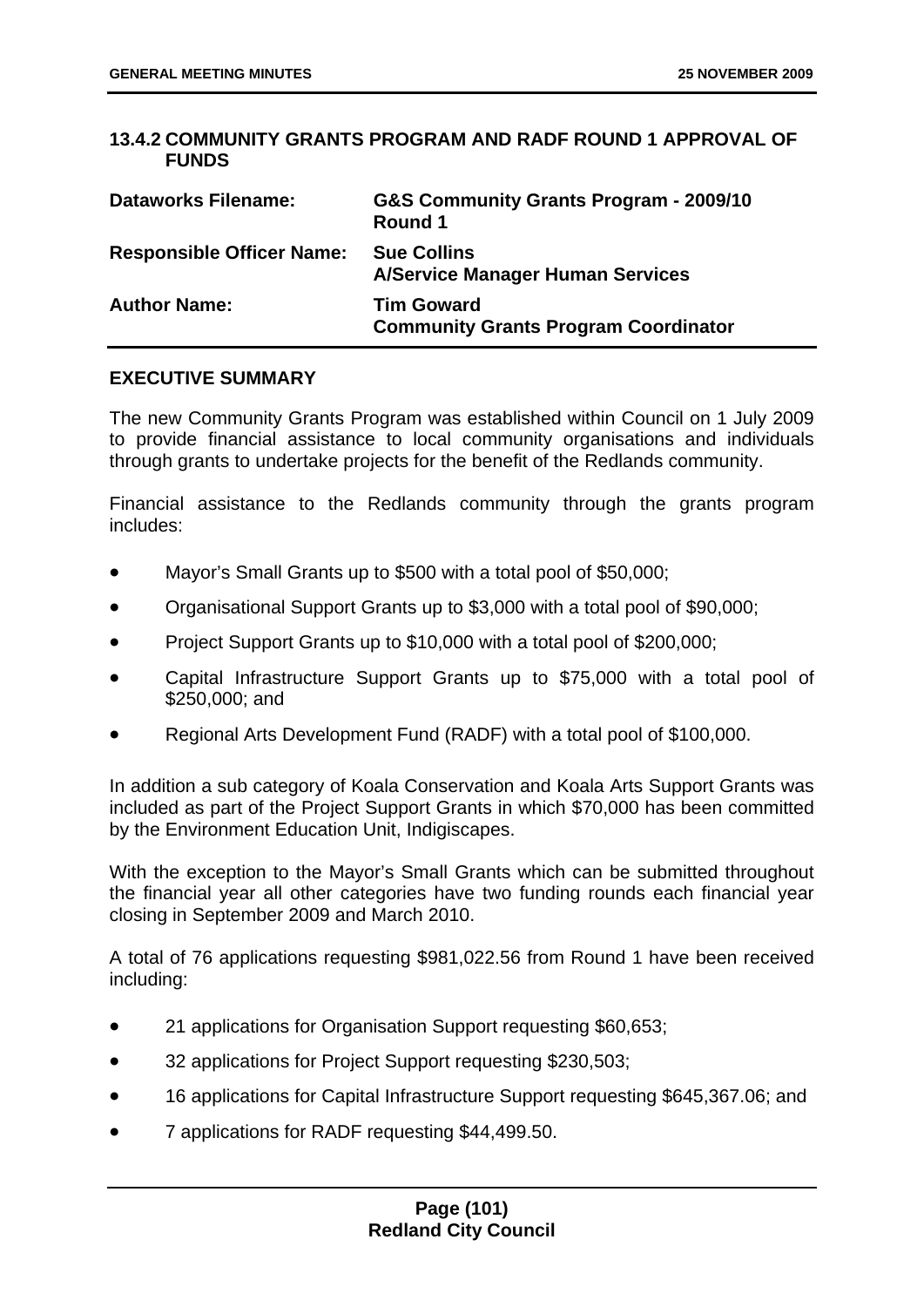Applications from the Organisational Support Grants have been assessed by Council staff and approved by the Group Manager of Customer and Community Services.

Applications for the Project Support, Capital Infrastructure Support and the RADF have been assessed by Council staff and approved and endorsed by the Community Grants Panel and, in the case of the RADF applications, the RADF Committee in accordance with State Government and Council Policies and Guidelines.

This report seeks approval from Council to fund successful applications, as well as successful applications with partial and conditional funding, from Round 1 of the Community Grants Program for the Project Support, Capital Support and RADF categories. Total funding of \$338,855.35 is sought to fund 26 applications that have been successful from Round 1. The successful applicants for each category are included at **Attachment 1**.

Successful and unsuccessful applicants for all categories – Organisational Support, Project Support, Capital Infrastructure Support and RADF – will be informed of an outcome of their application after the General Meeting on 25 November 2009.

To recognise the organisations that have been successful in their applications an event has been scheduled at the Redland Performing Arts Centre from 6.00pm to 7.30pm on 14 December 2009 in which the Mayor and Councillors will be invited to present cheques to successful applicants within their Division.

### **PURPOSE**

In accordance with Corporate Policy POL-3082 Financial Assistance to the Community Sector and Corporate Guidelines GL-3082-001 Financial Assistance to the Community Sector, this report seeks approval from Council to fund the successful applications under Round 1 of the Community Grants Program in 2009/10.

#### **BACKGROUND**

Council's Corporate Policy POL-3082 Financial Assistance to the Community Sector and Corporate Guidelines GL-3082-001 Financial Assistance to the Community Sector provides for a range of grants to be available to the community. With the exception of the Mayor's Small Grants which runs continuously, all other grants have two (2) rounds of funding, Round 1 in September and Round 2 in March of each year. All grants excepting the Mayor's Small Grants are on a competitive basis and assessed against the Guidelines. The categories of grants available are:

- Mayor's Small Grants up to \$500 for individuals demonstrating excellence at a high level and to organisations for unexpected costs and grant writing assistance.
- Organisational Support Grants up to \$3,000 to provide assistance to organisations to support management, administration and planning costs;
- Project Support Grants up to \$10,000 to provide assistance to organisations to provide specific projects that deliver long term positive outcomes to the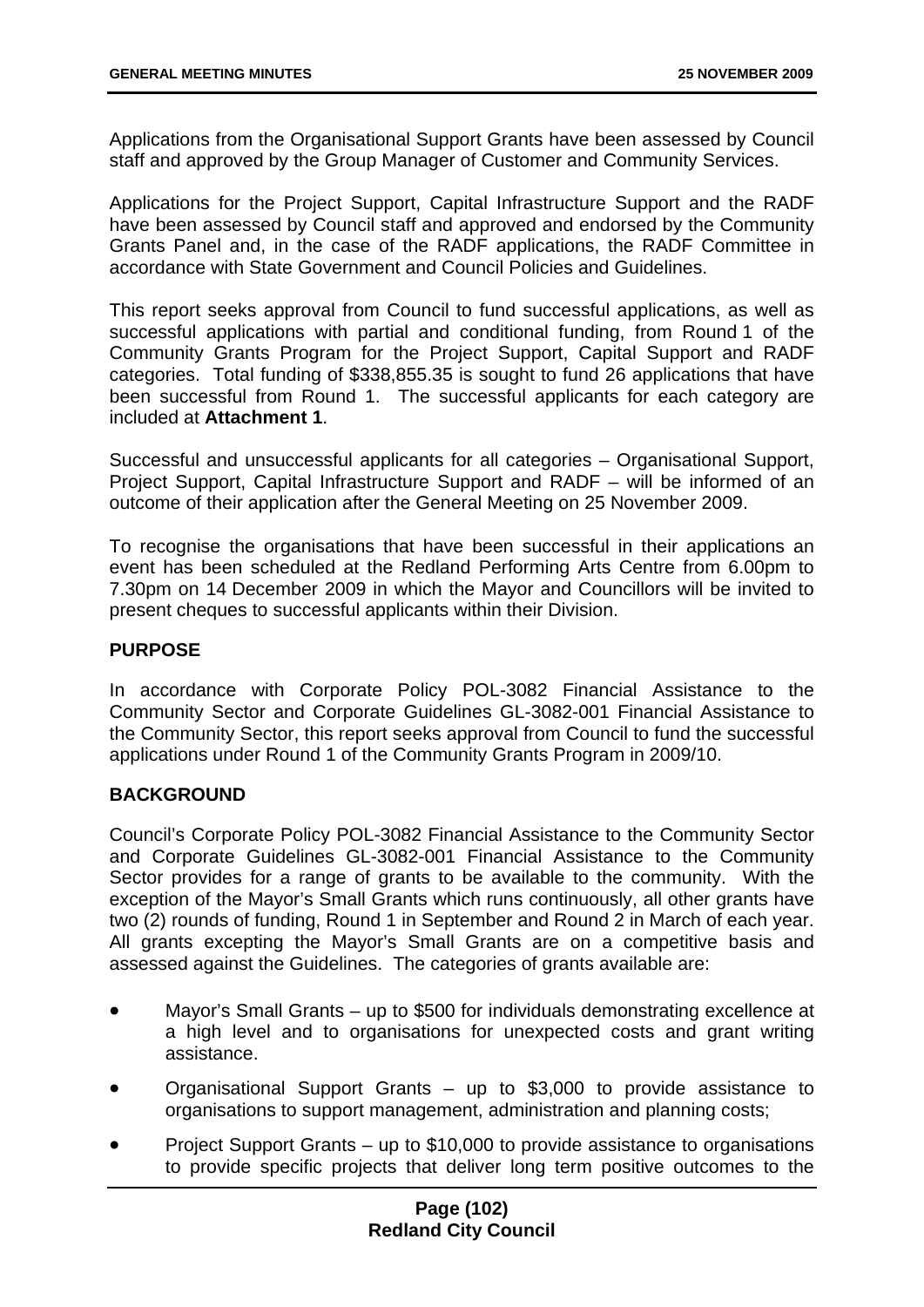community. The projects can create improvements for people in a particular community or locality in the Redlands;

- o Koala Conservation Support Grants up to \$10,000 to assist organisations in specific projects or activities that provide positive outcomes for koala conservation in the community. Applications will be assessed as part of the Project Support Grants; and
- o Koala Arts Support Grants up to \$10,000 to assist professional or emerging professional artists or organisations to develop art projects along a koala conservation theme. Applications will be assessed as part of the Project Support Grants.
- Capital Infrastructure Support Grants up to \$75,000 to assists organisations to build, renovate or refurbish facilities, including hard-wired technology upgrades; and
- Regional Arts Development Fund (existing grant) this grant supports professional artists and arts workers to practice their art, for and with communities.

All applications are assessed for eligibility against the Guidelines for the Community Grants Program and against a set criteria that reflects the Council's strategic directions endorsed by the Corporate Plan, the Strong Communities Framework and the Cultural Plan. Key priorities are set each year for the following year based on recommendations gathered by the Grants Team from different program areas within Council. They are also assessed in accordance with Council's Corporate Policy and Guidelines.

The Mayor's Small Grants are assessed for eligibility and if successful approved by the Grants Team. Applications under the Organisational Support, Project Support and Capital Infrastructure Support grants are assessed by two relevant professional Council officers and moderated by the Community Grants Coordinator. Applications for the Organisational Support Grants are approved by the Group Manager of the Customer and Community Services.

Project Support and Capital Infrastructure Support Grants have been endorsed and approved by the Community Grants Panel. The panel is chaired by the Community Grants Coordinator with members consisting of three Council staff and three representing the community. The Council members were elected for their professionalism in the specific program areas and the community members are elected for their experience in grant funding programs and or experience in the notfor-profit sector. Membership on the panel is for one funding round with the membership being reviewed for future rounds in line with the review of the program.

In the case of applications for the RADF, there are two rounds of the RADF Grants with Council's annual budget allocation being matched by the State Government. Council is required to administer the RADF Grants under State Government Guidelines. The applications are assessed by the elected RADF Committee which is facilitated by the Director of the Redland Art Gallery (non-voting) and chaired by Councillor Helen Murray who has the casting vote. Councillor Craig Ogilvie is also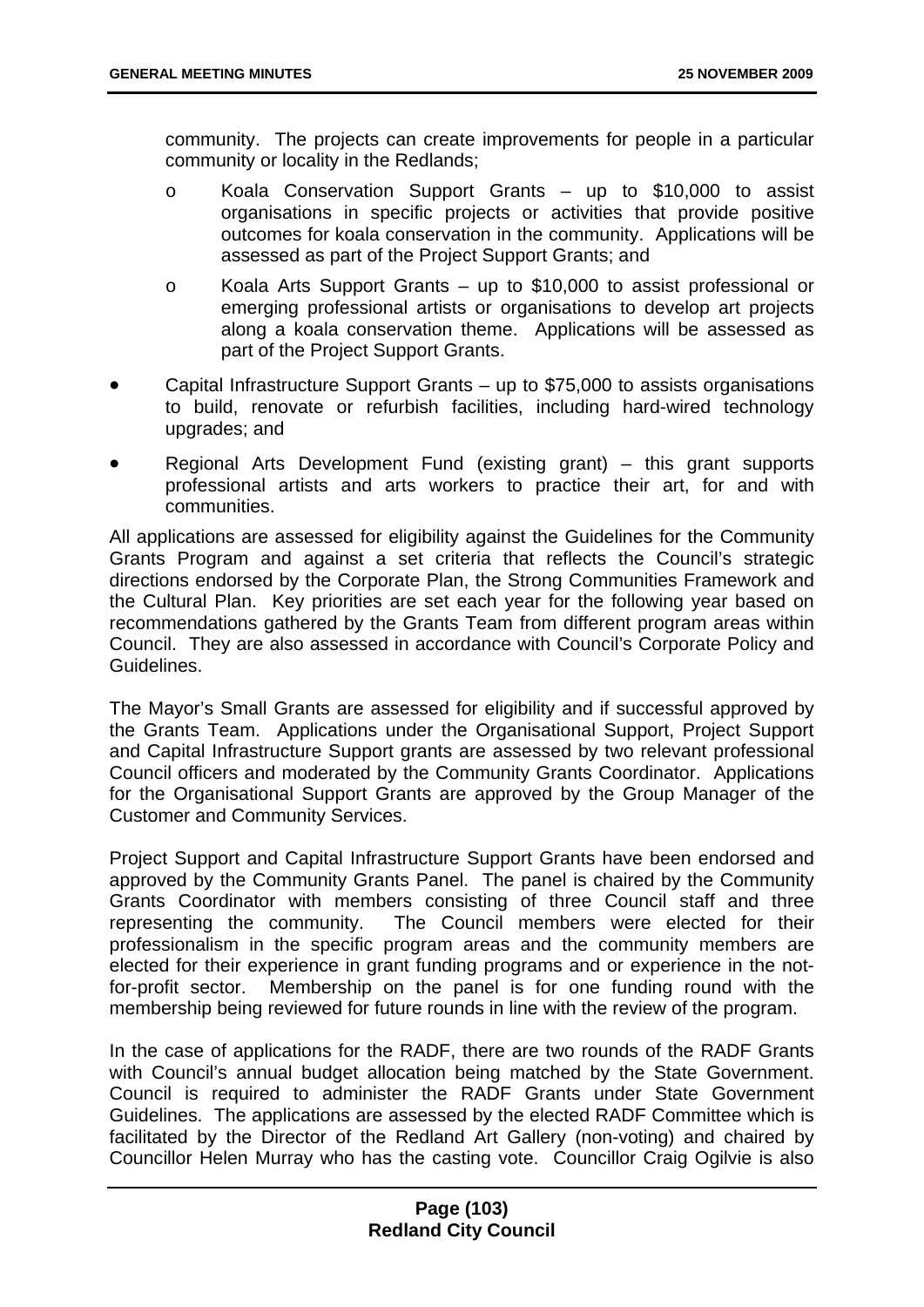represented on the Committee. RADF Committee members are elected for two terms and represent a cross section of art forms and interests. They are assessed against criteria set by the State Government and the objectives of Council's Cultural Policy. The RADF Committee assesses and endorses applications.

Endorsed and approved applications under Project Support, Capital Infrastructure Support and RADF are submitted to Council for approval. This process ensures a consistent, fair, open process without bias.

### **ISSUES**

The applications to which this report is seeking funding for has been assessed by two Council officers, moderated by the Community Grants Coordinator and approved and endorsed by the Community Grants Panel and the RADF Committee.

Round 1 – Project Support Grant – 32 applications were assessed requesting total funding of \$230,503.00. Of these applications, 15 applications have been recommended for funding totalling \$114,734.85. This includes:

- \$14,805.90 for two projects is recommended from the Environmental Education Unit, Indigiscapes as part of the sub category to fund a Koala Art Project and a Koala Conservation Project received; and
- \$99,928.95 for 13 projects is recommended for funding under the Project Support Grant.

Round 1 – Capital Infrastructure Support Grant – 16 applications were assessed requesting total funding of \$645,367.06. Of these applications, six applications have been recommended for funding including:

- Three applications totalling \$91,746 to be funded the full recommended amount;
- \$65,000 to Mooroondu Sports and Recreation Club that applied for funding to upgrade the lighting. The Community and Social Planning Group has a legacy funding directed to upgrades for this Club and have provided funding towards this project.
- Two applications with partial and conditional funding totalling \$40,000 to sporting clubs requesting lighting upgrades have been recommended. Council will provide partial funding contingent to the organisation applying for funds under the Sport and Recreation Queensland's (SRQ) Minor Facilities Program. SRQ are currently reviewing all their funding programs with organisations able to apply for funding not before May 2010. Council will assist the applicants develop a submission with funding remaining committed for the two applicants pending an outcome of their submission. The committed funds if not required will be allocated back into the Capital Infrastructure Support Grant for future rounds. If the organisation is unsuccessful in receiving funding from SRQ, the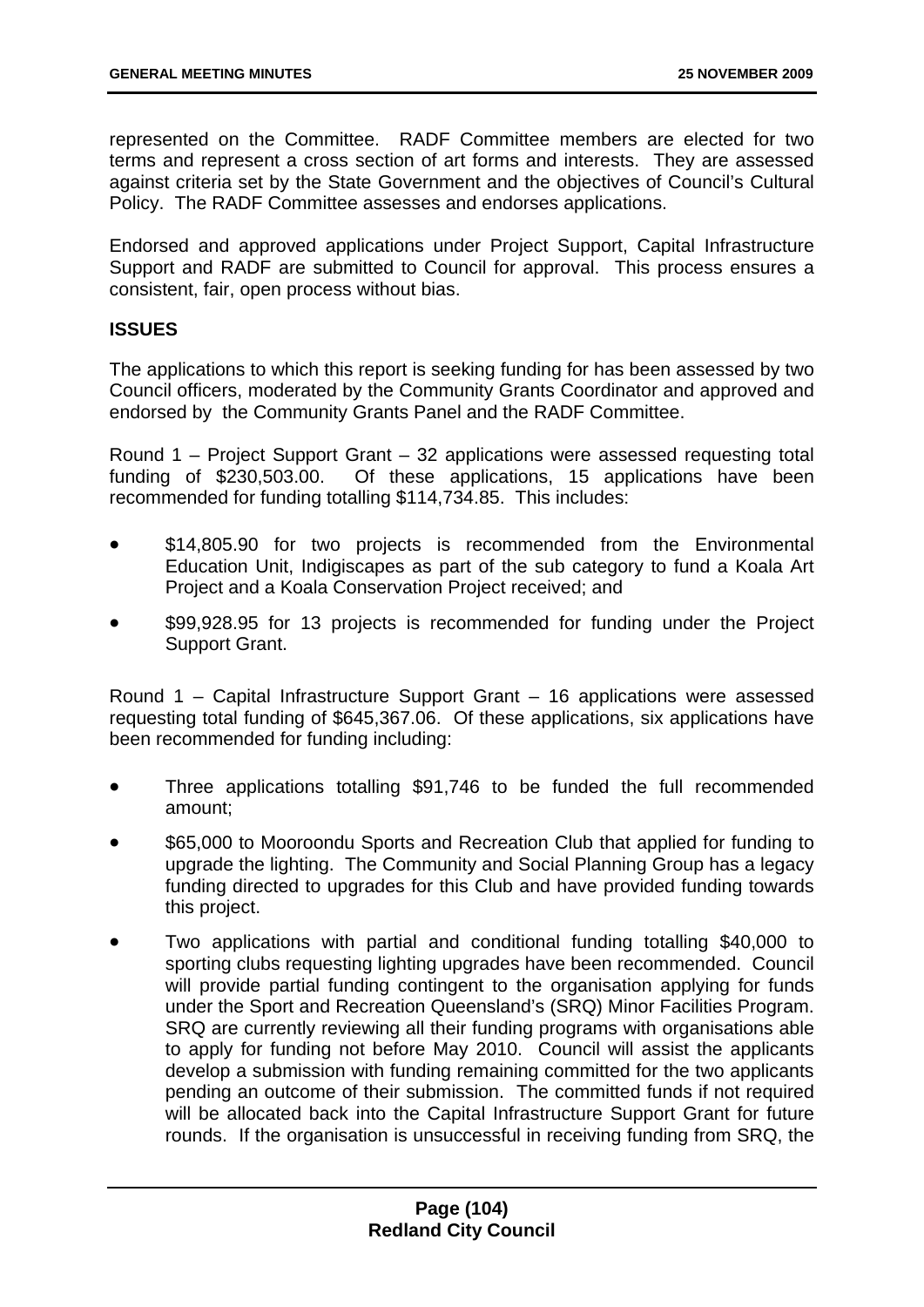organisation will be eligible to apply for the balance of the funds required to complete the project in future rounds of the Community Grants Program.

Round 1 – Regional Arts Development Fund – 7 applications were assessed requesting total funding of \$44,499.50. Of these applications, 5 applications have been recommended for funding totalling \$27,374.50.

The applications that were unsuccessful either did not meet the eligibility criteria or were eligible projects but did not rank high enough to meet the funding threshold as a priority project.

# **RELATIONSHIP TO CORPORATE PLAN**

The recommendation primarily supports Council's strategic priority to build safe, strong and self reliant communities with access to community services, infrastructure and opportunities for participation in community life.

### **FINANCIAL IMPLICATIONS**

12 applications under the Organisational Support Grant have been approved for funding for the amount of \$34,373. The total budget for the Organisational Support Grant in 2009/10 is \$90,000 - \$45,000 each funding round. Funds available in Round 2 are \$55,627.

15 applications under the Project Support Grant are recommended for approval by Council for the amount of \$114,734.85. Approval is sought for:

- \$14,805.90 from the Environmental Education Unit, Indigiscapes to fund the successful Koala Art Project and a Koala Conservation Projects received under the sub category of the Project Support Grants. The funds available in Round 2 are \$55,194.10;and
- \$99,928.95 for successful applications under the Project Support Grant. The funds available in Round 2 are \$100,071.05.

Six applications under the Capital Infrastructure Support Grant are recommended for approval by Council for the amount of \$196,746. Approval is sought for:

- \$91,746 for three applications to fully fund successful projects from the Capital Infrastructure Support Grant;
- \$65,000 from the Community and Social Planning Group for the Mooroondu Sports and Recreation Club Project; and
- A commitment of \$40,000 to two applications subject to the conditions as previously indicated. The funds available in Round 2 are \$118,254.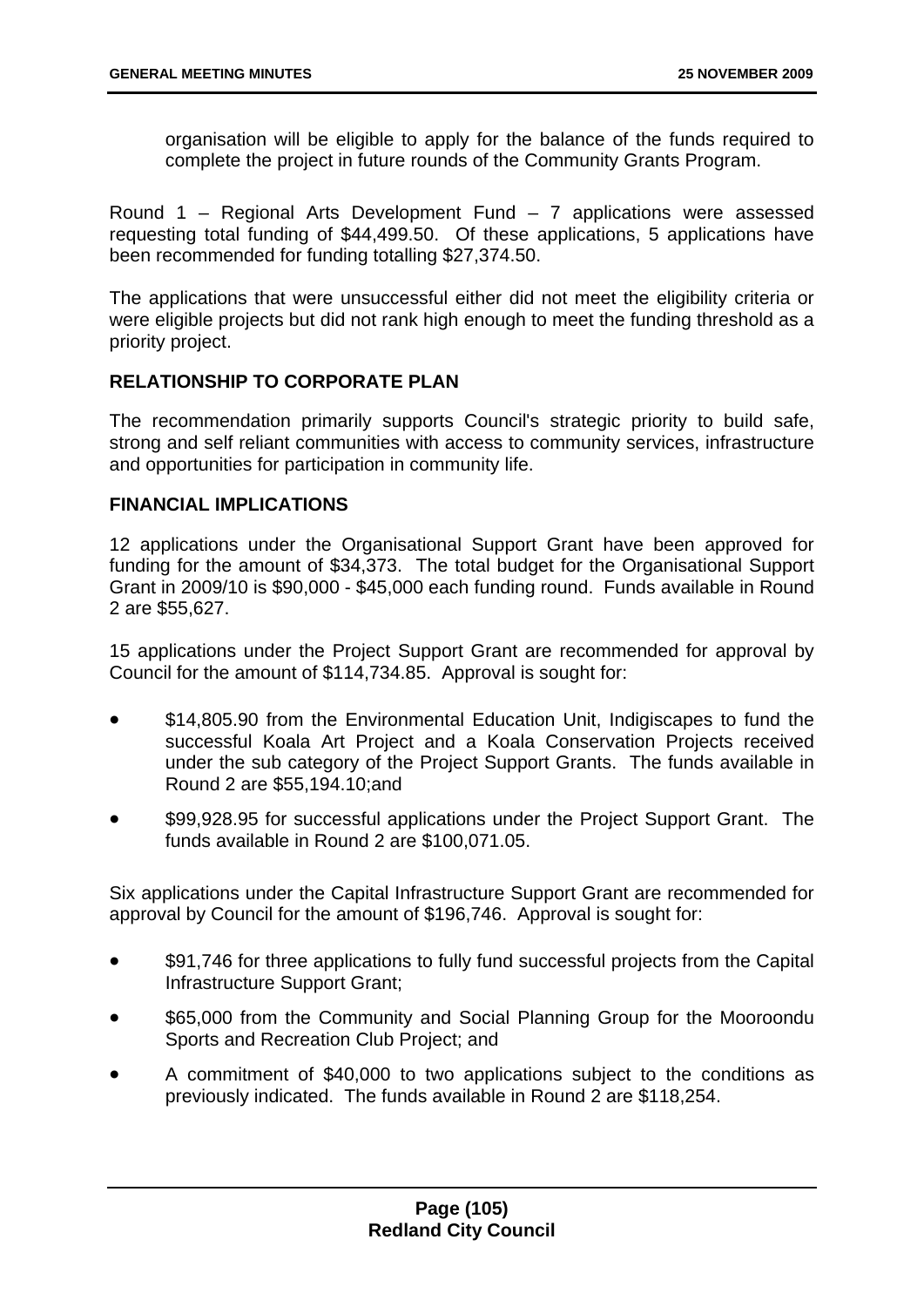Five applications under the Regional Arts Development Fund (RADF) are recommended for approval by Council for the amount of \$27,374.50. The total budget for the RADF in 2009/10 is \$100,000 with \$72,625.50 available in Round 2.

Total funding of \$338,828.35 is recommended for Round 1 including:

- \$99,928.95 for 13 Project Support applications;
- \$14,805.90 for two koala projects;
- \$91,746 for three Capital Infrastructure Support applications;
- \$65,000 to the Mooroondu Sports and Recreation Club project;
- \$40,000 commitment to two Capital Infrastructure Support applications subject to conditions as outlined above; and
- \$27,347.50 for five RADF applications.

After the September grants round is completed an assessment will be undertaken in relation to the proportion of funds available in each grant category. Categories that are underspent will be more actively promoted by staff to seek additional applications in time for Round 2 due to open on 25 January 2010.

After the closing of Round 2 in March 2010 and an assessment has been undertaken of the applications received, funds may be moved from one category to another to ensure that maximum expenditure occurs (eg. if all eligible projects have been funded in one category and funds remain, these funds may be transferred to a category that has more eligible applications than available funding). Uncommitted funds within the grants program cannot be rolled over from one financial year to another so any unspent funds will be returned to Council general revenue.

## **PLANNING SCHEME IMPLICATIONS**

The Land Use Planning Group was consulted and it is considered that the outcome of recommendations in this report will not require any amendments to the Redlands Planning Scheme.

### **CONSULTATION**

Information on the Community Grants Program was provided to the community through four workshops held on the mainland and one each held on North Stradbroke Island and Russell Island. Approximately 80 organisations were represented at these workshops.

A training session was also held for Council staff and Councillors to provide information on the changes to the financial assistance to the community.

In the assessment of the applications, consultation occurred with Council staff, the Community Grants Panel and the RADF Committee.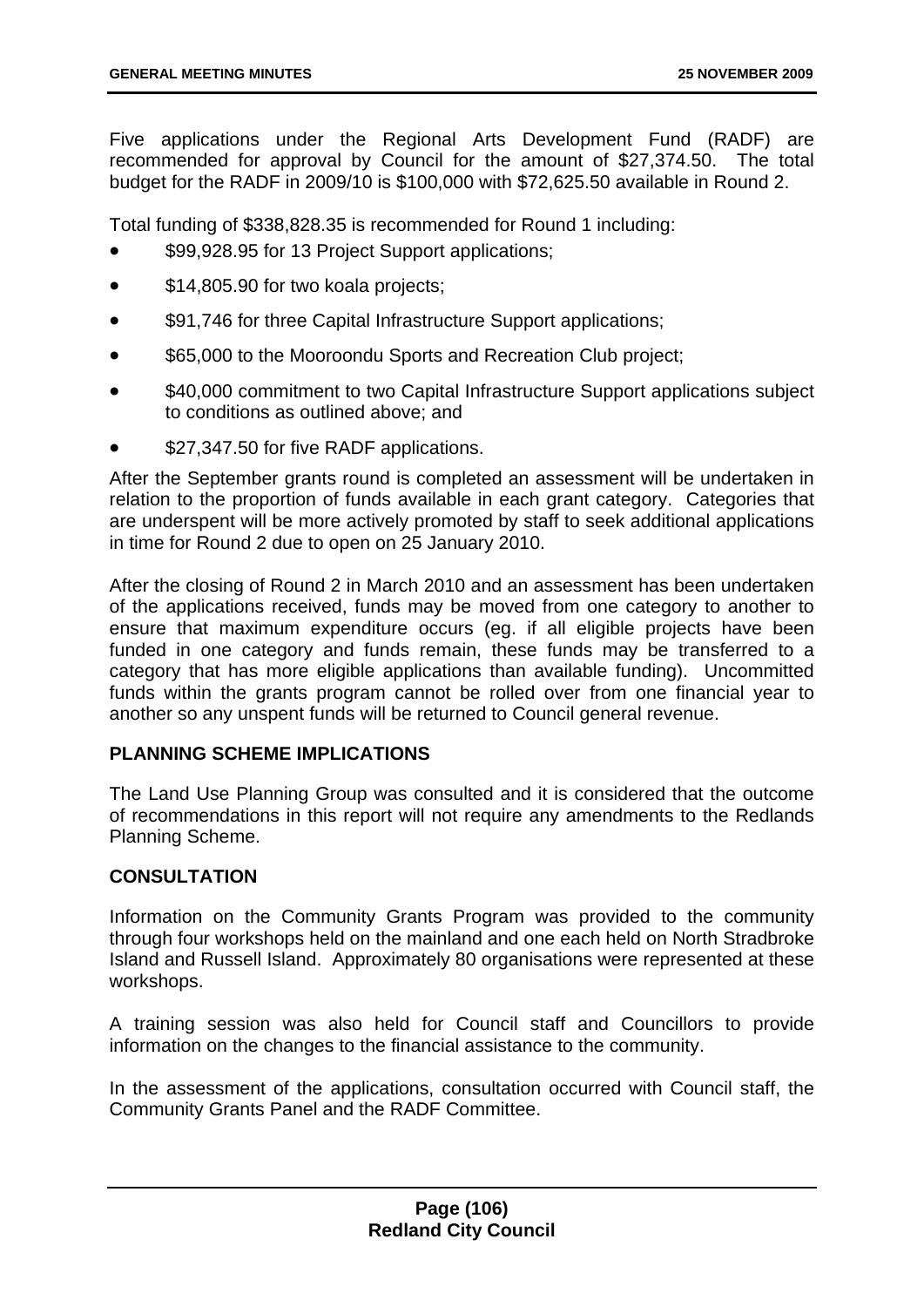Briefing on Round 1 of the Community Grants Program and a copy of all the applications received were provided to the Mayor and Councillors for comment on 30 September 2009.

# **OFFICER'S/COMMITTEE RECOMMENDATION/ COUNCIL RESOLUTION**

| Moved by:    | Cr Townsend       |
|--------------|-------------------|
| Seconded by: | <b>Cr Elliott</b> |

**That Council resolve to:** 

- **1. Approve funding for 13 applications totalling \$99,928.95 under Round 1 of the Project Support Grants – Community Grants Program; and**
- **2. Approve funding for two applications totalling \$14,805.90 from the Environmental Education Unit, Indigiscapes, to fund the Koala Arts project (PS-101-0030) and the Koala Conservation project (PS-101-0021) received under Round 1 of the Project Support Grants – Community Grants Program.**
- **3. Approve funding for three applications totalling \$91,746 under Round 1 of the Capital Infrastructure Support Grants – Community Grants Program;**
- **4. Approve a funding commitment of \$40,000 for two applications (CS-101- 0004 and CS-101-0016) under Round 1 of the Capital Infrastructure Support Grants – Community Grants Program subject to the conditions outlined in their Funding Agreements and to be transferred to the 2010/2011 budget for Capital Infrastructure Support Grants if not spent in 2009/2010;**
- **5. Approve funding to Mooroondu Sports and Recreation Club application CS-101-0013 of \$65,000 from the Community and Social Planning Group under Round 1 of the Capital Infrastructure Support Grants – Community Grants Program; and**
- **6. Approve funding for five applications totalling \$27,374.50 under Round 1 of the Regional Arts Development Fund – Community Grants Program.**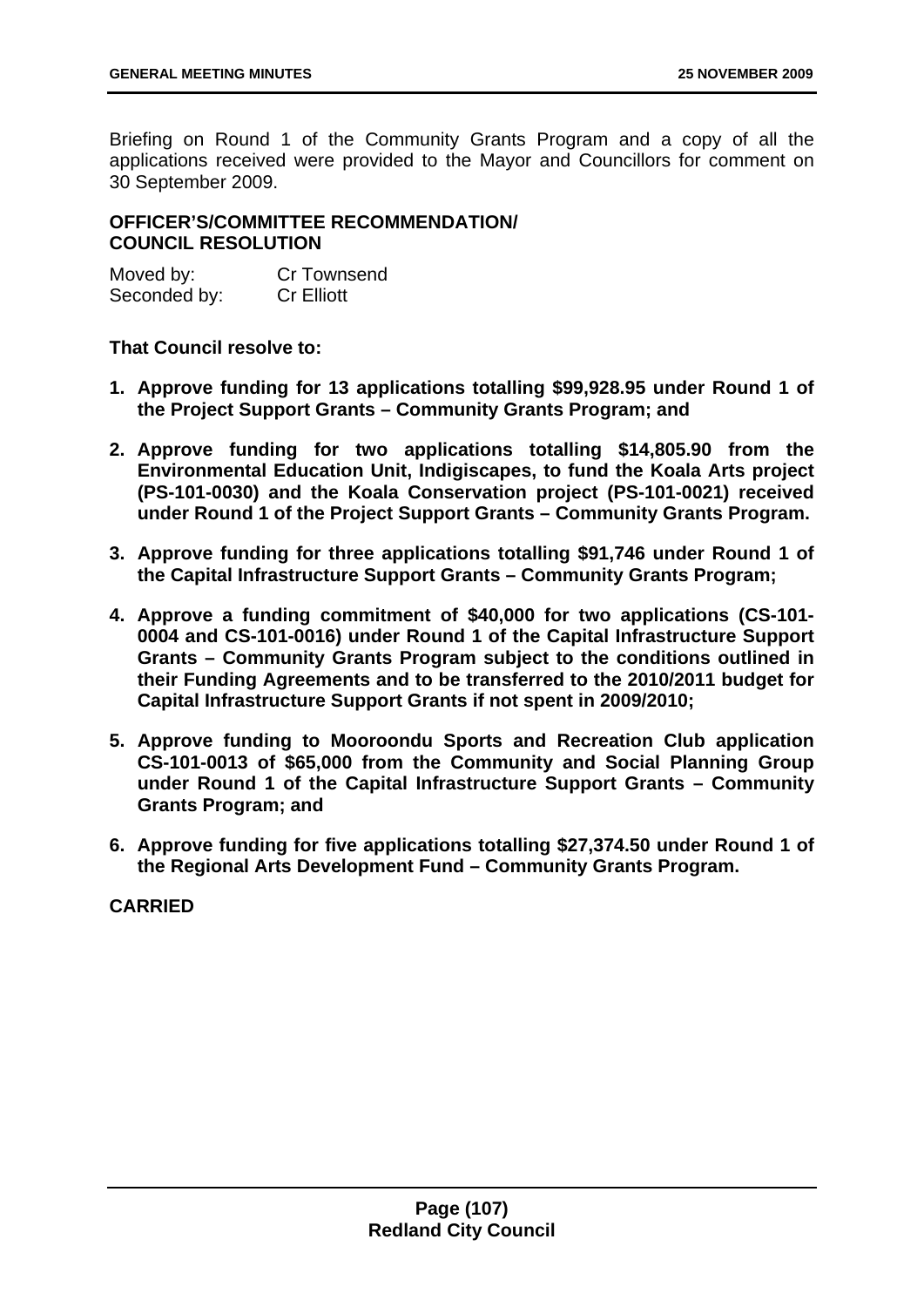Cr Townsend declared a material personal interest in Item 13.4.3 *Proposed Management Model for North Stradbroke Island Holiday Parks* and Item 13.4.4 *Provision of Lease for the North Stradbroke Island Holiday Parks* and left the committee meeting for discussion and decision on these items stating that her husband owns a company that previously contracted to Council to clean the North Stradbroke Island Caravan Parks and he was contacted by one of the Tenderers during the tender process. Cr Townsend vacated the chair and Cr Hobson presided.

Prior to deliberation and resolution on this matter at today's meeting, Cr Townsend declared a material personal interest for the same reasons as above and left the chamber.

#### **13.4.3 COMMUNITY MODEL FOR THE MANAGEMENT OF THE STRADDIE HOLIDAY PARKS**

| <b>Dataworks Filename:</b>       | <b>CP Straddie Holiday Parks - General</b>                                                  |
|----------------------------------|---------------------------------------------------------------------------------------------|
| <b>Responsible Officer Name:</b> | Mike Hyde<br><b>General Manager - Customer Services</b>                                     |
| <b>Author Name:</b>              | <b>Michael Tait</b><br><b>Project Manager - Customer &amp; Community</b><br><b>Services</b> |

### **EXECUTIVE SUMMARY**

A confidential report from Project Manager – Customer & Community Services dated 16 November 2009 was discussed in closed session at the Finance & Corporate Management meeting on 18 November 2009, with the Committee Recommendation presented at today's meeting for consideration.

## **OFFICER'S/COMMITTEE RECOMMENDATION/ COUNCIL RESOLUTION**

| Moved by:    | Cr Williams |
|--------------|-------------|
| Seconded by: | Cr Ogilvie  |

**That Council resolve as follows:** 

- **1. To note the report;**
- **2. To provide Minjerribah Camping with an extension of time until Monday 1 February 2010 to supply the additional information required to accurately assess their business plan and gain Indigenous Business Australia Investments' formal approval of their investment of working capital and commitment to their 50% equity in the joint venture structure;**
- **3. To request the parties to the tender extend the validity period of their tendered offers until 2 May 2010; and**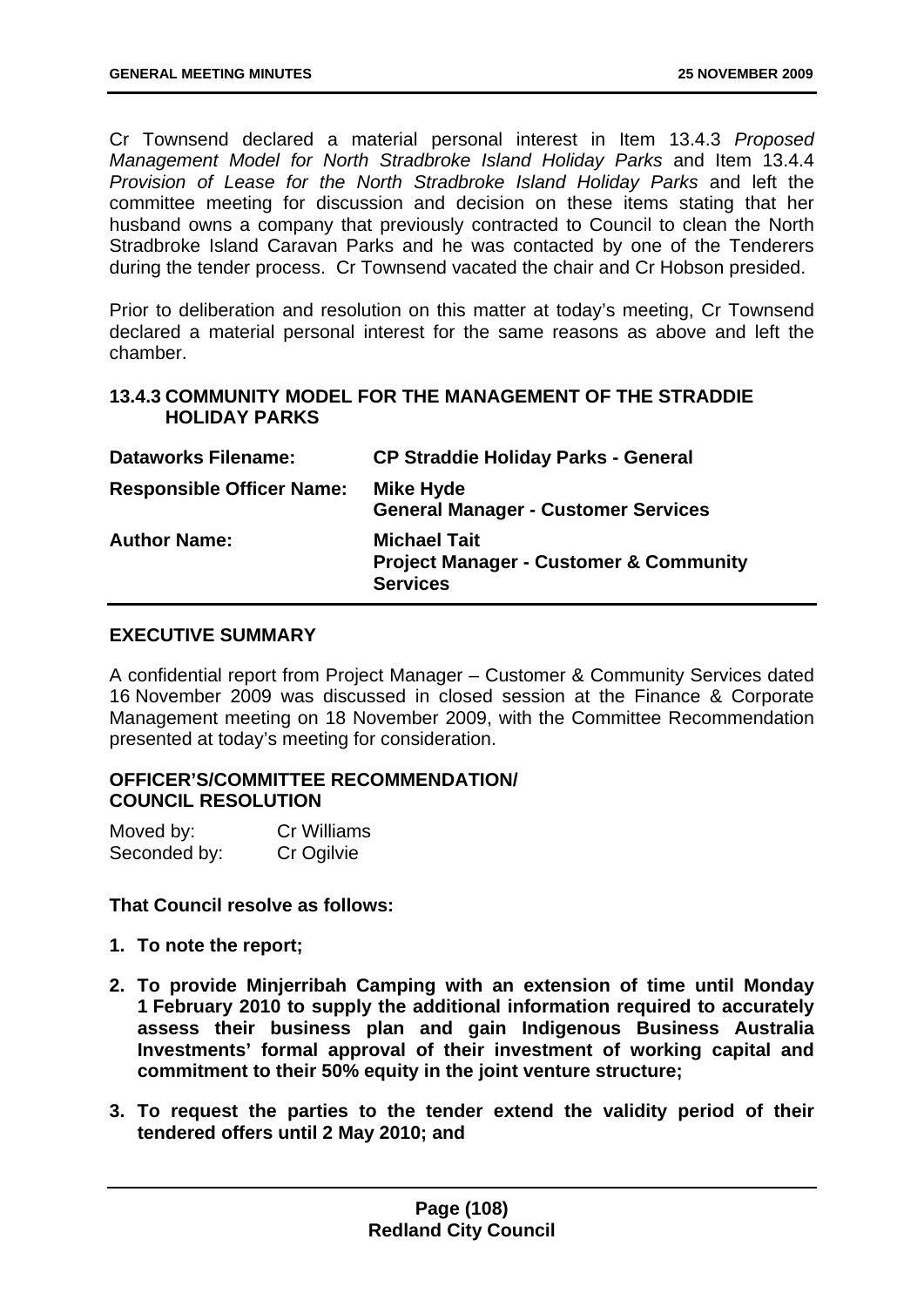**4. That this report remains confidential until a final resolution is made in this matter, and any 'commercial in confidence' information in this matter remains confidential.** 

## **CARRIED**

A division was called for.

Crs Boglary, Ogilvie, Henry, Williams, Bowler, Murray, Reimers, Burns and Hobson voted in the affirmative.

Cr Elliott voted in the negative.

Cr Townsend was absent from the meeting when the vote was taken.

The motion was declared by the Mayor as **CARRIED**.

Cr Townsend returned to the meeting.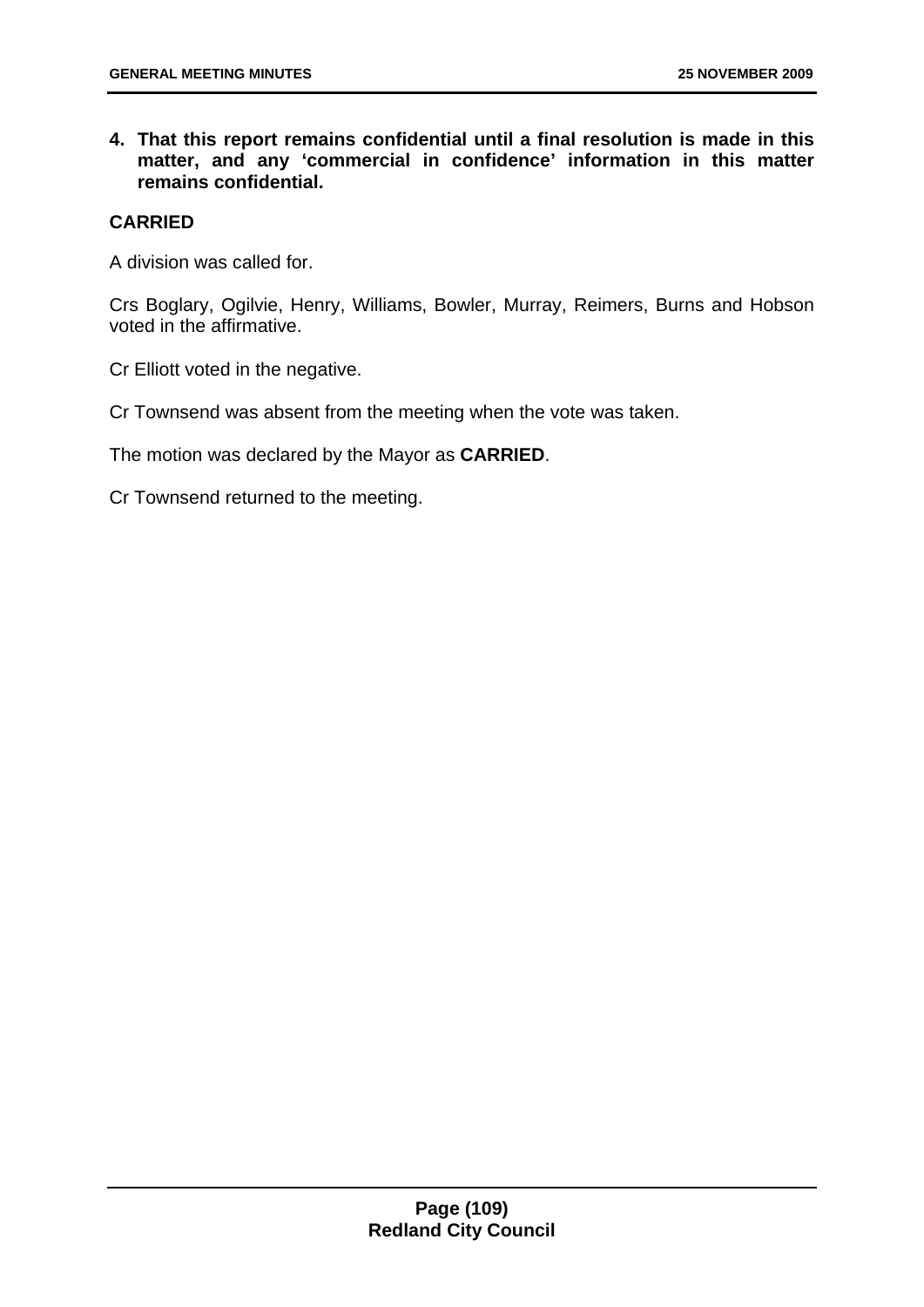Cr Townsend declared a material personal interest in Item 13.4.4 *Provision of Lease for the North Stradbroke Island Holiday Parks* and left the chamber prior to discussion and decision on this item stating that her husband owns a company that previously contracted to Council to clean the North Stradbroke Island Caravan Parks and he was contacted by one of the Tenderers during the tender process.

## **13.4.4 PROVISION OF LEASE FOR THE NORTH STRADBROKE ISLAND HOLIDAY PARKS**

| <b>Dataworks Filename:</b>       | <b>CP Tender Process - Management of NSI Caravan</b><br><b>Parks and Camping Grounds</b>  |
|----------------------------------|-------------------------------------------------------------------------------------------|
| <b>Responsible Officer Name:</b> | <b>Greg Jensen</b><br><b>Manager - Customer and Community Services</b>                    |
| <b>Author Name:</b>              | <b>Michael Tait</b><br><b>Project Manager - Customer and Community</b><br><b>Services</b> |

## **EXECUTIVE SUMMARY**

A confidential report from Manager Customer & Community Services dated 5 November 2009 was discussed in closed session at the Finance & Corporate Management meeting on 18 November 2009, with the Committee Recommendation presented at today's meeting for consideration.

### **COMMITTEE RECOMMENDATION/ COUNCIL RESOLUTION**

Moved by: Cr Williams Seconded by: Cr Boglary

**That Council resolve as follows:** 

- **1. That the report be noted;**
- *2.* **That all tenders are still under active consideration;**
- **3. That this report remains confidential until a final resolution is made in this matter, and any 'commercial in confidence' information in this matter remains confidential.**

## **CARRIED**

Cr Townsend returned to the meeting.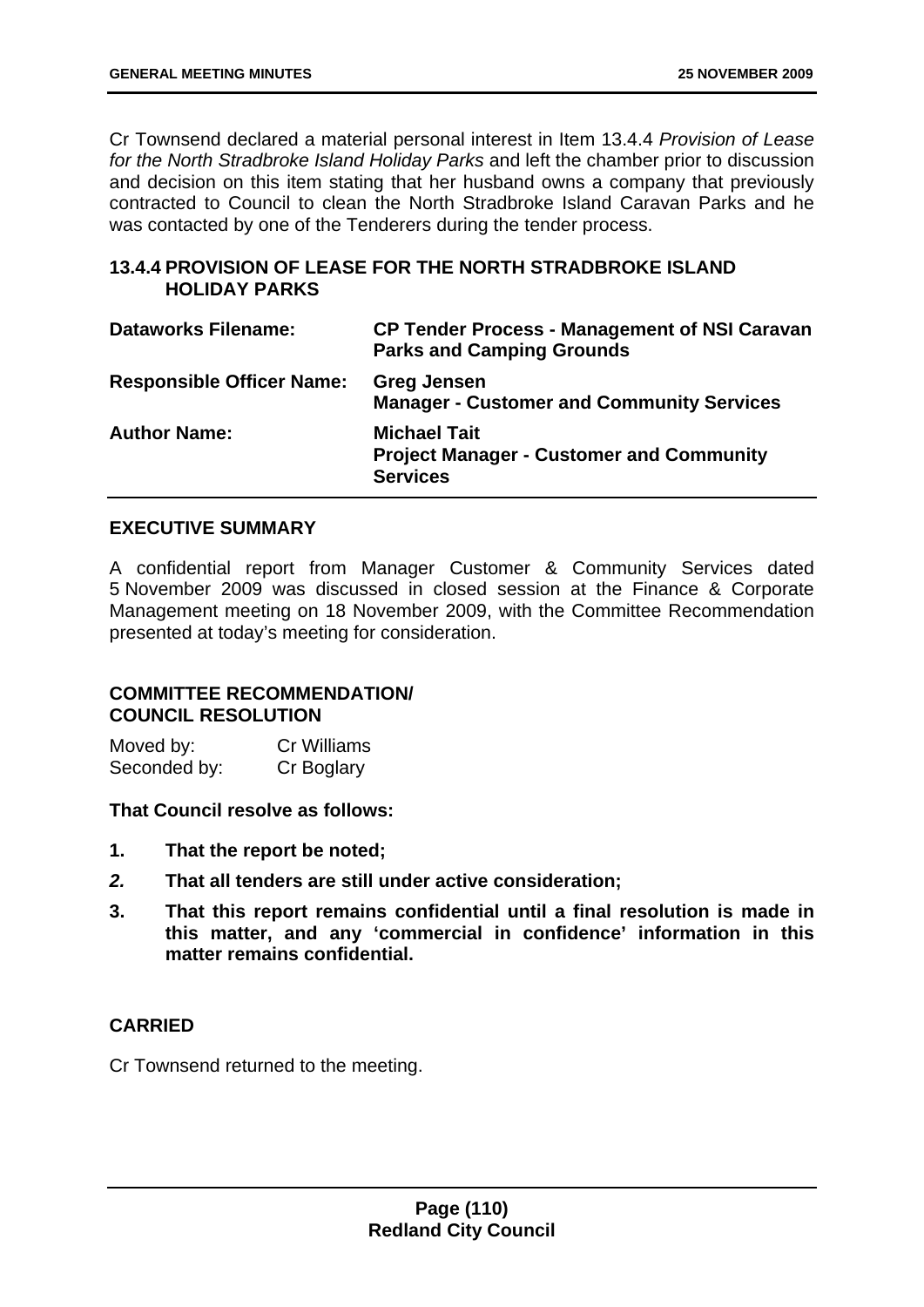Crs Murray, Reimers and Bowler declared a material personal interest in this item as they have bank accounts with the ANZ Bank and remained in the chamber for the discussion and decision on this item, voting in the affirmative.

Prior to deliberation and resolution on this matter at today's meeting, Crs Murray, Reimers and Bowler declared a material personal interest for the same reason as above and remained in the meeting, voting in the affirmative.

## **13.5 TENDER FOR CONSIDERATION**

The following tender was presented for consideration:

### **13.5.1 TENDER 1223-2009-FNS BANK & PROVISION OF PAYMENT PROCESSING SERVICES**

| <b>Dataworks Filename:</b>       | <b>FM Tendering</b>                                                        |
|----------------------------------|----------------------------------------------------------------------------|
| <b>Responsible Officer Name:</b> | <b>Kerry Phillips</b><br><b>Manager Finance Services</b>                   |
| <b>Author Name:</b>              | <b>Don Carter</b><br><b>Service Manager Accounts &amp; Cash Management</b> |

### **EXECUTIVE SUMMARY**

The provision of banking services and financial transaction services & payment processing services has been provided to Council under two (2) individual three (3) year contracts. These contractual arrangements ended on the 30 September 2009 and a two (2) month extension was exercised to the 30 November 2009 with each of the current service providers under the same terms and conditions of the original contract.

The purpose of this report is to seek Council approval for the awarding of a three (3) year contract with an option to extend for another two (2) one (1) year periods at the discretion of Council for banking and financial transaction services & payment processing services as recommended in this report.

#### **PURPOSE**

To seek Council approval for the awarding of a three (3) year contract with an option to extend for another two (2) one (1) year periods at the discretion of Council for contracts for banking and financial transaction services & payment processing services as recommended in this report.

#### **BACKGROUND**

The provision of banking services, financial transaction services and payment processing services are currently provided to Council under a three year contract with the following service providers: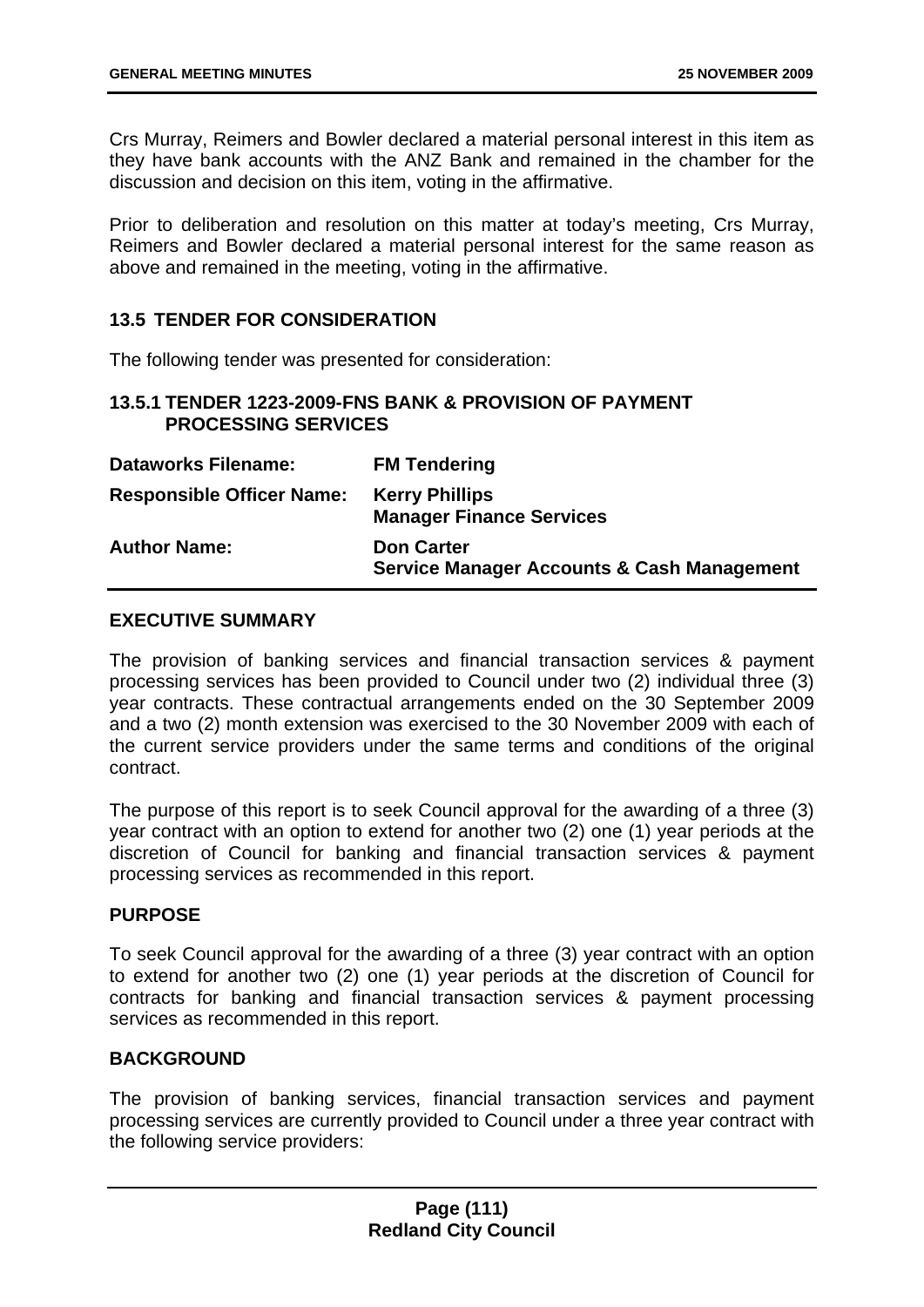- Australian and New Zealand Banking Group Limited (ANZ) banking, financial transaction services (including merchant agreement for IVR services) and internet payment processing services ;
- Australia Post over the counter rate payment processing services (for both cash and cheque type payments excluding credit card payments);
- Australian and New Zealand Banking Group Limited (ANZ) Interactive Voice Recognition (IVR) telephone payment services.

These contractual arrangements for the past three years expired on the 30 September 2009. A two (2) month extension was exercised to the 30 November 2009 with these organisations under the same terms and conditions of the original contract.

Financial Services have continued to align the expiry of these individual contract arrangements to allow for a composite tender arrangement with a view to maximising the potential so as to take advantage of economies of scale and the emerging issues and technology in the delivery of these services.

### **SUMMARY OF EVALUATION**

On Saturday 13June 2009 Council advertised in the Courier Mail newspaper for suitable qualified service providers to submit tenders for the provision of banking and financial transaction services and the supply of payment processing services. Nine (9) documents were requested from suppliers interested in tendering for these services and at the closing time of 2pm 6 July 2009 at Council's tender box five (5) submissions were received.

Responses to the tender came from a combination of industry participants ranging from the four major banks to an individual payment processing service provider. The form and contents of submissions although generally compliant, provided a difficult environment for direct comparison. The tenders have been assessed on the following criteria:

- 1. Pricing- value for money
- 2. Referee reports
- 3. Quality Assurance/Certification
- 4. Implementation Plan
- 5. Australian Ratings
- 6. Service Functionality-quality and suitability

The tenders were assessed in line with weighted and non weighted criteria as specified in the tender document. Submissions were scored on a scale of 1-10 in line with evaluation criteria and by:

- Analysing and reviewing the tender document replies submitted by all tenderers,
- Contacting a number of nominated referees,
- Interviews with the short listed tenderers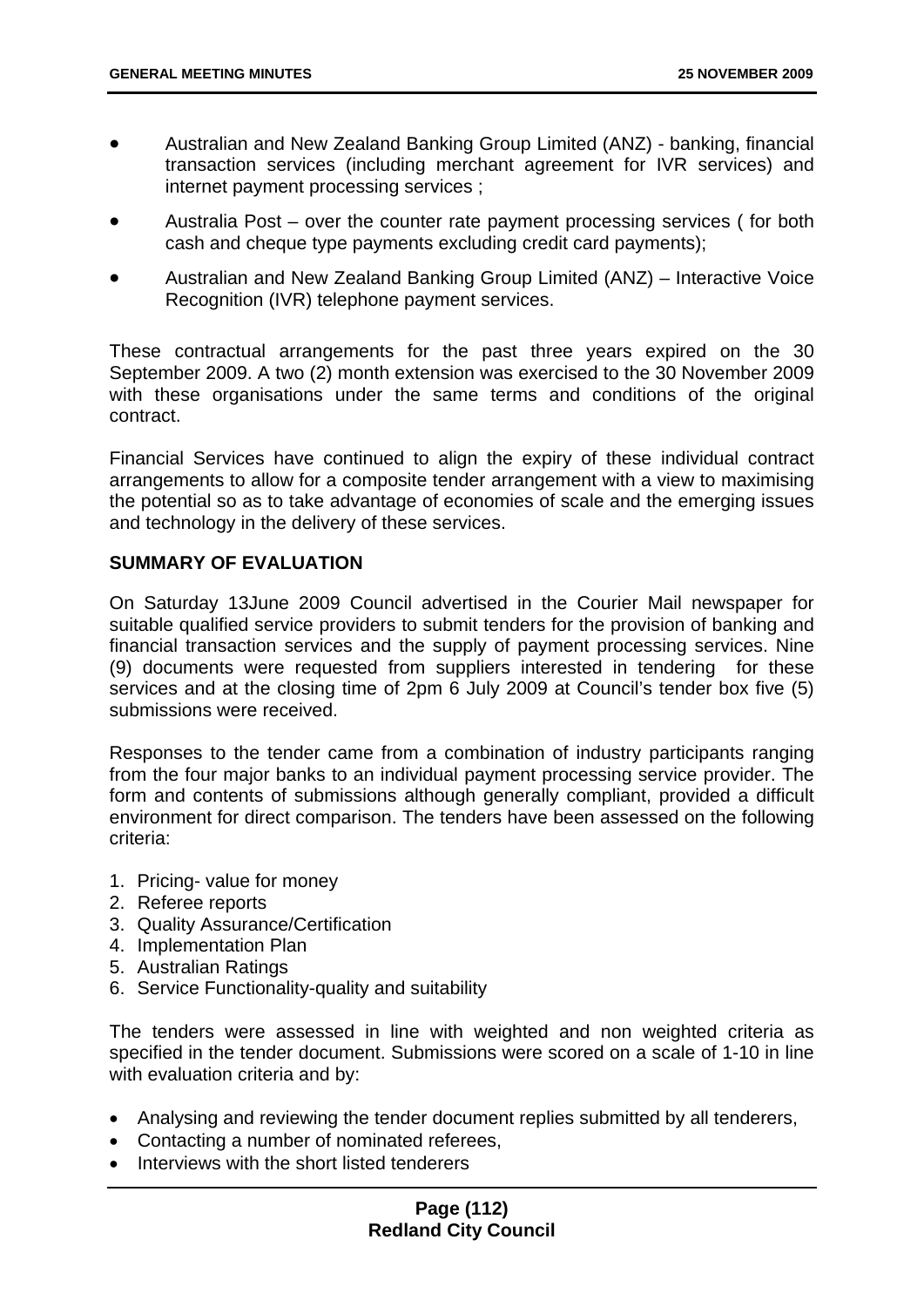Council Officers from Financial Services and Supply Services, evaluated and short listed the tender responses.

Based on the detailed evaluation tenderers were allocated the following overall scores:

| Scoring          | C.B.A | N.A.B | A.N.Z  | <b>Westpac</b> |
|------------------|-------|-------|--------|----------------|
| Financial        | 41.51 | 44.97 | 45.00  | 43.61          |
| Non<br>Financial | 48.40 | 48.40 | 55.00  | 53.40          |
| <b>TOTAL</b>     | 89.91 | 93.37 | 100.00 | 97.01          |

#### **ISSUES**

The ANZ Bank has submitted a competitive tender which supported the quality of service that has been given to Council in prior years. Their tender reply and interview clearly demonstrated their knowledge of the business needs of this Council and commitment to ongoing technology development in the form of online web based technology. Incorporated in their tender reply is the option for the three services being offered in the original tender document. They are: Banking Services, IVR Services as a third party arrangement for the Optus system and Over the Counter Services as a third party arrangement for the Australia Post service.

The benefits or advantages of the ANZ Bank tender for **banking and financial transaction services including internet payment processing services** over their nearest competitors are as follows;

- a) They provide after hours night safe facilities. This service is not provided by the closest alternate tenderer.
- b) The tender price is calculated as only being \$1,200 below the closest alternative tenderer by value for money. Included in these calculations is estimated minimum change over costs of \$125,000 for Banking, Internet and IVR products and an adjustment back to the 1 November 2009 for a number of banking services should the tenderer be successful.
- c) They have agreed not to pass on any CPI increases to Council for the duration of the contract. CPI will only be considered if the two (2) year option is exercised by Council but the nearest competitor will not give this guarantee.
- d) There are indications in the market place that certain merchant interchange fees may change as a result of the Reserve Bank of Australia debit/credit card ongoing reform. The bank has agreed that these costs will remain unchanged providing the review is within a variation range of plus or minus 10%
- e) Their online web based technology is slightly more advanced than the nearest scored tenderer.
- f) The bank has accepted in full the Conditions of Contract of Council detailed in the tender document which forms the letter of offer and acceptance by both parties.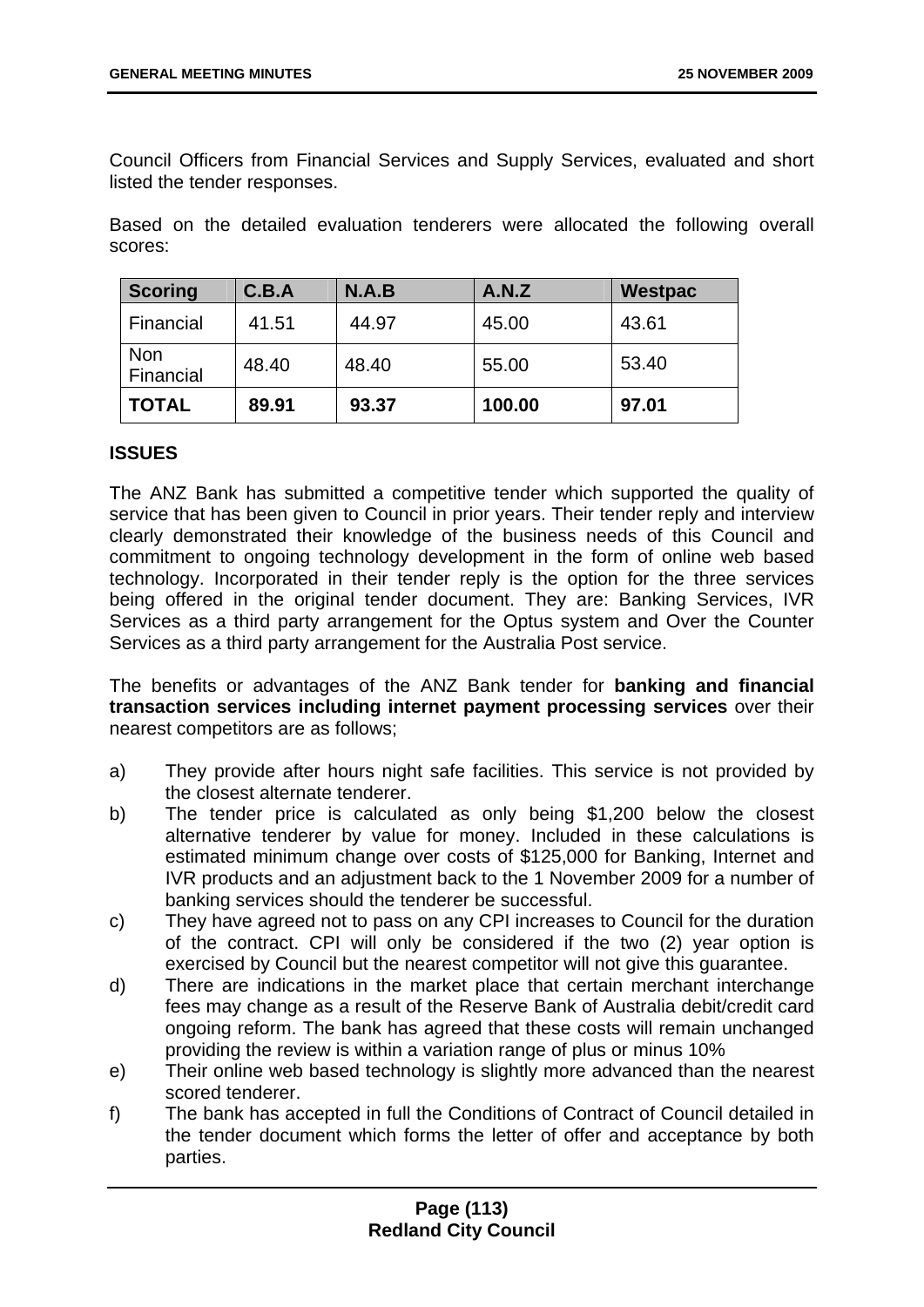g) Council will not incur change over costs as this bank is our current provider. There will be no impact to Council Staff and labour resources can be better utilised working on efficiency based improvement projects. If Council were to change, it is estimated that it would take a period of three to six months to fully complete a conversion of this nature due to the complexity of the various electronic technology based systems

The panel of Council officers conclusively agreed that the three (3) year contract with an option to extend for a another 2) one (1) year periods at the discretion of Council should be awarded to the existing provider: Australian and New Zealand Banking Group Ltd for **banking, financial transaction services including internet payment processing services.** 

The tender replies for the **IVR telephone payment system** have been diverse and competitive.

The ANZ Bank has tendered for the IVR telephone payment system as agents of the Optus – Smart Pay system which is competitive with all the banks. They are the current provider for this service as agents of the Optus –Smart Pay IVR system. The third party agreement with this bank has worked extremely well over the past three (3) years.

This service has been extremely efficient over recent years and only minor issues have been experienced by Council. If any additional payment options are introduced into this service during the term of this agreement, then no additional establishment costs will be incurred by Council as under the current contract allowance has been made for such additions. The call back facilities to council have provided extremely good customer service to the users of the service which is not available with two of the competitors.

If the ANZ Bank IVR telephone solution is accepted by Council then there will be no change cost as the Bank is our current service provider.

The panel of Council Officers feel that there is a risk associated with changing from a system working efficiently, effectively and providing a high level of customer service to ratepayers when there is no real financial advantage to be gained. It is also felt that the Optus - Smart Pay IVR system has several enhanced capabilities, including call back facilities and easier to add payment options. The panel therefore agreed that a three year contract should be awarded to the ANZ Banking Group Ltd plus an option to extend for another two (2) one (1) year periods at the discretion of Council as part of a third party arrangement for the **Optus Smart Pay IVR telephone payment system**.

Australia Post is the current provider for **over the counter agency payments for rates**. Council have been extremely satisfied with their service with no problems being experienced in recent years. Council allows cash and cheque payment types to be made at these facilities. Credit cards have not been introduced to encourage these types of payments to be made through the less expensive online electronic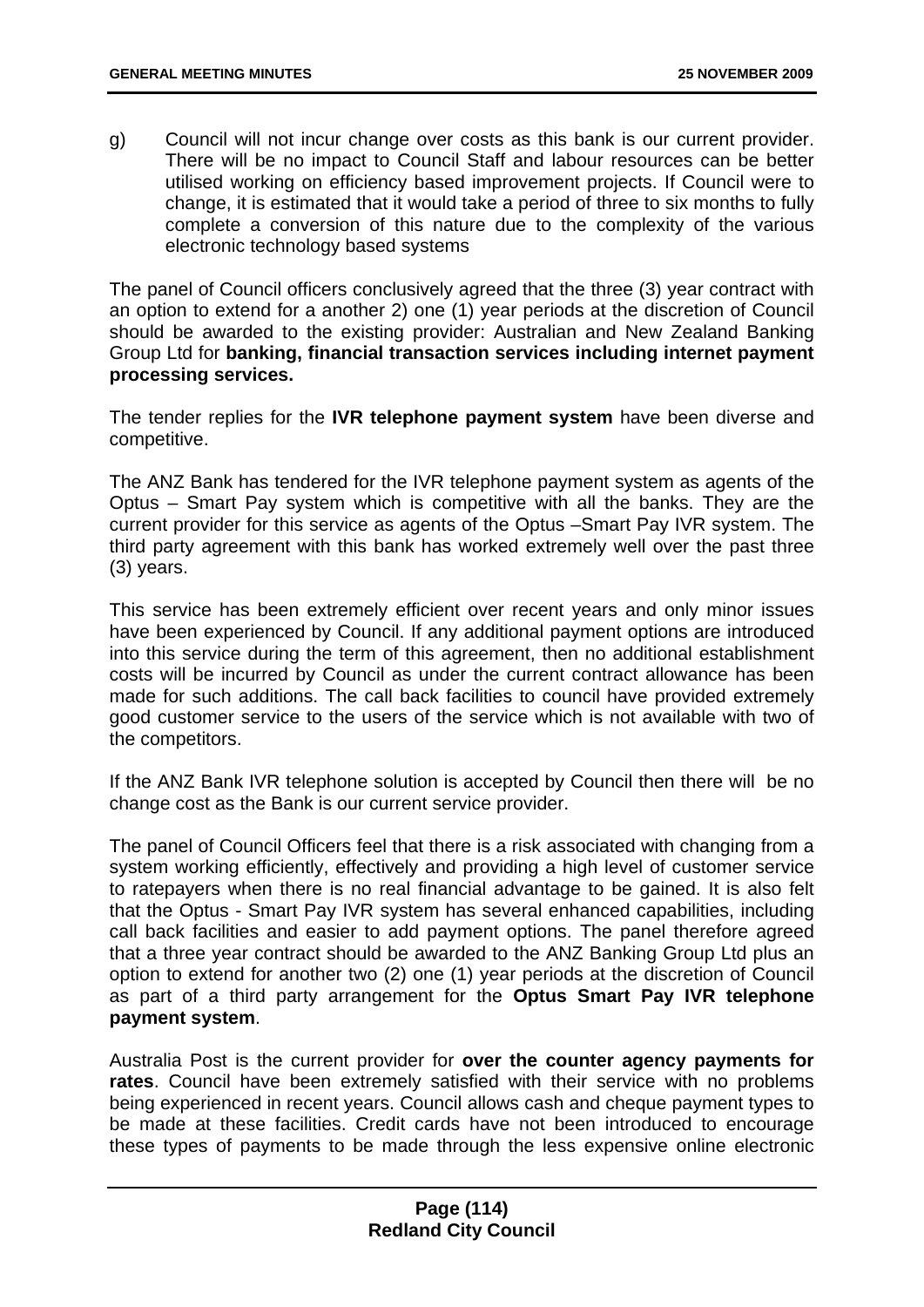payment channels. This arrangement serves to reduce merchant fee costs to Council.

Australia Post has again tendered their services with two options included in their tender as available to Council. They are much more expensive than their competitors for this stand alone product/service as Option No 1 for their "Postbillpay Services ". Three (3) of the four (4) major banks have tendered this same product but as third part agreements for this exact same service and are less expensive than the supplier Australia Post. The Australia Post proposal is subject to annual CPI increases whereas each of these banks has agreed to hold their prices for the three (3) year duration of the tender.

The fourth major bank has tendered there own bank over the counter services but this has not been considered as the service is not popular with the ratepayers of Council. A check has been made with another Local Government in South East Queensland who has entered into a similar type banking third party agreement for Australia Post over the counter services and they report that their arrangement is working extremely efficiently.

Australia Post has tendered Option No 2 for their suite of products marketed as "Postbillpay". They are proposing a Local Government pooled pricing arrangement where it is mandatory to accept all three channels of this marketed products. There channels are as follows; Over the Counter, IVR and Internet Facilities payment facilities. There pricing for Over the Counter Services then becomes competitive with three of the banking offers.

However, their pricing in relation to their two other channel services is far in excess of all the banking offers and is subject to annual CPI increases. There is also a risk of pricing increases should volumes decrease as a result of other Local Authorities cancelling this pooled pricing arrangement. Australia Post indicated in their tender discussions that they would be prepared to accept non exclusive arrangements for IVR and Internet Payment facilities. This would in turn mean amending the rate notices and other payment option notices to incorporate this additional payment facility.

There is a pricing difference of approximately \$800 accepting the Australia Post Option No 2 proposal (as described above) as against awarding the whole of the tender to the ANZ Bank for the complete suite of services.

The panel of Council officers believe it would be more efficient and cost effective to enter into a third party agreement with the ANZ Bank for **Australia Post over the counter services for the payment of rates** by either cash or cheque. This will entail having a single contract with the one service provider for all three services listed in the tender document.

If this service is transferred to the ANZ bank then it will take a period of up to six (6) weeks after the contract has been signed to finalise the transfer including the amendment to the Australia Post barcode format. There will be insufficient time to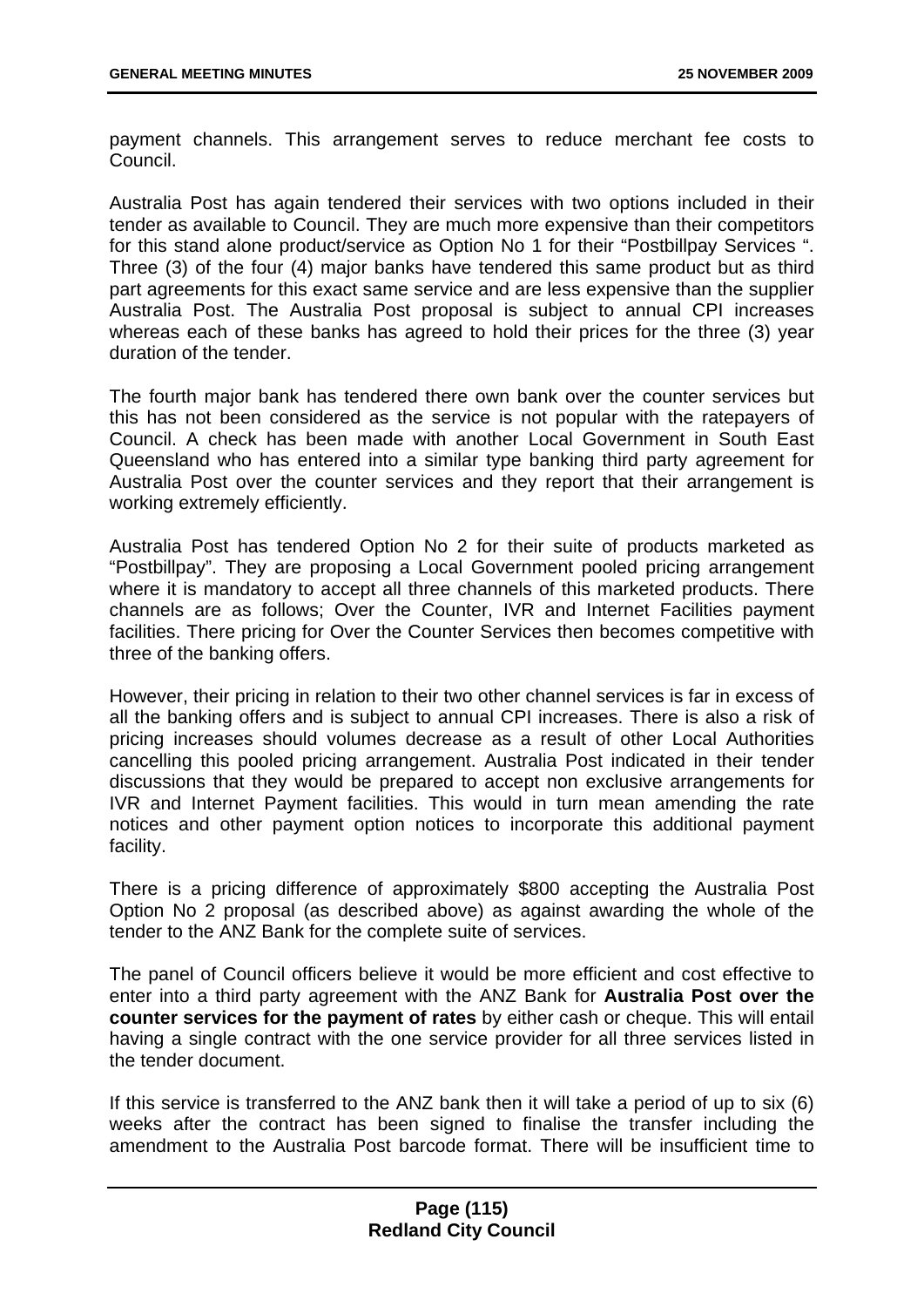make the required changes to the quarterly rate notices due to issue in early January 2010.

It is anticipated that Council will be required to seek an extension of the current contract for these services with Australia Post until12 April 2010 to provide continuity of service for ratepayers.

# **RELATIONSHIP TO CORPORATE PLAN**

The recommendation primarily supports Council's strategic priority to ensure the long term financial viability of the Council and provide public accountability in financial management.

### **FINANCIAL IMPLICATIONS**

Under the existing contractual arrangements the costs for the next 3 years are estimated to be \$1,849,500 based on the volumes developed for the tender document, the 2009/2010 adopted budget estimates and the 10 year financial model.

The anticipated combined cost of services for the full three years of the new impending contracts for the two options presented in this report and based on transaction volumes developed for the tender document are as follows:

Option No 1 – ANZ Bank for banking, financial transaction services and IVR telephone payment processing services and a third party agreement for the Australia Post Over the Counter Payment Services The cost for the next three years of the new contract is estimated at \$1,481,800, realising savings over this period of \$368,700

Option No 2 – ANZ Bank for banking, financial transaction services and IVR telephone payment processing services and Australia Post for over the counter payment processing services and non exclusive IVR and internet Services. The cost for the next three years of the new contract is estimated at \$1,481,600, realising savings for this period of \$367,900.

## **CONSULTATION**

Tender consultation, development and evaluation was coordinated by the following officers:

Service Manager - Accounts and Cash Management; Manager - Financial Services; Team Co-ordinator - Cash Management; Procurement Co-ordinator- Supply Services; Service Manager - IM Business Improvement; IM Technology - Architect Officer; Senior Procurement Officer – Supply Accounts; General Manager Corporate Services has also been consulted regarding the panel recommendations; Moreton Bay Regional Council.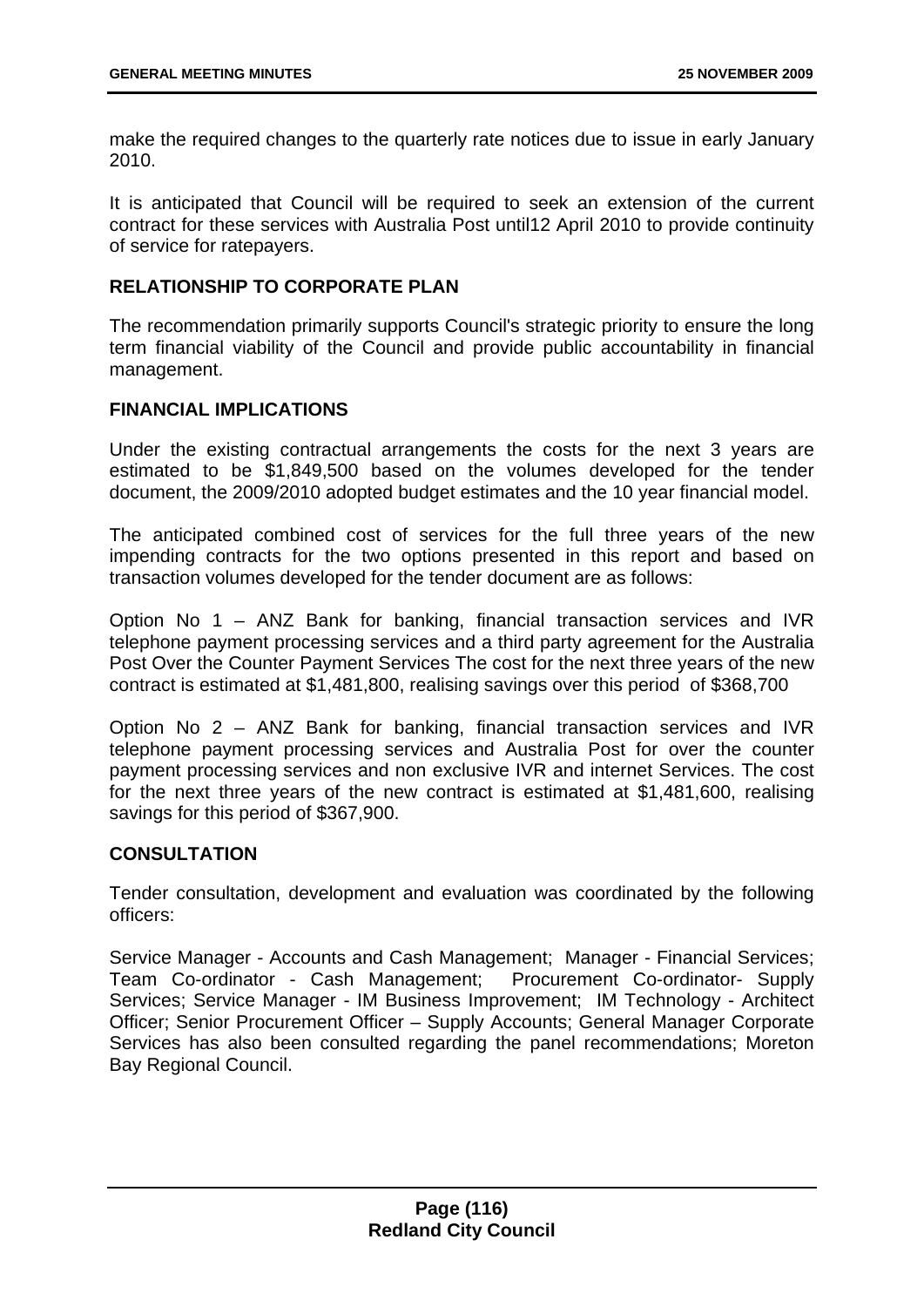# **OPTIONS**

## **PREFERRED**

- 1. To award a contract for the provision of services as follows;
	- a. Australian and New Zealand Banking Group Limited for banking and financial transaction services and internet payment processing services for a three (3) Year period with an option to extend another two (2) one (1) year periods at the discretion of Council;
	- b. Australian and New Zealand Banking Group Limited for IVR telephone payment services for a three (3) year period with an option to extend another two (2) one (1) year periods at the discretion of Council ; and
	- c. Australian and New Zealand Banking Group Limited for Australia Post over the counter payment services (for cash and cheque type payment services) as a third party agreement for a three (3) year period with an option to extend another two (2) one (1) year periods at the discretion of Council; and
- 2. That Council delegate authority to the Chief Executive Officer to enter into a short term agreement with Australia Post, subject to successful negotiations, for the payment of rates for over the counter services until the 12 April 2010 for the reasons as described above.

## **ALTERNATIVE**

- 1. To award a contract for the provision of services as follows;
	- a. Australian and New Zealand Banking Group Limited for banking and financial transaction services and non exclusive internet payment processing services for a three (3) year period with an option to extend another two (2) one (1) year periods at the discretion of Council;
	- b. Australian and New Zealand Banking Group Limited for non exclusive IVR telephone payment services for a three (3) year period with an option to extend another two (2) one (1) year periods at the discretion of Council; and
	- c. Australia Post for over the counter payment services (for cash and cheque type payments) and non exclusive IVR telephone and internet payment processing for a three (3) year period with an option to extend another two (2) one (1) year periods at the discretion of Council :

The arrangement for non exclusive IVR telephone and internet payment services if accepted would not be operational until the 12 April 2010. Time will not permit this new arrangement to be in place in accordance with the schedule of the third quarterly rating.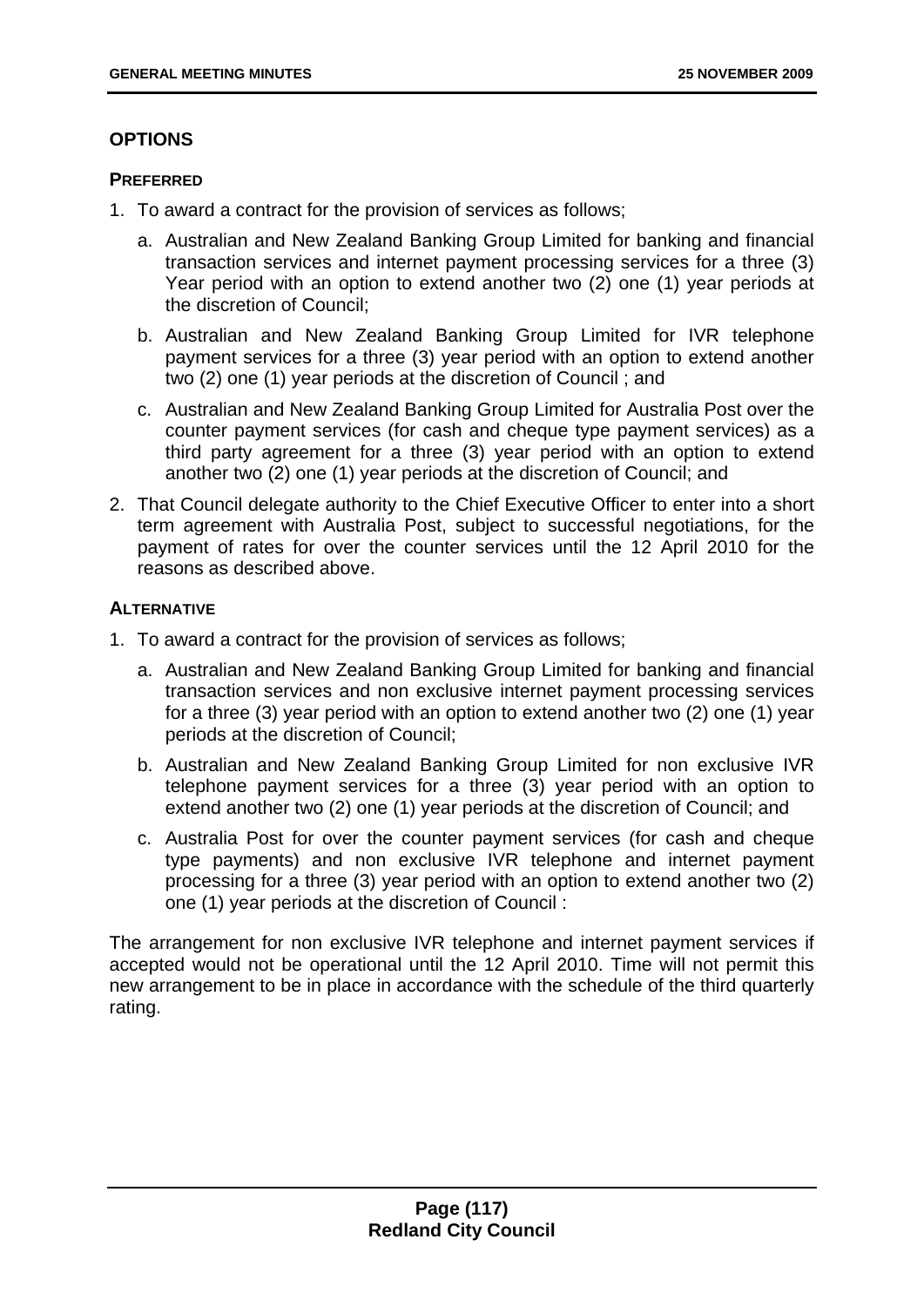# **OFFICER'S/COMMITTEE RECOMMENDATION/ COUNCIL RESOLUTION**

| Moved by:    | Cr Williams |
|--------------|-------------|
| Seconded by: | Cr Henry    |

### **That Council resolve as follows:**

- **1. To award contracts for provision of services for Banking and Financial Transactions & Provision of Payment Processing Services for a period of three (3) years with the option to extend for a further two (2) one (1) year periods commencing 1 December 2009 as follows:** 
	- **a. Australian and New Zealand Banking Group Limited for banking and financial transaction services and internet payment services to support payment processing services;**
	- **b. Australian and New Zealand Banking Group Limited for IVR telephone payment services;**
	- **c. Australian and New Zealand Banking Group for Australia Post over the counter payment processing services for cash and cheque type payments; and**
- **2. To authorise the Chief Executive Officer to enter into a short term arrangement with Australia Post, subject to successful negotiations, for the payment of rates for over the counter services until 12 April 2010; and**
- **3. That the Chief Executive Officer be delegated authority to:** 
	- **a. make, vary and discharge all contracts under Tender 1223-2009-FNS in accordance with the agreed contract terms; and**
	- **b. sign and amend all relevant documentation.**

**CARRIED**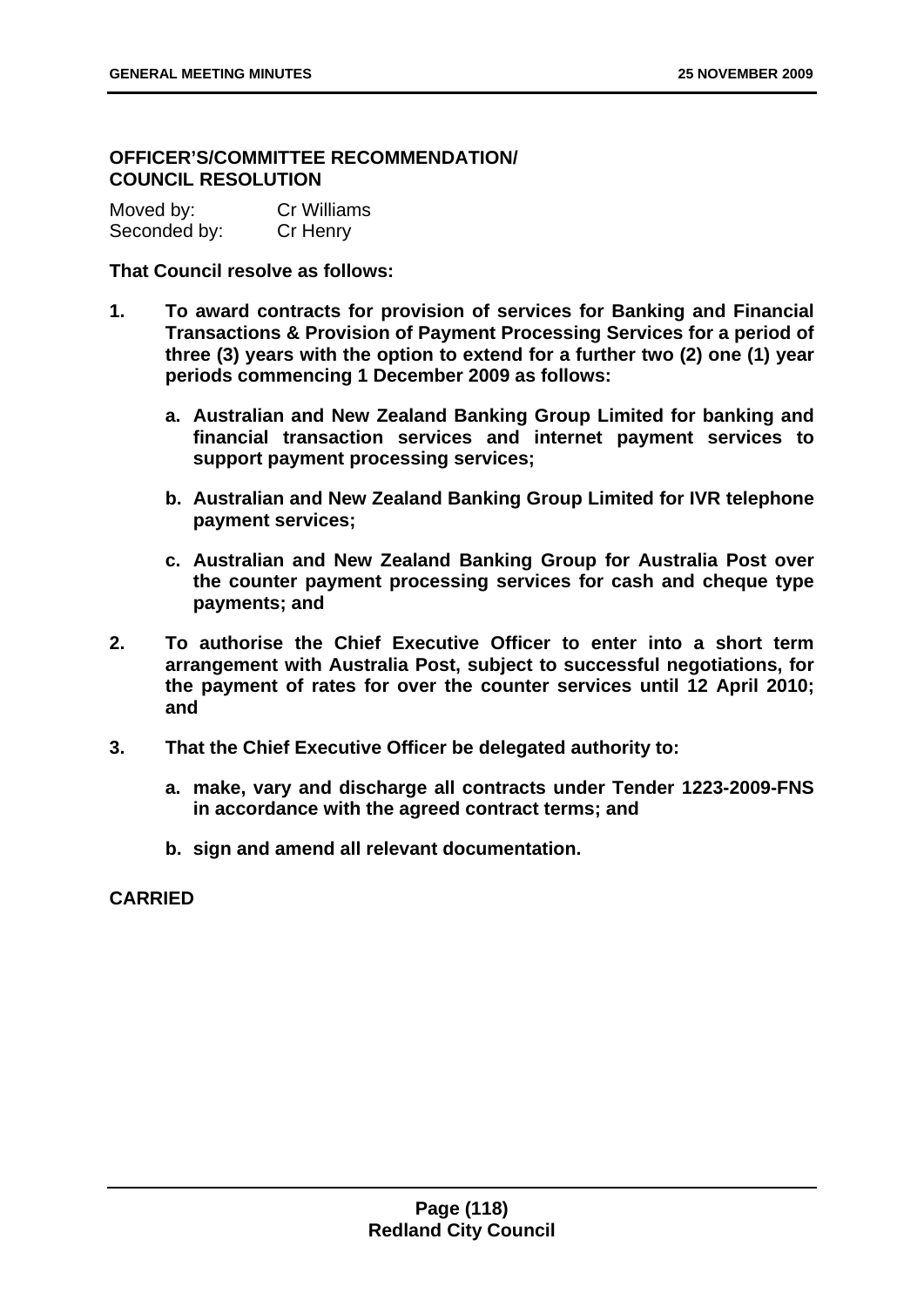### **13.6 REGULATORY SERVICES DEPARTMENT**

#### **13.6.1 AMENDMENT TO THE SCHEDULE OF FEES AND CHARGES FOR 2009/10**

| <b>Dataworks Filename:</b>       | <b>GOV Fees and Charges Documentation</b>                                                                                 |
|----------------------------------|---------------------------------------------------------------------------------------------------------------------------|
| <b>Attachments:</b>              | <b>Fact Sheet - Well made development application</b><br><b>Fact Sheet - Accelerated DA SMBI Dwelling</b><br><b>House</b> |
| <b>Responsible Officer Name:</b> | <b>Toni Averay</b><br><b>General Manager, Regulatory Services</b>                                                         |
| <b>Author Name:</b>              | <b>Toni Averay</b><br><b>General Manager, Regulatory Services</b>                                                         |

#### **EXECUTIVE SUMMARY**

The 2009/10 Schedule of Fees and Charges incorporating both Regulatory and Commercial fees was adopted at a Special Meeting of Council on 26 June 2009. The schedule provided for a number of discounts for Regulatory Services fees to be decided by identified delegated officers within the Regulatory Services Department.

Subsequently, an internal audit review was conducted into the management of fee waivers and discounts relating to development applications in response to a request at Council's Audit Committee meeting of 23 June 2009. The objective of the review was to evaluate the adequacy of current processes and controls relating to the approval, justification and documentation of fee waivers and discounts of development applications.

The review found that there was insufficient policy, guidance and transparency surrounding the current processes and decisions relating to the granting of fee waivers and discounts for development applications and made a number of recommendations. These recommendations have been considered and accordingly a number of amendments are proposed to the 2009/10 approved fee schedule.

#### **PURPOSE**

The purpose of this report is to present recommendations regarding the current provisions for fee discounts and waivers for Council approval.

## **BACKGROUND**

Section 1071A of the Queensland *Local Government Act 1993* provides that regulatory fees 'must not be more than the cost to the local government of providing the service or taking the action for which the fee is charged'. Council also has the discretion to charge less than this fee in appropriate circumstances; eg, as an incentive, in recognition of a community benefit, or on compassionate grounds.

The current fee schedule provides for the Manager Assessment Services to allow a fee relaxation of up to 30% on the basis of applications meeting certain criteria. This

### **Page (119) Redland City Council**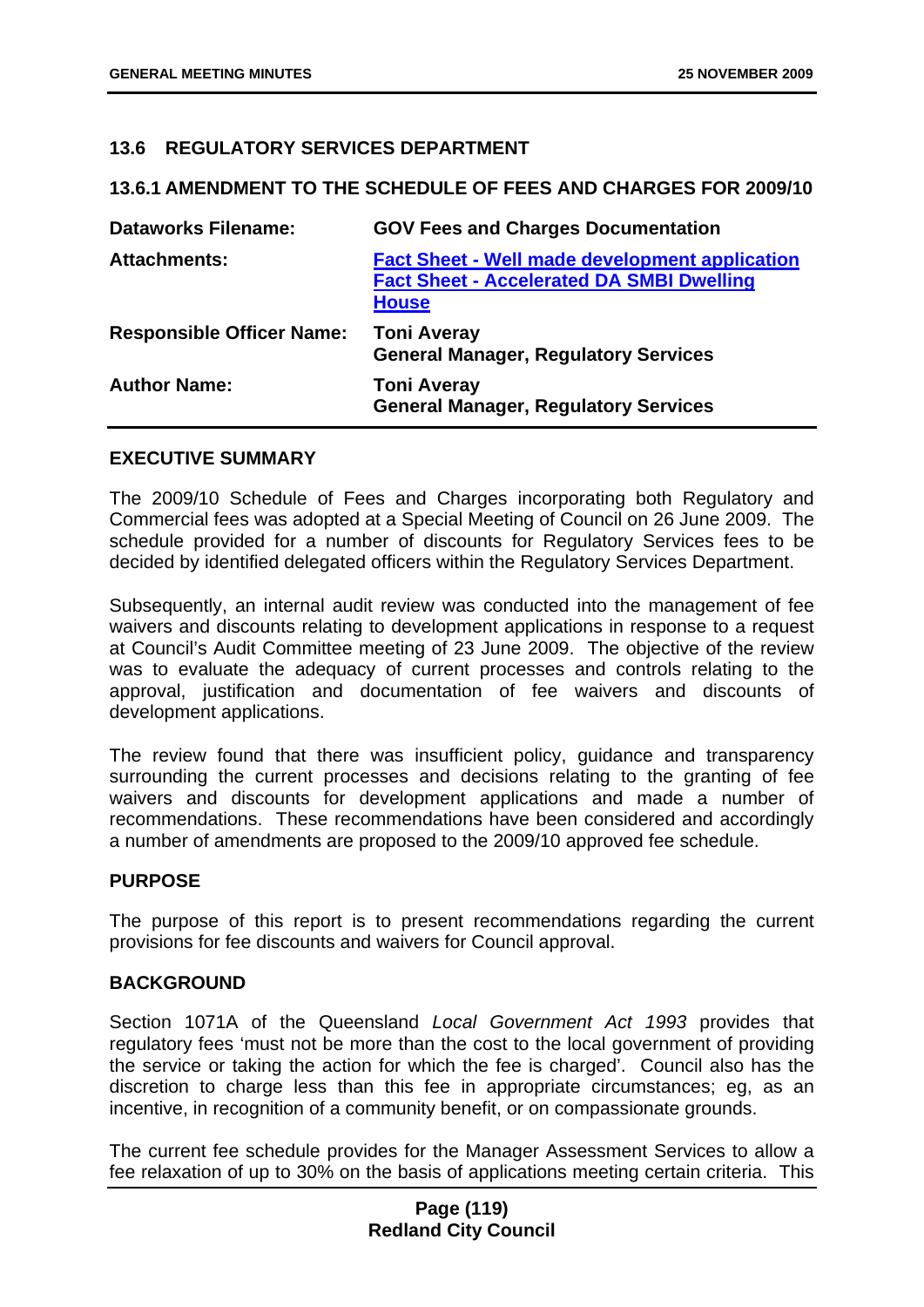provision relates back to a decision made by on 4 February 2005 when it was agreed that the Manager Assessment Services may grant up to a 30% relaxation and amounts above this may be granted by the General Manager Customer Services.

The 2009/10 fee schedule provides as follows:

A 30% rebate may apply to complete applications and supporting information that use Council's published format (template) and comply with current policy on making an application under the Redlands Planning Scheme. This will be determined through a written request to the Manager Assessment Services.

The 2009/10 fee schedule also provides for 'fees on application' (FOA) to be determined by the Service Manager Development Assessment (up to \$20,000 or the Manager Assessment Services (over \$20,000). FOA fees will be calculated on the nature, scale and complexity of the application, taking into account all required resources.

Council's Internal Audit Manager made the following recommendations in her report dated 15 September 2009:

*Further work is required to ensure that adequate policy and supporting guidance*  exists to support the appropriate, consistent and transparent approval of *relaxations within a clearly defined framework of approved circumstances and financial limits/tolerances. The delegation of authority to approve fee relaxations should also be revised to ensure that this power is appropriately delegated in accordance with the defined policy, approved circumstances and financial limits/tolerances.* 

*The informal nature of the current request, approval, response and recording processes also provides little assurance that all relaxations are appropriately captured, considered and reported in the Relaxation and Fee Waiver Register.* 

#### **Discussion**

In accordance with the recommendations of the Internal Audit report of 15 September, the following changes to the 2009/10 approved Fees and Charges Schedule are proposed to provide clearer guidelines and criteria for delegated officers. It is proposed to delete the current provisions relating to 30% refunds and replace them with the following provisions:

• **Delegated approval for requests for reduction of development application fees** 

It is recommended the General Manager Regulatory Services be delegated authority to approve requests to reduce the development application fee when a strict application of the scheduled fee is unreasonable or inappropriate considering the work required to carry out the assessment of the application, or where an appropriate fee has not been set. Requests for fee reduction are required to be made in writing and accompanied by relevant supporting documentation. Should the delegated officer be unable or unwilling to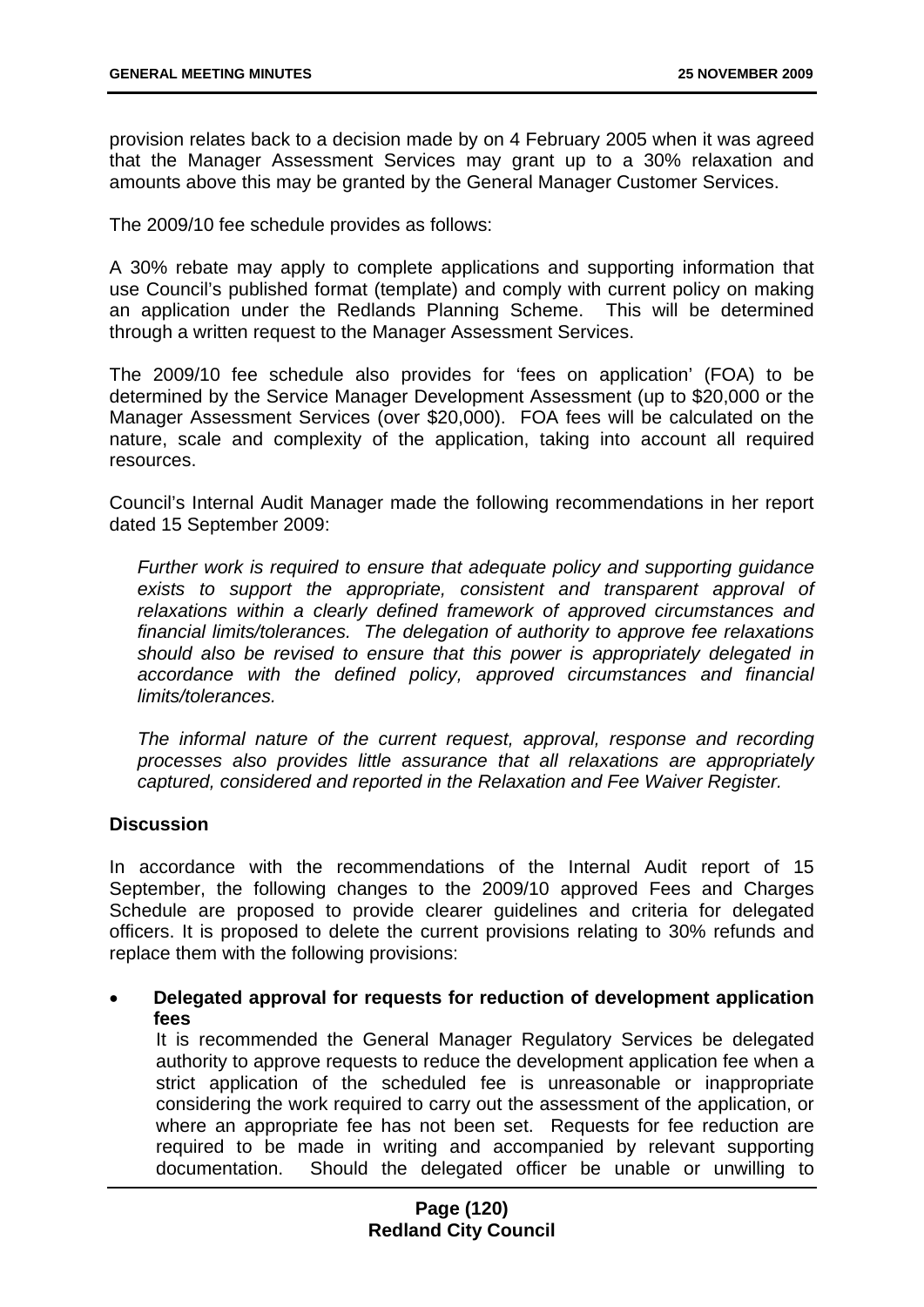determined a reduced fee at the time of lodgement (for example, in the case of impact assessable applications where the potential for submissions is a factor in consideration of any discount), the applicant is to pay the scheduled fee and any discount will be determined when the application is decided, at which time any part-refund will be paid.

In determining requests for fee discounts, the delegated officer is to consider and document the following factors:

- Level of assessment including applicable zones and overlays;
- Likelihood of submissions objecting to the proposal;
- Intensity, scope and scale of proposed development;
- Number of referral agencies and complexity of referral triggers;
- Complexity of technical reports required in support of application;
- Anticipated workload;
- Political and community interest and sensitivity; and
- Other relevant factors.

It is proposed that a template be developed to provide for consistent recording of all decisions relating to fee discounts and waivers. The template will document the relevant criteria applied and will record the scheduled fee and the amount of discount approved. Decisions will then be recorded in Council's Register of Fee Discounts and Waivers.

#### • **Well made application rebate of 25% (up to a maximum of \$5,000)**

It is proposed to introduce a well made application rebate of 25% in an effort to improve the quality of applications lodged and to encourage applicants to submit all necessary supporting documentation and reports at lodgement instead of waiting for an Information Request. While this would appear to be reducing the potential revenue stream, in reality it will save Council money if the quality of applications improves and officers spend less time chasing up outstanding information. Presently, about 75% of applications require an Information Request, which consumes a lot of officer time and delays the assessment process. Further, officers are often involved in follow-up meetings, the preparation of further correspondence, telephone calls and sometimes disputes with the applicant in respect of the issues raised in Information Requests. If applications were 'Well Made' at lodgement, the assessment process would be far more efficient.

The rebate will apply to:

- material change of use applications (excluding single dwelling)
- reconfiguration of a lot application fees for standard format with or without common property or boundary realignment
- operational works (excluding domestic driveway crossover and placing an advertising device).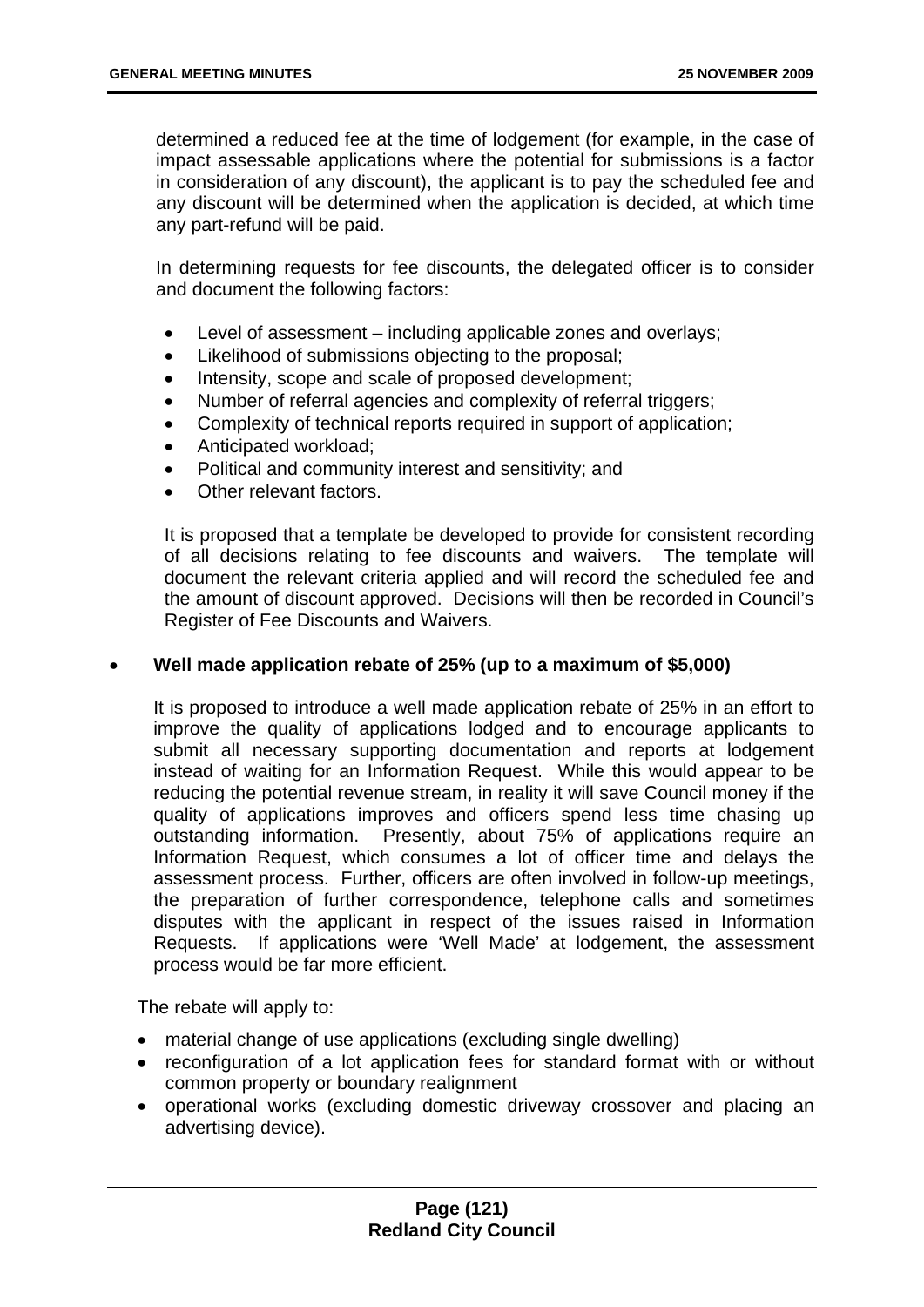The rebate will not apply to:

- dwelling house and small lot house material change of use applications
- building works assessable against the planning scheme;
- overlay charges for reconfiguration of a lot
- operational works for domestic driveway crossover and advertising devices.

A number of other Councils currently already offer a well-made application fee discount eg Gold Coast City Council has a 50% discount; Logan has a 25% discount capped at \$5,000.

A 'Fact Sheet' for applicants for well made applications has been drafted for Council consideration and is attached as Annex A to this report. Checklists are currently being finalised and will be ready for release on  $4<sup>th</sup>$  January 2010.

All well made application discounts are to be recorded in Council's Register of Discounts and Waivers.

• **Revised fee discount policy for bonafide charities and not for profit organisations.** 

It is proposed to formalise the provisions for discounts for charities and not for profit organisations and to cap these at 25% of the scheduled fee. The workload associated with applications from charitable groups is still significant, and often greater as many of these applicants have limited funds to spend on consultants. Additionally, it is also noted that some fee reductions are sought from private schools, and while these are not-for-profit organisations, their profits are directed to the school community rather than to meet a broader need within the wider community.

It is considered that a 25% discount is appropriate for all bona fide charities and not for profit organisations; ie the discounted fee should be 75% of the scheduled fee.

It is proposed to apply the following definition to define bonafide charities and not for profit organisations:

The applicant is—

- endorsed as a charity by the Australian Taxation Office; or
- an incorporated association under the Associations Incorporations Act 1981 which is not a club licensed under the Liquor Act 1992; or
- an incorporated association under the Associations Incorporation Act 1981 which is a club licensed under the Liquor Act 1992, if the applicant—
- **does not have an existing management agreement with another licensed club;** and
- has no more than 20 gaming machines licensed in accordance with the Gaming Machines Act 1991; and
- the applicant is the owner of the premises the subject of the development application.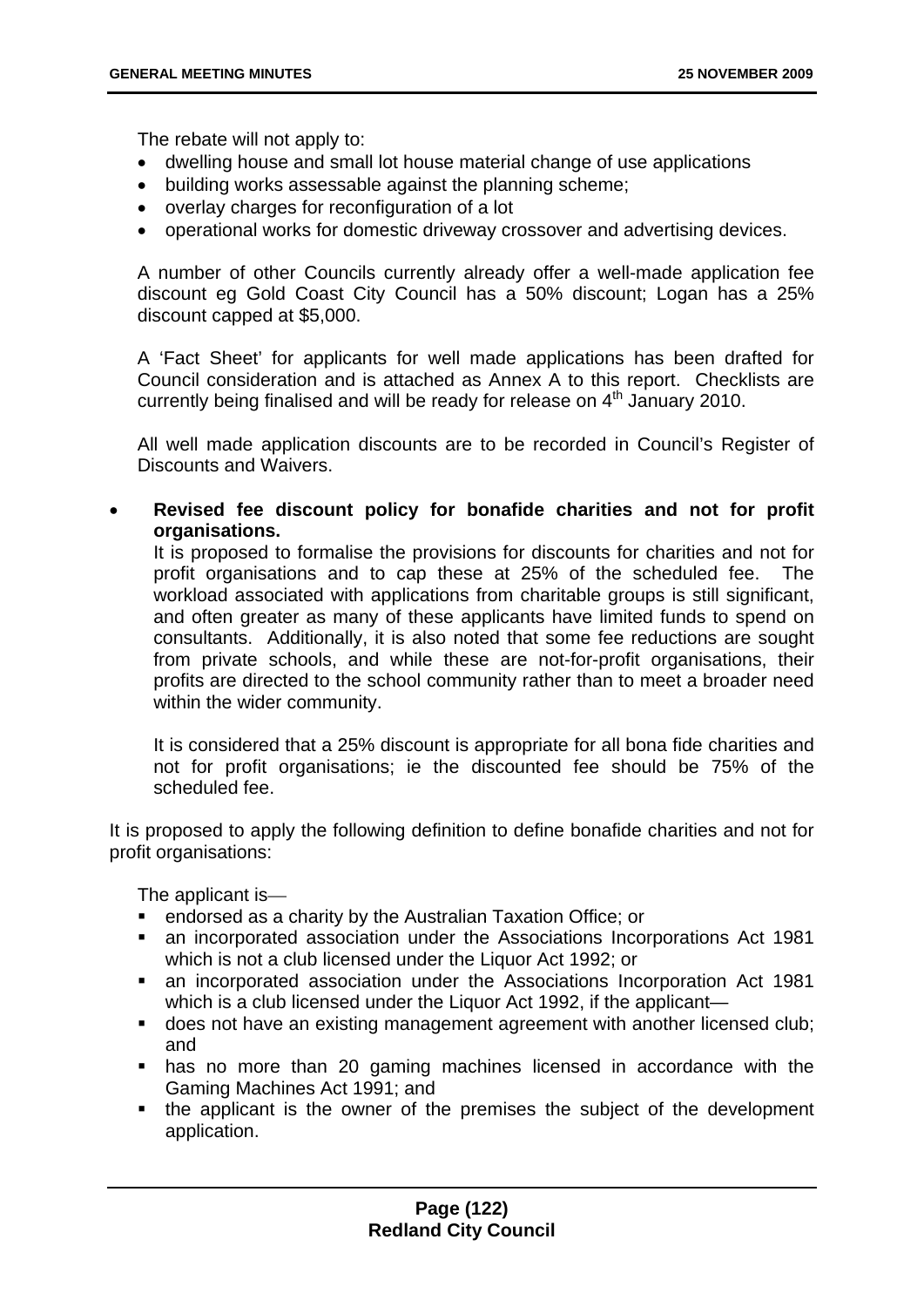All discounts for not for profit organisations and bonafide charities are to be recorded in Council's Register of Discounts and Waivers.

• **Accelerated DA applications rebate of 25% (up to a maximum of \$5,000)**  Council's Accelerated DA application process has now been launched for SMBI dwelling houses. Further Accelerated DA uses are currently being developed.

A rebate of 25% is proposed for Accelerated DA applications in recognition of the reduced workload associated with these applications.

The accelerated process is for simple, complying applications, whilst the well made process is for more complex applications; therefore it is proposed that an applicant will be eligible for either the Accelerated rebate or the Well Made rebate, but not both for the same application.

Decisions are to be recorded in Council's Register of Fee Discounts and Waivers.

• **SmarteDA applications discount of 10% (up to a maximum of \$5,000)**  Currently there is no specified discount for applications lodged electronically utilising Council's Smart eDA function. It is proposed to provide a 10% discount for applications lodged via Smart eDA, up to a maximum of \$5,000. This recognises the reduced workload for Council that electronic applications represent.

Decisions are to be recorded in Council's Register of Fee Discounts and Waivers.

## **Policy and administration**

The following administrative provisions are proposed:

#### • **Multiple discounts**

Where applicants meet the criteria for multiple discounts, it is proposed discounts be applied in the following order:

- Multiplier for level of assessment (ie 0.7 for code, 1.0 for impact consistent, 1.5 impact inconsistent);
- **Smart eDA; and**
- Charity/not for profit organisation; and
- Well made application OR Accelerated eDA.

It is proposed discounts be applied to the fee calculated progressively on the basis of the amount calculated following the application of the previous discount. For example, an Accelerated DA for an SMBI dwelling house lodged by a not for profit organisation using Smart eDA would be calculated as follows:

- Scheduled application fee of \$1,426
- $\blacksquare$  Multiplier for code x0.7 = \$998.20

### **Page (123) Redland City Council**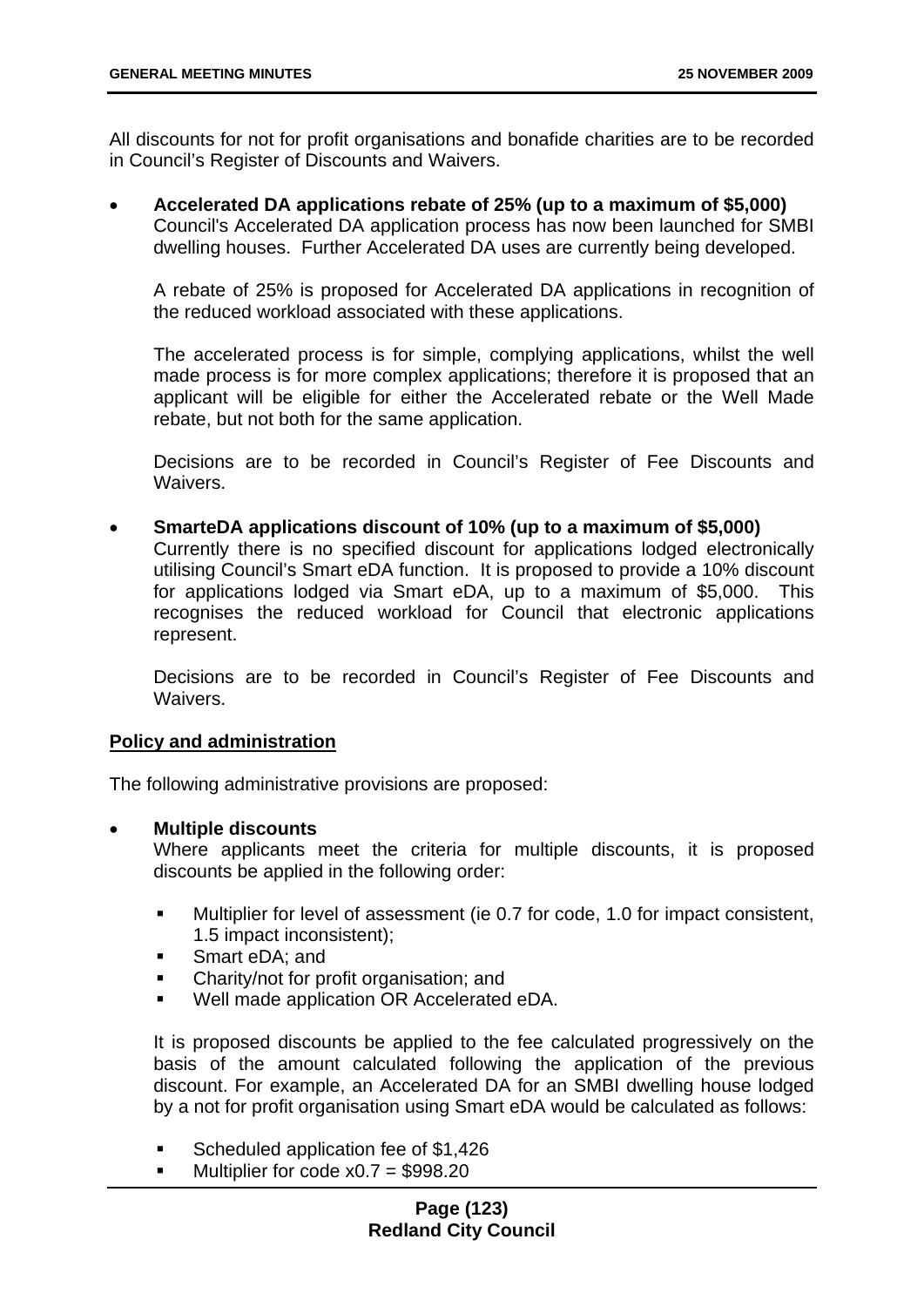- Less Smart eDA discount = \$898.38
- $\blacksquare$  Less not for profit discount = \$673.79
- $\blacksquare$  Less Accelerated DA discount = \$505.39

Therefore the relevant fee would be \$505.39 for the application in the example if all the above criteria were satisfied.

### • **Register of Fee Discounts and Waivers**

More discipline is required in the maintenance of the Register of Fee Discounts and Waivers. The Internal Audit report of 15 September 2009 identified that 'the current register does not provide a complete and accurate audit trail of all requests for fee relaxations, waivers and discounts relating to development applications'. Further, the Internal Audit report also identified that there is currently 'no regular management reporting of requested relaxations, approved relaxations, fee waivers, discounts, and refunds relating to development application lodgement fees.'

Accordingly, it is proposed that a quarterly report on all fee discounts and waivers be prepared by the General Manager Regulatory Services and presented for the information of Council.

### **Fees on Application for applications for building certification**

It is noted that there is also provision within the 2009/10 Schedule for calculation of 'fees on application' (FOA) in relation to applications for building certification as follows:

In determining the Fee on Application (FOA), the delegated officer will make an informed judgement and estimate of the resources required to carry out the necessary administration and assessments of the particular proposal or service requested. This will include the consideration of such things a:

- the number of properties,
- the development and associated works applications,
- the number and duration of attendances to gather and interpret information, to inspect, to collate records and
- the degree of complexity and contention in the material involved, of any decision to be made and of any reports to be written,
- the number of Council personnel concerned and time spent travelling, and
- the cost of any consultants, experts or professionals that may be required to assist Redland Shire Council in determining the application.

The fee determination is to be based on a fee for service principle.

The following positions shall be delegated the authority through the CEO to determine fees, calculated fees (FOA), determine variations to the prescribed fees as and when required, and to determined any reimbursements for fees paid up to and including the stated limits. Note that these limits and fee requirements are only applicable for works within City boundaries: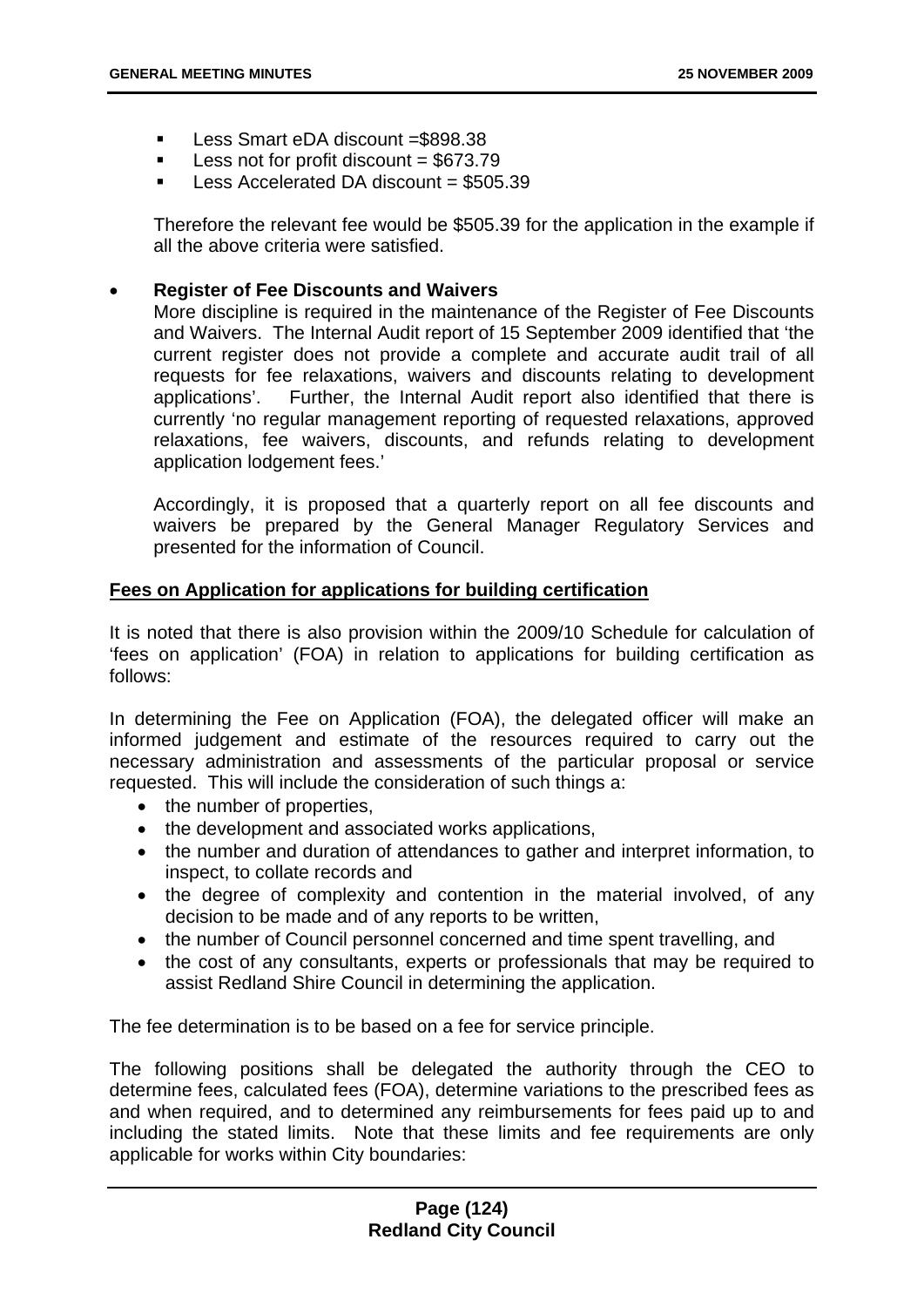- Up to \$10,000 Integrated Development Services Team Leaders;
- Up to \$20,000 Integrated Development Services Manager; and
- All other instances Manager Assessment Services and General Manager Regulatory Services.

It is proposed that the current provisions as detailed above will continue to apply while a detailed review of fees is undertaken. A further report recommending new scheduled fees will be presented to Council within three months.

In the interim, all FOA decisions will be documented and recorded in an appendix to the Register of Fee Discounts and Waivers.

# **Conclusion**

The report into the recent internal audit, Review of the Management of Fee Waivers and Discounts relating to Development Applications dated 15 September 2009 has evaluated the adequacy of current processes and controls relating to the approval, justification and documentation of fee waivers and discounts for the lodgement of development applications. The review found insufficient policy, guidance and transparency surrounding the current processes and decisions relating to the granting of fee waivers and discounts on development applications and made a number of recommendations discussed in this report. The changes to Council's 2009/10 Fees and Charges Schedule recommended in this report are the first steps in addressing the Internal Audit recommendations. Council's endorsement is sought for the proposed changes and further actions identified in this report.

It is proposed the new provisions detailed in this report will commence on 4th January 2010.

## **RELATIONSHIP TO CORPORATE PLAN**

The recommendation primarily supports Council's strategic priority to ensure the long term financial viability of the City and provide public accountability in financial management.

## **FINANCIAL IMPLICATIONS**

Minor financial implications are expected as a result of the anticipated relatively small number of fee relaxation requests. The Well Made fee will result in cost savings to Council through reduced assessment times for applications and will improve the community's access to development information. It is expected that the minor reduction in revenue will not significantly impact on the Department's budget.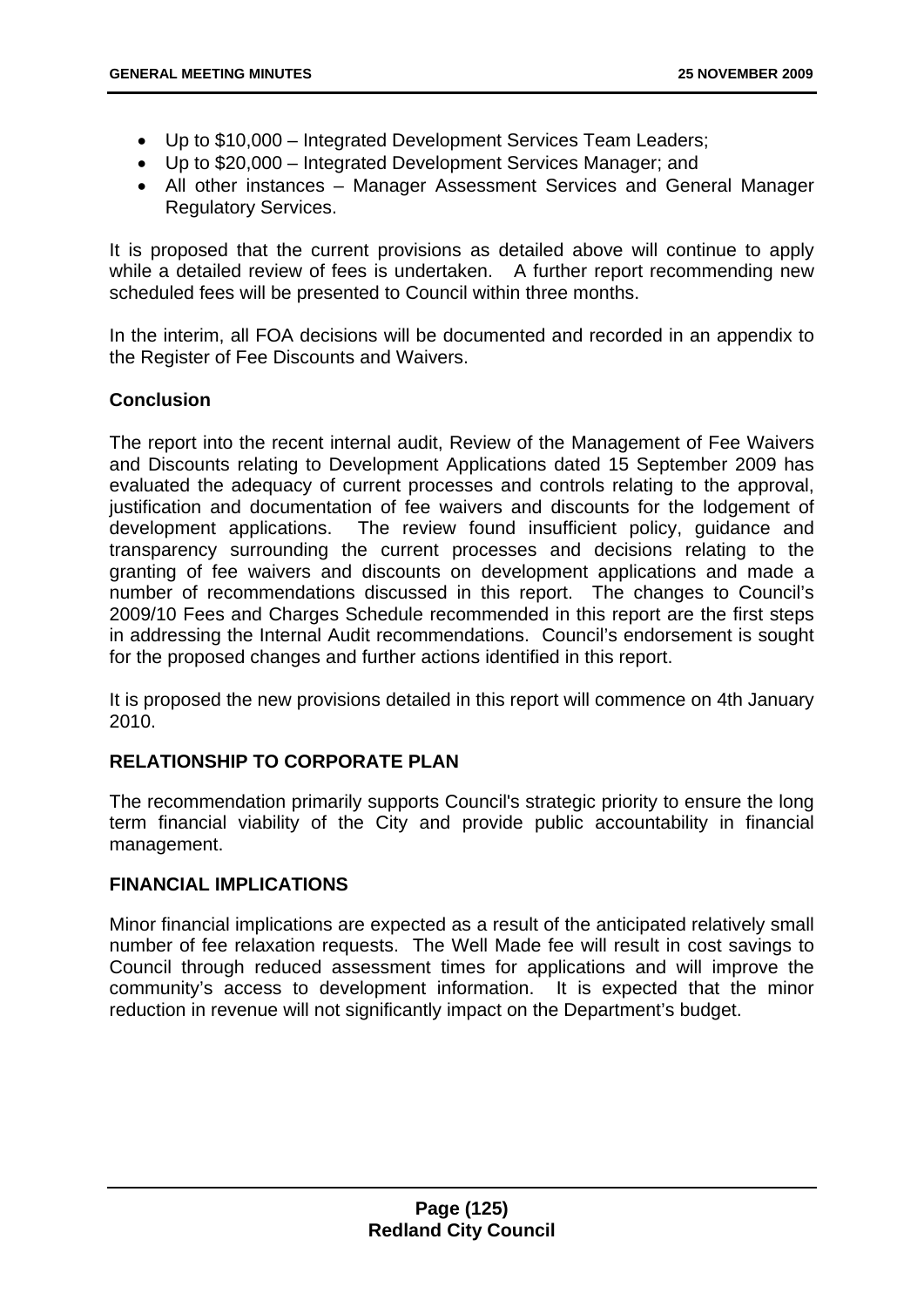### **OFFICER'S/COMMITTEE RECOMMENDATION/ COUNCIL RESOLUTION**

| Moved by:    | <b>Cr Townsend</b> |
|--------------|--------------------|
| Seconded by: | <b>Cr Elliott</b>  |

**That Council resolve as follows:** 

- **1. To delete the current provisions in the 2009/10 Fees and Charges Schedule for a 30% rebate and for 'fees on application' to be determined by the Manager Assessment Services;**
- **2. That the General Manager Regulatory Services be authorised to approve requests to reduce the development application fee when a strict application of the scheduled fee is considered unreasonable or inappropriate considering the work required to carry out the assessment of the application, or where an appropriate fee has not been set.**

**Requests for fee reduction are required to be made in writing and accompanied by relevant supporting documentation. Should the delegated officer be unable or unwilling to determined a reduced fee at the time of lodgement (for example, in the case of impact assessable applications where the potential for submissions is a factor in consideration of any discount), the applicant is to pay the scheduled fee and any discount will be determined when the application is decided, at which time any part-refund will be paid. In determining requests for fee discounts, the delegated officers are to consider and document the following factors:** 

- **a. Level of assessment including applicable zones and overlays;**
- **b. Likelihood of submissions objecting to the proposal;**
- **c. Intensity, scope and scale of proposed development;**
- **d. Number of referral agencies and complexity of referral triggers;**
- **e. Complexity of technical reports required in support of application;**
- **f. Anticipated workload;**
- **g. Political and community interest and sensitivity; and**
- **h. Other relevant factors.**
- **3. That a discount of 25% be introduced for 'well made applications' in accordance with the criteria detailed in the Well Made Application Fact Sheet;**
- **4. That a discount of 25% be introduced for bonafide charities and not for profit organisations which meet the following criteria:**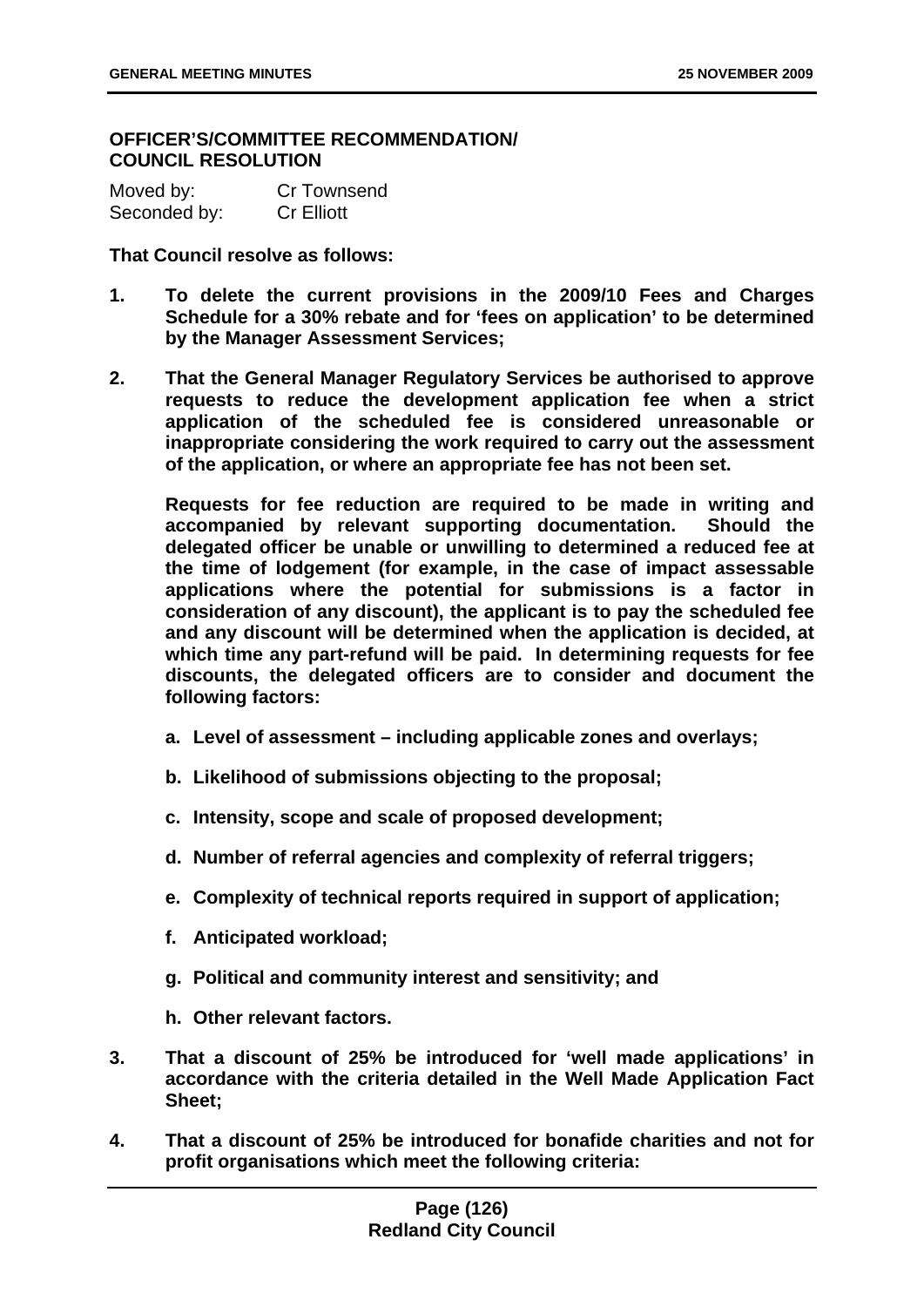- **a. endorsed as a charity by the Australian Taxation Office; or**
- **b. an incorporated association under the Associations Incorporations Act 1981 which is not a club licensed under the Liquor Act 1992; or**
- **c. an incorporated association under the Associations Incorporation Act 1981 which is a club licensed under the Liquor Act 1992, if the applicant** 
	- **i. does not have an existing management agreement with another licensed club; and**
	- **ii. has no more than 20 gaming machines licensed in accordance with the Gaming Machines Act 1991; and**
	- **iii. the applicant is the owner of the premises the subject of the development application;**
- **5. That a rebate of 25% be applied for Accelerated DA applications for SMBI dwelling house applications complying with the criteria detailed in the Accelerated DA fact sheet;**
- **6. That a discount of 10% for applications lodged using Council's Smart eDA system, EXCLUDING Accelerated DA applications;**
- **7. That the General Manager Regulatory Services implement the necessary administration processes to support the introduction of the new discounts and rebates with effect from 4 January 2010; and**
- **8. That all discount, waivers and fees determined through an FOA basis be recorded in Council's Register of Fee Discounts and Waivers.**

**CARRIED**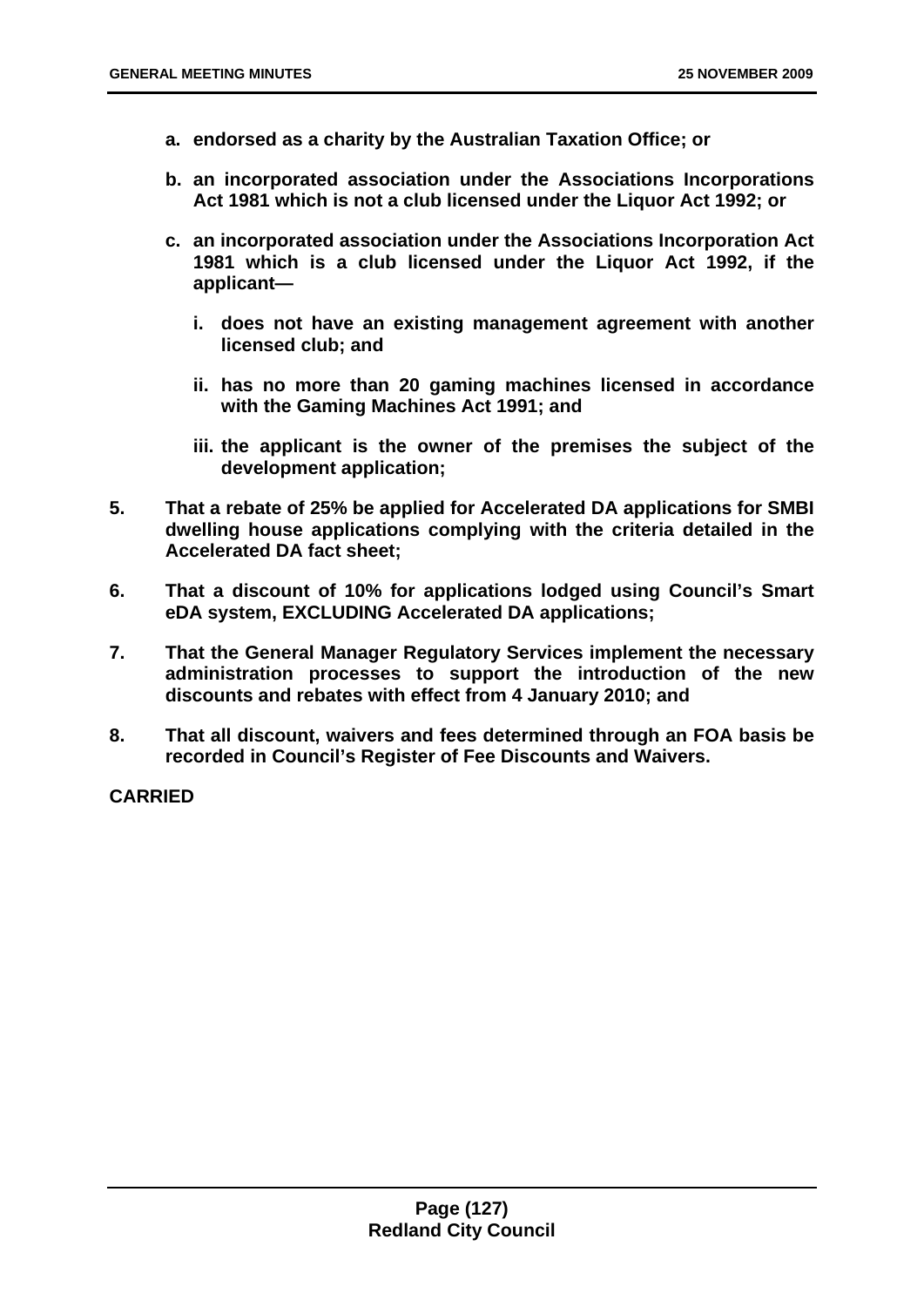## **13.7 GENERAL BUSINESS**

### **13.7.1 RATING INFORMATION SESSION**

Committee was updated by Acting General Manager Corporate Services on the Rating Information Session to be held Friday 4 December 2009 and the proposed advertisement.

Councillors were requested to submit any changes to the advertisement to Acting General Manager Corporate Services by close of business Thursday 19 November 2009.

## **COMMITTEE RECOMMENDATION/ COUNCIL RESOLUTION**

| Moved by:    | <b>Cr Townsend</b> |
|--------------|--------------------|
| Seconded by: | <b>Cr Elliott</b>  |

### **That the general business item be noted.**

## **CARRIED**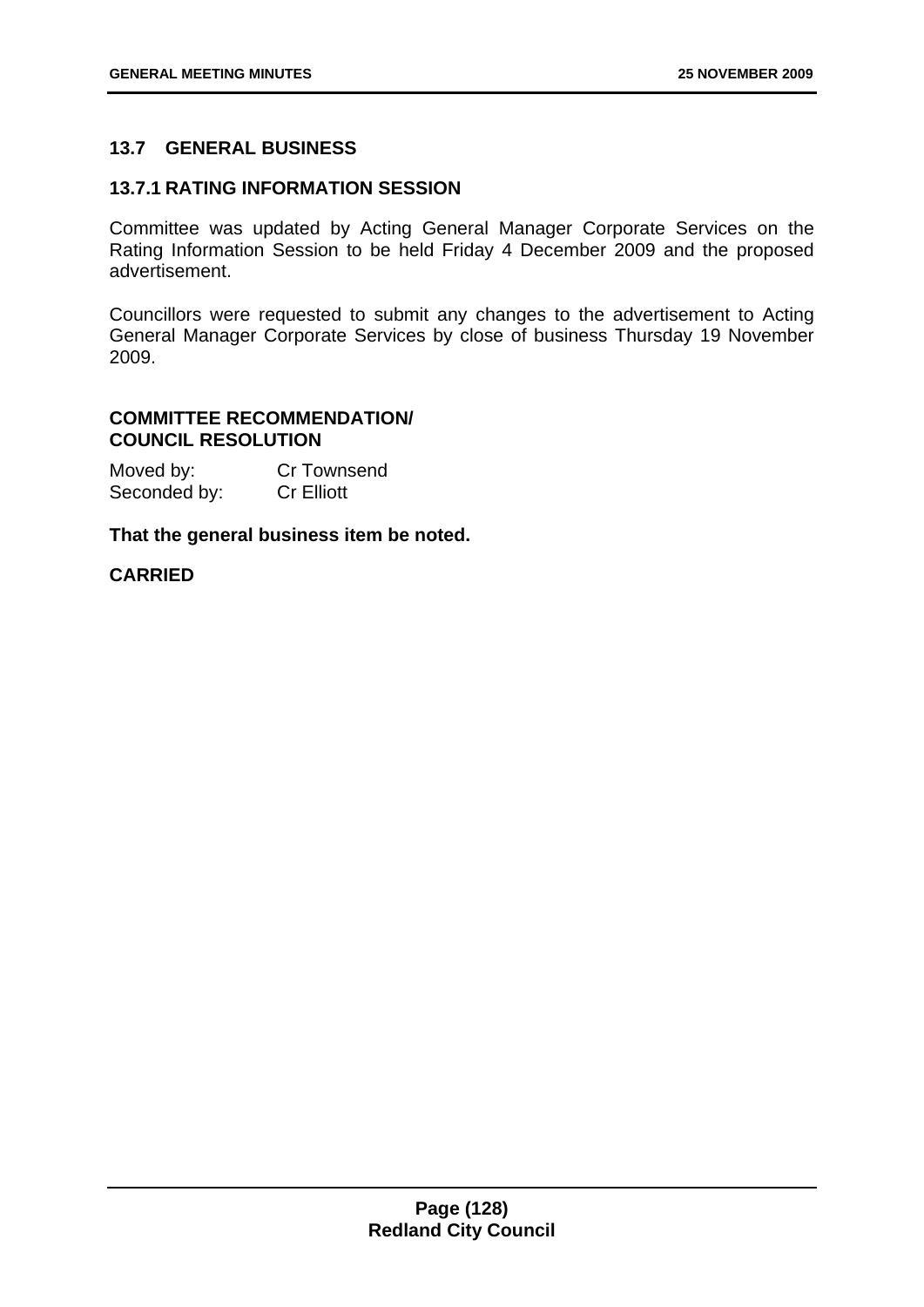## **14 DIRECT TO COUNCIL REPORTS**

#### **14.1 GOVERNANCE**

### **14.1.1 ADOPTION OF 2008-09 ANNUAL REPORT**

| <b>Dataworks Filename:</b>       | <b>CR Annual Report</b>                                              |
|----------------------------------|----------------------------------------------------------------------|
| <b>Attachment:</b>               | <b>Annual Report 2008-09</b>                                         |
| <b>Responsible Officer Name:</b> | <b>Nick Clarke</b><br><b>General Manager - Governance</b>            |
| <b>Author Name:</b>              | <b>Paula Weston</b><br><b>Principal Adviser, Media and Marketing</b> |

#### **EXECUTIVE SUMMARY**

Redland City Council is required to adopt its Annual Report for 2008-09 by 30 November 2009 under the terms of the *Local Government Act 1993* Section 531.

An annual report must contain information on the local government's financial position, an assessment of its performance in implementing its corporate and operational plans, as well as other issues of public interest as specified in section 534 of the Act.

A copy of the annual report is presented to Council before being printed for distribution.

It is recommended that Council resolve to adopt the 2008-2009 Redland City Council Annual Report.

#### **PURPOSE**

This report is presented to Council for approval to meet our legislative requirements under the *Local Government Act 1993* Section 531, which requires our Annual Report to be adopted by 30 November.

#### **BACKGROUND**

Redland City Council has prepared its 2008-09 Annual Report, which reviews in detail its financial and operational performance for the year against the goals of the Corporate Plan.

The report includes Council's audited financial statements, the status of projects budgeted during the 2008-09 financial year and a review of some of the projects budgeted for in the 2009-10 financial year.

Printed copies of the annual report will then be made available to the public and contents will be uploaded to Council's website.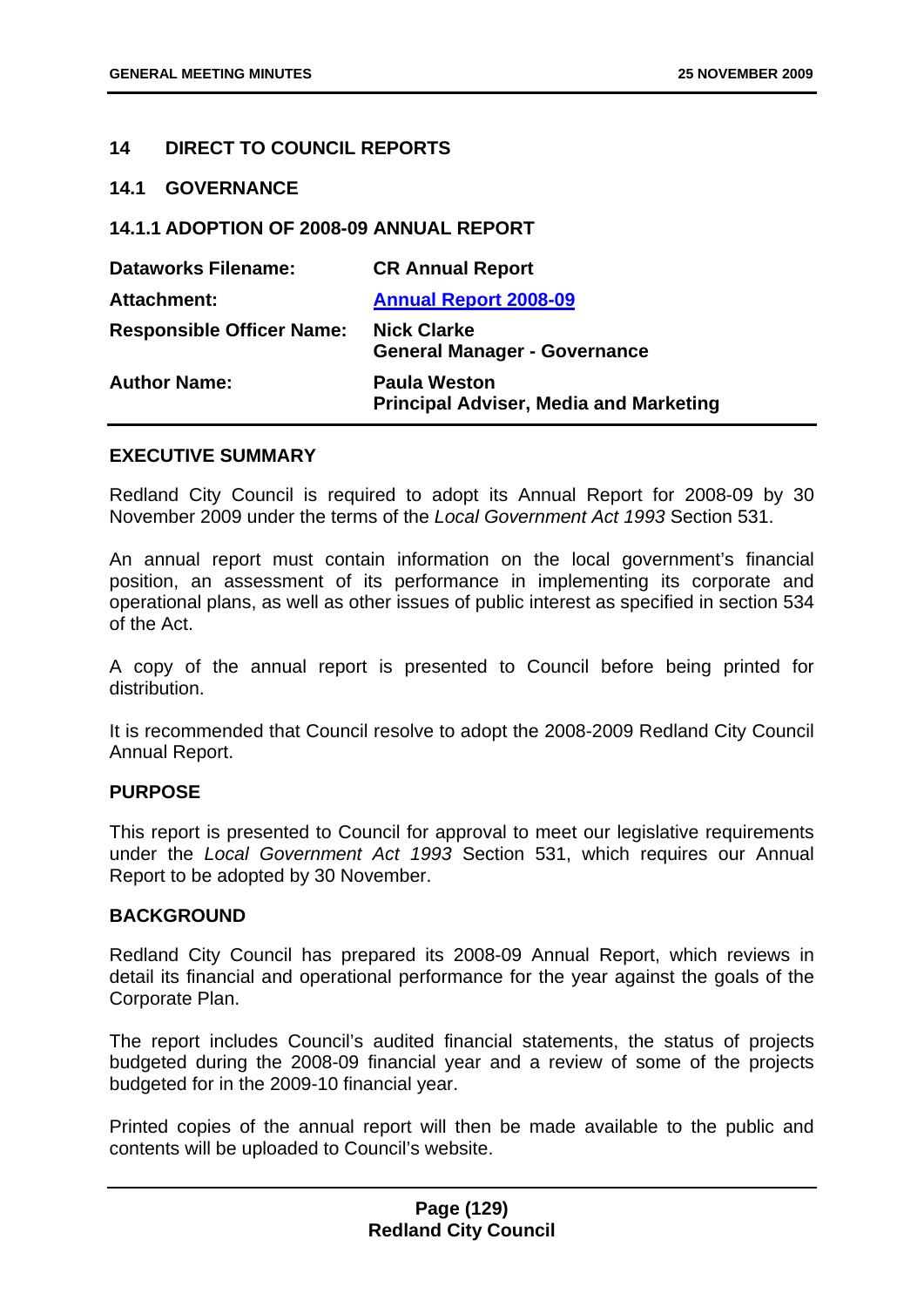In addition, a summary document will be produced that includes a CD containing the annual report text and images.

## **ISSUES**

In accordance with section 531 of the *Local Government Act 1993*, a local government must prepare an annual report for each financial year.

Under Part 8, it must contain the following:

Section 532:

An annual report must contain:

- (a) the financial statements for the year as audited by the auditor-general; and
- (b) the auditor-general's report on the financial statements.

### Section 533:

A local government's annual report also must contain an assessment of its performance in implementing its corporate and operational plans.

In addition, in accordance with section 534, a local government's annual report must contain:

- a) details of action taken in relation to, and expenditure on, a service, facility or activity:
	- i. for which the local government made and levied a special rate or charge for the financial year; and
	- ii. supplied by another local government under arrangements entered into under section 59; and
- b) a list of all action taken under section 488(2) during the year;
- c) a list of all resolutions made during the year under section 489(1);
- d) a list of the registers kept by it and open to inspection;
- e) a summary of all rebates and concessions allowed by the local government in relation to rates;
- ea) a copy of the local government's expenses and reimbursement policy;
- f) a copy of any resolution made during the year under section 236A, 236B or 237
- g) particulars of:
	- i. the total remuneration paid or by it to each of its councillors under the remuneration schedule during the year;
	- ii. the expenses incurred by, and the facilities provided to, each of its councillors under the local government's expenses and reimbursement policy during the year;
	- iii. the total superannuation contributions paid by it for each of its councillors during the year;
- h) details of the number of meetings attended by each councillor during the year;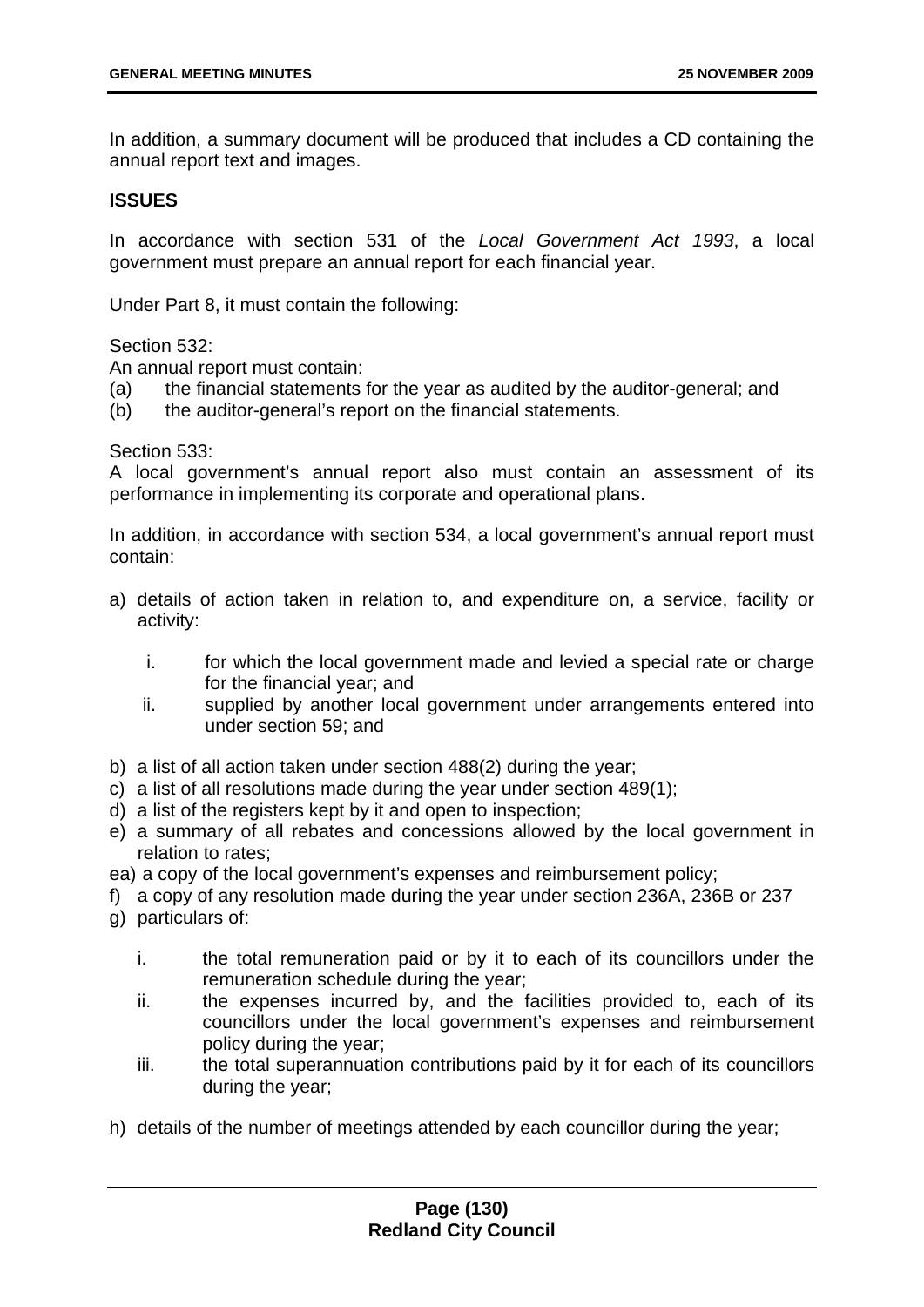- i) a statement including the information prescribed under a regulation about its activities during the year to implement its plan for equal opportunity in employment;
- j) particulars of other issues relevant to making an informed assessment of its operations and performance in the financial year;
- k) particulars of issues required by the Local Government Finance Standards;
- l) names of shareholder's delegates of the local government for its local government owned corporations for the year under section 643;
- m) particulars required to be included under section 847;
- n) each of the following details for a financial year starting on 1 July 2005 or later
	- i. the total number of breaches of the local government's code of conduct committed by councillors as decided during the year by the local government;
	- ii. the name of each councillor decided during the year by the local government to have breached the code, a description of how the councillor breached the code, and details of any penalty imposed by the local government on the councillor:
	- iii. the number of complaints about alleged code of conduct breaches by councillors, other than frivolous or vexatious complaints, that were referred to the conduct review panel during the year by the local government or the chief executive officer under chapter 4, part 3A;
	- iv. the number of recommendations made to the local government by the conduct review panel during the year that were adopted, or not adopted, by the local government;
	- v. the number of complaints resolved under the local government's general complaints process during the year and the number of those complaints that related to an alleged breach by a councillor of the local government's code of conduct;
	- vi. the number of complaints made to the ombudsman, and notified to the local government, during the year about decisions made by the local government in relation to enforcement of its code of conduct.

It is considered that the report presented to Council is in accordance with the above.

## **RELATIONSHIP TO CORPORATE PLAN**

The recommendation primarily supports Council's strategic priority to ensure the long term financial viability of the city and provide public accountability in financial management.

#### **FINANCIAL IMPLICATIONS**

Funds for printing the annual report and summary brochure have been allocated in the current budget.